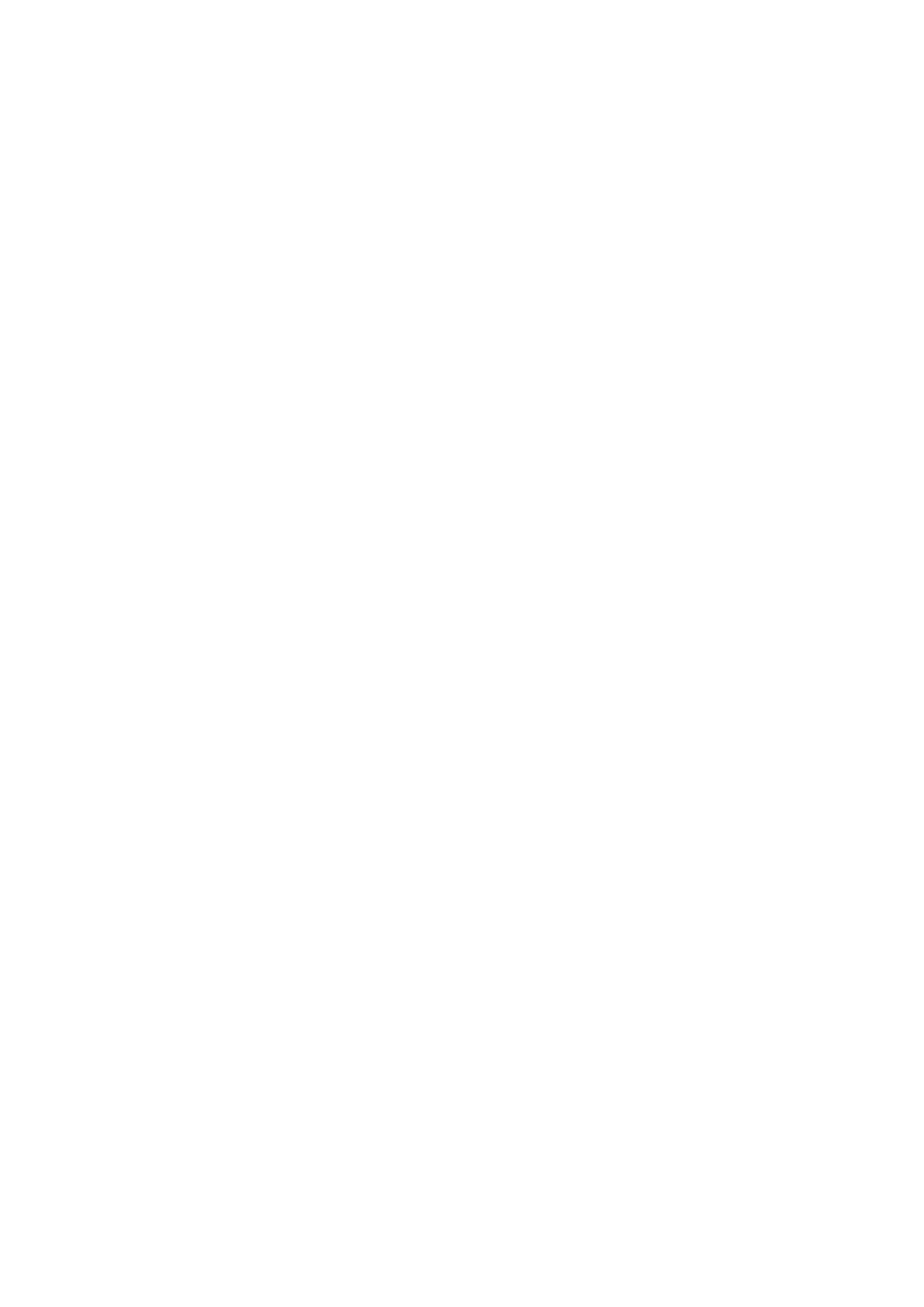

**Reprinted under the**  *Reprints Act 1984* **as at 6 July 2012**

Western Australia

# **Bail Act 1982**

**An Act to make better provision for bail in criminal proceedings.** 

Compare 06 Jul 2012 [08-a0-02] / 01 Aug 2012 [08-b0-01] page 1 Extract from www.slp.wa.gov.au, see that website for further information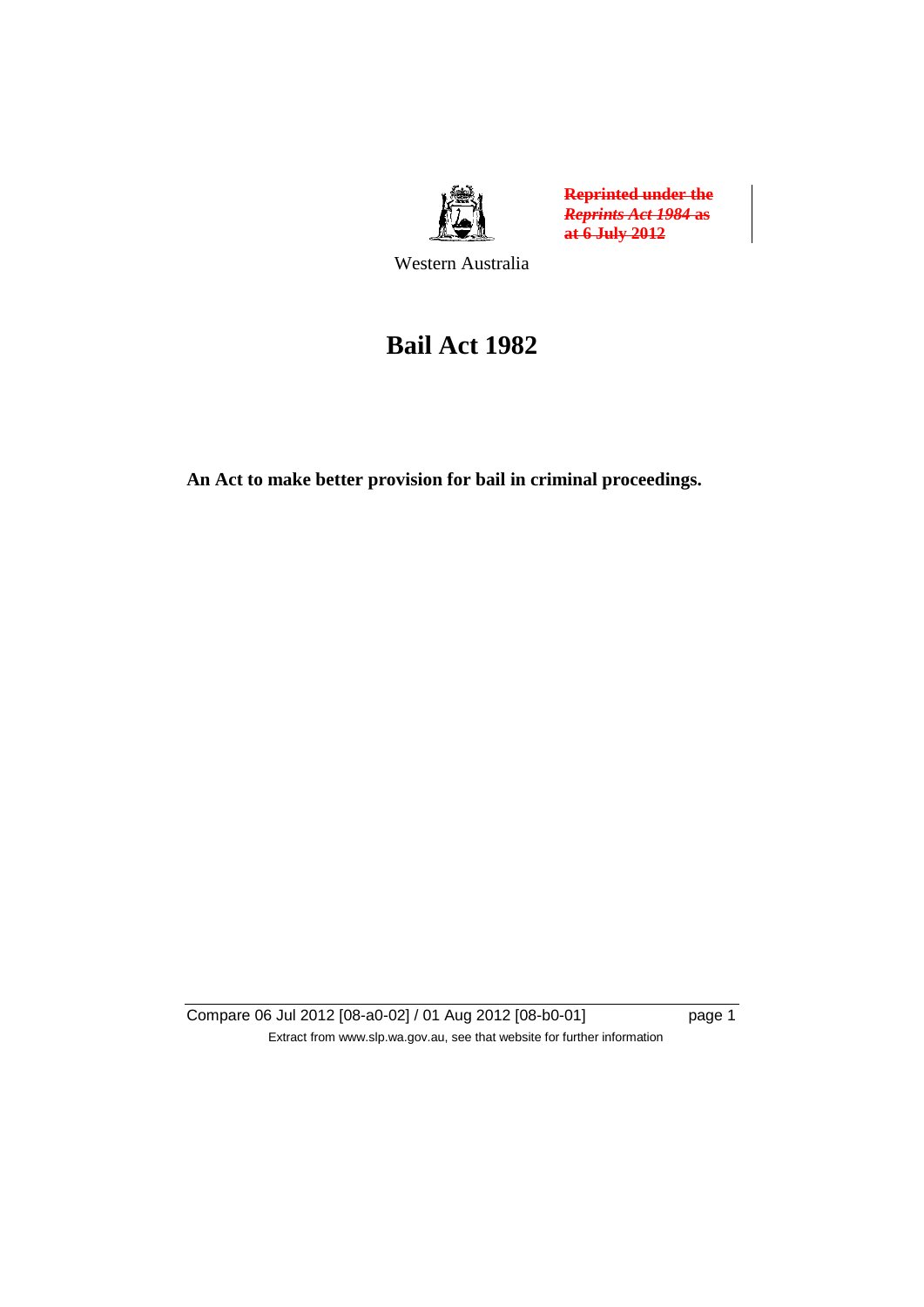**s. 1**

# **Part I — Preliminary**

#### **1. Short title**

This Act may be cited as the *Bail Act* 1982<sup>1</sup>.

#### **2. Commencement**

This Act shall come into operation on a day to be fixed by proclamation  $<sup>1</sup>$ .</sup>

#### **3. Terms used**

(1) In this Act, unless a contrary intention appears —

*accused* includes —

- (a) a person charged with, convicted of, or found guilty of an offence;
- (b) a person whose conviction for an offence is stayed;
- (c) a person in respect of whom an appeal relating to an offence is pending;
- (d) a person in respect of whom a new trial for an offence has been ordered;

#### *adjournment* —

- (a) means any order of a court by which proceedings for an offence are postponed or interrupted or are to be held at a different time or place before the same court; and
- (b) is deemed to include any order of a court, other than a committal to the Supreme Court or District Court, by which the venue of any proceedings for an offence is changed to another court or a court at another place whether by way of a remand, referral, or recommittal of the accused or otherwise;

*appeal* includes an application for leave to appeal;

*appropriate judicial officer* means —

page 2 Compare 06 Jul 2012 [08-a0-02] / 01 Aug 2012 [08-b0-01] Extract from www.slp.wa.gov.au, see that website for further information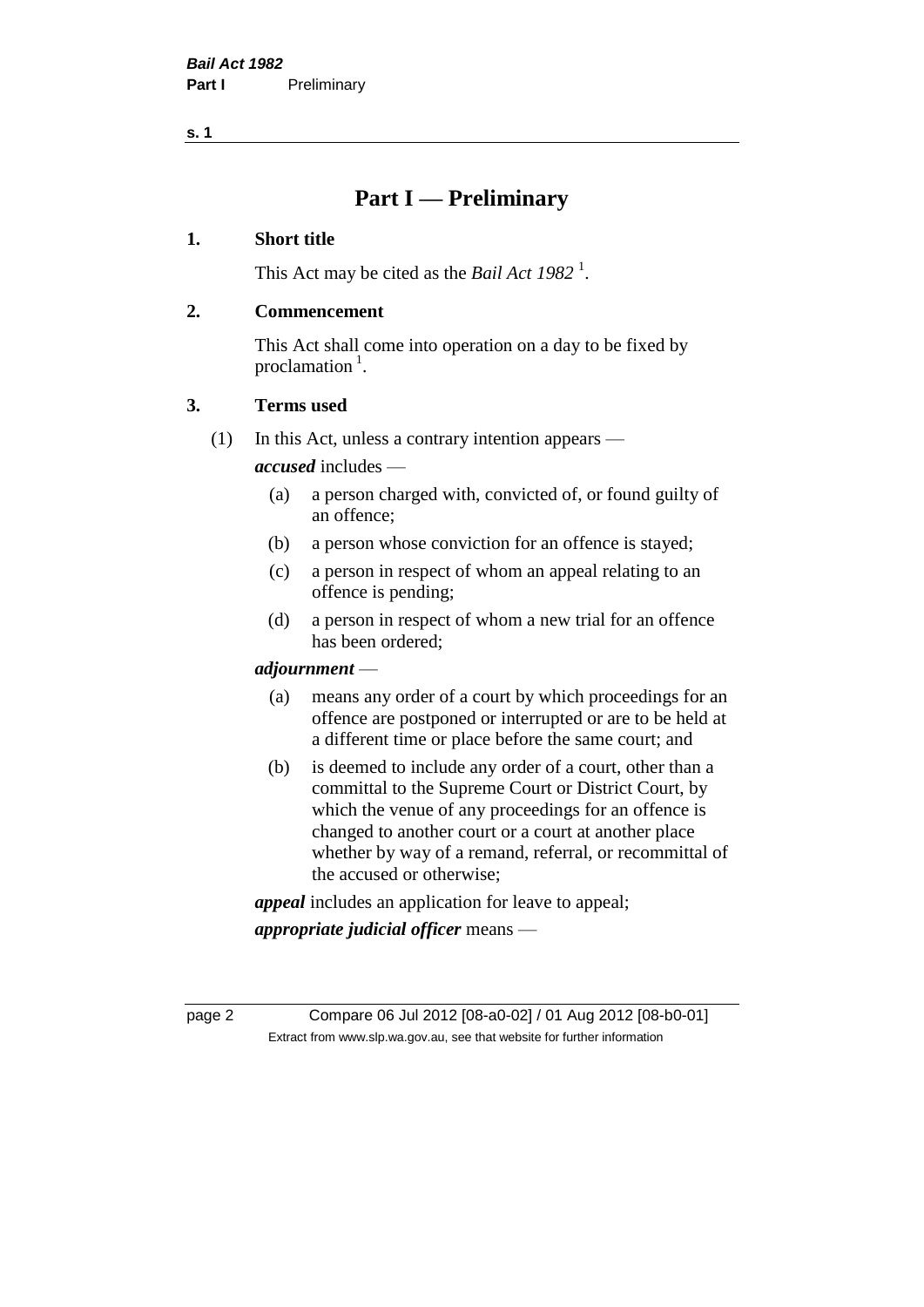- (a) subject to paragraphs (b), (c) and (d), a judicial officer who is empowered to exercise jurisdiction in the court before which the accused is required to appear pursuant to his bail undertaking; or
- (b) if the court is the Court of Appeal, a judge of appeal; or
- (c) except in section 49, a judge of the Supreme Court or of the Children's Court, as the case may require, in any case where —
	- (i) under section 15 only a judge of the Supreme Court or of the Children's Court has power to grant bail; or
	- (ii) a judicial officer has exercised the power contained in section 31(2)(d),

for the appearance in question; or

(d) except in section 49, a judge of the Supreme Court, of the District Court, or of the Children's Court, as the case may require, in any case where such a judge has granted bail under section 14 for the appearance in question;

*approved*, in relation to a form, means approved by the chief executive officer of the department of the Public Service principally assisting in the administration of this Act;

*as soon as is practicable* means as soon as is reasonably practicable;

*authorised community services officer* means any of the following persons —

- (a) the CEO (corrections) or a delegate of the CEO (corrections) under subsection (5);
- (b) a registrar of the Children's Court;
- (c) a superintendent of a detention centre under the *Young Offenders Act 1994*;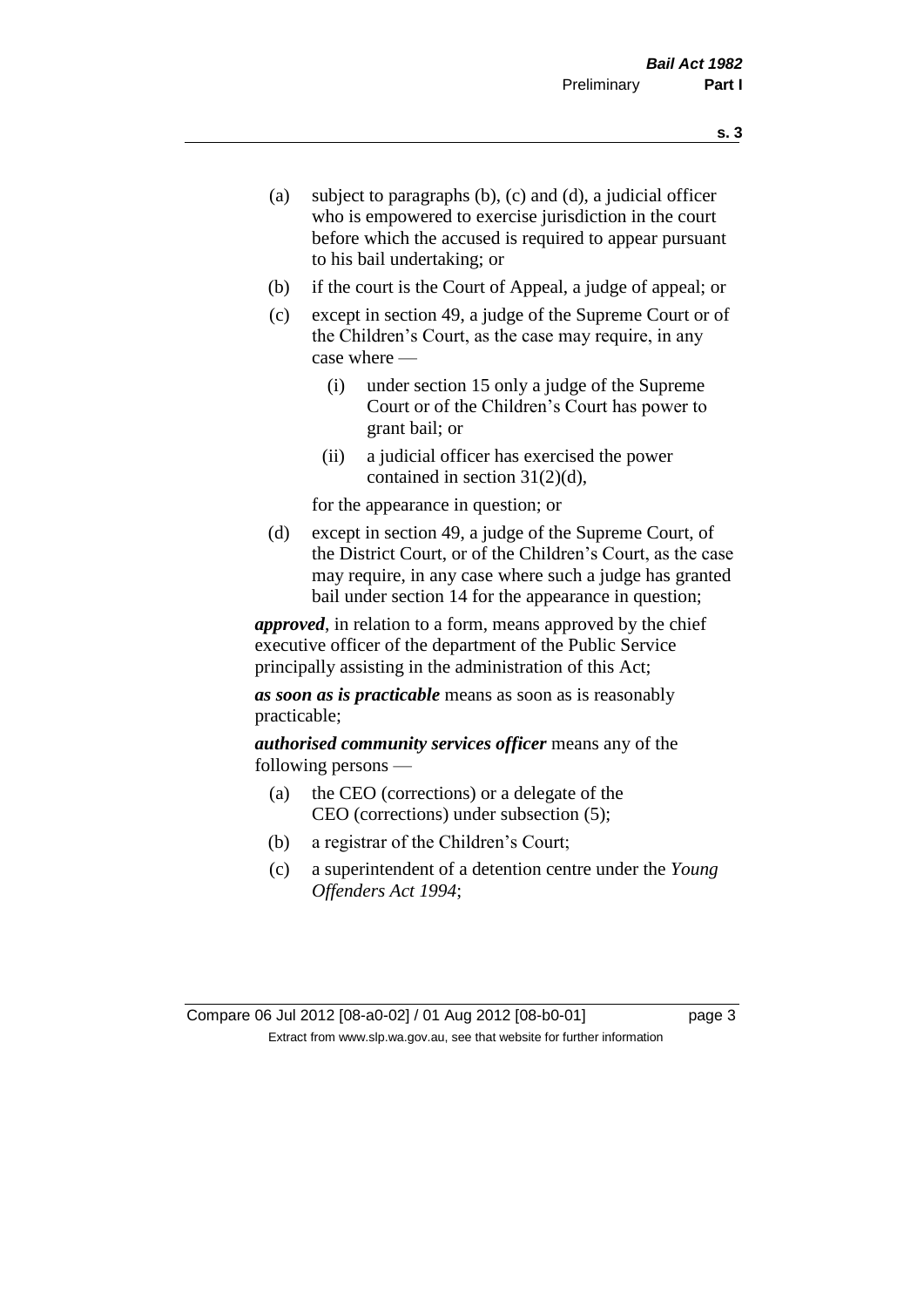(d) the officer for the time being in charge of any detention centre under the *Young Offenders Act 1994*;

*authorised officer* means an authorised police officer or an authorised community services officer;

#### *authorised police officer* means —

- (a) a police officer who holds the rank of sergeant, or a higher rank;
- (b) the police officer who is for the time being in charge of a police station;
- (c) whichever of these officers is for the time being in charge of a lock-up —
	- (i) a police officer;
	- (ii) a special constable appointed under the *Police Act 1892* Part III whose powers, duties and obligations are or include those of an authorised police officer under this Act;
	- (iii) a police auxiliary officer appointed under the *Police Act 1892* Part IIIB whose powers, duties and obligations are or include those of an authorised police officer under this Act;

*bail undertaking* means an undertaking described in section  $28(2)$ ;

*CEO (corrections)* means the chief executive officer of the Public Sector agency principally assisting the Minister administering Part 8 of the *Sentence Administration Act 2003* in its administration;

*Chief Judge* means the Chief Judge of the District Court;

*Chief Justice* means the Chief Justice of Western Australia;

*child* has the same meaning as *young person* has in the *Young Offenders Act 1994*;

*community corrections officer* has the same meaning as in the *Sentence Administration Act 2003*;

page 4 Compare 06 Jul 2012 [08-a0-02] / 01 Aug 2012 [08-b0-01] Extract from www.slp.wa.gov.au, see that website for further information

**s. 3**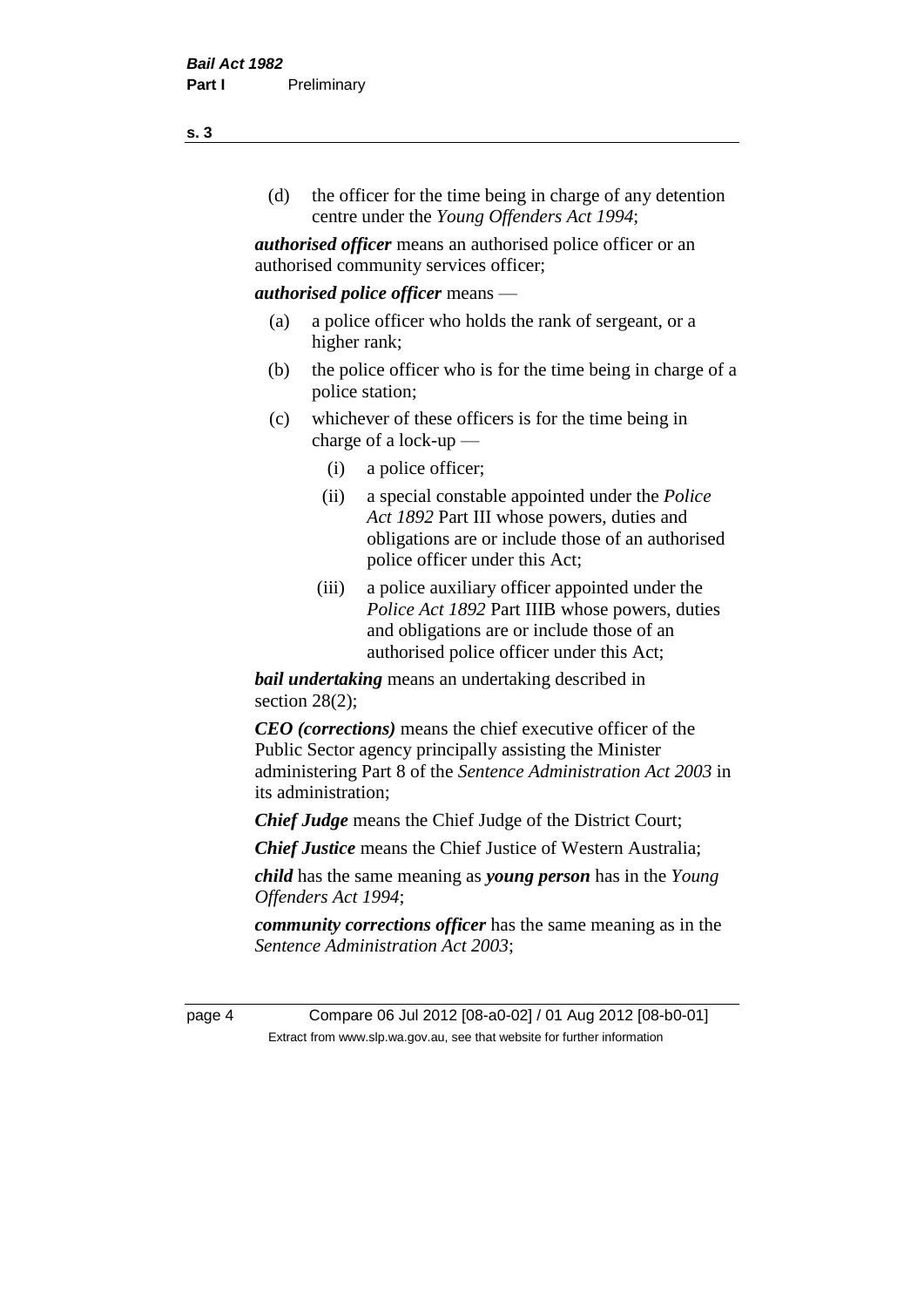*court* means each of the following —

- (a) the Magistrates Court;
- (b) the Children's Court;
- (c) the Coroner's Court of Western Australia;
- (d) the District Court;
- (e) the Supreme Court;
- (f) the Court of Appeal;

*court custody centre* has the meaning given in the *Court Security and Custodial Services Act 1999* section 3;

*Director of Public Prosecutions* means —

- (a) the Director of Public Prosecutions for the State; or
- (b) the officer in charge in the State of the Commonwealth Office of the Director of Public Prosecutions,

as the case requires;

*early release order* means an early release order made under the *Sentence Administration Act 1995* <sup>2</sup> or *Sentence Administration Act 2003*;

*electronic address* means a facsimile number, email address or other electronic address, as the case requires;

*electronic communication* means facsimile transmission, email or other form of electronic communication as defined in the *Electronic Transactions Act 2003 2011* section 5;(1);

*home detention condition* means a home detention condition imposed under clause 3 of Part D of Schedule 1;

*judge of appeal* has the meaning given in the *Supreme Court Act 1935* section 4(1);

*judicial officer* means any person empowered to exercise jurisdiction in a court whether or not he is sitting as a court, and includes a single justice and, where the context so requires, the Court of Appeal exercising jurisdiction under this Act;

*lock-up* includes a place prescribed as a lock-up for the purposes of the *Court Security and Custodial Services Act 1999*;

Compare 06 Jul 2012 [08-a0-02] / 01 Aug 2012 [08-b0-01] page 5 Extract from www.slp.wa.gov.au, see that website for further information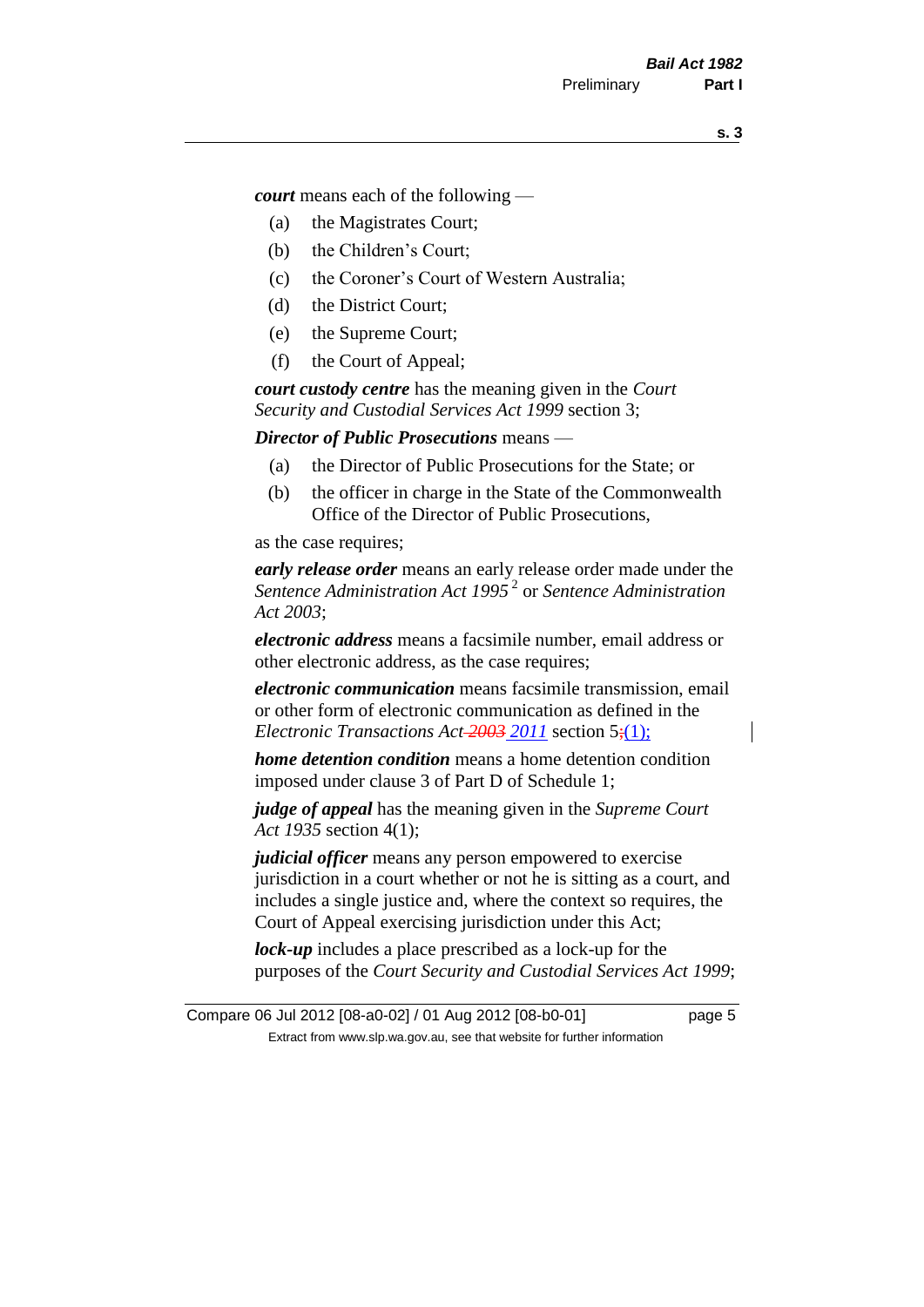*offence* means any act, omission or conduct which renders the person doing the act, making the omission or engaging in the conduct liable to any punishment, and includes an alleged offence; but nothing in this definition shall limit the operation of subsection (4);

*prosecutor* includes —

- (a) in the case of an offence charged in a prosecution notice, the prosecutor;
- (b) in the case of an offence charged in an indictment, the State or the Commonwealth, as the case may be;

*registrar* of a court means —

- (a) for a court other than the Coroner's Court of Western Australia, the principal registrar, a registrar or a deputy registrar of the court; or
- (b) for the Coroner's Court of Western Australia, a coroner's registrar as defined in the *Coroners Act 1996* section 3;

*serious offence* means —

- (a) an offence against section 51(2a); and
- (b) an offence described in Schedule 2;

*surety* and *surety undertaking* have the meanings assigned to them by section 35;

*surety approval officer* means a person who is authorised by section 36 to decide whether an applicant should be approved as a surety;

*trial* means all proceedings for an offence between —

- (a) the time when the accused is called upon to plead to the prosecution notice or the indictment; and
- (b) the time when the accused is found not guilty or is sentenced.

page 6 Compare 06 Jul 2012 [08-a0-02] / 01 Aug 2012 [08-b0-01] Extract from www.slp.wa.gov.au, see that website for further information

**s. 3**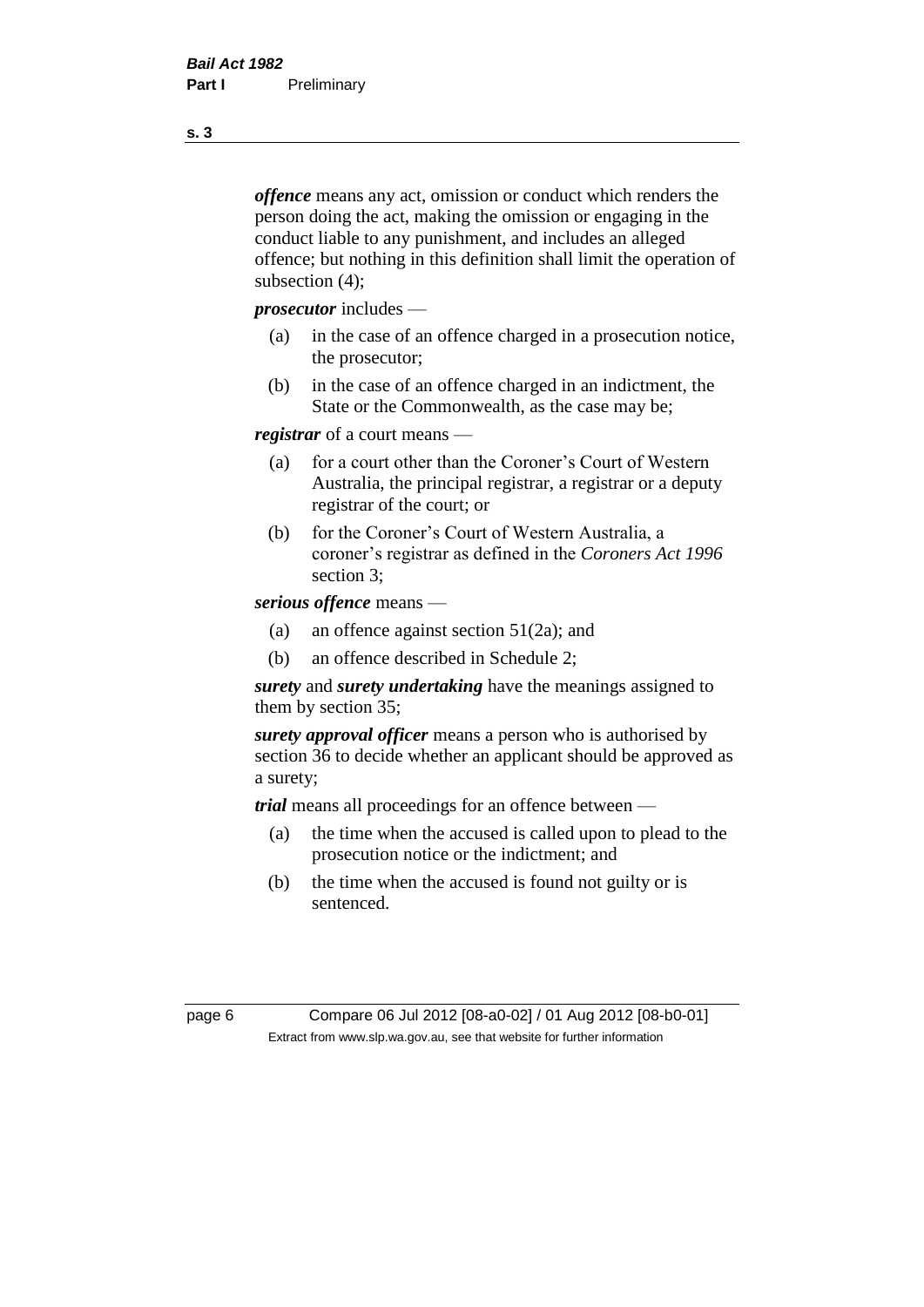**s. 3**

- (2) A reference in this Act
	- (a) to a power to grant bail includes a reference to a power to refuse bail;
	- (b) to a grant of bail includes a reference to a grant of bail by the exercise of a power in section 31(2).
- (3) Where in this Act there is a reference to a requirement that an accused appear in court, the reference is to a requirement, unless a contrary intention appears, that the accused —
	- (a) surrender himself into the custody of the court or, in the case of a bail undertaking, of the court specified therein, or of such person as the court may direct, to be dealt with according to law; and
	- (b) submit himself to a search of his person and any property then in his possession (which is hereby authorised) and allow to be taken from him, to be dealt with according to the relevant law and procedures, anything so found; and
	- (c) remain in custody until authorised to be released therefrom.
- (4) If a person is arrested under a warrant issued
	- (a) under section 50, 79, 84E or 129 of the *Sentencing Act 1995* in connection with a possible breach of a conditional release order, a sentence of suspended imprisonment or conditional suspended imprisonment, or a community order imposed under that Act; or
	- (b) under section 43 of the *Young Offenders Act 1994* in respect of an alleged breach of a youth community based order, an intensive youth supervision order or a conditional release order made under that Act,

then —

(c) the person is to be taken as having been arrested and to be in custody awaiting an appearance in court for the offence for which the sentence was imposed; and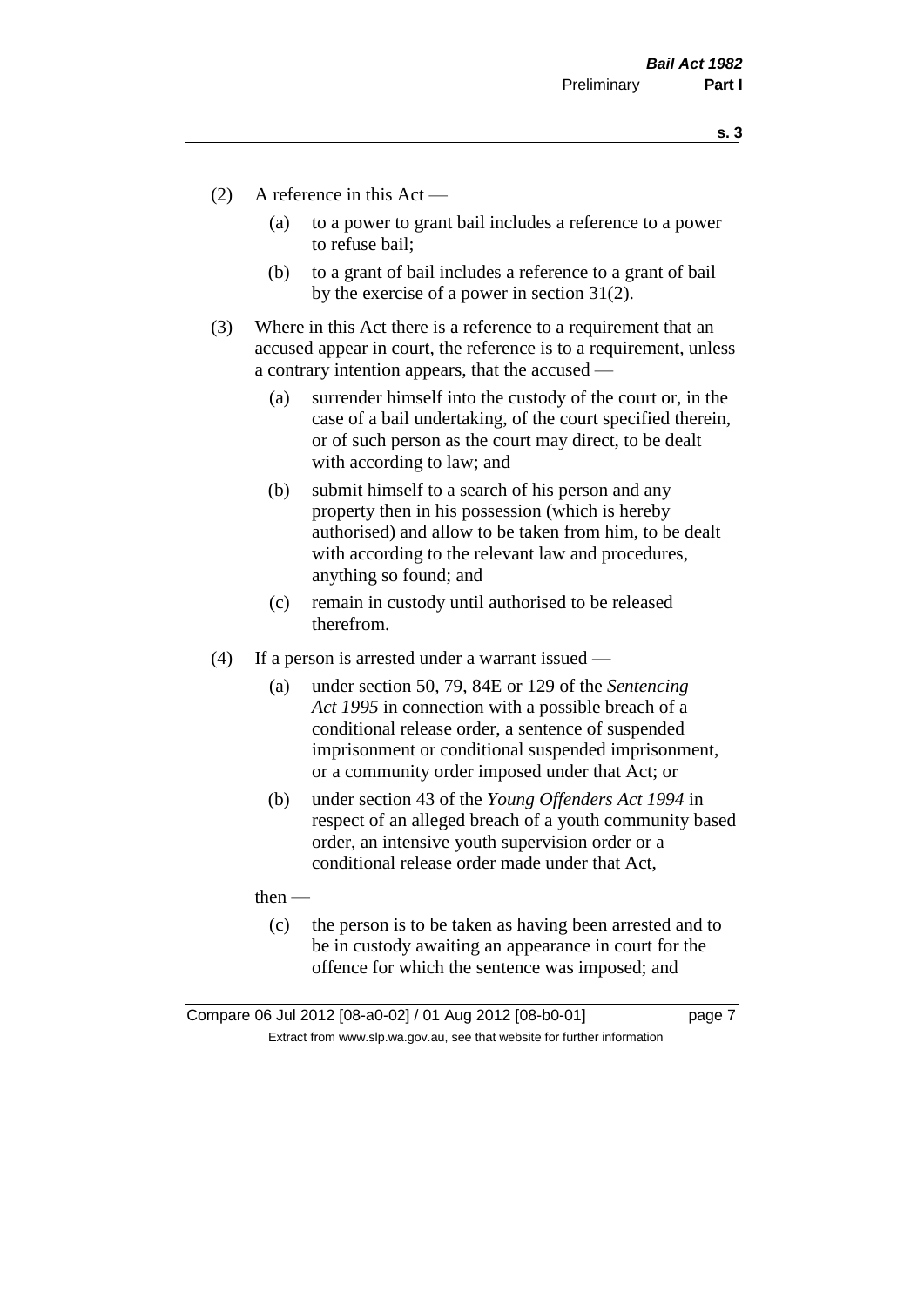(d) the first appearance in court after the arrest is to be taken, for the purposes of sections 5(1) and 8(1) and clause 1 of Part A and clause 7 of Part C of Schedule 1, to be the initial appearance for that offence; and

- (e) the proceedings following the arrest are to be taken to be proceedings for that offence and to be a trial for the purpose of the definition in subsection (1) of *trial*.
- (5) The CEO (corrections) may by writing signed by him delegate to any officer of the department of which he is the chief executive officer any function he has under this Act as an authorised community services officer.

*[Section 3 amended by No. 74 of 1984 s. 3; No. 15 of 1988 s. 4; No. 49 of 1988 s. 78; No. 61 of 1990 s. 4; No. 31 of 1993 s. 6; No. 45 of 1993 s. 4 and 12; No. 78 of 1995 s. 7; No. 57 of 1997 s. 21(1); No. 54 of 1998 s. 4 and 14; No. 47 of 1999 s. 7; No. 50 of 2003 s. 29(3); No. 65 of 2003 s. 121(2); No. 27 of 2004 s. 13(2); No. 34 of 2004 Sch. 2 cl. 3(2); No. 45 of 2004 s. 28(4); No. 59 of 2004 s. 141; No. 84 of 2004 s. 11, 82 and 83(2); No.* 65 of 2006 s. 51 and 53; No. 6 of 2008 s. 4 and 24(2). *No. 46 of 2011 s. 25.]*

*[Section 3. Modifications to be applied in order to give effect to Cross-border Justice Act 2008: section altered 1 Nov 2009. See endnote 1M; amended by No. 42 of 2009 s. 12.]*

# **3A. Sending notices by electronic communication**

- (1) A reference in this Act, however expressed, to a notice being sent to a person (the *addressee*) by electronic communication is a reference to the notice being sent by electronic communication —
	- (a) to an electronic address provided by the addressee for the purpose of being served with the notice; and
	- (b) in an electronic format that enables it to be printed or otherwise generated by the addressee.

**s. 3A**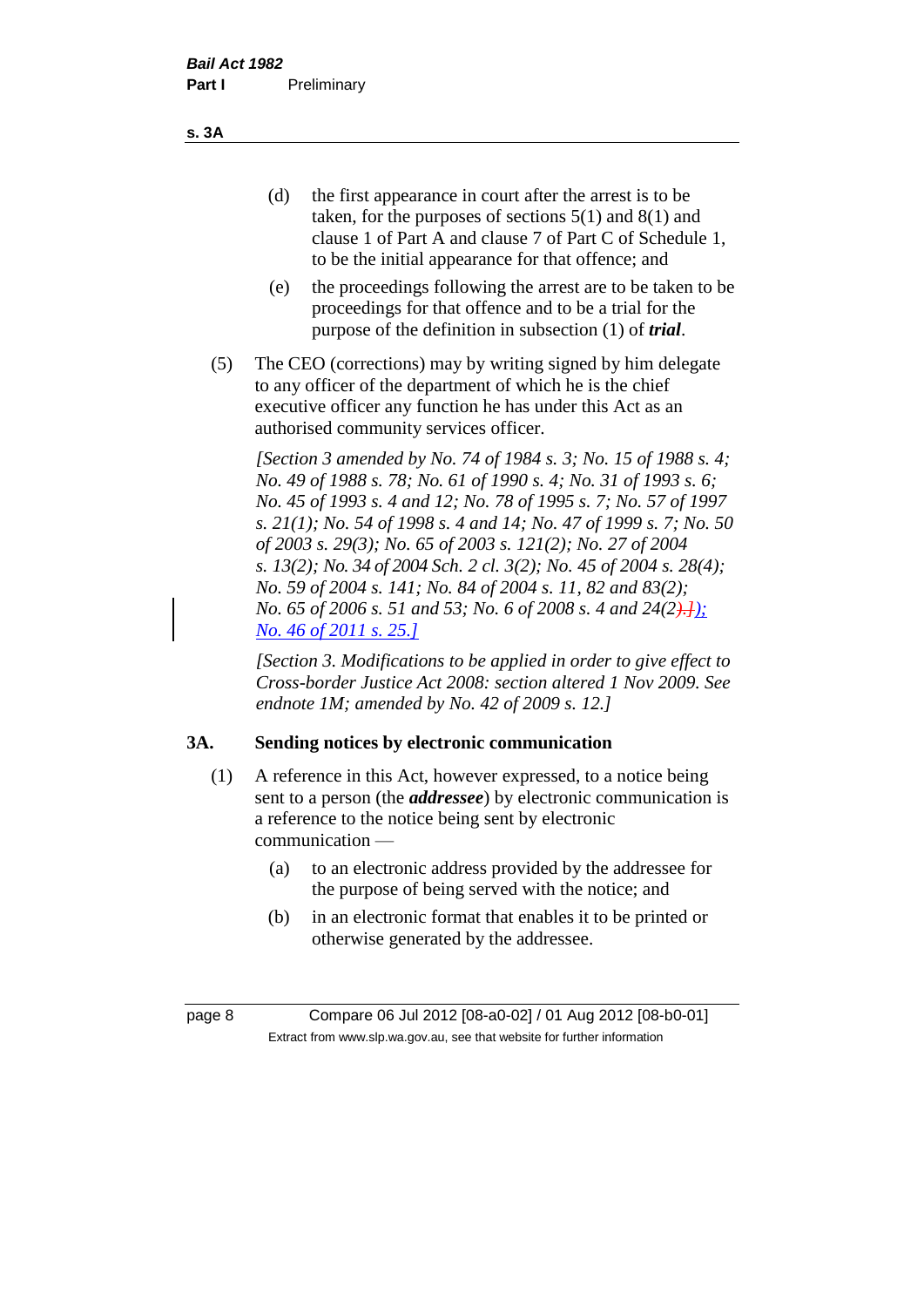(2) If a notice is sent in accordance with subsection (1), the notice is to be presumed, unless the contrary is shown, to have been received at the time when, in the ordinary course of events, the electronic communication would have entered the information system, as defined in the *Electronic Transactions Act 2003 2011* section  $5(1)$ , of the addressee.

*[Section 3A inserted by No. 6 of 2008 s. 55; amended by No. 46 of 2011 s. 25.]*

#### **4. Application of this Act**

The operation of this Act extends to any appearance in a court for an offence —

- (a) except to the extent that in this Act, or in the law creating the offence or applicable thereto, express provision is made excluding or limiting the operation of this Act in respect of that appearance; and
- (b) whether or not that law contains a reference to the granting of bail; and
- (c) however any reference in that law to the granting of bail may be expressed; and
- (d) as if any reference therein to the taking of a recognizance were to a requirement that, except where bail is dispensed with under this Act, the accused enter into a bail undertaking.

*[Section 4 amended by No. 84 of 2004 s. 82.]*

- *[4AA.* 1M *Modifications to be applied in order to give effect to Cross-border Justice Act 2008: section inserted 1 Nov 2009. See endnote 1M.]*
- **4A. Accused appearing on summons or court hearing notice, detention and bail of**
	- $(1)$  Where —

**s. 4**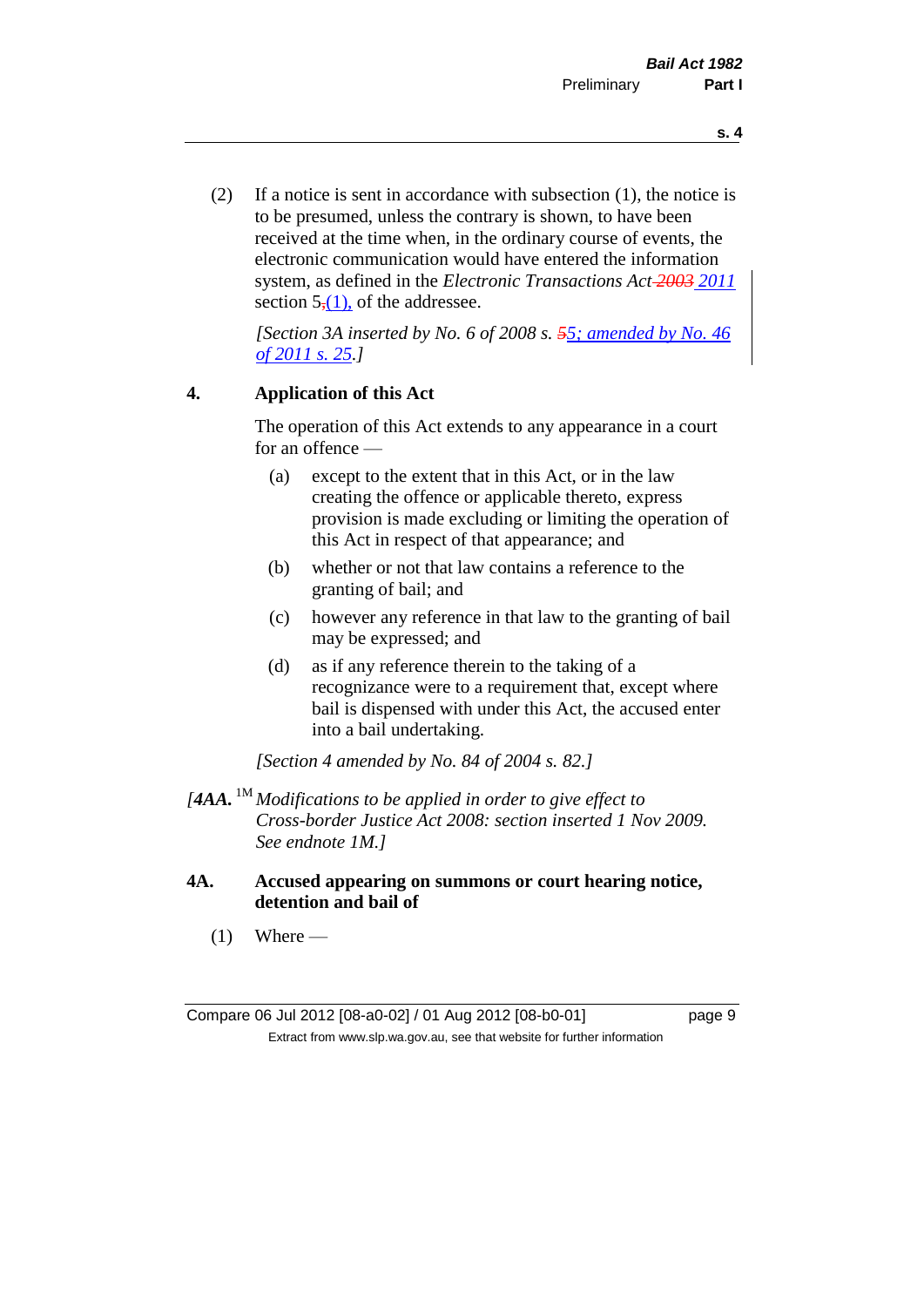**s. 4A**

- (a) an accused has appeared in court for an offence pursuant to a summons or court hearing notice issued under the *Criminal Procedure Act 2004*; and
- (b) a judicial officer adjourns the proceedings,

the accused is not to be detained in custody to further appear before the court for that offence unless the judicial officer so orders.

- (2) If an order is made under subsection (1), the duty described in section 7(1) applies.
- (3) On any appearance in court by the accused a judicial officer to whom section 7(1) applies may revoke an order made under subsection  $(1)$ .

*[Section 4A inserted by No. 6 of 2008 s. 6(1).]*

page 10 Compare 06 Jul 2012 [08-a0-02] / 01 Aug 2012 [08-b0-01] Extract from www.slp.wa.gov.au, see that website for further information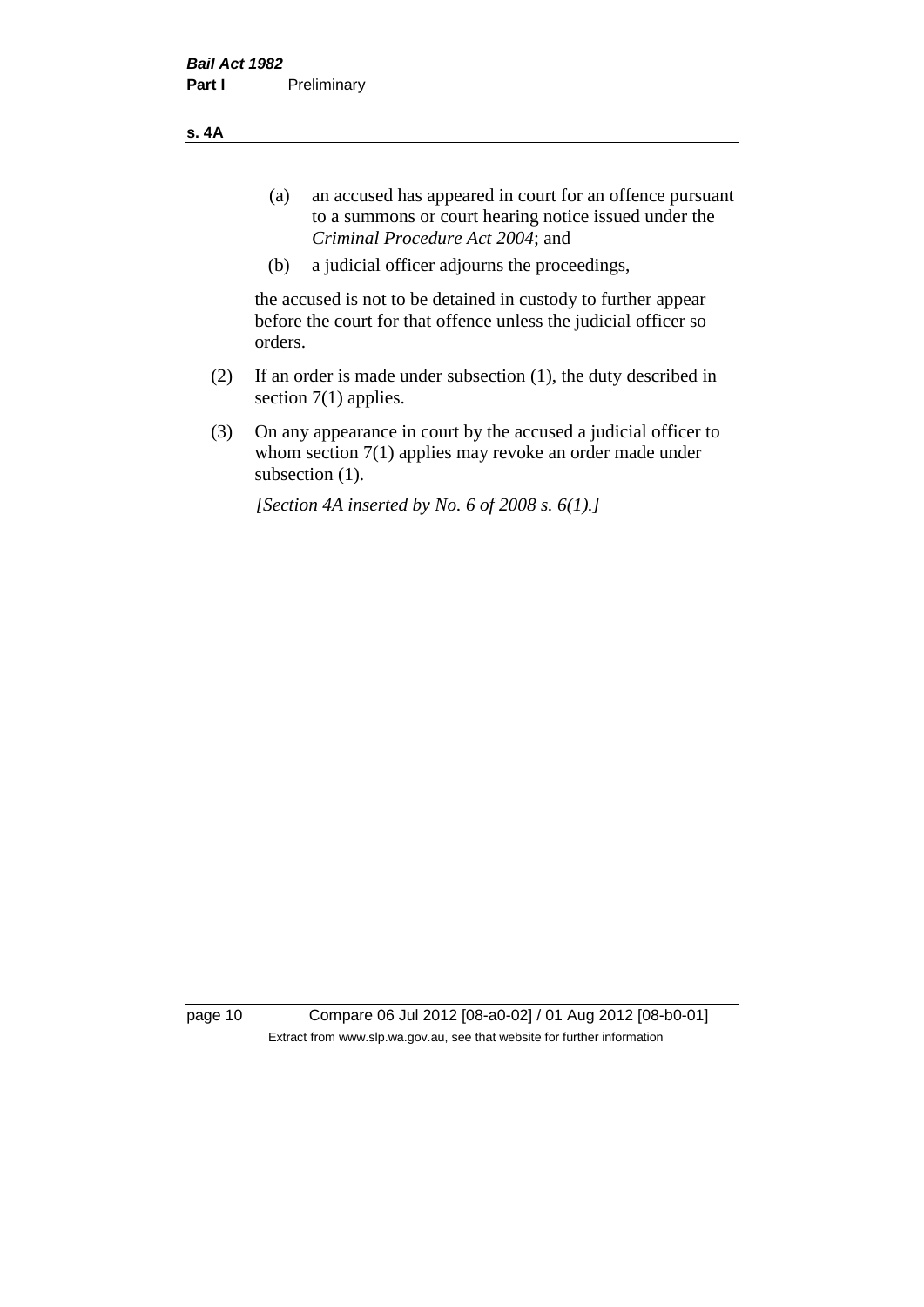**s. 5**

# **Part II — Rights of accused in relation to bail**

*[Heading amended by No. 84 of 2004 s. 82.]* 

# **5. Accused's rights to have bail considered etc.**

- (1) An accused who is in custody for an offence awaiting his initial appearance in court therefor is entitled —
	- (a) subject to sections 9, 10, 12 and 16(2), to have his case for bail for that appearance considered under and in accordance with this Act as soon as is practicable;
	- (b) if his case is not so considered, or if he is refused bail or is not released on bail, to be brought before a court as soon as is practicable.
- (2) An accused who is in custody awaiting any appearance in court for an offence, other than an initial appearance, is entitled, subject to sections 7B, 7C, 7E, 9 and 10, to have his case for bail for that appearance considered under and in accordance with this Act.

*[Section 5 amended by No. 74 of 1984 s. 4; No. 84 of 2004 s. 82; No. 6 of 2008 s. 7.]* 

#### **6. Arresting officers etc., duty to consider bail**

- (1) This section applies to a police officer or other person (the *arrester*) who —
	- (a) charges a person who is under arrest (the *accused*) with an offence; and
	- (b) does not release the accused unconditionally under section 142 of the *Criminal Investigation Act 2006*,

or who arrests a person under a warrant.

- (2) This section is subject to  $-$ 
	- (a) the exercise of the power conferred by section 9; and

Compare 06 Jul 2012 [08-a0-02] / 01 Aug 2012 [08-b0-01] page 11 Extract from www.slp.wa.gov.au, see that website for further information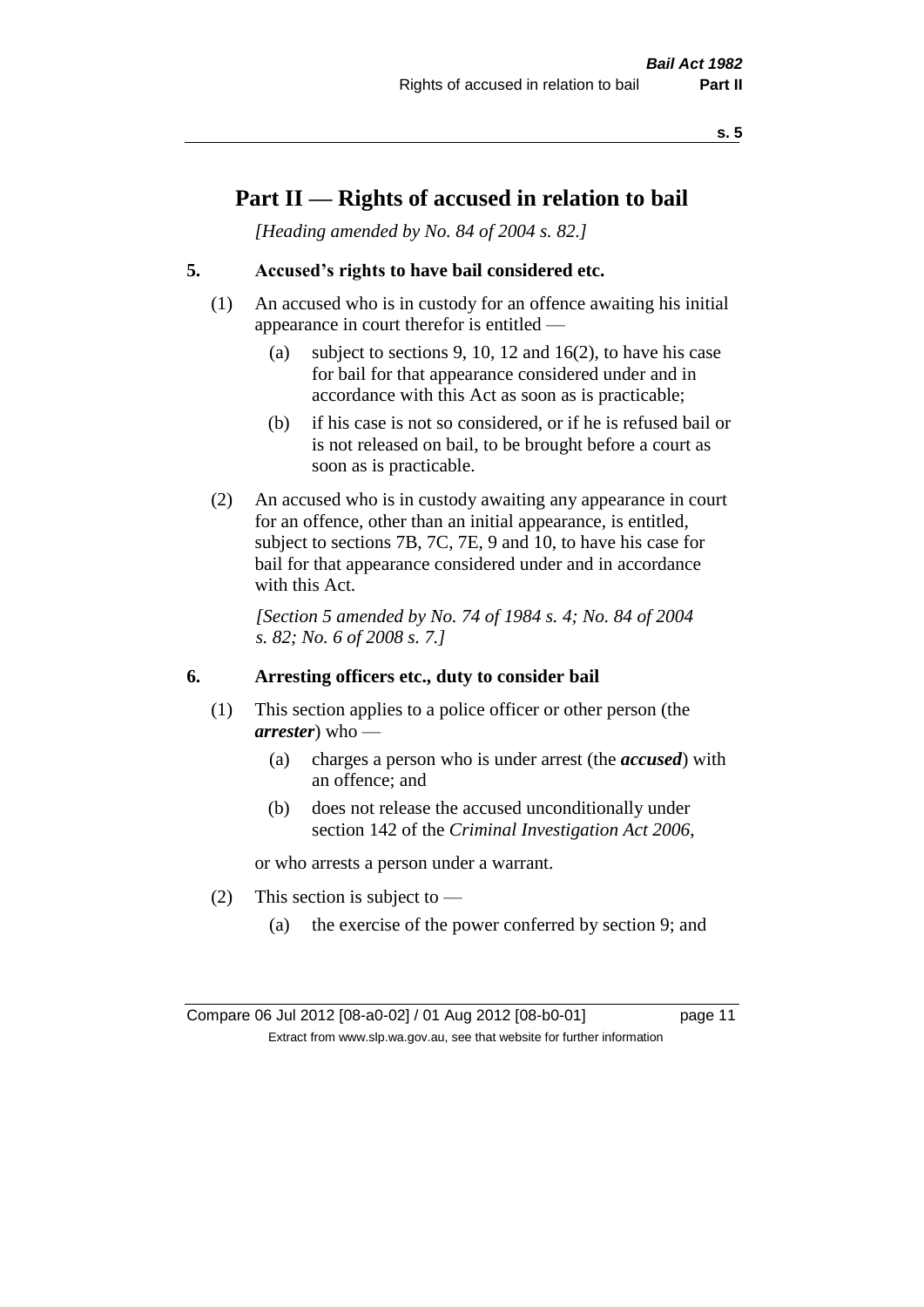(b) sections 10, 12 and 16 and clause 3A of Part C of Schedule 1.

- (3) The duties in this section shall be performed whether or not an application for bail is made by or on behalf of the accused.
- (4) As soon as is practicable after the accused is charged, or arrested under a warrant, as the case may be, the arrester shall either —
	- (a) bring the accused or cause the accused to be brought before a court; or
	- (b) perform the other duties of the arrester under this section.
- (5) If the arrester has power to grant the accused bail, the arrester shall consider the accused's case for bail.
- (6) If the arrester does not have power to grant the accused bail, the arrester shall, unless subsection (8), (9) or (10) applies, bring or cause the accused to be brought before an authorised police officer or a justice or, in the case of a child, any authorised officer or a justice, who shall consider the accused's case for bail as soon as is practicable.
- (7) Even if the arrester has power to grant the accused bail, the arrester may, instead of complying with subsection (5), comply with subsection  $(6)$  as if the arrester did not.
- (8) If under section 15 only a judge of the Supreme Court or a judge of the Children's Court has power to grant the accused bail, the arrester shall bring the accused or cause the accused to be brought before a judge of the Supreme Court or a judge of the Children's Court, as the case requires, who shall consider the accused's case for bail as soon as is practicable.
- (9) If under section 16 only a justice has power to grant the accused bail, the arrester shall bring the accused or cause the accused to be brought before a justice, who shall consider the accused's case for bail as soon as is practicable.

**s. 6**

page 12 Compare 06 Jul 2012 [08-a0-02] / 01 Aug 2012 [08-b0-01] Extract from www.slp.wa.gov.au, see that website for further information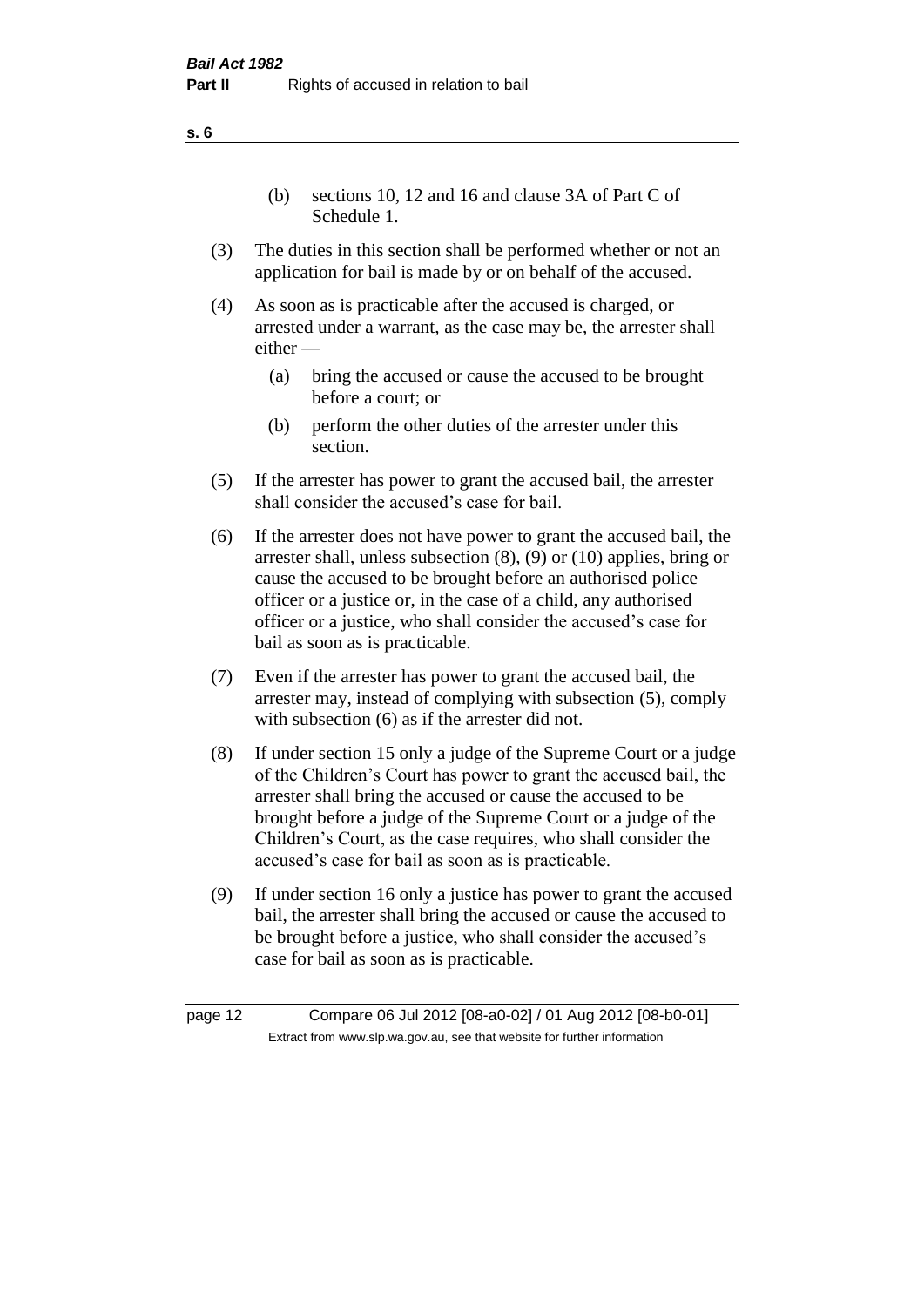(10) If section 16A applies, the arrester shall bring the accused or cause the accused to be brought before a court or judge referred to in section 16A(1), who shall consider the accused's case for bail as soon as is practicable.

*[Section 6 inserted by No. 59 of 2006 s. 4(1).]* 

#### **6A. Officials considering bail may order release without bail**

(1) In this section —

*accused* means an accused who is under arrest, other than pursuant to a warrant;

*released* means released from custody without being required to enter into, or without having entered into, a bail undertaking;

*serious offence* means an indictable offence the penalty specified by a written law for which is or includes imprisonment for 5 years or more or life;

*summary court* means the Magistrates Court or the Children's Court.

- (2) An authorised officer or justice who is considering an accused's case for bail for an initial appearance in a summary court on a charge of an indictable offence that is not a serious offence may order that the accused be served with a summons under the *Criminal Procedure Act 2004*, and released, in respect of the charge unless satisfied —
	- (a) that there are reasonable grounds to suspect the accused would not obey the summons if served with it; or
	- (b) that not releasing the accused is justified under subsection (4) or for any other reason.
- (3) An authorised officer or justice who is considering an accused's case for bail for an initial appearance in a summary court on a charge of a simple offence must order that the accused be served with a court hearing notice under the *Criminal Procedure Act 2004*, and released, in respect of the charge unless satisfied —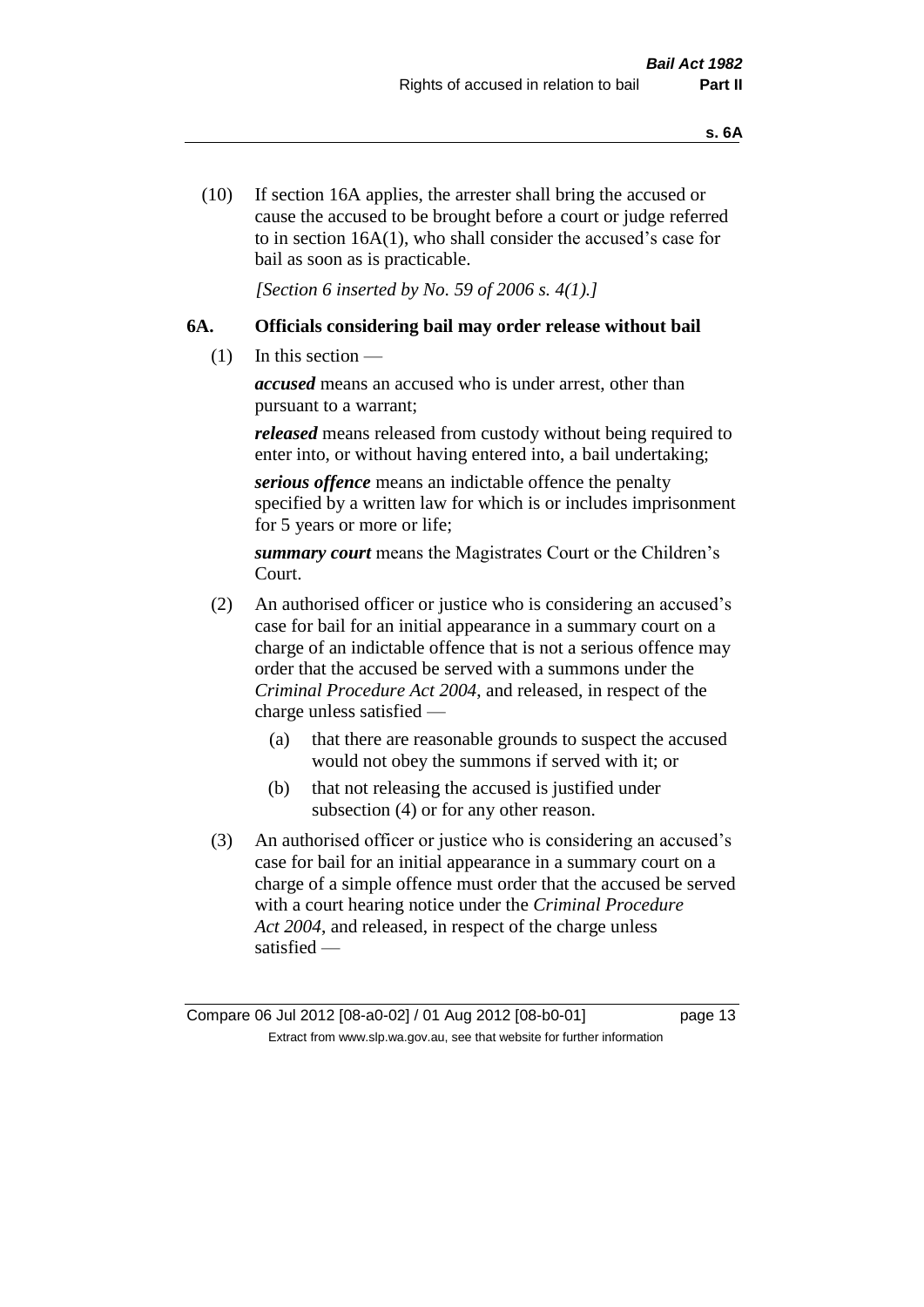(a) that the presence of the accused when the charge is dealt with is likely to be necessary for any reason or for sentencing purposes; or

- (b) that not releasing the accused is justified under subsection (4) or for any other reason.
- (4) Not releasing an accused is justified if there are reasonable grounds to suspect that if the accused were released —
	- (a) the accused  $\equiv$ 
		- (i) would commit an offence; or
		- (ii) would continue or repeat an offence with which he or she is charged; or
		- (iii) would endanger another person's safety or property; or
		- (iv) would interfere with witnesses or otherwise obstruct the course of justice, whether in relation to the accused or any other person;
		- or
	- (b) the accused's safety would be endangered.
- (5) This section does not affect the operation of section 28 or 30 of the *Criminal Procedure Act 2004*.

*[Section 6A inserted by No. 59 of 2006 s. 5.]* 

#### **7. Unconvicted accused, court to consider bail for**

(1) Upon and following an accused's initial appearance in court for an offence every judicial officer who may thereafter order his detention or continued detention in custody before conviction for the offence is under a duty, unless section 7B, 7C or 7E applies, to consider the accused's case for bail, whether or not an application for bail is made by the accused or on his behalf.

*[(2)-(4) deleted]*

page 14 Compare 06 Jul 2012 [08-a0-02] / 01 Aug 2012 [08-b0-01] Extract from www.slp.wa.gov.au, see that website for further information

**s. 7**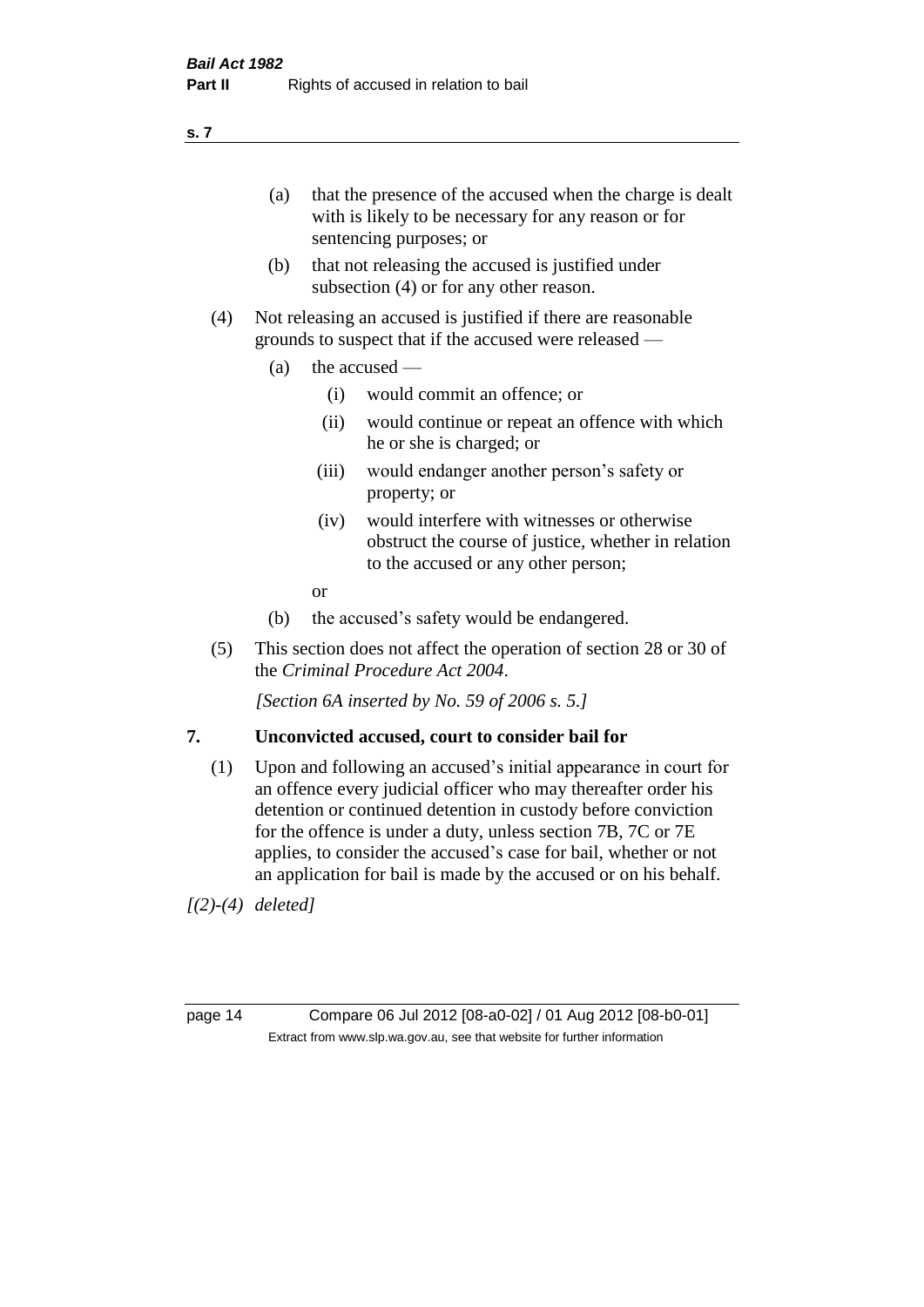(5) The operation of this section is subject to the exercise of the powers conferred by sections 7A and 9 and to the provisions of sections 10, 12 and 16(2) and clause 3A of Part C of Schedule 1. *[Section 7 amended by No. 74 of 1984 s. 5; No. 49 of 1988 s. 80; No. 45 of 1993 s. 6; No. 84 of 2004 s. 82; No. 59 of 2006 s. 4(2); No. 6 of 2008 s. 8.]* 

#### **7A. Bail may be dispensed with by court**

- (1) A judicial officer referred to in section 7(1) may, instead of discharging the duty imposed by that subsection, dispense with the requirement for bail for an appearance in court for an offence by an accused if the judicial officer —
	- (a) has jurisdiction to do so under section 13A(1); and
	- (b) may properly do so under section 13A(2).
- (2) Where the requirement for bail is dispensed with under this section, the accused has a right to be at liberty until the accused is required to appear before a court for the offence, but subject  $to$ 
	- (a) section 59A; and
	- (b) any requirement that the accused be in custody for some other offence or reason.

*[Section 7A inserted by No. 6 of 2008 s. 9(1).]*

#### **7B. Adult accused of murder, provisions for**

 $(1)$  In this section —

*judge* means a judge of the Supreme Court.

- (2) This section applies where
	- (a) an accused is in custody for an offence of murder so that under section 15 only a judge has power to grant bail; and
	- (b) the accused is not a child.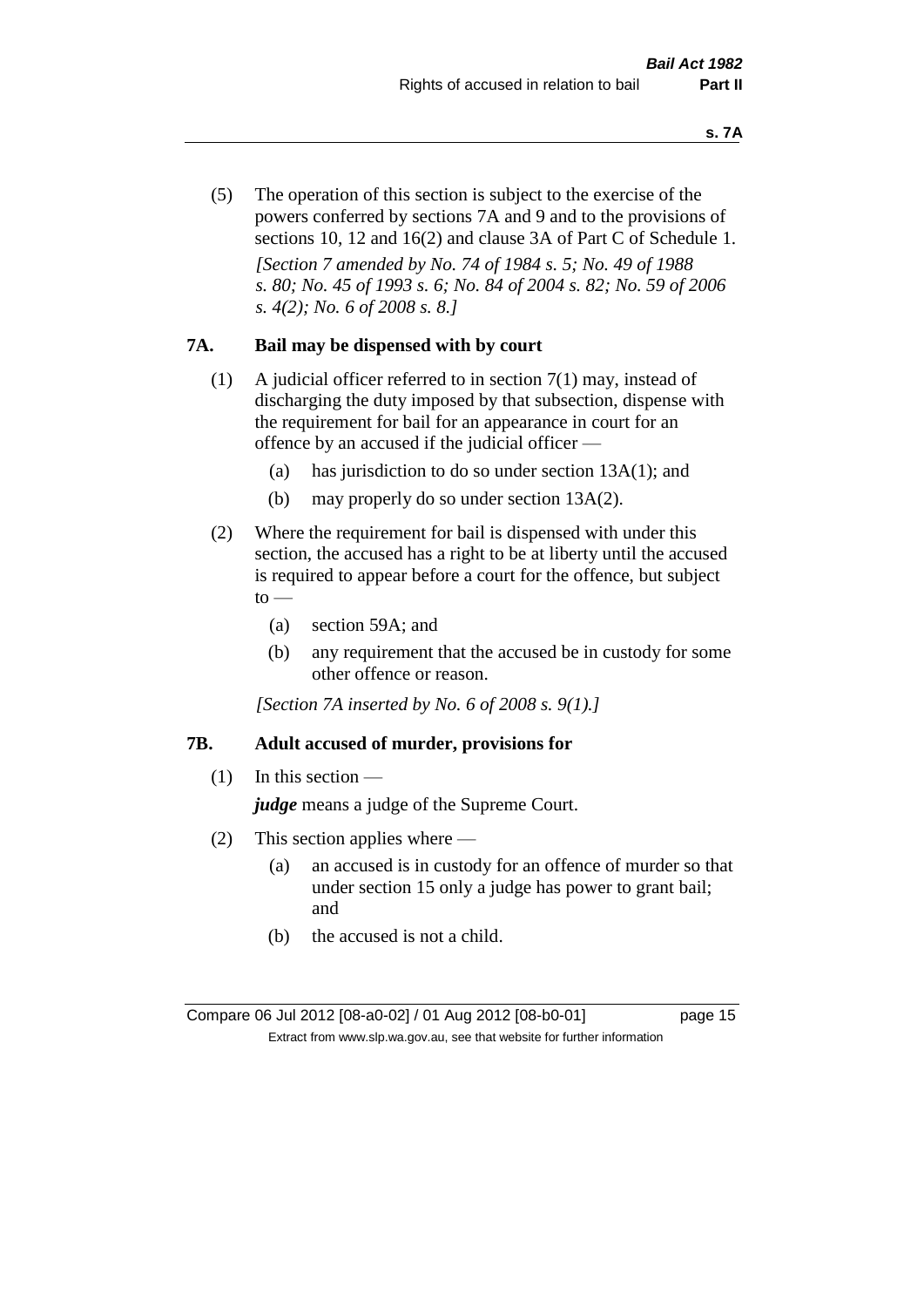#### **s. 7B**

- (3) Where this section applies the accused, or a person on the accused's behalf, may make an application to a judge for bail at any time before conviction for the offence.
- (4) Upon an accused's initial appearance in court for an offence of murder, the judicial officer who may order the accused's detention in custody is under a duty to inform the accused of the right conferred by subsection (3).
- $(5)$  Where
	- (a) an accused's case for bail has been considered by a judge on an application under subsection (3); and
	- (b) bail has been refused,

the accused's case for bail shall not be considered on any subsequent occasion in the same case when the accused's continued detention may be ordered unless subsection (6) applies.

- (6) The accused's case for bail shall again be considered by a judge if the accused, or a person on the accused's behalf, applies to a judge and satisfies the judge that —
	- (a) new facts have been discovered, new circumstances have arisen or the circumstances have changed since bail was refused; or
	- (b) the accused failed to adequately present the accused's case for bail on the previous occasion.
- $(7)$  Where
	- (a) an accused's case for bail has been considered by a judge on an application under subsection (3); and
	- (b) bail has been granted,

on any subsequent appearance in the same case a judicial officer may order, notwithstanding section 15, that bail is to continue on the same terms and conditions.

page 16 Compare 06 Jul 2012 [08-a0-02] / 01 Aug 2012 [08-b0-01] Extract from www.slp.wa.gov.au, see that website for further information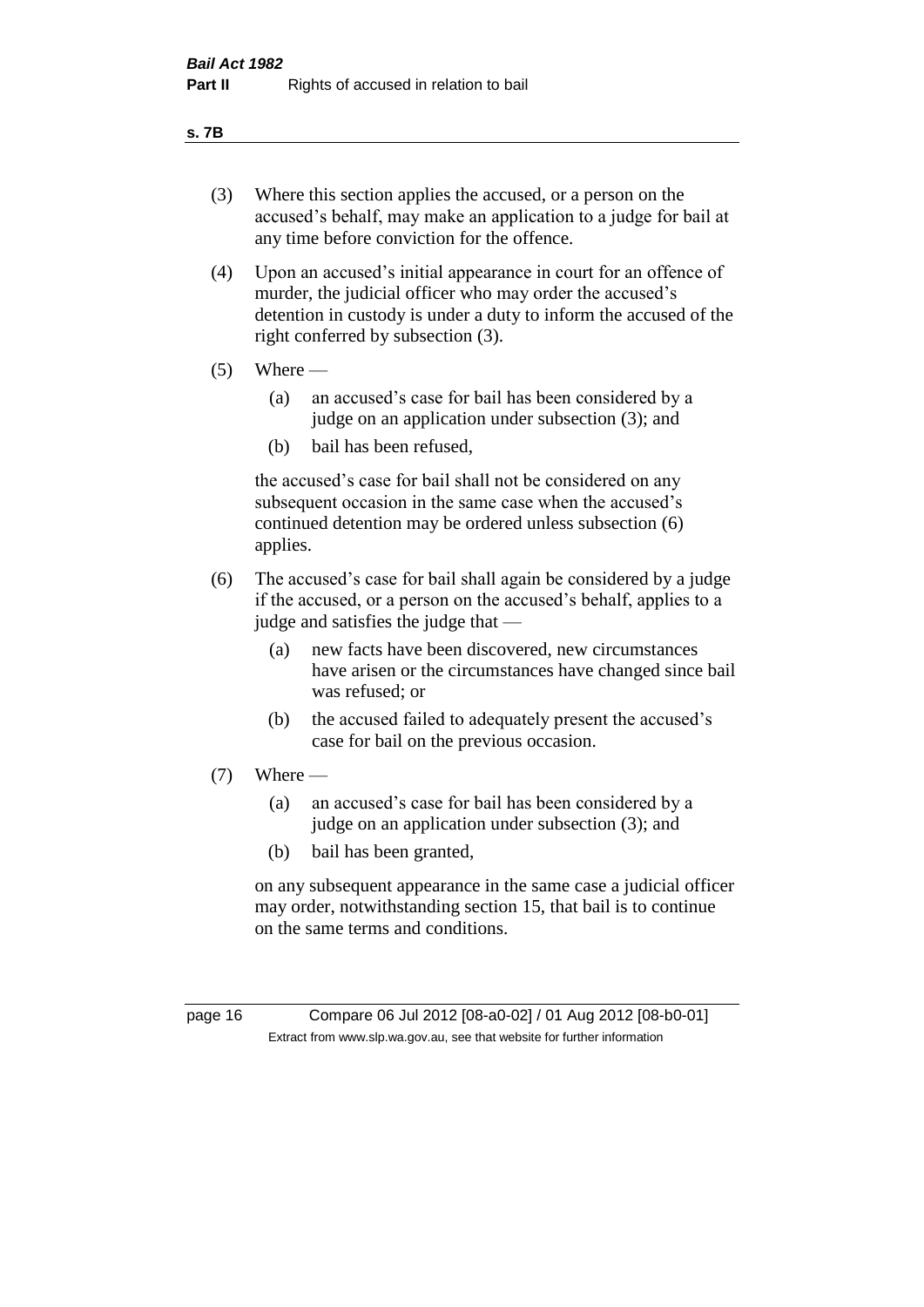(8) The accused is to be taken before a judge for the purposes of an application under this section only if the judge so orders.

*[Section 7B inserted by No. 6 of 2008 s. 9(1); amended by No. 29 of 2008 s. 24(2) and (3).]*

#### **7C. Child accused of murder, provisions for**

- (1) This section applies where a child accused is in custody for an offence of murder so that under section 15 only a judge of the Children's Court has power to grant bail.
- (2) Where this section applies, the judicial officer referred to in section 7(1) other than a judge of the Children's Court, shall, whether or not an application for bail is made by the accused or on the accused's behalf, cause the accused to be taken as soon as is practicable before a judge of the Children's Court for the purpose of having the accused's case for bail considered by the judge.
- (3) Notwithstanding subsection (2), where
	- (a) the duty described in that subsection has been discharged once in relation to a child accused's case for bail; and
	- (b) bail has on that occasion been refused by a judge of the Children's Court,

the accused's case for bail need not be considered on any subsequent occasion in the same case when the accused's continued detention may be ordered unless subsection (4) applies.

- (4) On a subsequent occasion the accused may apply to the judicial officer who may order the accused's continued detention for a reconsideration of the accused's case for bail on the ground that —
	- (a) new facts have been discovered, new circumstances have arisen or the circumstances have changed since bail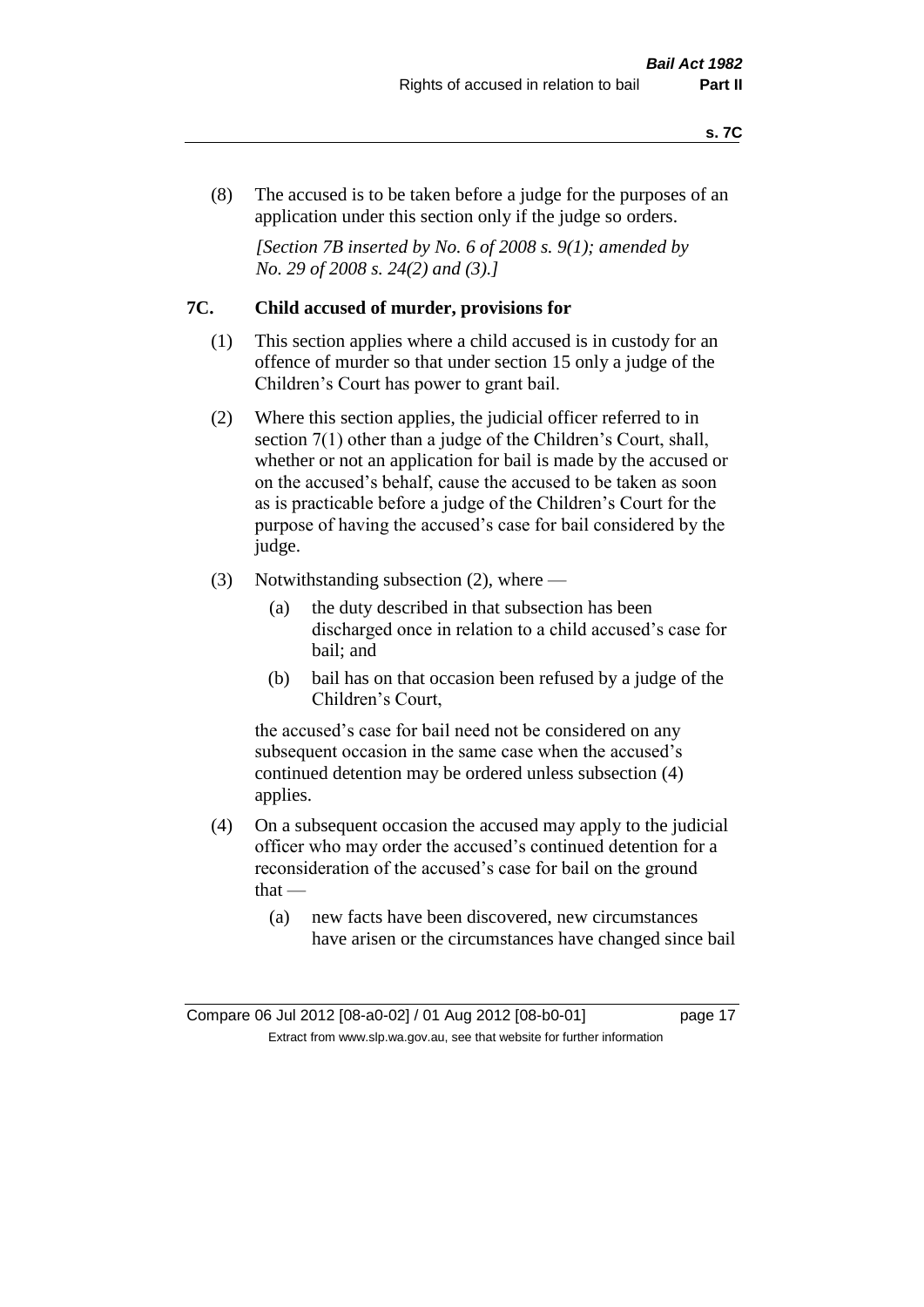#### **s. 7D**

was refused on the occasion mentioned in subsection (3); or

- (b) the accused failed to adequately present the accused's case for bail on that occasion.
- (5) If the judicial officer is satisfied as to one or more of those grounds the judicial officer shall cause the accused to be taken as soon as is practicable before a judge of the Children's Court for the purpose of having the accused's case for bail considered by the judge.

*[Section 7C inserted by No. 6 of 2008 s. 9(1); amended by No. 29 of 2008 s. 24(4).]*

# **7D. Bail after initial decision by court, court's duty as to**

- (1) Notwithstanding section 7(1), after
	- (a) the duty described in that subsection has been discharged once in relation to an accused's case for bail; or
	- (b) a judge of the Children's Court has considered the case under section 15,

it is sufficient on any subsequent consideration of bail in the same case for a judicial officer, including a judge of the Children's Court acting under section 15, to make inquiry of the accused in terms of subsection (2).

- (2) The inquiry to be so made is
	- (a) whether any new fact has been discovered or new circumstance has arisen, or whether the circumstances have changed, since bail was previously granted or refused; and
	- (b) whether the accused considers that the accused failed to adequately present the accused's case for bail on a previous occasion.

page 18 Compare 06 Jul 2012 [08-a0-02] / 01 Aug 2012 [08-b0-01] Extract from www.slp.wa.gov.au, see that website for further information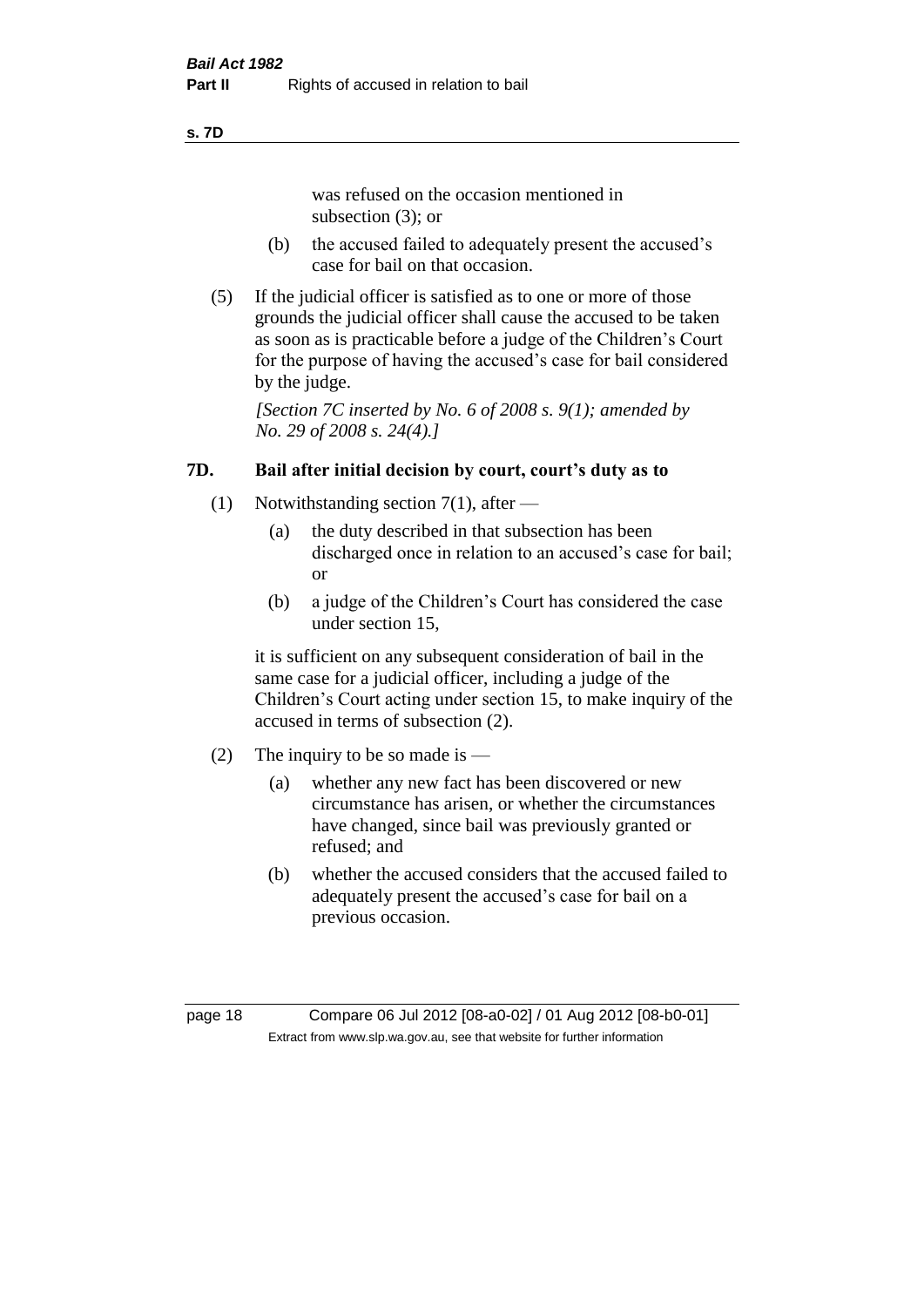(3) Unless the judicial officer is satisfied that there is any reason of the kind mentioned in subsection (2) for not doing so, the judicial officer may adopt the decision previously made in the case, but with power to make such variations of the terms and conditions of bail as the judicial officer thinks fit.

*[Section 7D inserted by No. 6 of 2008 s. 9(1).]*

#### **7E. Bail refused for trial, court's duty during trial**

- $(1)$  Where
	- (a) an accused has been refused bail for the accused's appearance for trial for an offence; and
	- (b) the trial extends beyond one day,

a judicial officer referred to in section 7(1) need not comply with that subsection unless the accused, or a person on the accused's behalf, applies for bail.

(2) In subsection  $(1)$  —

*trial* means that part of proceedings for an offence when evidence is being received by the court in respect of the offence and also extends to any time when —

- (a) legal argument is being heard; or
- (b) a judicial officer or a jury is deliberating.

*[Section 7E inserted by No. 6 of 2008 s. 9(1).]*

#### **7F. Appeal from court of summary jurisdiction, bail in case of**

- (1) If a person is in custody and an appeal has been commenced under the *Criminal Appeals Act 2004* Part 2 in connection with the decision by virtue of which the person is in custody, the person may apply for bail —
	- (a) if the appeal is to be heard and determined by the Court of Appeal or if an application has been made to the Court of Appeal for leave to appeal to the Court of Appeal — to a judge of appeal; or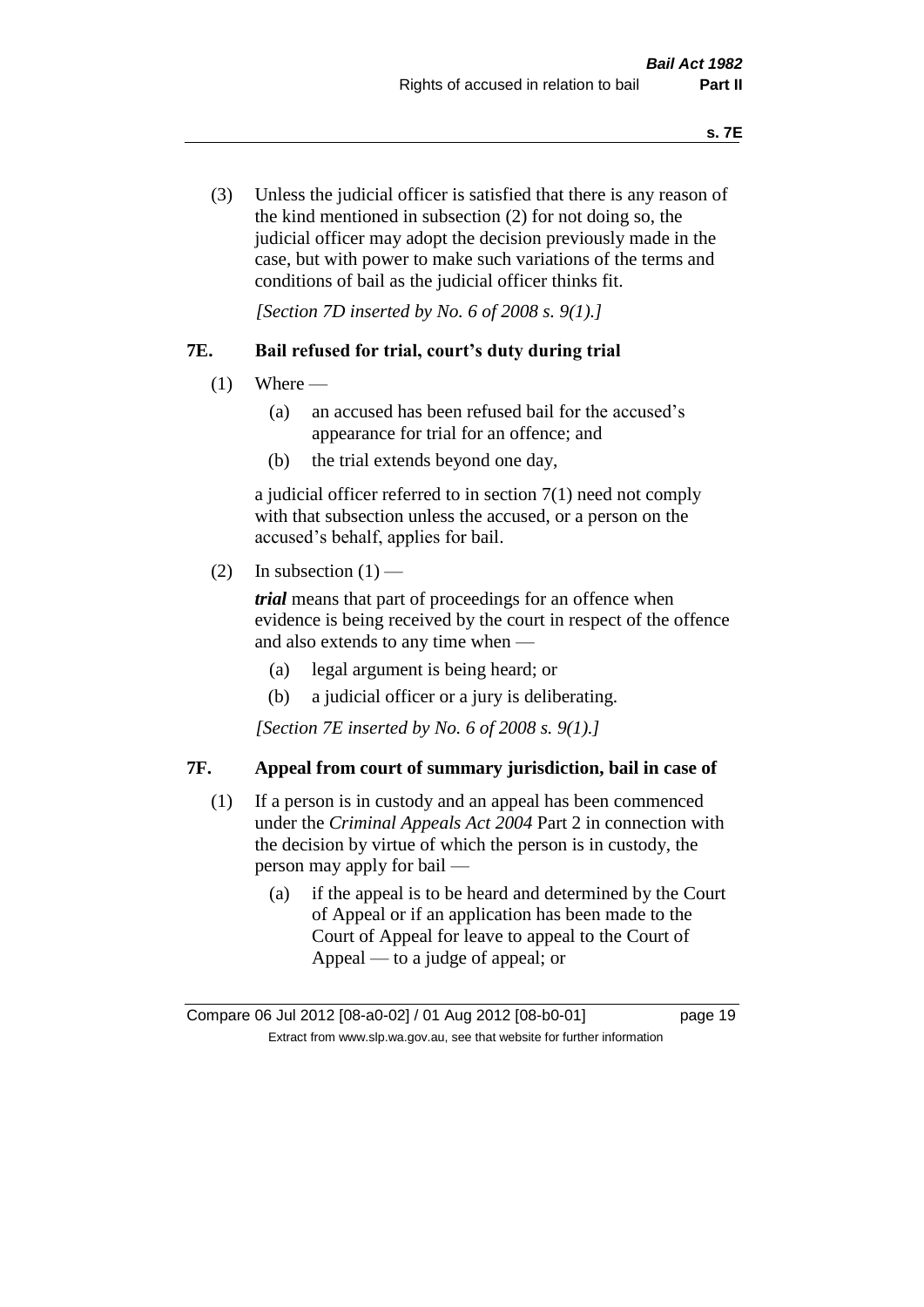**s. 8**

- (b) in any other case to a judge of the Supreme Court.
- (2) Bail shall not be granted to an applicant for bail under subsection (1) unless —
	- (a) the applicant has given notice of the application for bail  $to -$ 
		- (i) the Director of Public Prosecutions; or
		- (ii) the State Solicitor,

as the case may require; and

(b) that official has been given an opportunity to be heard on the application.

*[Section 7F inserted by No. 6 of 2008 s. 9(1).]*

#### **8. Accused to be given information, approved forms etc.**

- (1) Subject to subsection (4), a judicial officer or authorised officer who is called upon to consider an accused's case for bail, on the first occasion when it arises in relation to an offence or group of offences for which an accused is required to appear, shall ensure that the accused is, or has been, given —
	- (a) such information in writing as to the effect of this Act as is prescribed for the purposes of this paragraph; and
	- (b) an approved form for completion, designed to disclose to the judicial officer or authorised officer all information relevant to the decision; and
	- (c) where the accused is unable or insufficiently able, to read, speak or write English, such assistance as he may reasonably require in order to have communicated to him the information mentioned in paragraph (a) and complete the form referred to in paragraph (b).
- (2) After an accused case for bail has been considered once, a judicial officer or authorised officer on any subsequent consideration of bail in the same case shall —
	- (a) comply with subsection  $(1)(a)$ ; and

page 20 Compare 06 Jul 2012 [08-a0-02] / 01 Aug 2012 [08-b0-01] Extract from www.slp.wa.gov.au, see that website for further information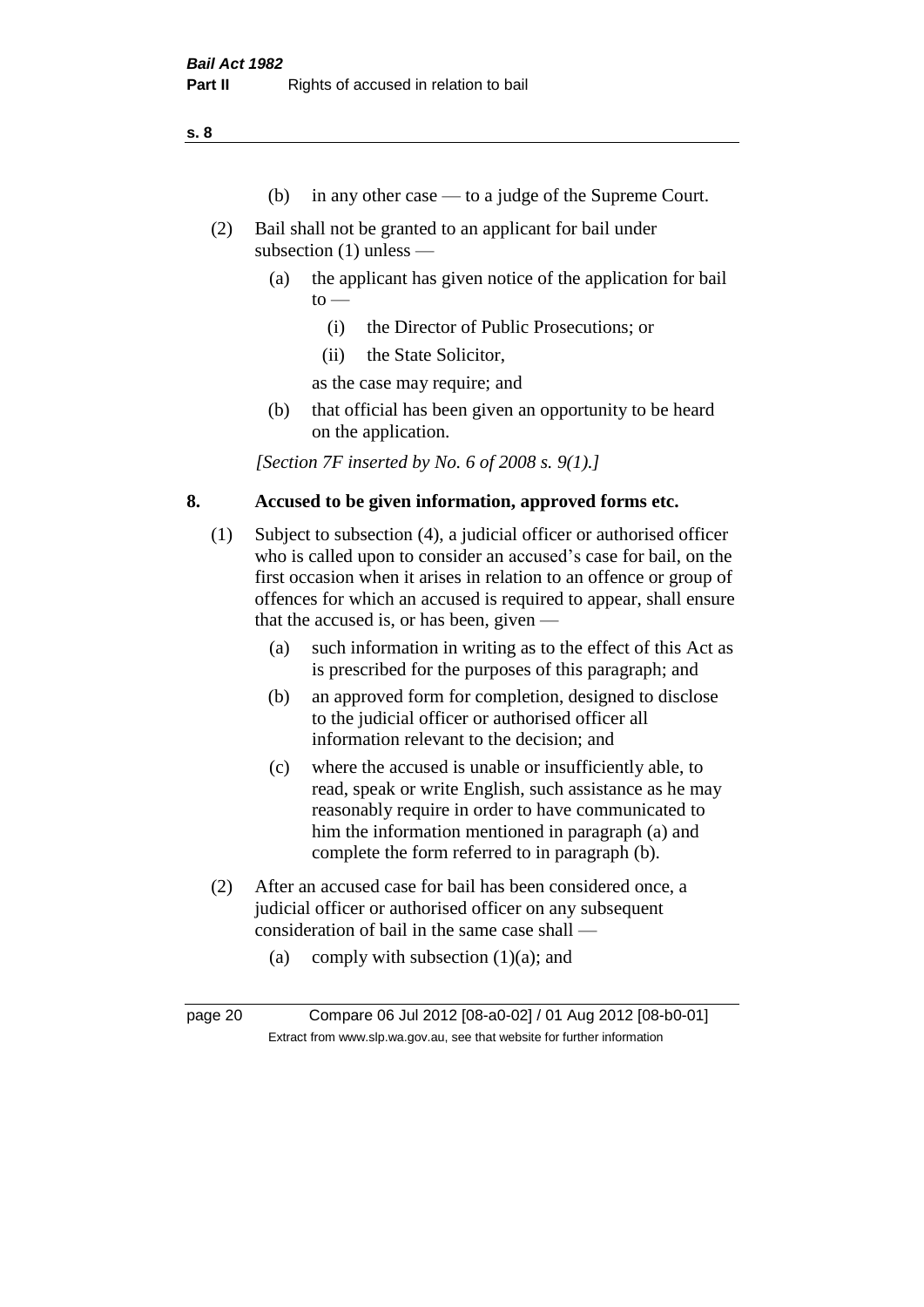- (b) either comply with subsection  $(1)(b)$  or obtain the form previously completed for the purposes of that paragraph, if any, and ensure that —
	- (i) the form is revised in order to show any changes which he is informed have occurred since it was completed; and
	- (ii) any assistance, of the kind referred to in subsection  $(1)(c)$  is given to the accused for the purpose of completing or revising the form, as the case may be.
- (3) Nothing in this section shall be read as limiting section 23.
- (3a) Notwithstanding subsection  $(1)(a)$  or  $(2)(a)$  a judicial officer or authorised officer need not comply with that paragraph if it appears to him that the accused's case for bail is such that bail is likely to be granted to him in accordance with this Act; but if it subsequently appears to him that bail will not be granted or that the accused is dissatisfied with any condition imposed on the grant of bail he shall then comply with that paragraph.
- (4) Notwithstanding subsection (1)(b) or (2)(b), a judicial officer or an authorised officer may dispense with completion or revision of the form referred to in those paragraphs if it appears to him  $that -$ 
	- (a) the accused's case for bail is such that bail is likely to be granted to him in accordance with this Act; and
	- (b) the information in the possession of the judicial officer or authorised officer is sufficient for his consideration of the case.
- (5) Where a person has applied for bail for an appeal as mentioned in section 7F(1), this section applies as if the consideration of bail for the appeal were a first consideration of bail for an offence.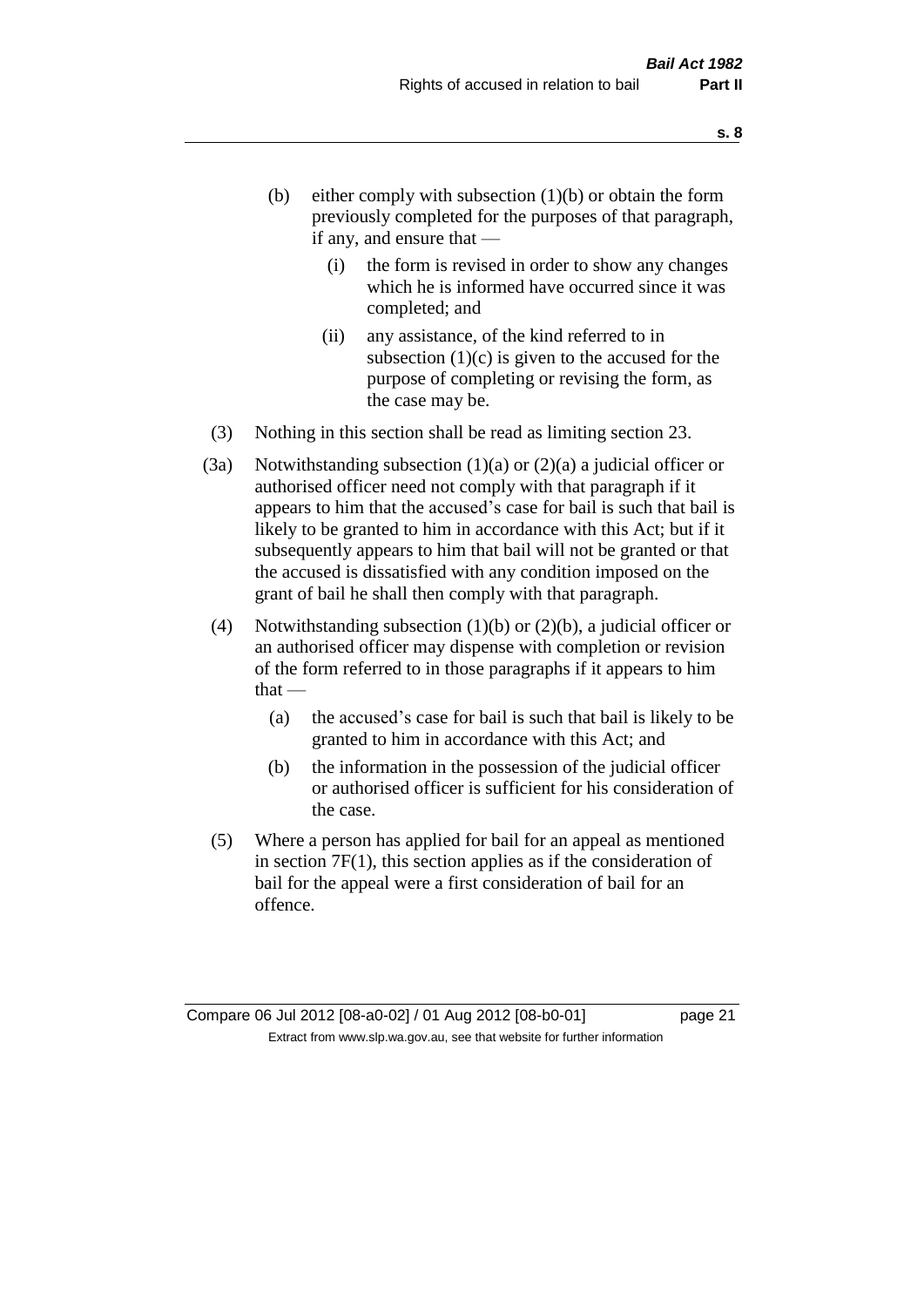#### **s. 9**

*[Section 8 amended by No. 74 of 1984 s. 6; No. 15 of 1988 s. 6; No. 33 of 1989 s. 18; No. 84 of 2004 s. 82; No. 6 of 2008 s. 9(2) and 43(1).]* 

#### **9. Bail decision may be deferred until more information obtained etc.**

- (1) Subject to section 26(2) of the *Young Offenders Act 1994*, a judicial officer or authorised officer who is called upon to consider a case for bail may defer consideration of the case for a period not exceeding 30 days if he thinks it is necessary —
	- (a) to obtain more information for the purpose of making a decision in accordance with this Act; or
	- (b) to take any step authorised by section  $24(1)$  or  $24A(1)$ or (2).
- (2) Nothing in this section shall be taken to limit the right of an accused to be brought before a court as soon as is practicable if he is not released on bail.

*[Section 9 amended by No. 57 of 1997 s. 21(2); No. 84 of 2004 s. 82; No. 6 of 2008 s. 10(1).]*

#### **10. Sections 5, 6 and 7 do not apply if accused imprisoned for other cause**

Notwithstanding sections 5, 6 and 7, the rights conferred on an accused and the duties imposed on police officers, authorised officers and judicial officers by those sections in respect of an appearance in court for an offence do not arise where —

- (a) the accused is in custody for some other offence or reason (including the non-payment of a sum of money); and
- (b) the police officer, authorised officer or judicial officer is satisfied that the accused is likely to remain in custody for that other offence or reason until or beyond the time for the appearance for the first-mentioned offence.

page 22 Compare 06 Jul 2012 [08-a0-02] / 01 Aug 2012 [08-b0-01] Extract from www.slp.wa.gov.au, see that website for further information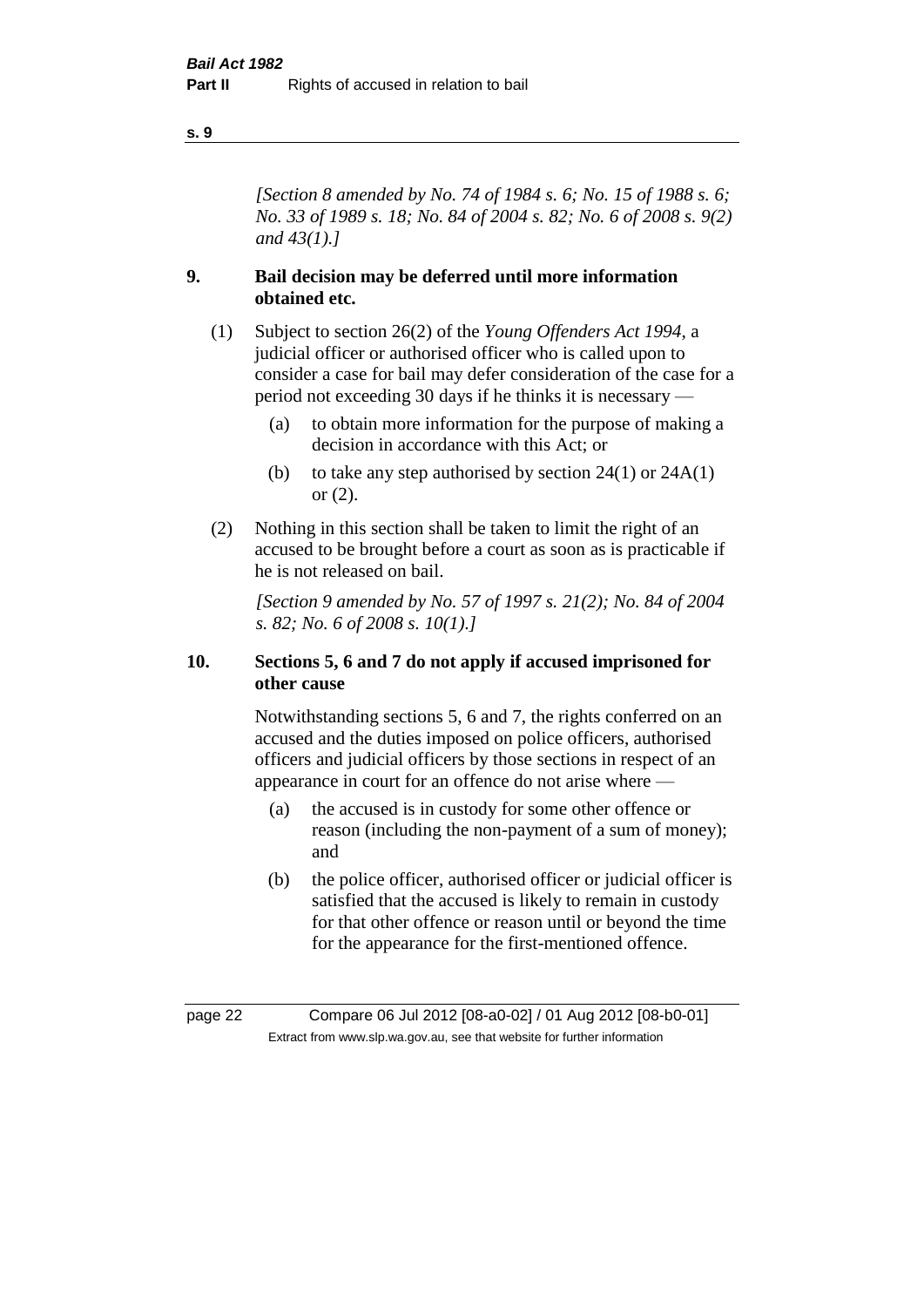*[Section 10 amended by No. 84 of 2004 s. 82.]*

#### **11. Accused's rights following grant of bail**

- $(1)$  When
	- (a) bail has been granted to an accused for an appearance in court; and
	- (b) all conditions which are to be complied with before the release of the accused have been complied with; and
	- (c) he has entered into a bail undertaking for that appearance or his bail undertaking is deemed to be amended under section 31(3),

the accused has a right to be at liberty until he is required to appear, or to next appear, before a court, but subject to —

- (d) any requirement that he be in custody for some other reason; and
- (e) the exercise of the powers in sections 14(3), 17A, 46, 50F, 54 and 55; and
- (f) the limitation mentioned in section 12.
- (2) Where the accused is in custody in a lock-up, court custody centre or prison, the right conferred by subsection (1) is also subject to the person in charge of the lock-up, court custody centre or prison either —
	- (a) signing a certificate under subsection (3); or
	- (b) receiving notice that a certificate has been signed by another person under that subsection.
- (3) After an accused becomes entitled to be at liberty as provided in subsection (1), a person referred to in section 29 may sign a certificate to that effect in the prescribed form.
- (4) The person in charge of a lock-up, court custody centre or prison in which the accused is in custody shall release the accused from custody as soon as is practicable after —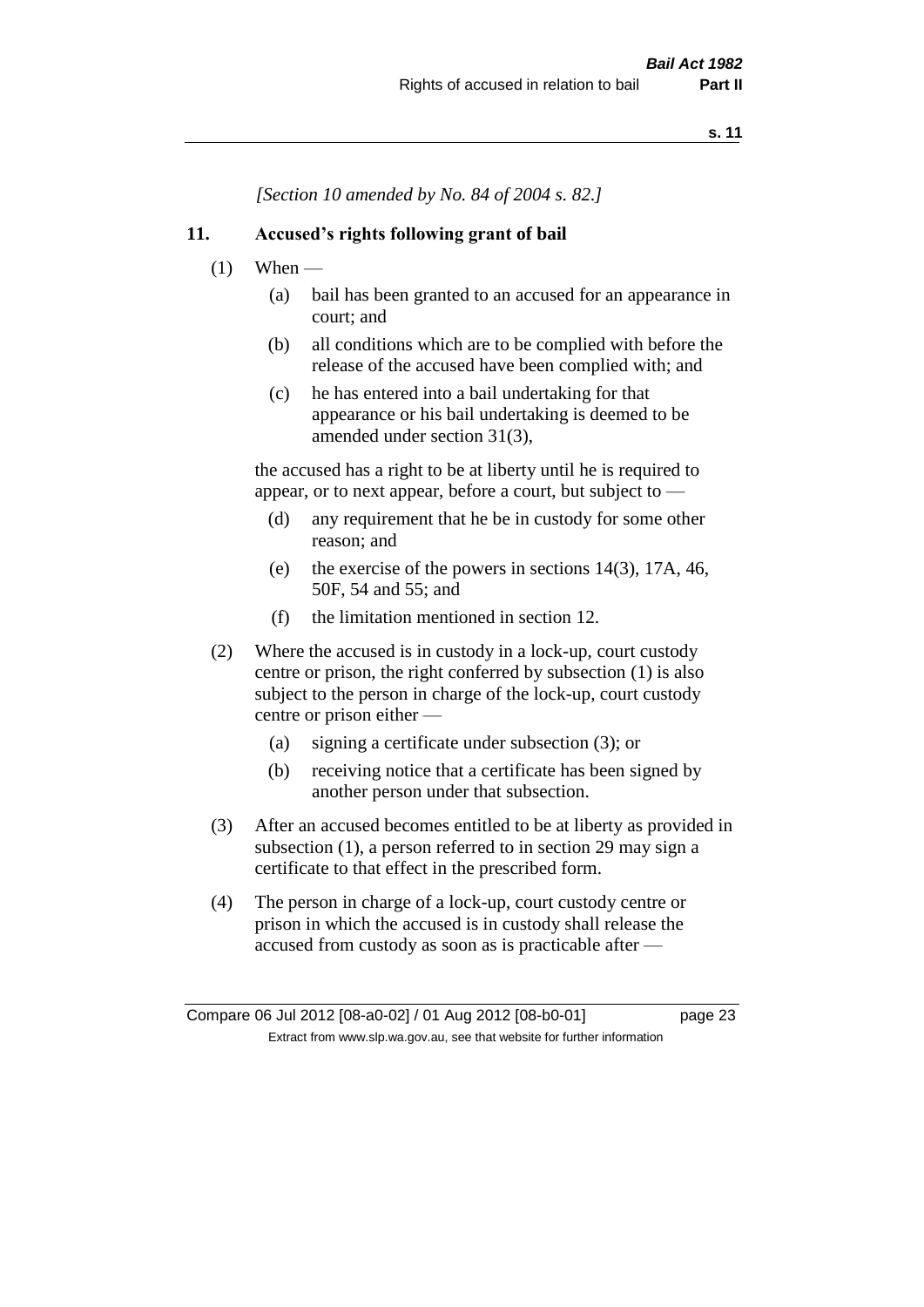**s. 12**

- (a) the person in charge signs the certificate; or
- (b) if the certificate is signed by a person other than the person in charge, the person in charge receives notice as described in subsection (2)(b).

*[Section 11 amended by No. 74 of 1984 s. 7; No. 15 of 1988 s. 7; No. 49 of 1988 s. 81; No. 45 of 1993 s. 7; No. 47 of 1999 s. 8; No. 59 of 2004 s. 141; No. 84 of 2004 s. 82; No. 6 of 2008 s. 11(1) and (2).]* 

# **12. Rights in s. 7A(2) and 11, limitations on**

The right of an accused to have his case for bail considered as soon as is practicable, his right to be at liberty as mentioned in sections 7A(2) and 11(1), and the corresponding duties created by this Part, are limited so far as is reasonably necessary for the exercise or performance by a person of any statutory power or function vested in him which requires or permits the continued custody of the accused, including the exercise of the powers set out in Part 12 of the *Criminal Investigation Act 2006* and Parts 6 and 7 of the *Criminal Investigation (Identifying People) Act 2002*.

*[Section 12 amended by No. 6 of 2002 Sch. 2 cl. 1; No. 84 of 2004 s. 82; No. 59 of 2006 s. 6; No. 6 of 2008 s. 12.]*

page 24 Compare 06 Jul 2012 [08-a0-02] / 01 Aug 2012 [08-b0-01] Extract from www.slp.wa.gov.au, see that website for further information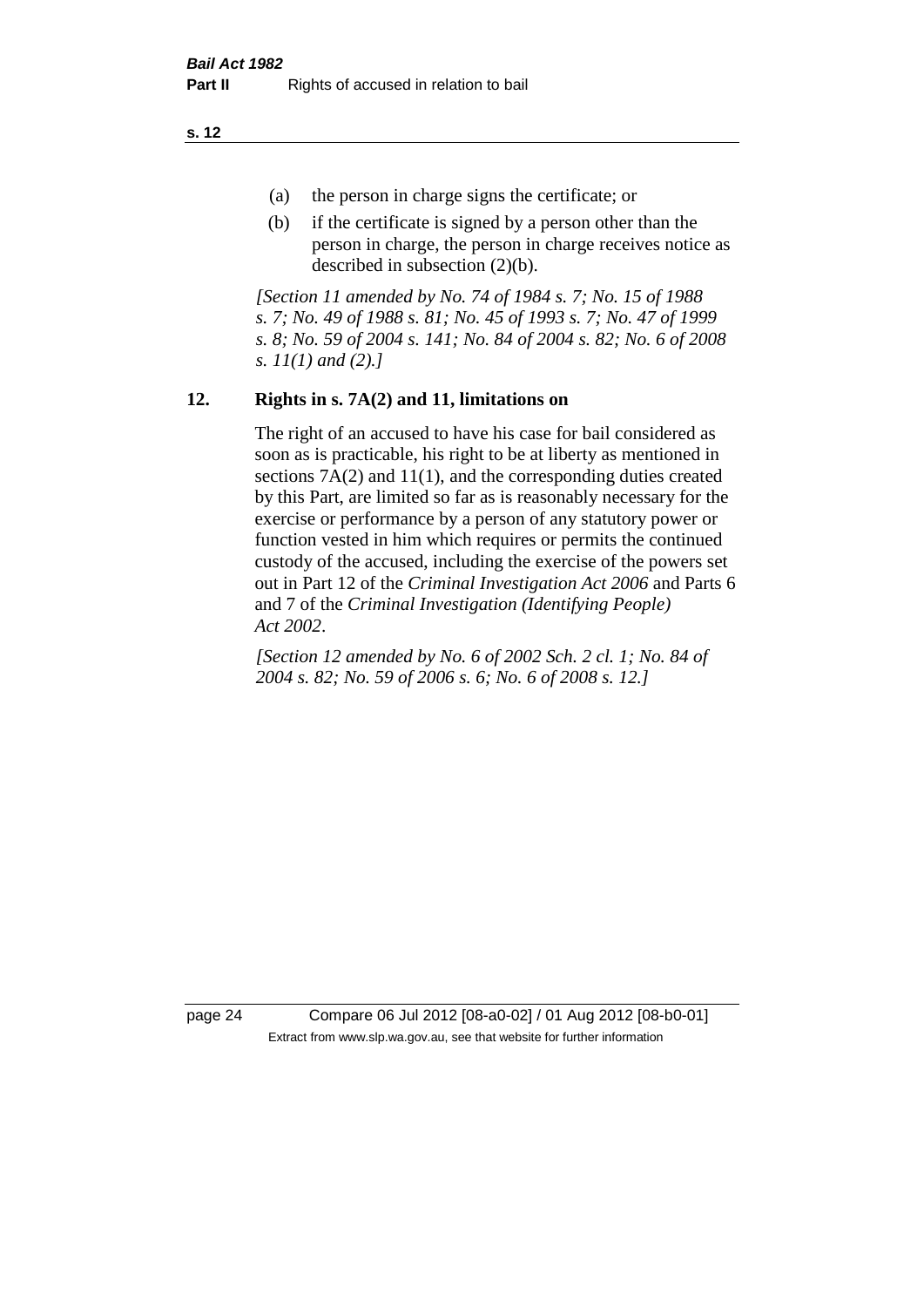# **Part III — Jurisdiction relating to bail**

*[Heading inserted by No. 6 of 2008 s. 13.]*

#### **13. Jurisdiction to grant bail, who has etc. (Sch. 1)**

- (1) Jurisdiction to grant bail for any appearance described in the first column of Part A of Schedule 1 is vested in the judicial officer or authorised officer specified in the second column of that Part opposite thereto and shall be exercised subject to and in accordance with this Part and the further provisions in Parts B, C and D of Schedule 1.
- (2) A home detention condition shall not be imposed as a condition of bail except by a judicial officer.

*[Section 13 amended by No. 61 of 1990 s. 5; No. 45 of 1993 s. 12.]* 

#### **13A. Jurisdiction in s. 7A to dispense with bail, who has and exercise of**

- (1) Jurisdiction to dispense with the requirement for bail under section 7A for any appearance described in the first column of Schedule 1 Part A clause 2 or 3 is vested, subject to Schedule 1 Part B, in the judicial officer specified in the second column of that clause opposite that description, but Schedule 1 Part A clause 7 does not apply for the purposes of this subsection.
- (2) The jurisdiction referred to in subsection (1) is exercisable  $only$ —
	- (a) in respect of an appearance in court before conviction for an offence; and
	- (b) if it appears to the judicial officer that bail would be granted in accordance with Schedule 1 Part C clause 1 or 2 but that in the circumstances the completion of bail papers is an unnecessary imposition.
- (3) Where a judicial officer dispenses with the requirement for bail for an appearance by an accused the registrar of the court shall,

Compare 06 Jul 2012 [08-a0-02] / 01 Aug 2012 [08-b0-01] page 25 Extract from www.slp.wa.gov.au, see that website for further information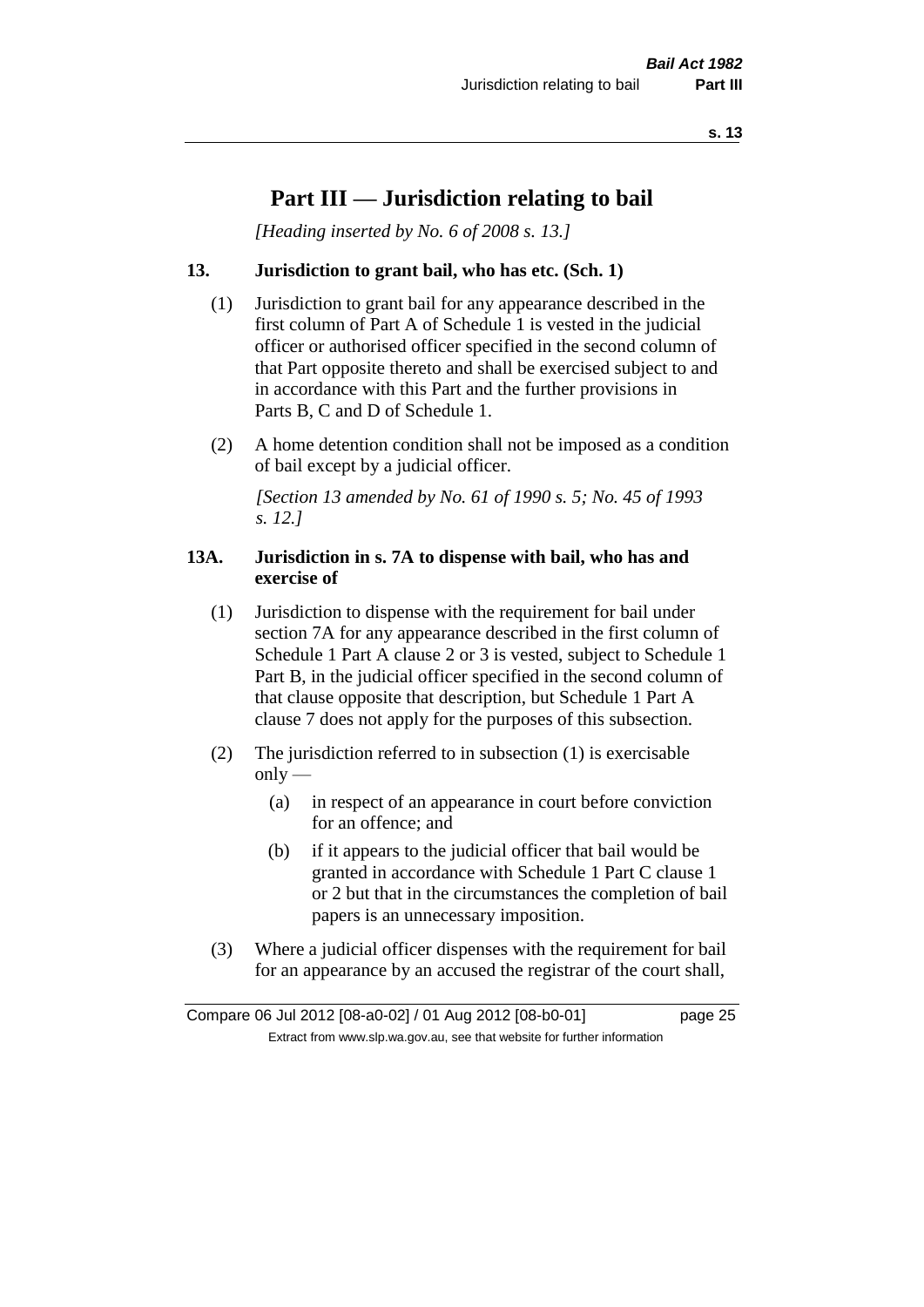#### **s. 13B**

in accordance with section 13B, give written notice to the accused of the time and place for the appearance.

*[Section 13A inserted by No. 6 of 2008 s. 14.]*

#### **13B. Notices under s. 13A(3), service and proof of**

- (1) A written notice to an accused under section  $13A(3)$  shall be
	- (a) given to the accused personally; or
	- (b) sent to the accused
		- (i) by post to the accused's address appearing in the records of the court; or
		- (ii) in urgent cases or with the accused's consent, by electronic communication.
- (2) A person who gives or sends a notice in accordance with subsection (1) shall endorse on a file copy of the notice a certificate showing —
	- (a) that the person has done so; and
	- (b) the time of doing so.
- (3) If a notice is sent by post under subsection  $(1)(b)(i)$ , the notice is to be presumed, unless the contrary is shown, to have been received at the time when, in the ordinary course of events, it would have been delivered.
- (4) In any proceedings
	- (a) a document purporting to be a copy of a notice referred to in subsection (1) is evidence of the terms of the notice; and
	- (b) an endorsement on a copy of a notice referred to in subsection (2) purporting to be a certificate referred to in that subsection is evidence of the matters appearing in the certificate without proof of the signature of the person who made the endorsement.

*[Section 13B inserted by No. 6 of 2008 s. 14.]*

page 26 Compare 06 Jul 2012 [08-a0-02] / 01 Aug 2012 [08-b0-01] Extract from www.slp.wa.gov.au, see that website for further information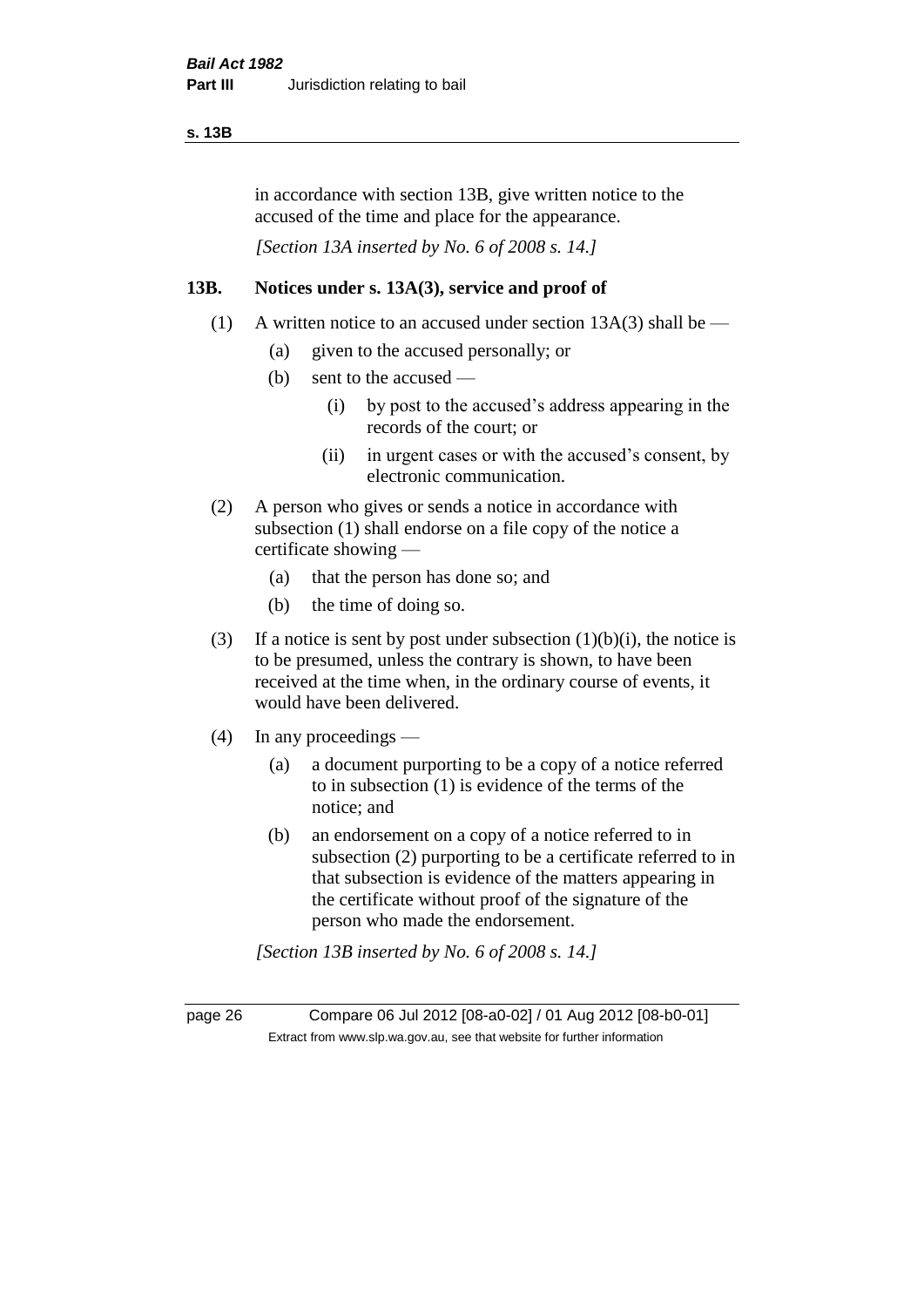#### **14. Judges, jurisdiction of**

- (1) A judge may, in accordance with this Act
	- (a) exercise a power to grant bail which is conferred upon any other judicial officer or any authorised officer by this Act; and
	- (b) revoke or vary any bail previously granted by any other such officer; and
	- (c) under section 7A dispense with the requirement for bail or revoke an existing dispensation.
- (2) Subject to subsection (2a), the jurisdiction of a judge under subsection (1) in respect of an appearance by an accused may be invoked by application made by either the prosecutor or the accused, and whether or not any other judicial officer has —
	- (a) previously granted, refused or dispensed with bail; or
	- (b) exercised any power conferred on him by section 55,

in respect of that appearance.

- (2a) After the jurisdiction under subsection (1) has been invoked once by an accused in relation to an offence or group of offences for which he is required to appear, it may not be further invoked by that accused in relation to that offence or group of offences unless the accused satisfies a judge that —
	- (a) new facts have been discovered, new circumstances have arisen or the circumstances have changed since the occasion when the jurisdiction was invoked; or
	- (b) he failed to adequately present his case for bail on that occasion.
- (3) Where under subsection (1) a judge
	- (a) revokes the bail of an accused who is at liberty, he may order that the accused be returned to custody to await the appearance for which the bail was granted;

Compare 06 Jul 2012 [08-a0-02] / 01 Aug 2012 [08-b0-01] page 27 Extract from www.slp.wa.gov.au, see that website for further information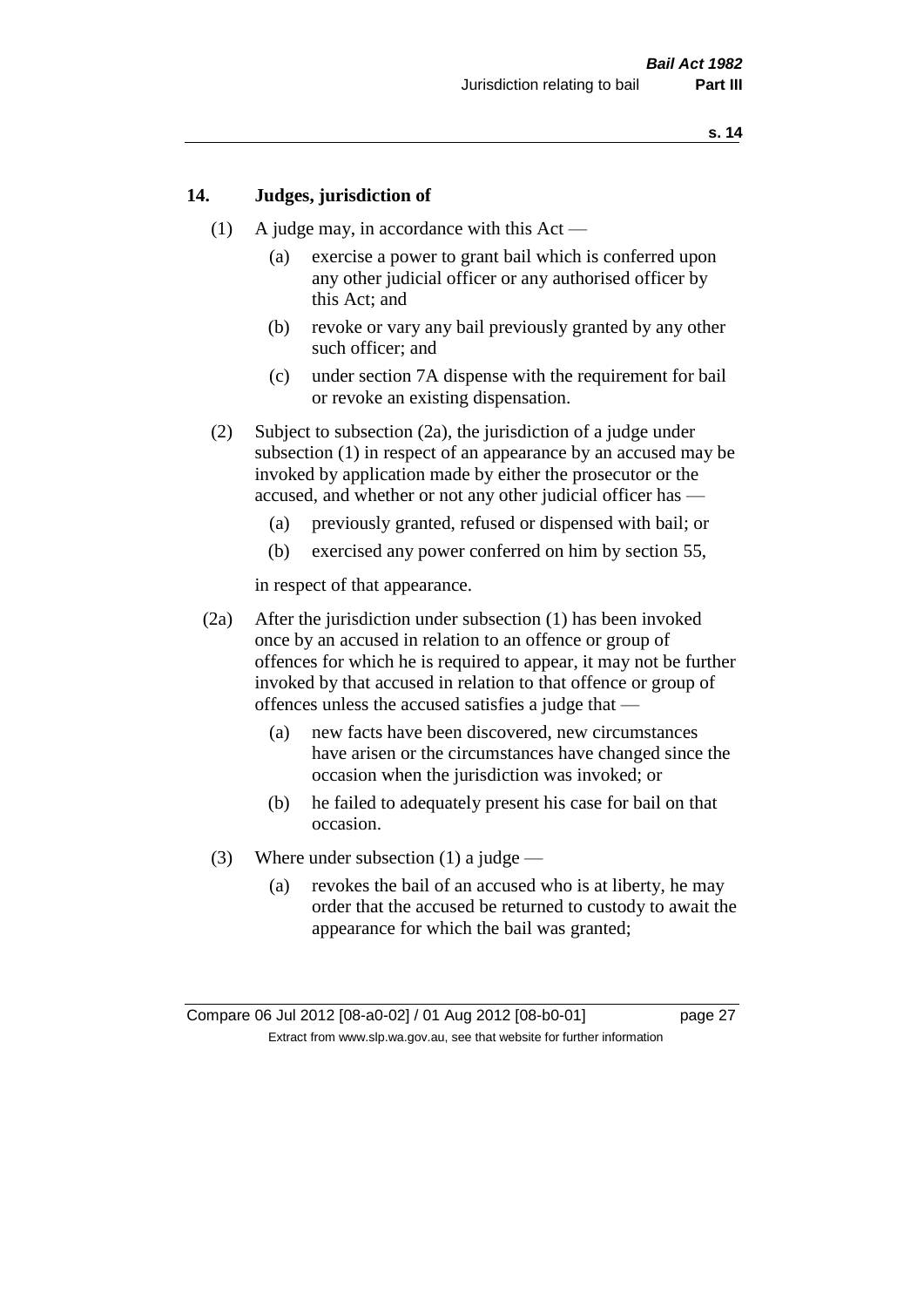# (b) varies the bail of such an accused, he may order that the accused be returned to custody until he becomes entitled to be at liberty pursuant to section 11,

and the judge may issue any warrant which may be necessary to carry such an order into effect.

- (4) In this section
	- (a) references to a judge are references
		- (i) in the case of a child charged with an offence before the Children's Court, to a judge of that Court; and
		- (ii) in the case of an accused committed for trial or sentence to the District Court, to a judge of that Court; and
		- (iii) in any other case, to a judge of the Supreme Court;
		- and
	- (b) references to any other judicial officer
		- (i) in relation to the exercise of powers under this section by a judge, are references to any judicial officer whose jurisdiction is inferior to that of the judge; but
		- (ii) in relation to the exercise of powers under this section by a judge of the Supreme Court, do not include a judge of the Children's Court or a judge of the District Court.

*[Section 14 amended by No. 74 of 1984 s. 8; No. 49 of 1988 s. 82; No. 84 of 2004 s. 82; No. 6 of 2008 s. 15(1)-(4).]* 

# **15. Accused charged with murder, jurisdiction as to bail for**

(1) Where an accused is in custody for murder, the power to grant bail shall be exercised only by a judge of the Supreme Court, or

page 28 Compare 06 Jul 2012 [08-a0-02] / 01 Aug 2012 [08-b0-01] Extract from www.slp.wa.gov.au, see that website for further information

#### **s. 15**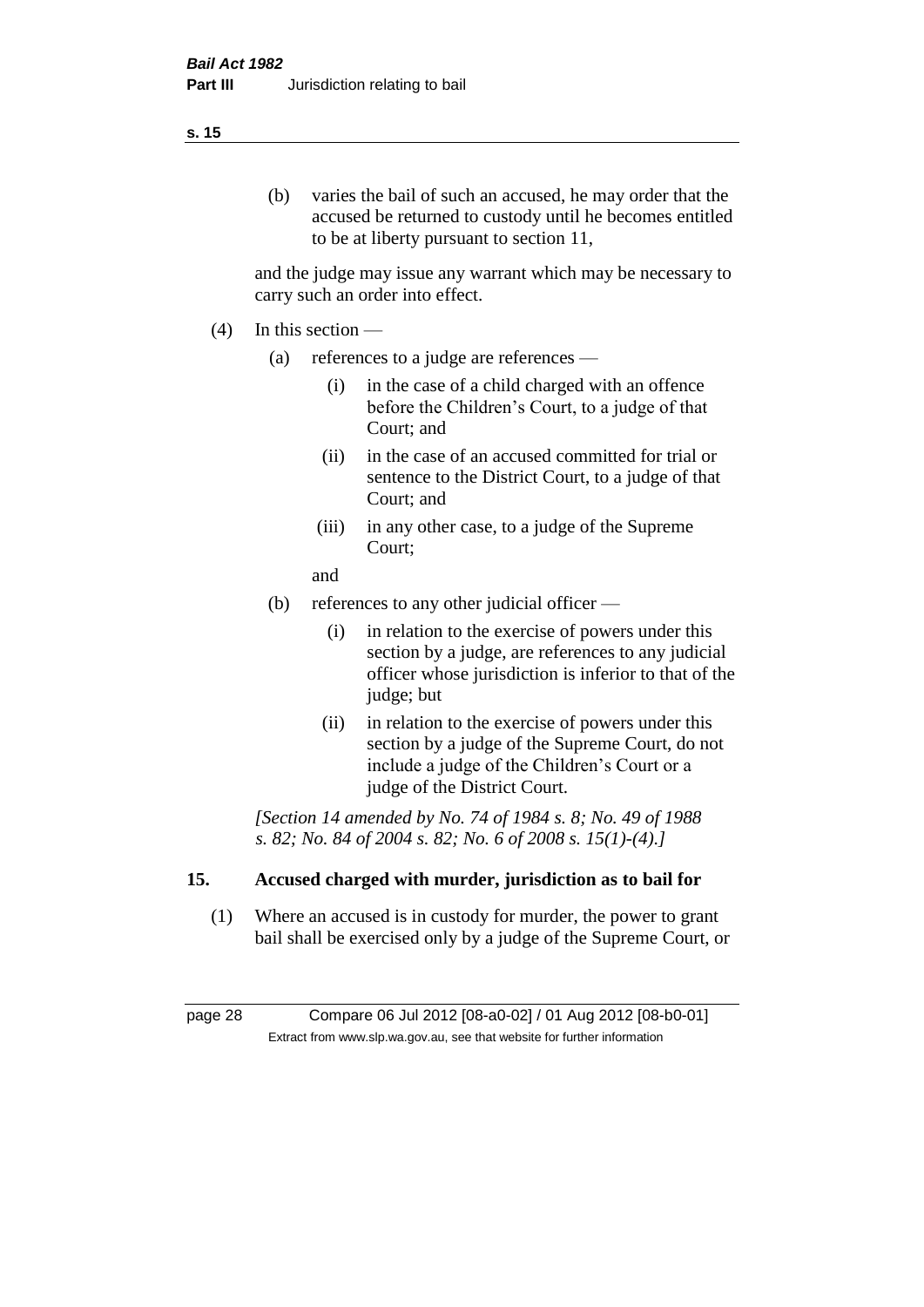#### **s. 15A**

in the case of an accused who is a child by a judge of the Children's Court, except —

- (a) where section  $31(2)(d)$  applies; or
- (b) to the extent that the Court of Appeal exercises its powers under Part A of Schedule 1.
- *[(2) deleted]*

*[Section 15 amended by No. 52 of 1984 s. 35; No. 74 of 1984 s. 9; No. 49 of 1988 s. 83; No. 70 of 1988 s. 45; No. 45 of 1993 s. 12; No. 45 of 2004 s. 28(4); No. 84 of 2004 s. 82; No. 29 of 2008 s. 24(5).]* 

#### **15A. Appeal against judge's decision on bail, commencing etc.**

 $(1)$  In this section —

*bail decision* means a decision —

- (a) to grant or refuse bail; or
- (b) to vary or revoke bail; or
- (c) to dispense with the requirement for bail; or
- (d) to impose any condition on a grant of bail,

and includes a decision under section 55 or 59A(4).

- (2) The prosecutor or the accused may appeal to the Court of Appeal against a bail decision of —
	- (a) a judge of the Children's Court; or
	- (b) a judge of the District Court; or
	- (c) a judge of the Supreme Court.
- (3) The leave of the Court of Appeal is required for each ground of appeal in an appeal under this section.
- (4) The *Criminal Appeals Act 2004* section 27(2), (3) and (4) apply, with necessary modifications, as if an appeal under this section were an appeal under Part 3 of that Act.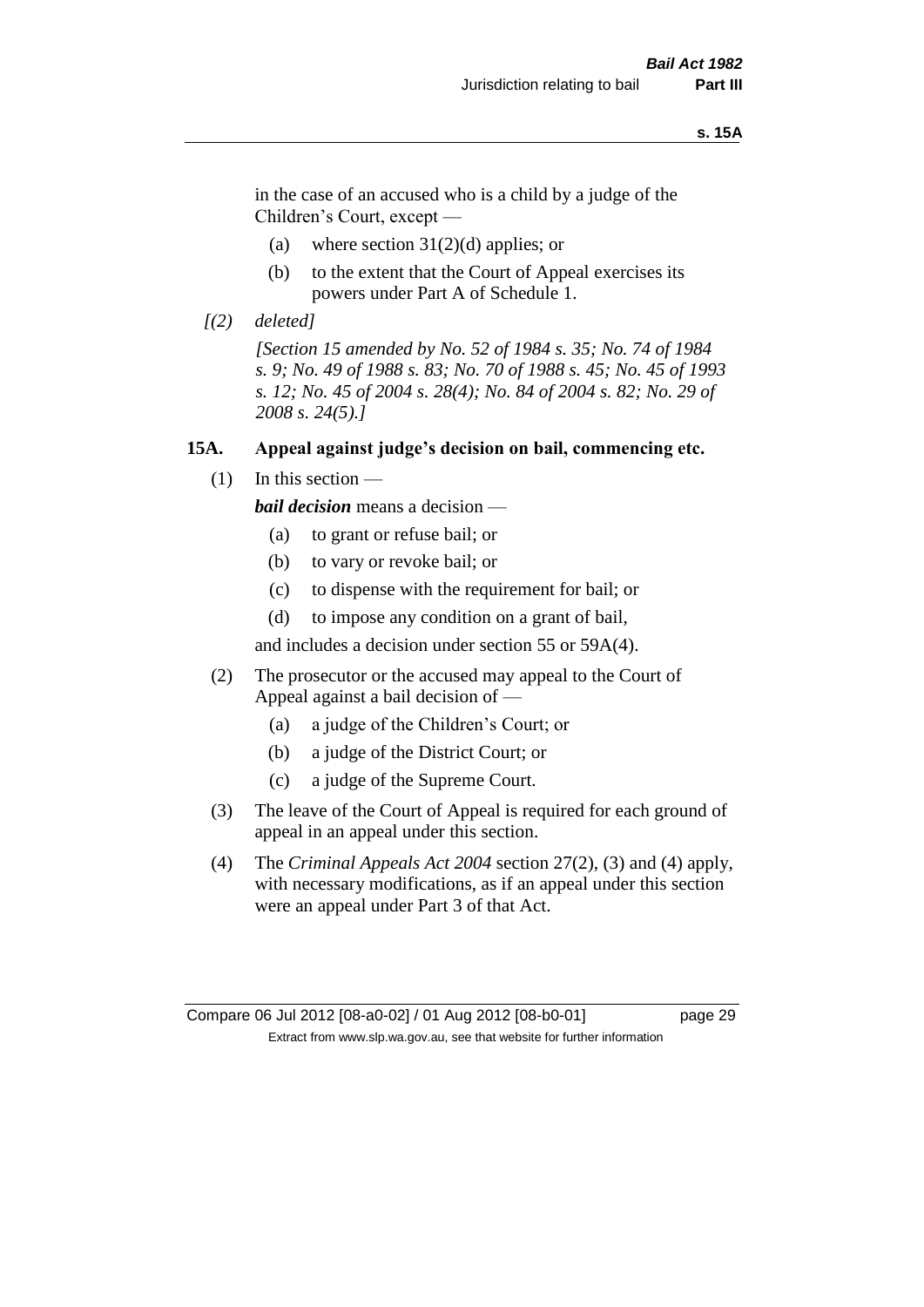#### **s. 15B**

- (5) An appeal under this section shall be commenced and conducted in accordance with this section, section 15B and rules of court made by the Supreme Court.
- (6) An appeal under this section shall be commenced by lodging with the Court of Appeal an application for leave to appeal that sets out the grounds of the appeal.
- (7) An appeal under this section cannot be commenced later than 21 days after the date of the bail decision unless the Court of Appeal orders otherwise.
- (8) An accused who is a party to an appeal under this section and who is in custody is entitled to be present at the hearing of the appeal if the accused so requests, and any official responsible for that custody who is informed of such a request shall do what is necessary to give effect to it.
- (9) For the purposes of giving effect to a request referred to in subsection (8), arrangements may be made for the accused to appear before the Court of Appeal by means of a video link or an audio link in accordance with section 66B, unless the Court of Appeal has ordered that the accused appear before it in person.

*[Section 15A inserted by No. 6 of 2008 s. 16(1).]*

#### **15B. Appeal under s. 15A, determining etc.**

- (1) The Court of Appeal has jurisdiction to hear and determine an appeal under section 15A.
- (2) The Court of Appeal shall determine an appeal on the material and evidence that was before the judge whose decision is the subject of the appeal.
- (3) Any decision of the Court of Appeal in relation to bail shall be made in accordance with the relevant provisions of sections 13A and 17 and Schedule 1.

page 30 Compare 06 Jul 2012 [08-a0-02] / 01 Aug 2012 [08-b0-01] Extract from www.slp.wa.gov.au, see that website for further information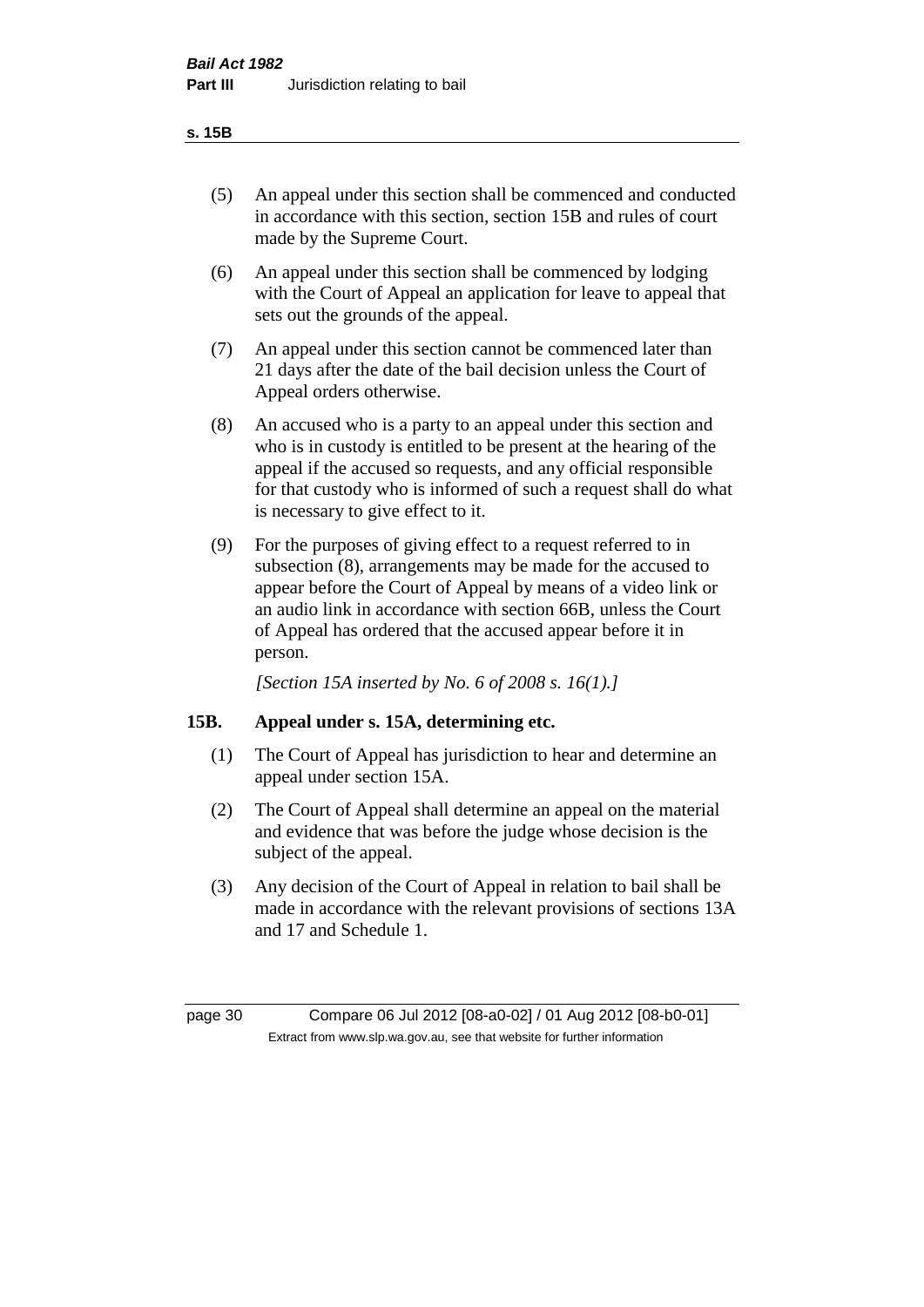- (4) Where in determining an appeal the Court of Appeal revokes the bail of an accused who is at liberty, it may order that the accused be returned to custody to await the appearance for which the bail was granted.
- (5) Where in determining an appeal the Court of Appeal varies the bail of an accused who is at liberty, it may order that the accused be returned to custody until the accused becomes entitled to be again at liberty pursuant to section 11.
- (6) A judge of appeal may issue any warrant that may be necessary to carry into effect an order under subsection (4) or (5).

*[Section 15B inserted by No. 6 of 2008 s. 16(1).]*

#### **16. Person arrested on warrant, bail of**

- (1) Subject to sections 14 and 15 where the arrest of an accused for an offence is made pursuant to a warrant he shall not be granted bail before he is brought before a court or judicial officer as commanded by the warrant, except by a justice acting in terms of section 6(9).
- (2) Notwithstanding subsection (1) or any other provision of this Act, an accused who has been arrested pursuant to a warrant —
	- (a) issued under section 59B; or
	- (b) issued under the *Criminal Procedure Act 2004* for an offence against section 51(1) or (2),

shall not have a right to have his case for bail considered, and shall not be granted bail, before he is brought before the court as commanded by the warrant.

*[Section 16 amended by No. 59 of 2004 s. 141; No. 84 of 2004 s. 11 and 82; No. 59 of 2006 s. 4(3); No. 6 of 2008 s. 36(2).]*

Compare 06 Jul 2012 [08-a0-02] / 01 Aug 2012 [08-b0-01] page 31 Extract from www.slp.wa.gov.au, see that website for further information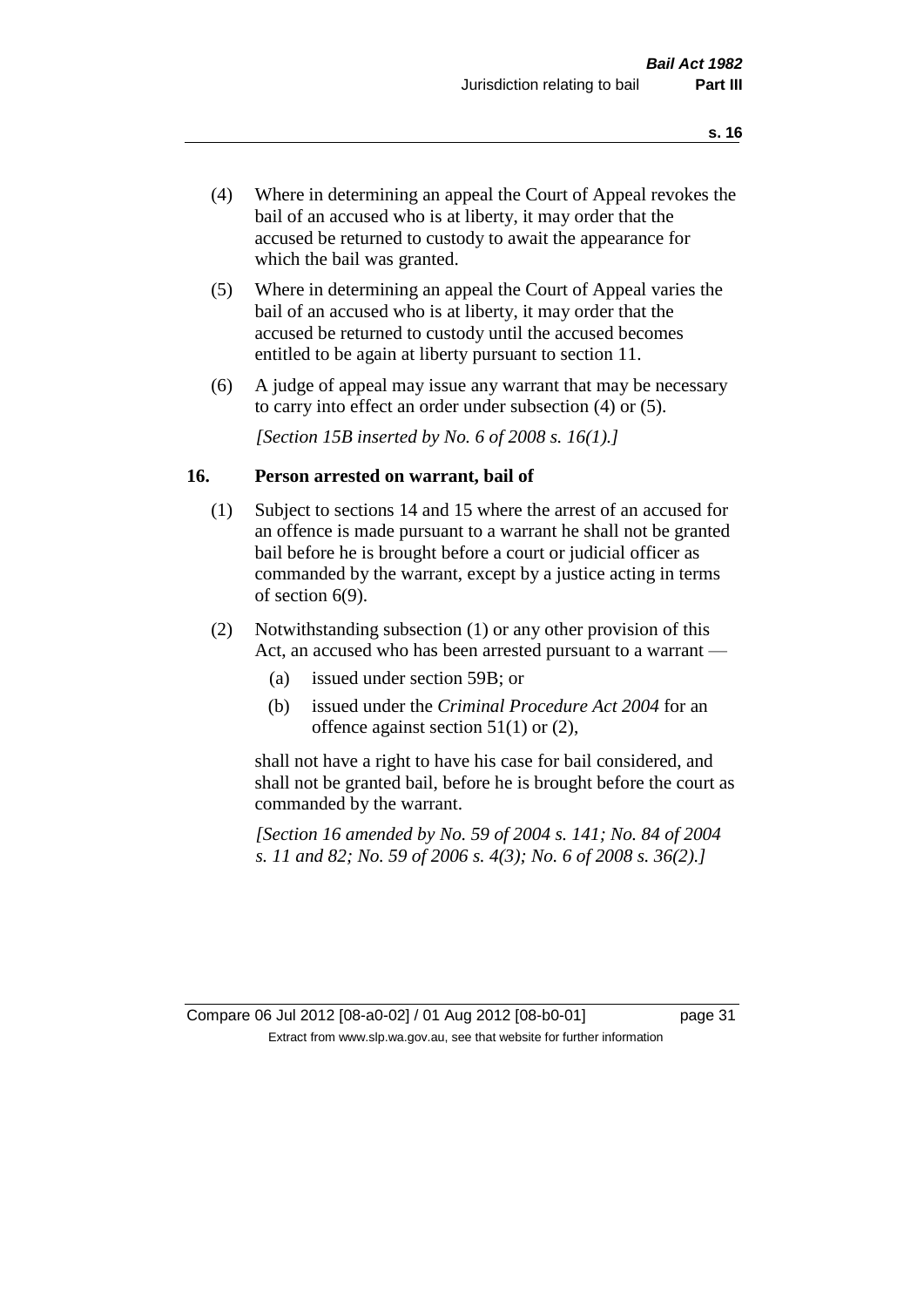| v<br>۰. |
|---------|
|---------|

#### **16A. Person arrested in urban area, restrictions on who can grant bail for in some cases**

- (1) Where this section applies to a person who has been arrested for an offence jurisdiction does not arise under section 13 until the person is brought before —
	- (a) a court constituted by or so as to include a magistrate; or
	- (b) where section 15 applies, a judge of the Supreme Court or a judge of the Children's Court as the case may require.
- (2) This section applies where
	- (a) a person has been arrested in an urban area for a serious offence; and
	- (b) the serious offence is alleged to have been committed while the accused was —
		- (i) on bail for; or
		- (ii) at liberty under an early release order made in respect of,

another serious offence.

- (3) This section also applies where a person has been arrested in an urban area for an offence against section 61(1) of the *Restraining Orders Act 1997* (which creates offences for breaches of violence restraining orders).
- (4) In this section —

*urban area* means —

- (a) the metropolitan region as defined in the *Planning and Development Act 2005* and any prescribed area that adjoins that region; and
- (b) any other prescribed area of the State, being the whole or part of, or an area adjoining, a local government district under the *Local Government Act 1995* that is designated under that Act as a city or a town.

page 32 Compare 06 Jul 2012 [08-a0-02] / 01 Aug 2012 [08-b0-01] Extract from www.slp.wa.gov.au, see that website for further information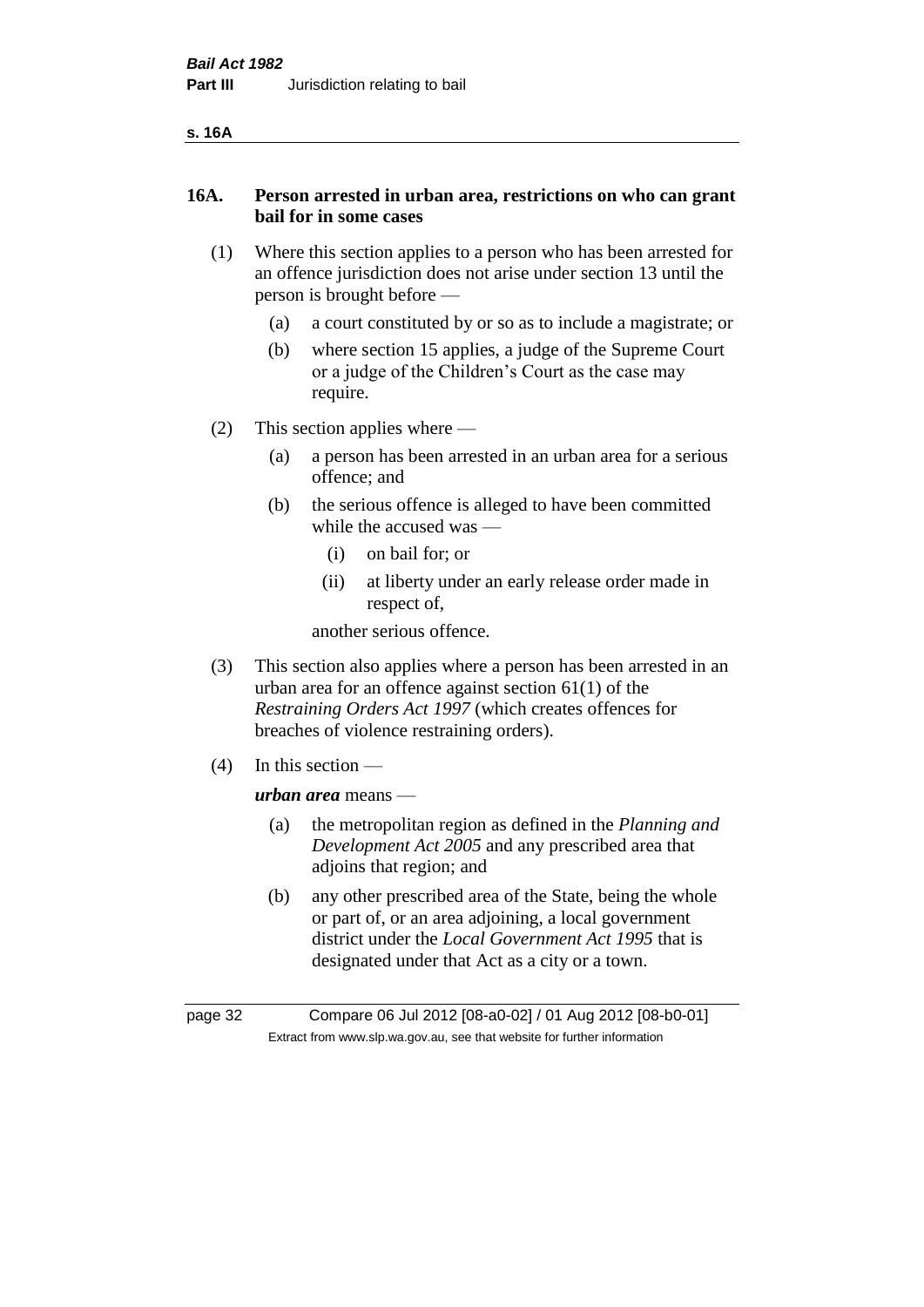*[Section 16A inserted by No. 54 of 1998 s. 6(1); amended by No. 38 of 2004 s. 59; No. 84 of 2004 s. 82; No. 38 of 2005 s. 15.]*

#### **17. Conditions on bail which may be imposed**

- (1) A judicial officer or authorised officer may impose conditions on a grant of bail only to the extent that he is authorised to do so by clause 2(3)(c) of Part C and Part D of Schedule 1.
- (2) Conditions imposed on a grant of bail shall not be any more onerous on the accused than the judicial officer or authorised officer considers is required in the public interest having regard to the nature of the offence for which the accused is in custody and the circumstances of the accused.

*[Section 17 amended by No. 45 of 1993 s. 8 and 12; No. 84 of 2004 s. 82.]* 

#### **17A. Child on bail, changing responsible person for (Sch. 1 Pt. C cl. 2)**

- (1) Where this section applies, an authorised police officer may
	- (a) cancel an undertaking of the kind described in clause 2(3)(c) of Part C of Schedule 1; and
	- (b) approve of another person as a responsible person within the meaning in that clause; and
	- (c) detain the accused or order his detention until the person so approved enters into an undertaking of the kind mentioned in paragraph (a).
- (2) Subsection (1) applies where
	- (a) a person has entered into an undertaking referred to in paragraph (a) of that subsection; and
	- (b) a judicial officer when granting bail ordered that the person may under this section be released from the undertaking by an authorised police officer; and
	- (c) the person wishes to be so released.

Compare 06 Jul 2012 [08-a0-02] / 01 Aug 2012 [08-b0-01] page 33 Extract from www.slp.wa.gov.au, see that website for further information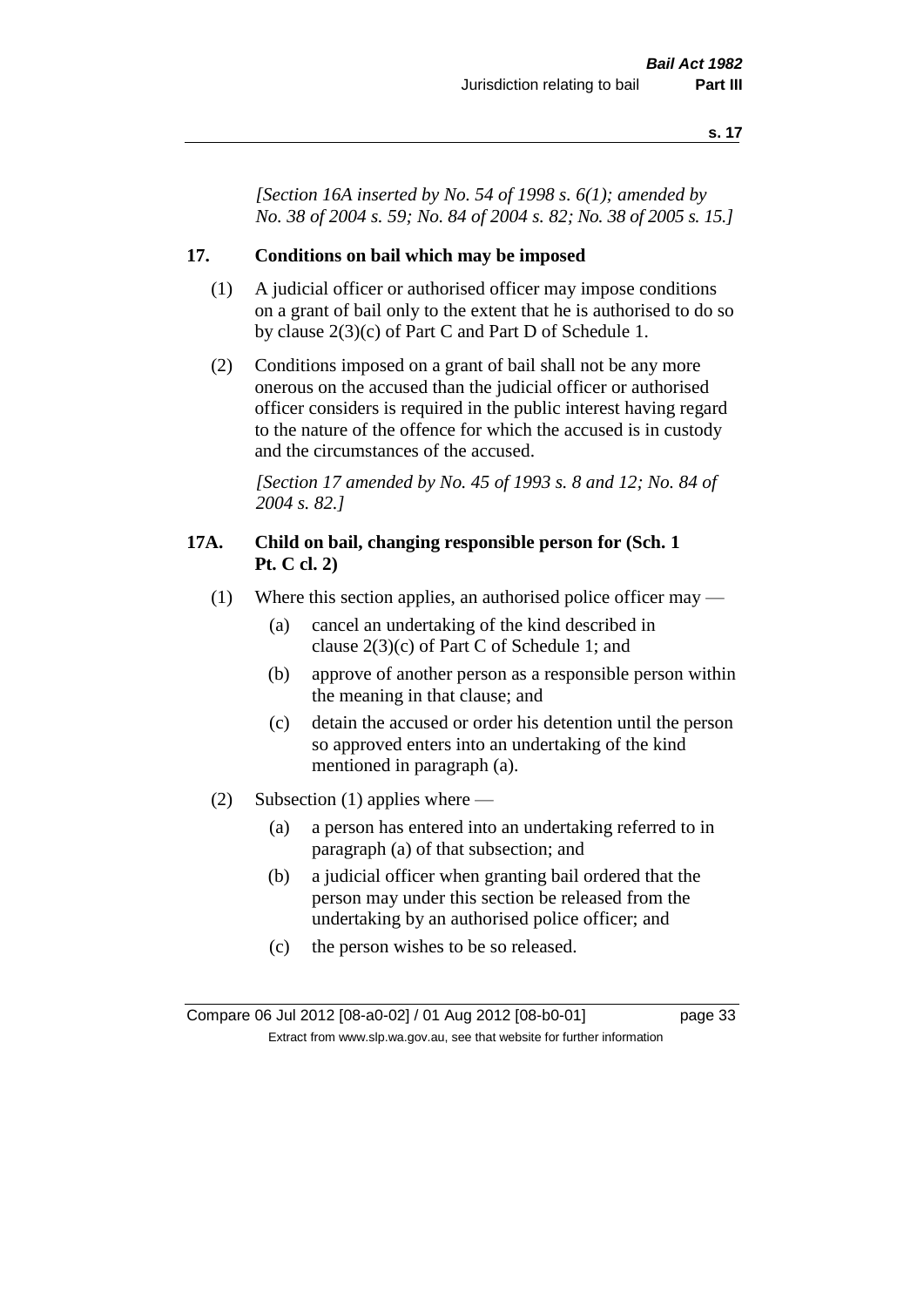#### **s. 17A**

- (3) A police officer may, for the purpose of the exercise of the powers in subsection (1), take into custody a child accused who has been released on bail.
- (4) If the police officer is not an authorised police officer he shall, as soon as is practicable, bring the accused before an authorised police officer for the purpose referred to in subsection (3).
- (5) After an undertaking has been entered into as mentioned in subsection  $(1)(c)$ , the accused, subject to this Act, has a right to be at liberty until he is required to appear before a court.

*[Section 17A inserted by No. 45 of 1993 s. 9; amended by No. 84 of 2004 s. 82.]* 

*[18-19. Deleted by No. 59 of 2006 s. 7(1).]*

page 34 Compare 06 Jul 2012 [08-a0-02] / 01 Aug 2012 [08-b0-01] Extract from www.slp.wa.gov.au, see that website for further information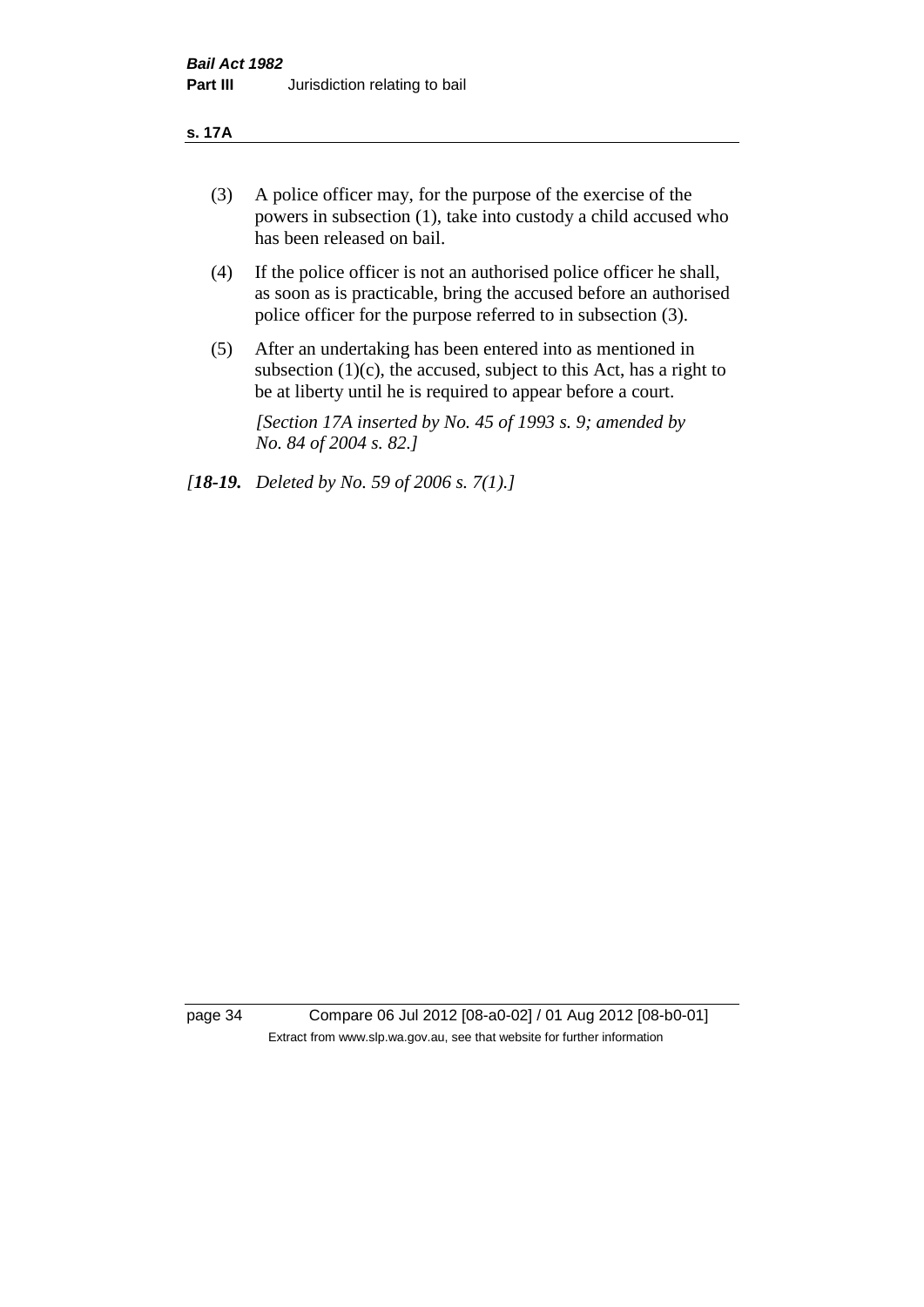# **Part IV — Hearing of case for bail, parties, and evidence**

# **20. Bail hearing for indictable offence, court may hold in private etc.**

- (1) On the consideration by a judicial officer of a case for bail of an accused who is charged with an offence triable by jury, the judicial officer may, to avoid prejudice to either party, exercise the powers described in subsection (2), but shall only exercise the power in paragraph (b) thereof if he considers that the exercise of the power in paragraph (a) is not, on its own, likely to be sufficient to avoid prejudice.
- (2) The powers referred to in subsection (1) are to order
	- (a) that no report, or summary, of any statement, or of any specified statement, made or furnished at the hearing shall be published by any means;
	- (b) that the bail application be heard *in camera*.
- (3) Where an order is made under subsection (2)(a), no report, or summary, of any statement referred to in that paragraph shall be published by any means —
	- (a) if the offence is one that may be tried on indictment, before a court decides that it is to be tried on indictment; or
	- (b) if the accused is discharged from further proceedings upon the prosecution notice or indictment brought against him for the offence, before he is so discharged; or
	- (c) if the accused is tried on indictment for the offence, before the trial is ended.
- (4) A person who, except with lawful excuse, fails to comply with an order made under this section commits an offence. Penalty: \$1 000.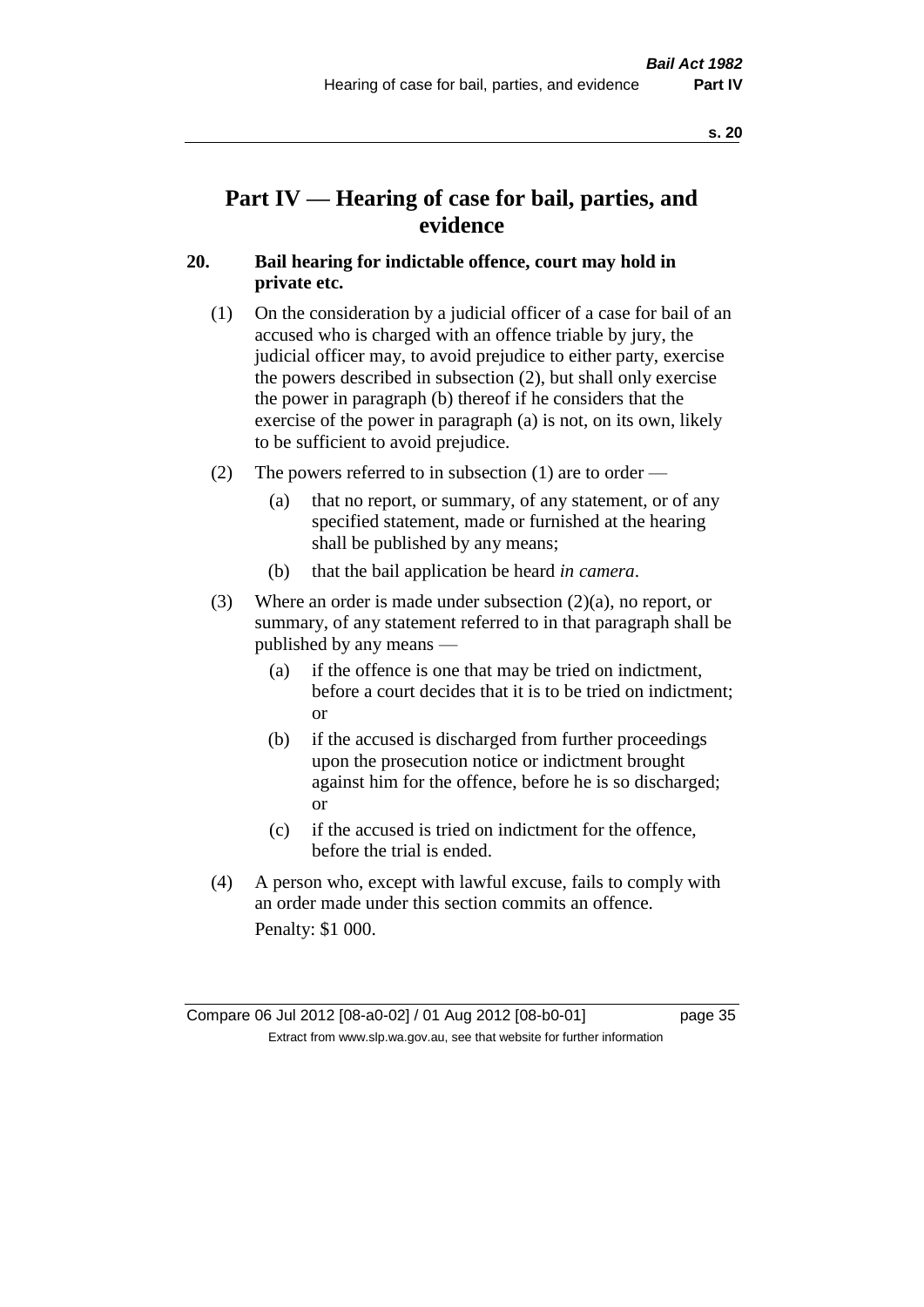*[Section 20 amended by No. 50 of 2003 s. 37(2); No. 4 of 2004 s. 58; No. 84 of 2004 s. 11 and 82.]*

## **21. Parties to bail proceedings, who are**

- (1) The parties to proceedings on a case for bail are the prosecutor and the accused and, subject to subsection (2), no other person shall be a party to, or be represented at, the proceedings.
- (2) Nothing in subsection (1) affects the right of
	- (a) the Attorney General to apply for leave, or be an appellant, under Part 2 of the *Criminal Appeals Act 2004*; or
	- (b) the Director of Public Prosecutions or the State Solicitor to receive notice and be heard under section 7F(2); or
	- (c) an officer referred to in section 33 of the *Children's Court of Western Australia Act 1988* to be present at and participate in proceedings concerning a child under that section.

*[Section 21 amended by No. 15 of 1988 s. 9; No. 49 of 1988 s. 84; No. 33 of 1989 s. 18; No. 31 of 1993 s. 7; No. 65 of 2003 s. 88(3); No. 59 of 2004 s. 141; No. 84 of 2004 s. 11 and 82; No. 6 of 2008 s. 9(3).]* 

# **22. Evidence at bail hearings**

A judicial officer or authorised person may in considering any case for bail receive and take into account such information as he thinks fit whether or not the same would normally be admissible in a court of law.

# **23. Accused not bound to supply information**

An accused is not obliged to complete, or furnish information for, the form referred to in section  $8(1)(b)$ , or for any revision thereof, or to furnish any information, whether on oath or otherwise, for the purpose of having his case for bail considered.

page 36 Compare 06 Jul 2012 [08-a0-02] / 01 Aug 2012 [08-b0-01] Extract from www.slp.wa.gov.au, see that website for further information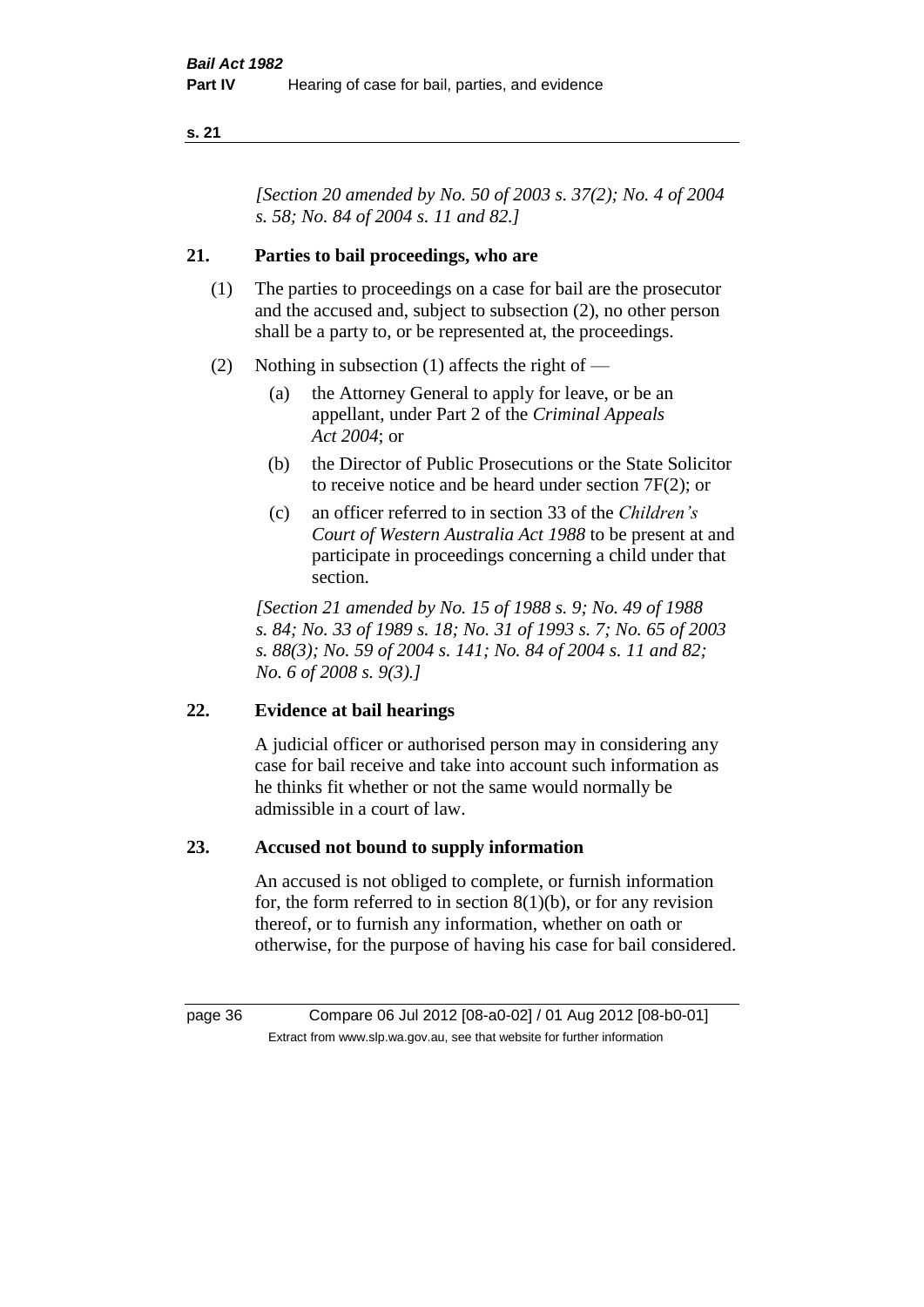*[Section 23 amended by No. 84 of 2004 s. 82; No. 6 of 2008 s. 43(2).]* 

# **24. Court etc. may ask police to verify etc. accused's information**

- (1) A judicial officer or authorised officer who is called upon to consider a case for bail may —
	- (a) request that any information placed before the judicial officer or authorised officer by the accused for the purposes of the case be verified by a police officer, and to that end may refer to a police officer the form mentioned in section 8(1)(b), after it has been completed or revised;
	- (b) request that a report on any matter mentioned in Part C of Schedule 1, so far as it applies to an accused whose case is being or to be considered, be made by a police officer.
- (2) Where a reference or request is made under subsection (1) a police officer shall, as soon as is practicable —
	- (a) make a report to the judicial officer or the authorised officer accordingly; and
	- (b) furnish a copy of the report to the accused or his solicitor or counsel.

*[Section 24 inserted by No. 61 of 1990 s. 6; amended by No. 45 of 1993 s. 12; No. 84 of 2004 s. 82; No. 6 of 2008 s. 43(2).]* 

#### **24A. Court may ask community corrections officer to verify etc. accused's information etc.**

(1) A judicial officer who is called upon to consider a case for bail may refer to a community corrections officer any matter referred to in section 24(1) and may request a community corrections officer to do any matter referred to in that section.

Compare 06 Jul 2012 [08-a0-02] / 01 Aug 2012 [08-b0-01] page 37 Extract from www.slp.wa.gov.au, see that website for further information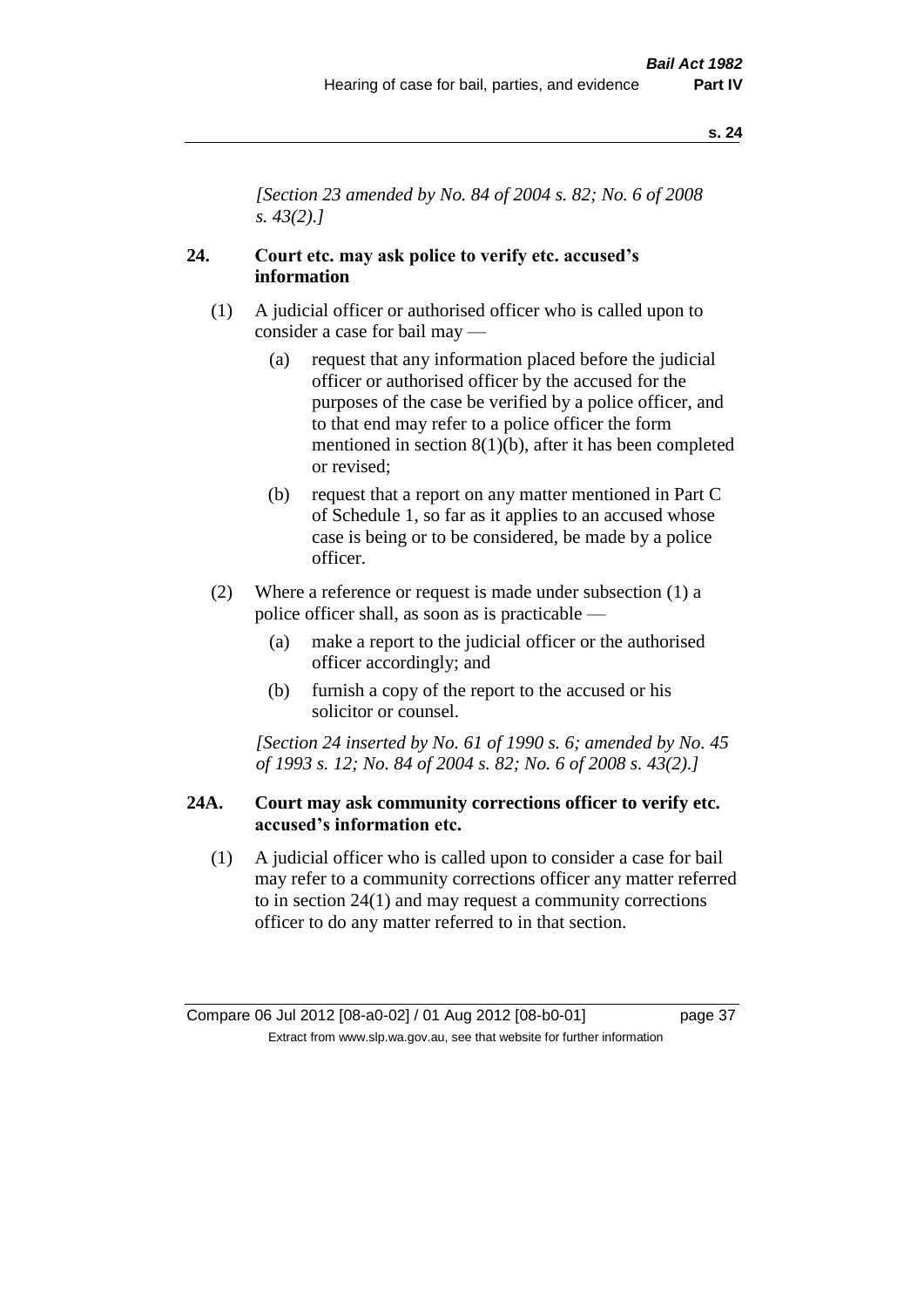- (2) A judicial officer who is called upon to consider a case for bail and who desires to impose a home detention condition as a condition on a grant of bail, shall request that a report be made by a community corrections officer about the suitability of the accused to be subject to a home detention condition.
- (3) Where a reference or a request is made under subsection (1) or a report is requested under subsection (2) a community corrections officer shall, as soon as is practicable, make a report to the judicial officer and, at the discretion of the judicial officer, copies may be made available to the prosecution or to the accused or his solicitor or counsel.
- (4) Where a community corrections officer makes a report that an accused is suitable to be subject to a home detention condition, the officer shall annex to the report and provide to the accused or his solicitor or counsel, a list of those conditions in rules made under section 50L that may be applied to the accused by the CEO (corrections) while the accused is subject to the home detention condition.

*[Section 24A inserted by No. 61 of 1990 s. 7; amended by No. 31 of 1993 s. 9; No. 84 of 2004 s. 82; No. 65 of 2006 s. 53.]* 

# **25. Information given by accused for bail purposes not admissible at trial**

A statement made by an accused to a judicial officer or authorised officer for the purpose of a decision whether bail should be granted to him for any appearance in court for an offence shall not be admissible in evidence against him at his trial for that offence.

*[Section 25 amended by No. 84 of 2004 s. 82.]* 

# **26. Record of bail decision and reasons**

- (1) A bail record form shall be completed by an authorised officer or a justice if he —
	- (a) refuses to grant bail to an accused; or

page 38 Compare 06 Jul 2012 [08-a0-02] / 01 Aug 2012 [08-b0-01] Extract from www.slp.wa.gov.au, see that website for further information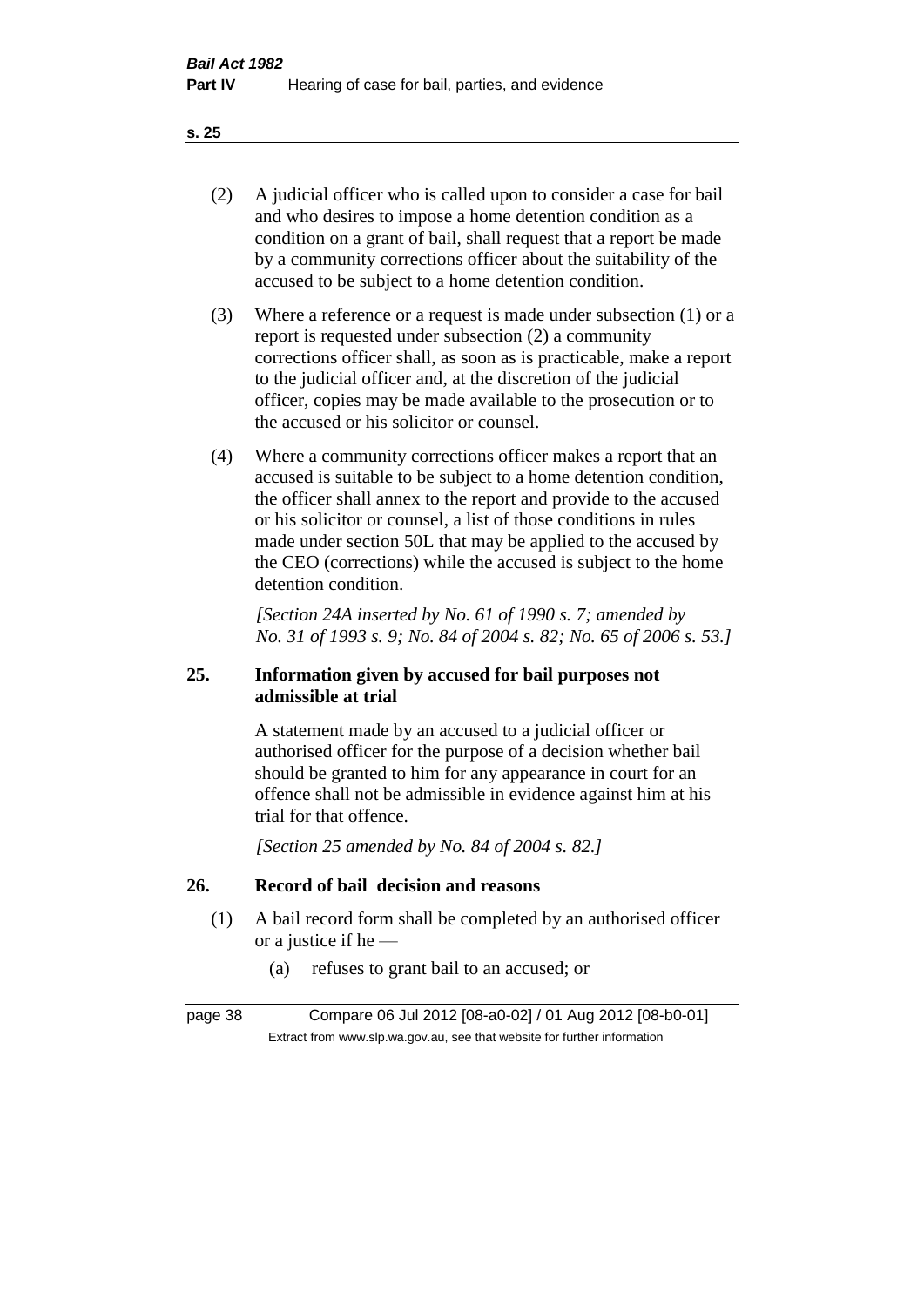- (b) grants bail to an accused in the circumstances referred to in clause 3 of Part B of Schedule 1; or
- (ba) grants bail to an accused for a serious offence to which Schedule 1 Part C clause 3A applies; or
- (c) imposes any condition on a grant of bail and it appears to him that the accused is dissatisfied with the condition.
- (2) Where a judicial officer, other than a justice
	- (a) refuses to grant bail to an accused; or
	- (aa) grants bail to an accused for a serious offence to which Schedule 1 Part C clause 3A applies; or
	- (b) imposes any condition on a grant of bail and it appears to him that the accused is dissatisfied with the condition,

a record of the decision and of the reasons therefor shall be made.

- (3) The accused, the prosecutor or an intending prosecutor shall be entitled, upon request, to be furnished with a copy of the bail record form or, where subsection (2) applies, of the record made.
- (4) For the purposes of this section
	- (a) references to a justice do not include a magistrate or a judge of the District Court or the Supreme Court or the Children's Court who is a justice; and
	- (b) a bail record form is an approved form designed to contain a summary of the matters relevant to the decision as to the bail of an accused, including those matters set out in Part C of Schedule 1, the decision made, and the reasons for the decision.

*[Section 26 inserted by No. 15 of 1988 s. 10; amended by No. 49 of 1988 s. 85; No. 45 of 1993 s. 12; No. 59 of 2004 s. 141; No. 84 of 2004 s. 82; No. 6 of 2008 s. 17 and 43(1).]* 

Compare 06 Jul 2012 [08-a0-02] / 01 Aug 2012 [08-b0-01] page 39 Extract from www.slp.wa.gov.au, see that website for further information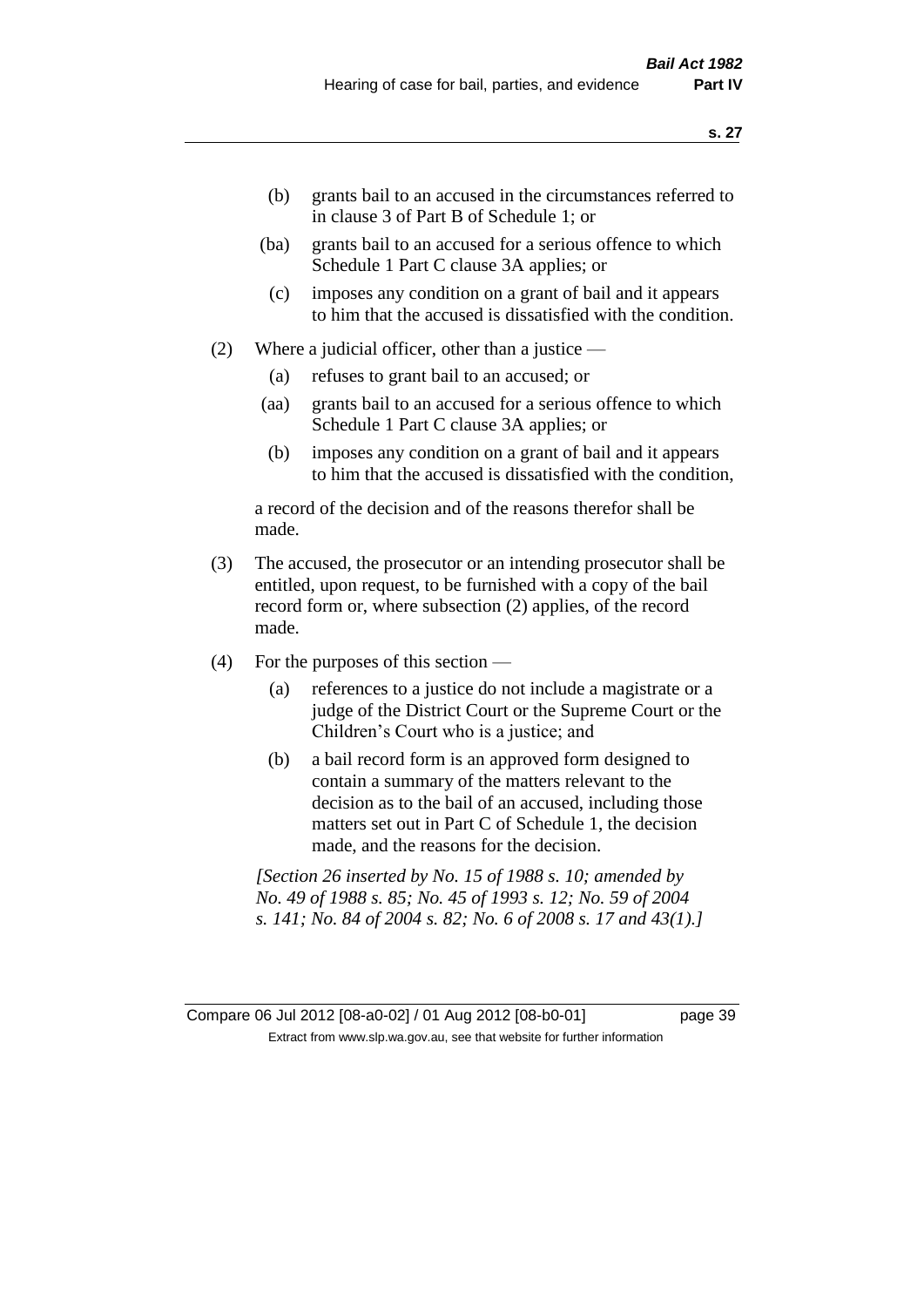#### **27. Relevant papers to be sent to court where accused to appear**

- (1) An authorised officer and a judicial officer who consider an accused's case for bail for an appearance for an offence and a person before whom a bail undertaking or a surety undertaking is entered into shall ensure that the relevant papers are sent as soon as is practicable, to the court before which the accused is required to appear.
- (2) In subsection (1) the *relevant papers* in relation to any particular officer or person means such papers as are prescribed to be sent by that officer or person.

*[Section 27 amended by No. 84 of 2004 s. 82; No. 59 of 2006 s. 7(2).]* 

# **27A. Bail with home detention, papers to be sent to CEO (corrections)**

A judicial officer who grants bail subject to a home detention condition shall ensure that a copy of the bail record form and of the bail undertaking are sent as soon as is practicable to the CEO (corrections).

*[Section 27A inserted by No. 61 of 1990 s. 8; amended by No. 31 of 1993 s. 9; No. 65 of 2006 s. 53.]* 

page 40 Compare 06 Jul 2012 [08-a0-02] / 01 Aug 2012 [08-b0-01] Extract from www.slp.wa.gov.au, see that website for further information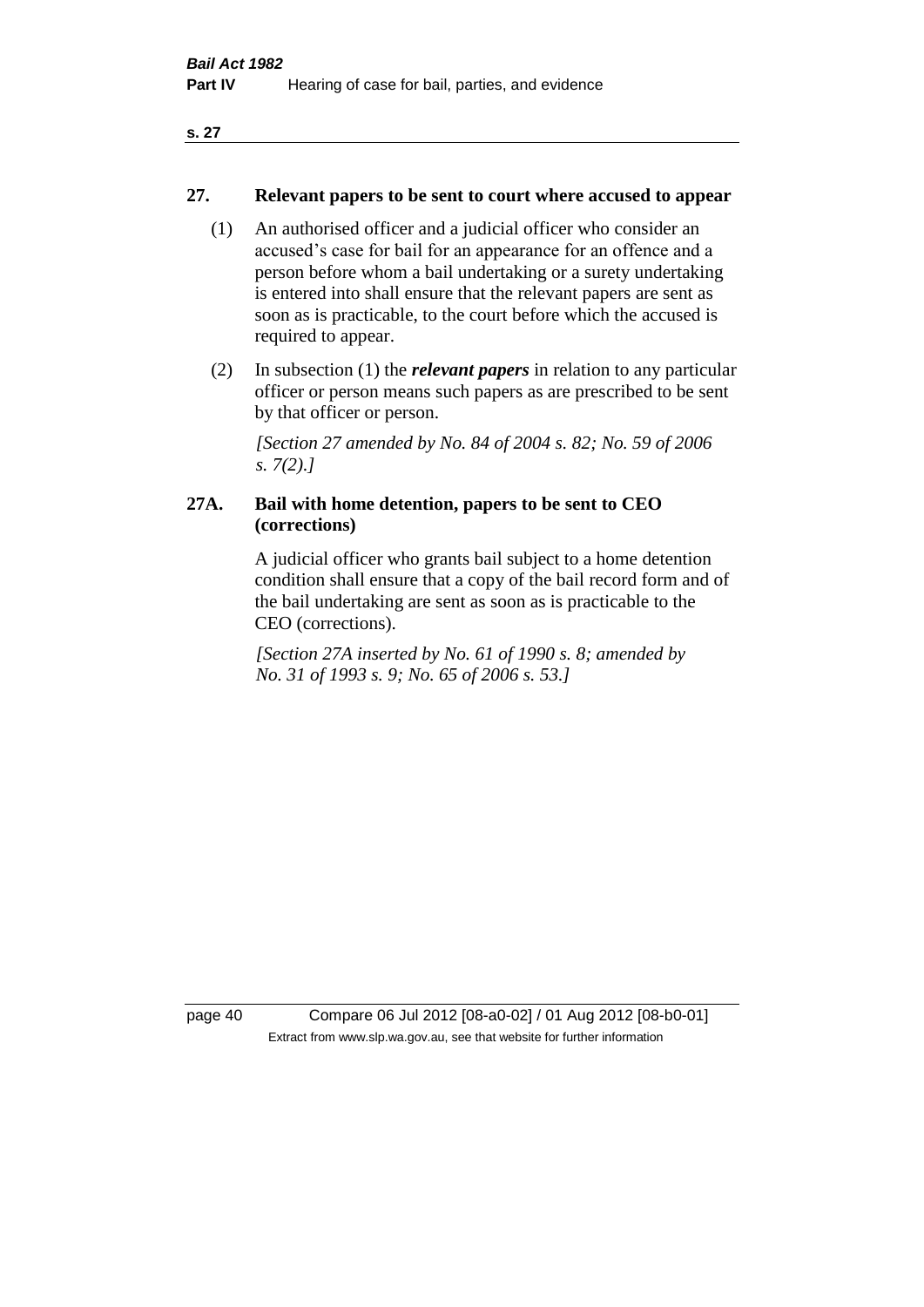# **Part V — Bail undertakings**

#### **28. Bail undertaking, when required and nature of**

- (1) A person shall not be released on bail for an appearance in court unless he has entered into a bail undertaking for that appearance or is deemed to have done so under section 31(3).
- (2) A bail undertaking is an undertaking in writing by an accused in the prescribed form —
	- (a) that he will appear at a time and place specified, or deemed by section 31(3) to be specified, in the undertaking; and
	- (b) that if the accused fails to appear at that time and place the accused will, as soon as is practicable, appear at the court at which the accused was required to appear, when that court is sitting; and
	- (c) that he will comply with such conditions as may be imposed on him under clause 2 of Part D of Schedule 1; and
	- (d) that he will comply with any home detention condition which may be imposed as a condition on a grant of bail to him pursuant to clause 3 of Part D of Schedule 1,

and containing any agreement as to forfeiture of money by the accused which may be required pursuant to clause 1 of that Part.

- (3) A bail undertaking for any appearance may be entered into in respect of more than one offence.
- (4) The undertakings mentioned in subsection (2)(a) and (b) are, subject to section 34, enforceable under sections 51, 57 and 58.

*[Section 28 amended by No. 61 of 1990 s. 9; No. 45 of 1993 s. 12; No. 59 of 2004 s. 141; No. 84 of 2004 s. 82; No. 6 of 2008 s. 18(1).]*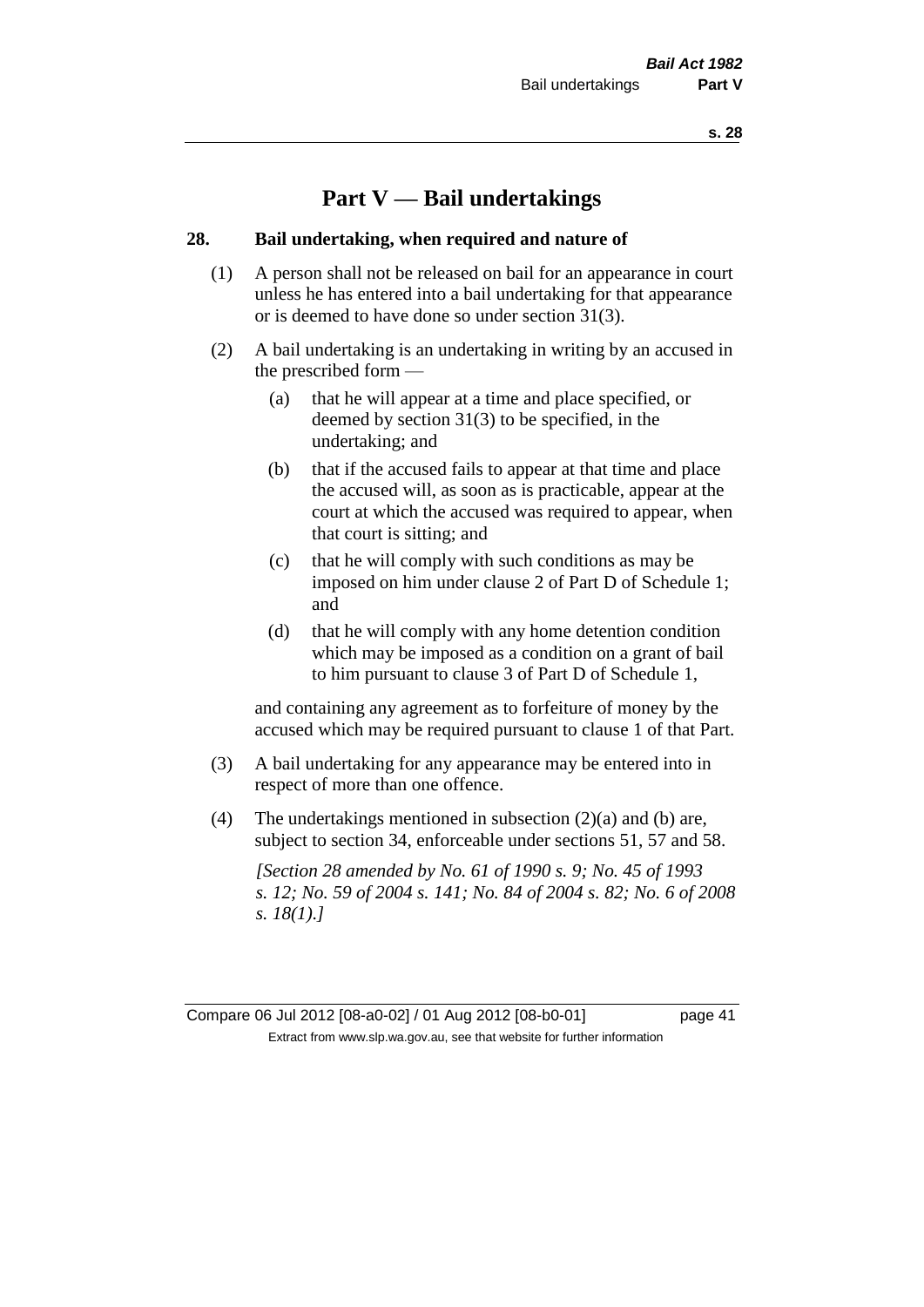# **29. Before whom bail undertaking may be entered into**

A bail undertaking need not be entered into before the judicial officer or authorised officer who granted bail but may be entered into before any of the following persons —

- (a) a judicial officer;
- (b) a registrar of a court, other than a deputy registrar of the Magistrates Court or the Children's Court;
- (c) an authorised police officer;
- (d) an associate of a judge of the Supreme Court, the District Court or the Children's Court;
- (e) where the accused is in a lock-up or prison, any person for the time being in charge of the lock-up or prison;
- (f) where the accused is in a court custody centre, any person for the time being in charge of the centre who is approved for the purposes of this paragraph by the chief executive officer of the department of the Public Service principally assisting in the administration of the *Court Security and Custodial Services Act 1999*;
- (g) where the accused is a child, any authorised community services officer.

*[Section 29 amended by No. 15 of 1988 s. 11; No. 49 of 1988 s. 86; No. 2 of 1996 s. 61; No. 59 of 2004 s. 141; No. 84 of 2004 s. 82; No. 6 of 2008 s. 19.]* 

# **30. Duties of person before whom bail undertaking is entered into**

- (1) The person before whom a bail undertaking is to be entered into by an accused shall before it is entered into —
	- $(a)$  either
		- (i) read it to the accused; or
		- (ii) be informed by the accused that the accused has read it; or
		- (iii) if necessary, have it translated to the accused;

page 42 Compare 06 Jul 2012 [08-a0-02] / 01 Aug 2012 [08-b0-01] Extract from www.slp.wa.gov.au, see that website for further information

**s. 29**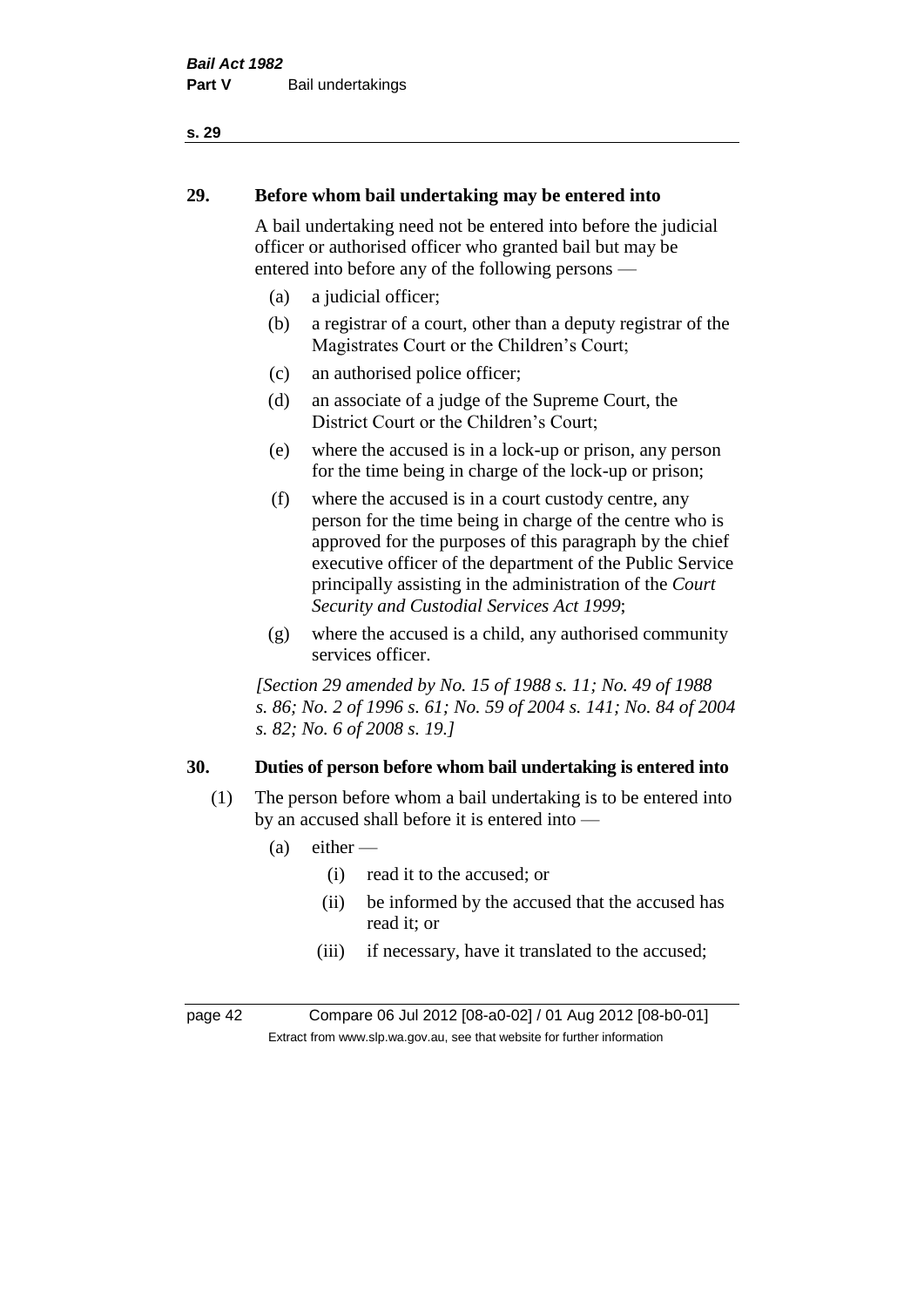and

- (b) ensure that all conditions which are to be complied with before the release of the accused have been complied with.
- (2) The person before whom a bail undertaking is entered into by an accused shall give to him, or cause to be given to him —
	- (a) a copy of the bail undertaking as duly completed; and
	- (b) a notice in writing in the approved form showing
		- (i) his obligations pursuant to the undertaking; and
		- (ii) the consequences of his failure to comply with them.
- (3) The person before whom a bail undertaking is entered into by an accused shall enquire of the accused whether he requires the notice referred to in subsection (2)(b) to be read or translated to him and shall take such steps as are necessary to comply with any such requirement of the accused.

*[Section 30 inserted by No. 15 of 1988 s. 12; amended by No. 84 of 2004 s. 82; No. 6 of 2008 s. 20 and 43(3).]* 

#### **31. Different time and place for appearance, substituting**

- (1) A different time or a different time and place may be substituted in accordance with this section for the time and place for appearance specified, or deemed by this section to be specified, in a bail undertaking.
- (2) A different time, or a different time and place, for the appearance by the accused may be substituted as mentioned in subsection  $(1)$  —
	- (a) upon an adjournment of proceedings at which the accused is present, by the judicial officer, if he has power to grant bail for that appearance, fixing a time and place for the resumed proceedings and notifying the accused orally thereof;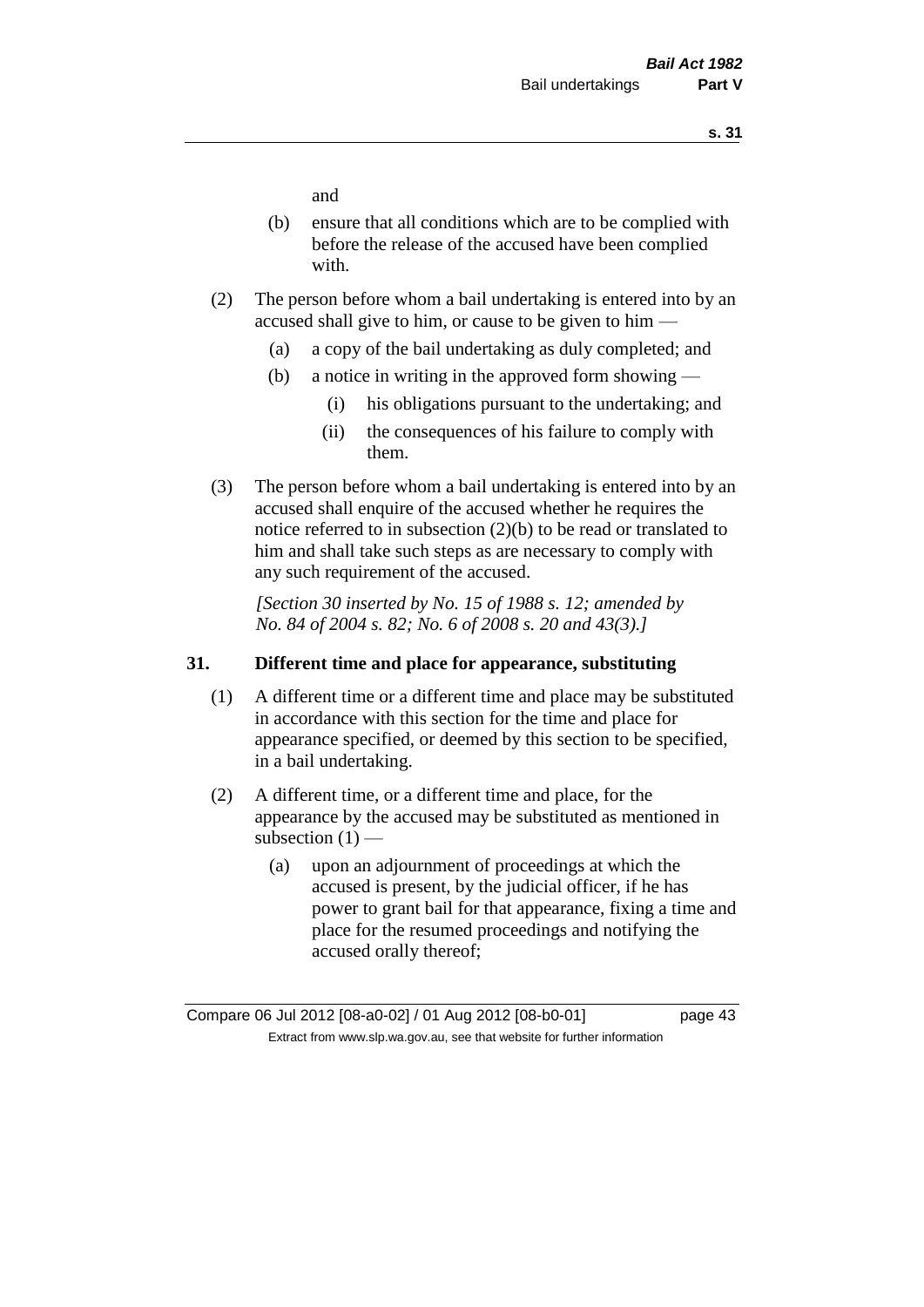- (b) upon an adjournment of proceedings from which the accused is absent for reasonable cause, by the judicial officer, if he has power to grant bail for that appearance, fixing a time and place for the resumed proceedings and directing the registrar of the court to cause written notice of the time and place to be given to the accused;
- (c) where
	- (i) a judge of the Supreme Court or a judge of the Children's Court has granted bail to an accused under section 15; and
	- (ii) a judicial officer, other than such a judge, has committed the accused to the Supreme Court,

by a judge of the Supreme Court or a judge of the Children's Court, as the case may require, notifying the accused orally, or directing the registrar of the court to cause written notice to be given to the accused of the time or time and place for the proceedings;

- $(d)$  where
	- (i) a judge of the Supreme Court or a judge of the Children's Court has granted bail to an accused under section 15;
	- *[(ii) deleted]*
	- (iii) the judicial officer is satisfied that there has been no material change in the facts or circumstances which applied on the grant of bail,

by the judicial officer notifying the accused orally, or directing the registrar of the court to cause written notice to be given to the accused, of the time or time and place for the resumed proceedings;

(e) upon a committal to the Supreme Court or District Court, by a judicial officer, if he has power to grant bail for that appearance, fixing a specified day in a specified sitting or session of that court and directing the registrar

**s. 31**

page 44 Compare 06 Jul 2012 [08-a0-02] / 01 Aug 2012 [08-b0-01] Extract from www.slp.wa.gov.au, see that website for further information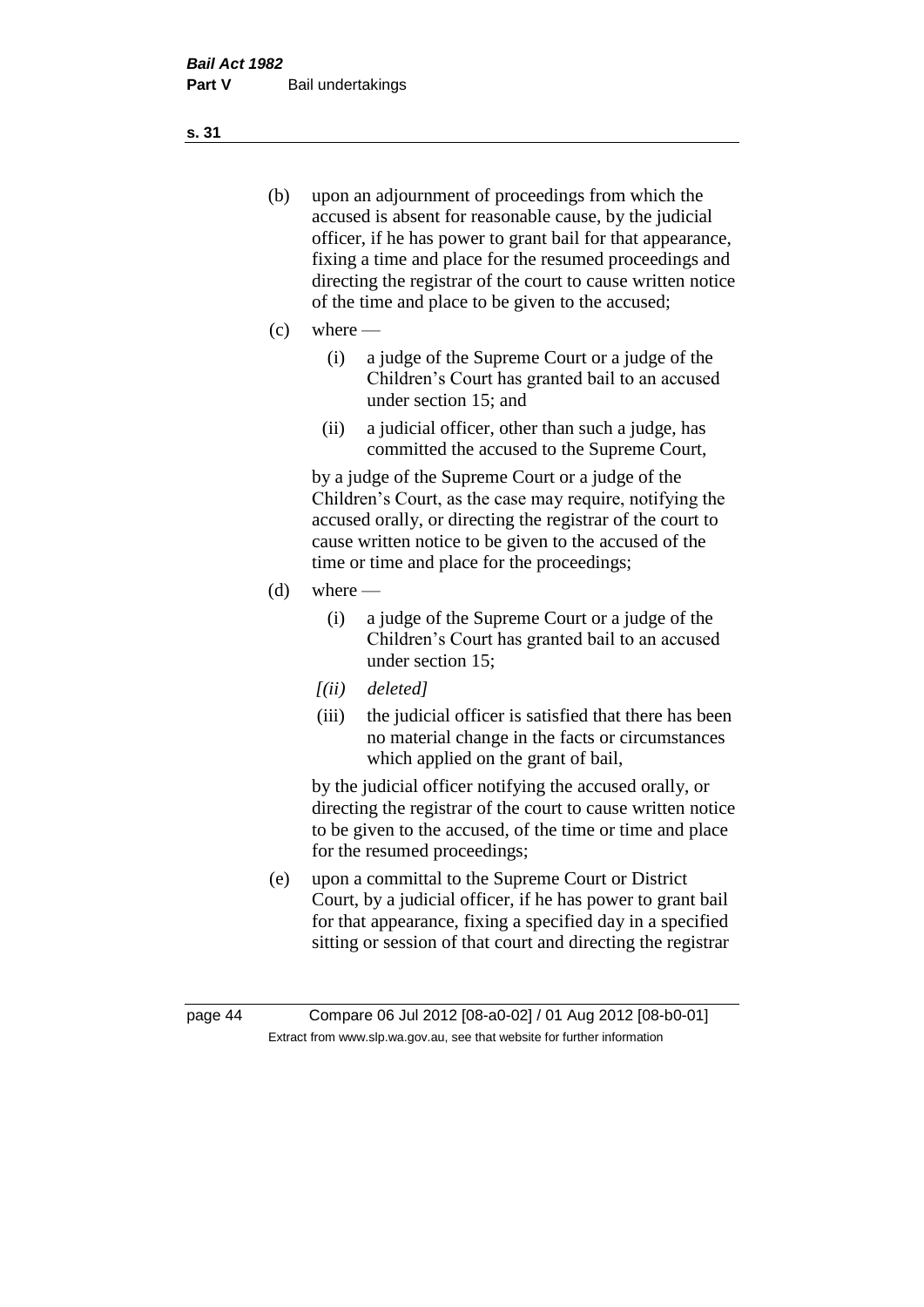of the court to cause written notice of the day to be given to the accused;

- (f) where an accused has been committed for trial in the Supreme Court or the District Court in a specified sitting or session thereof or on a specified day in a specified sitting or session thereof, by an officer of the court, or a person authorised under subsection (5), fixing a time for the trial in that sitting or session and causing written notice of the time to be given to the accused;
- (g) if the parties agree to a different time or a different time and place for the proceedings, by an officer of the court giving written notice thereof to the accused.
- (3) Where a different time or a different time and place is notified to an accused pursuant to subsection (2) the bail undertaking shall be deemed to be amended to specify that time or that time and place for appearance, and the terms and conditions thereof shall continue to apply as so amended as if the accused had entered into the bail undertaking in that form.
- (4) Where the power in subsection  $(2)(b)$  is exercised upon an adjournment of proceedings the right of the accused to be at liberty under section 11(1) does not lapse by reason only that there is an interval between the adjournment of the proceedings and the time when he is notified of the time and place for the resumed proceedings.
- (5) The Chief Justice, in respect of committals to the Supreme Court, and the Chief Judge, in respect of committals to the District Court, may authorise a person or persons, by name or office, to perform the functions referred to in subsection (2)(f).

*[Section 31 amended by No. 15 of 1988 s. 13; No. 49 of 1988 s. 87; No. 27 of 2002 s. 21; No. 59 of 2004 s. 141; No. 84 of 2004 s. 82; No. 6 of 2008 s. 21(1) and (2).]* 

Compare 06 Jul 2012 [08-a0-02] / 01 Aug 2012 [08-b0-01] page 45 Extract from www.slp.wa.gov.au, see that website for further information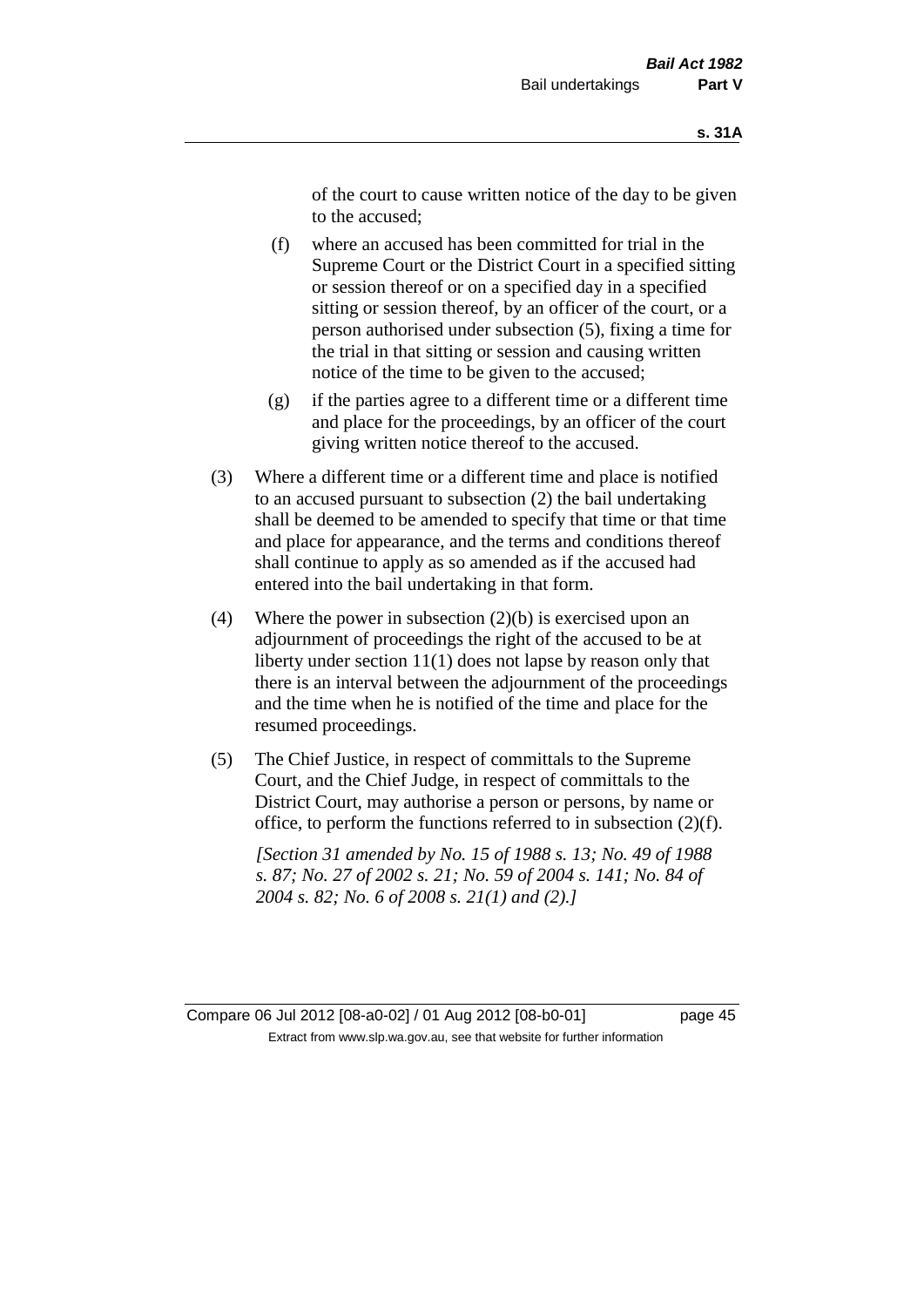#### **s. 31A**

#### **31A. Conditions on bail, amending during trial**

(1) In this section —

*amendment* means an addition, variation or cancellation under subsection (2);

*trial* means that part of proceedings for an offence when evidence is being received by the court in respect of the offence and also extends to any time when —

- (a) legal argument is being heard; or
- (b) a judicial officer or a jury is deliberating.

#### $(2)$  Where —

- (a) an accused has been granted bail for the accused's appearance for trial for an offence; and
- (b) the trial extends beyond one day,

a judicial officer who grants bail for the next appearance by exercising the power in section  $31(2)(a)$  may also do one or more of the following —

- (c) add any condition to the extent that is authorised by clause 2 or 3 of Part D of Schedule 1;
- (d) vary a condition to that extent;
- (e) cancel a condition.
- (3) A judicial officer who adds, varies or cancels a condition under subsection (2) shall cause an officer of the court —
	- (a) to endorse the amendment on the accused's copy of the bail undertaking or, if that copy is not available for endorsement, to give written notice of the amendment to the accused; and
	- (b) to endorse on a file copy of the undertaking a certificate as to the amendment and the action taken under paragraph (a).

page 46 Compare 06 Jul 2012 [08-a0-02] / 01 Aug 2012 [08-b0-01] Extract from www.slp.wa.gov.au, see that website for further information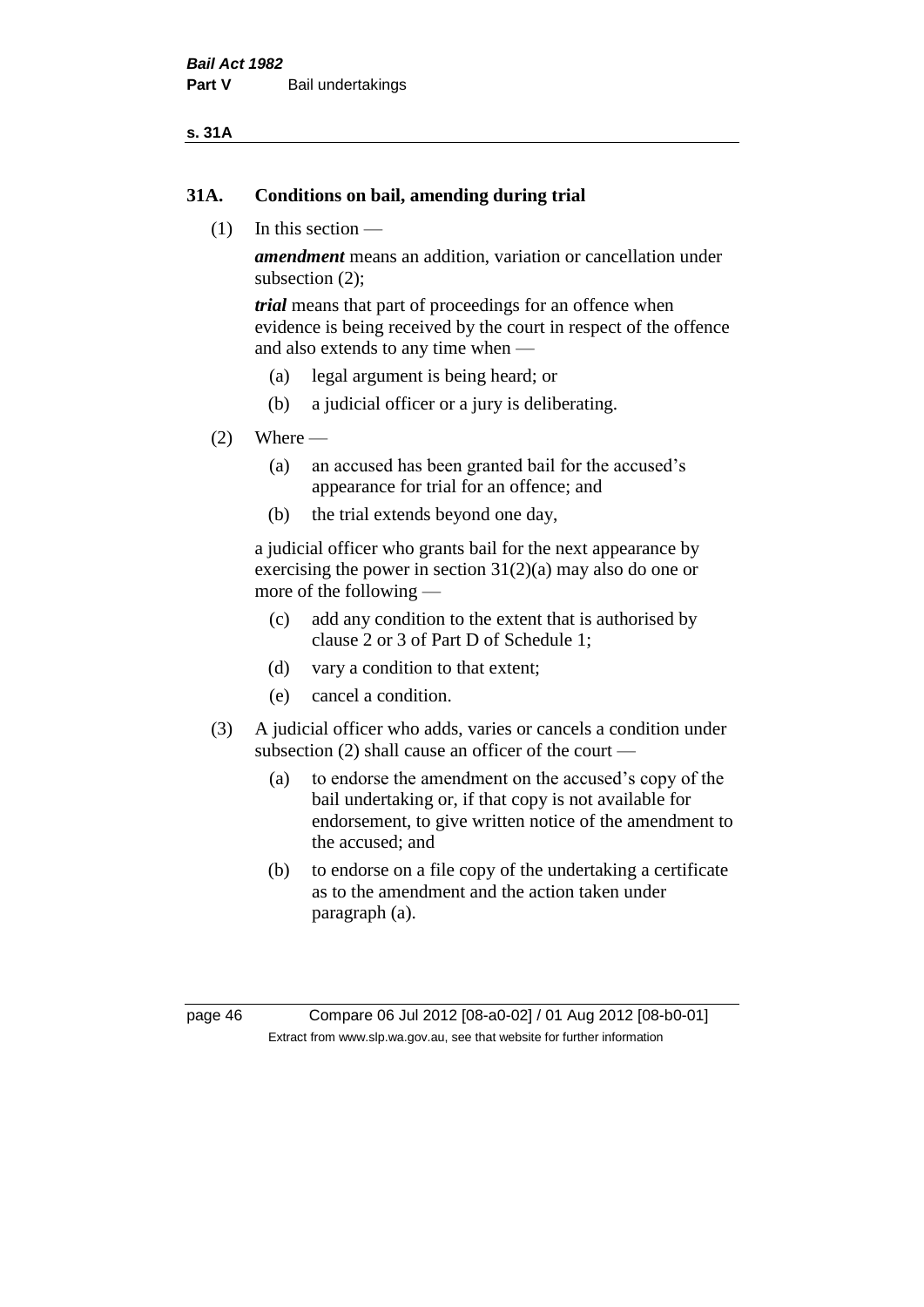- (4) If the judicial officer considers that the amendment is of a minor nature, the judicial officer may, for the purposes of section 44(4), cause the officer of the court to include a statement to that effect in the endorsement or notice under subsection (3)(a) and the certificate under subsection (3)(b).
- (5) When action is taken under subsection  $(3)(a)$ 
	- (a) the bail undertaking is to be regarded as having been amended as provided in the endorsement or notice, as the case requires; and
	- (b) the terms and conditions of the bail undertaking continue to apply as so amended as if the accused had entered into the bail undertaking in that form.
- (6) In any proceedings an endorsement on a copy of a bail undertaking referred to in subsection (3)(b) purporting to be a certificate referred to in that paragraph is evidence of the matters appearing in it without proof of the signature of the person who made the endorsement.

*[Section 31A inserted by No. 6 of 2008 s. 22(1).]*

#### **32. Notices under s. 31, service and proof of**

- (1) A written notice to an accused under section  $31(2)$ 
	- (a) shall be given to the accused personally; or
	- (b) shall be sent to the accused by post to the accused's address appearing in the records of the court; or
	- (c) in urgent cases or with the accused's consent, shall be sent to the accused by electronic communication.
- (2) A person who gives or sends a notice in accordance with subsection (1) shall endorse on a file copy of the notice a certificate showing —
	- (a) that the person has done so; and
	- (b) the time of doing so.

Compare 06 Jul 2012 [08-a0-02] / 01 Aug 2012 [08-b0-01] page 47 Extract from www.slp.wa.gov.au, see that website for further information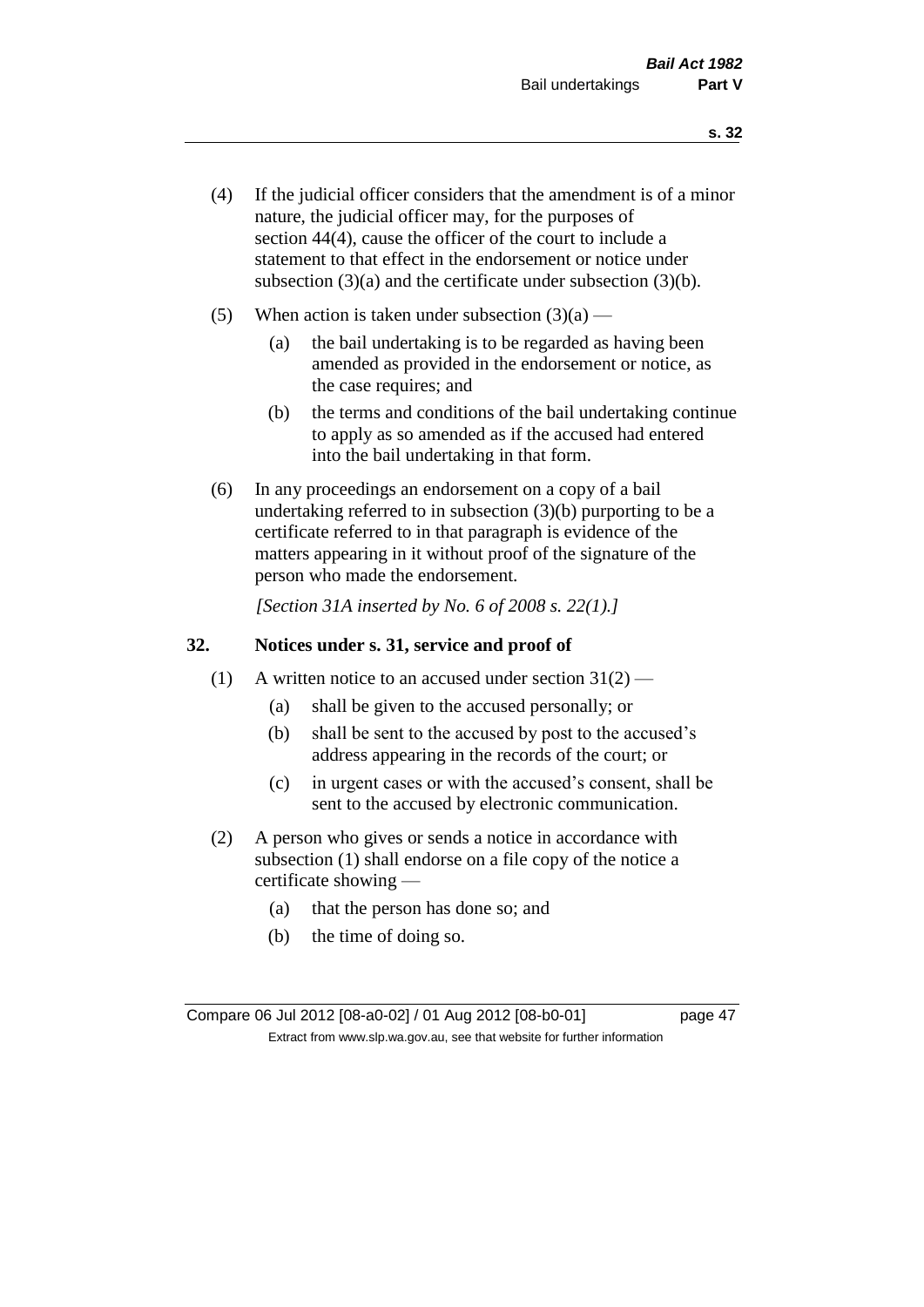- (3) If a notice is sent by post under subsection  $(1)(b)$ , the notice is to be presumed, unless the contrary is shown, to have been received at the time when, in the ordinary course of events, it would have been delivered.
- (4) The judicial officer who under section  $31(2)(a)$  notifies an accused of the time and place for resumed proceedings shall cause to be endorsed on the accused's bail undertaking a certificate showing details of such time and place and that the accused has been notified of them.
- (5) In any proceedings
	- (a) a document purporting to be a copy of a notice referred to in subsection (1) shall be evidence of the terms of the notice; and
	- (b) an endorsement
		- (i) on a copy of a notice referred to in subsection (2); or
		- (ii) on a bail undertaking,

purporting to be a certificate referred to in subsection (2) or (4) is evidence of the matters appearing in it without proof of the signature of the person who made the endorsement.

*[Section 32 amended by No. 74 of 1984 s. 12; No. 84 of 2004 s. 82; No. 6 of 2008 s. 23(1)-(3).]* 

# **33. Judicial officer may order accused to enter into bail undertaking**

(1) Where bail is granted to an accused by a judicial officer, whether with or without any condition being attached thereto, and the accused fails or refuses to enter into a bail undertaking in terms of the grant, the judicial officer who granted bail may, subject to subsection (3), order that the accused enter into the bail undertaking within such time as he may specify.

page 48 Compare 06 Jul 2012 [08-a0-02] / 01 Aug 2012 [08-b0-01] Extract from www.slp.wa.gov.au, see that website for further information

**s. 33**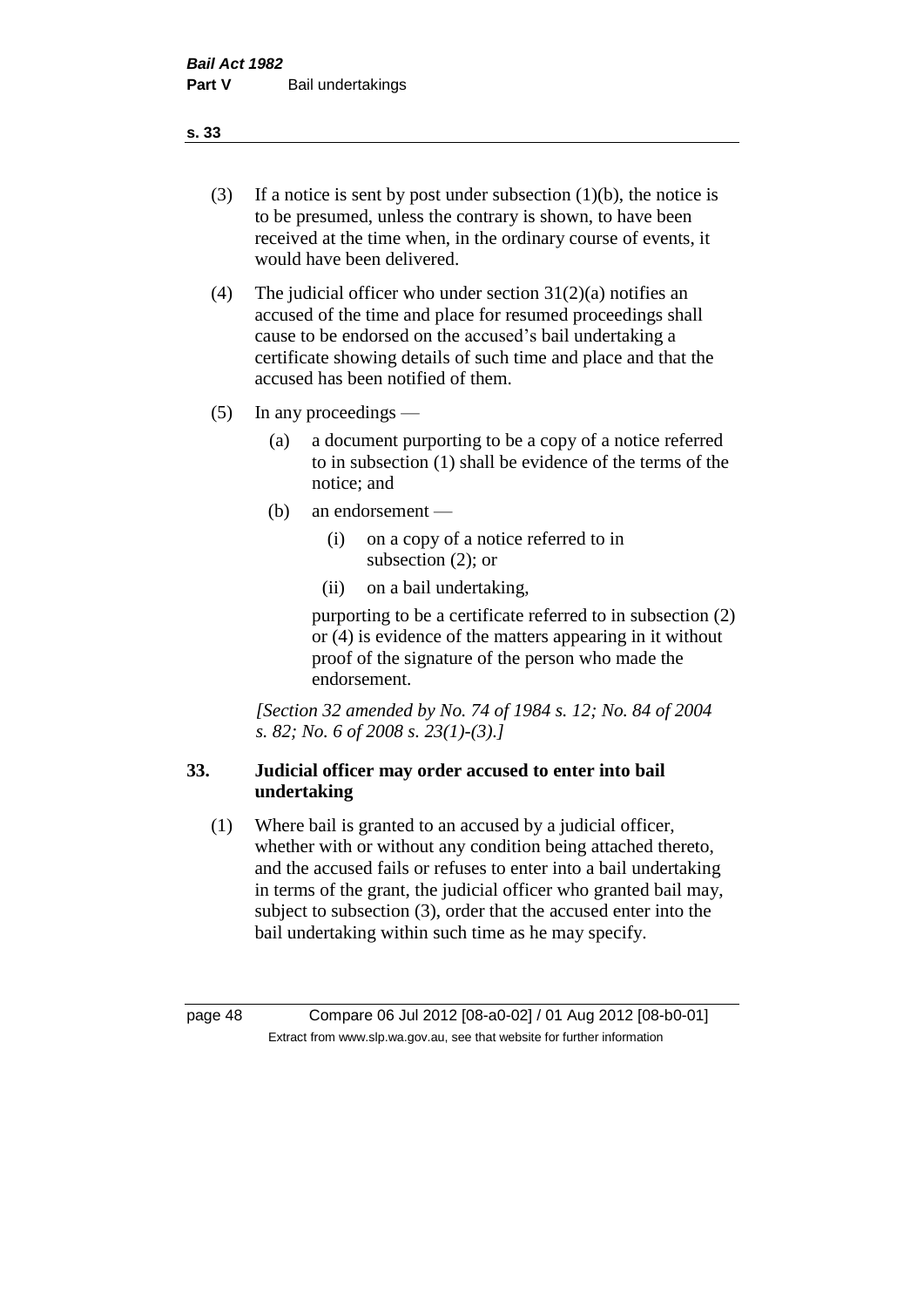- (2) If an accused does not comply with an order under subsection (1), the judicial officer may, subject to subsection (3), further order that a bail undertaking, in such form as the judicial officer may approve, shall be deemed to have been entered into by the accused on the date of such further order, and thereupon that undertaking shall be treated as if it had been duly entered into by the accused for the purposes of this Act.
- (3) A judicial officer shall not
	- (a) make an order under subsection (2) unless he has personally informed the accused of the terms and effect of the order made under subsection (1);
	- (b) exercise any of the powers conferred on him by this section unless he is satisfied that the accused has the capacity to enter into and comply with the undertaking.

*[Section 33 amended by No. 84 of 2004 s. 82.]* 

#### **34. When bail undertaking ceases to have effect**

A bail undertaking ceases to have effect —

- (a) upon the revocation of bail under section 55;
- (b) upon the death of the accused, but only if no order has been made under section 57;
- (c) subject to section 31, upon the appearance in court by the accused as required by his bail undertaking;
- (d) upon the discharge of the accused according to law from any further proceedings for the offence, or all of the offences, to which the bail undertaking relates;
- (e) during any period before the time at which the accused is required to appear in court when he is in custody for any other offence or reason.

*[Section 34 amended by No. 84 of 2004 s. 82.]* 

Compare 06 Jul 2012 [08-a0-02] / 01 Aug 2012 [08-b0-01] page 49 Extract from www.slp.wa.gov.au, see that website for further information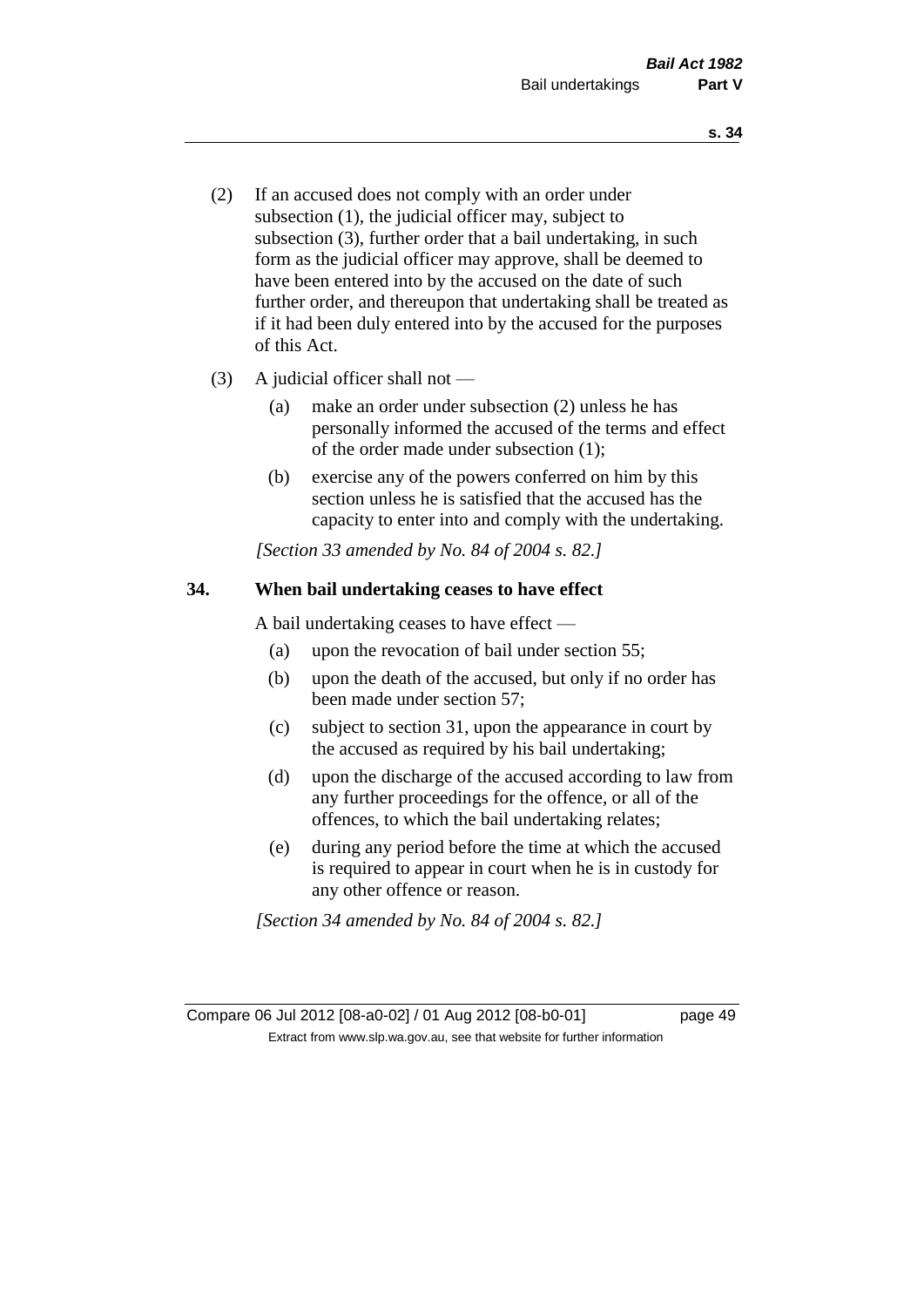# **Part VI — Sureties and surety undertakings**

## **35. Surety and surety undertaking, nature of etc.**

- (1) A surety is a person who, as a condition of the grant of bail to an accused, enters into a surety undertaking, that is to say, undertakes in writing that he will, subject to this Act, forfeit a specified amount of money if the accused fails to comply with any requirement of his bail undertaking mentioned in section  $28(2)(a)$  and (b).
- (2) A surety is required to be approved under section 40.
- (3) A forfeiture of money by a surety as mentioned in subsection (1) is enforceable as provided in section 49 but not otherwise.

*[Section 35 amended by No. 84 of 2004 s. 82; No. 6 of 2008 s. 18(3).]* 

#### **36. Sureties, who may approve**

- (1) The decision whether an applicant should be approved as a surety in any case is to be made —
	- (a) by a person referred to in section 29(a) to (d); or
	- (b) where the accused to whom bail has been granted is in prison, by a person for the time being in charge of the prison; or
	- (c) where the accused to whom bail has been granted is a child, by an authorised community services officer.
- (2) A judicial officer when granting bail to an accused subject to a requirement for a surety or sureties may make an order as to —
	- (a) the giving of notice to the prosecutor of an application for approval of any surety; or
	- (b) the person or persons who are to, or may, approve any surety,

and subsection (1) has effect subject to any such order.

page 50 Compare 06 Jul 2012 [08-a0-02] / 01 Aug 2012 [08-b0-01] Extract from www.slp.wa.gov.au, see that website for further information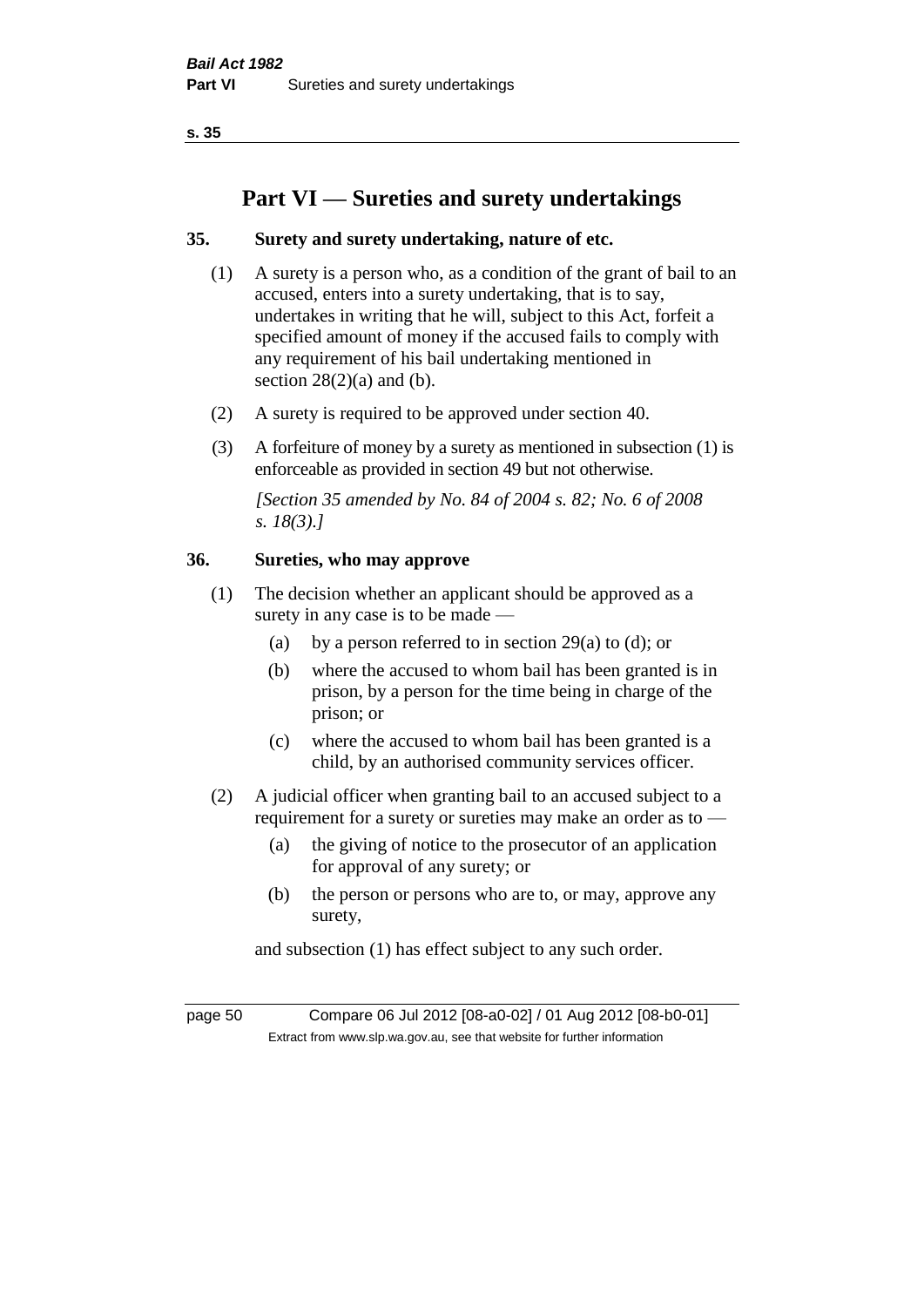*[Section 36 inserted by No. 6 of 2008 s. 24(1).]*

#### **37. Proposed surety to receive certain information and form**

- (1) Whenever a surety approval officer is called upon to decide whether an applicant should be approved as a surety, he shall ensure that the applicant is, or has been, given -
	- (a) a duly completed notice in the prescribed form showing details of the terms and conditions on which bail has been granted to the accused in whose case the surety is required; and
	- (b) such information in writing as to the effect of this Act in relation to the rights, obligations and liabilities of sureties as is prescribed for the purposes of this paragraph; and
	- (c) a prescribed form of declaration for completion designed to disclose to the surety approval officer all information relevant to the decision.
- (2) Before he makes his decision, the surety approval officer shall ensure that the applicant furnishes to him the declaration referred to in subsection (1)(c) duly completed.
- (3) For the purposes of this section it is sufficient if
	- (a) the notice, information and declaration referred to in subsection (1) are sent by electronic communication to an electronic address provided by the applicant; and
	- (b) the declaration referred to in subsection  $(1)(c)$  duly completed is sent by electronic communication to an electronic address provided by the surety approval officer.

*[Section 37 amended by No. 84 of 2004 s. 82; No. 6 of 2008 s. 24(4), (5) and 25.]*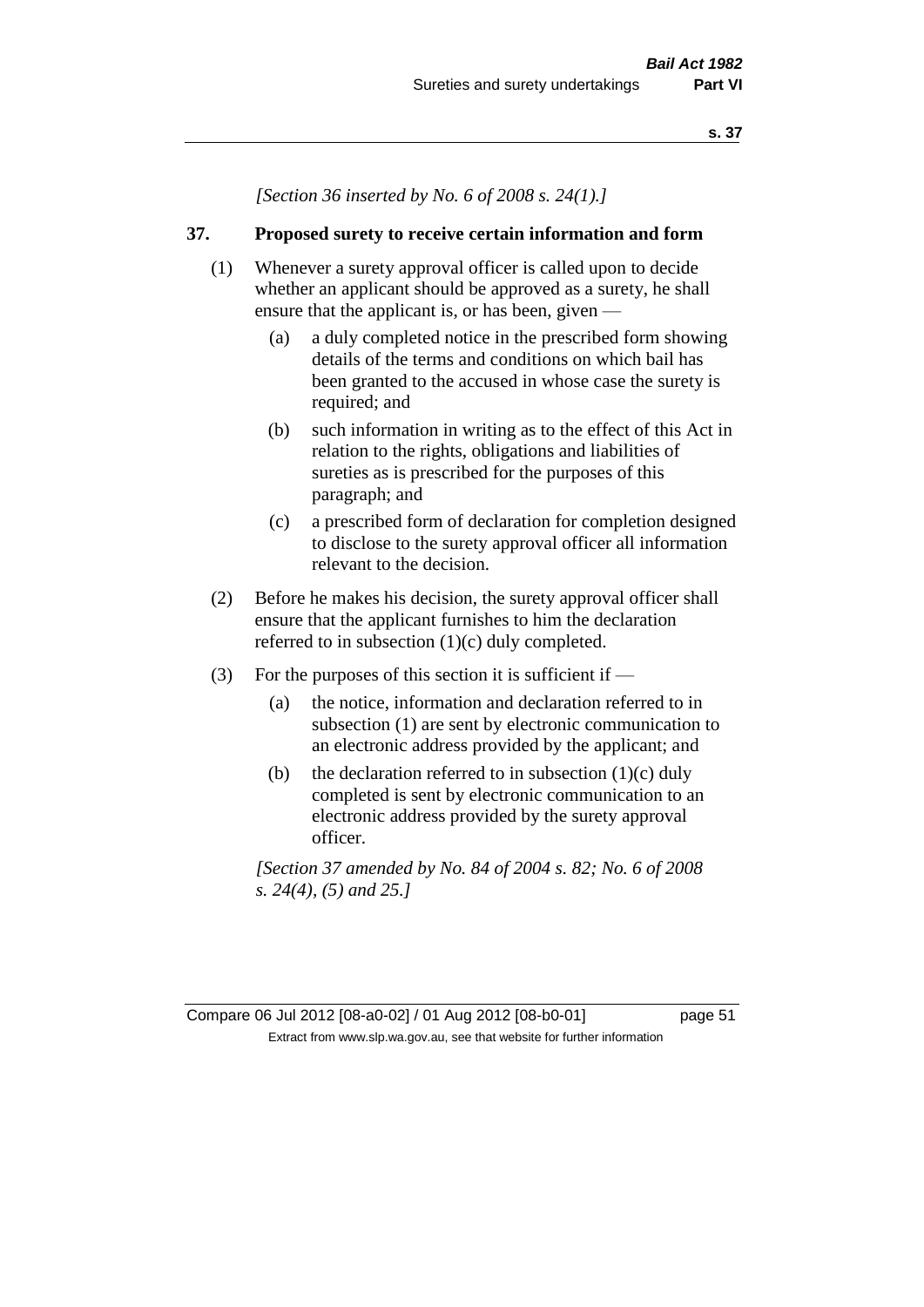# **38. Persons disqualified from being sureties**

- (1) A person is not qualified to be approved as a surety if  $-$ 
	- (a) he is under 18 years of age; or
	- (b) subject to subsection (2), the value of his assets, after provision is made for his debts and liabilities, is less than the amount which he might become liable to forfeit under his proposed surety undertaking; or
	- (c) there are reasonable grounds for believing that he has been, or will be, indemnified by any person against any forfeiture referred to in paragraph (b).
- (2) Subsection (1)(b) does not apply where the applicant for approval is required to give security sufficient to cover the amount which he might become liable to forfeit.

# **39. Matters to be regarded when approving sureties**

In determining whether an applicant is suitable to be a surety a surety approval officer shall have regard to all matters which appear to him to be relevant including, as well as any others, the following —

- (a) the character and antecedents of the applicant; and
- (b) his proximity to or connection with the accused, whether by kinship, place of residence or otherwise; and
- (c) his ability to pay, or give security for, the amount which he might become liable to forfeit under his proposed surety undertaking, without excessive hardship to himself or his dependants.

*[Section 39 amended by No. 84 of 2004 s. 82; No. 6 of 2008 s. 24(4).]* 

#### **40. Decision on application by proposed surety**

(1) Upon receipt of the duly completed declaration referred to in section  $37(1)(c)$ , the surety approval officer shall, after making any enquiries which he thinks desirable, make a decision, as

page 52 Compare 06 Jul 2012 [08-a0-02] / 01 Aug 2012 [08-b0-01] Extract from www.slp.wa.gov.au, see that website for further information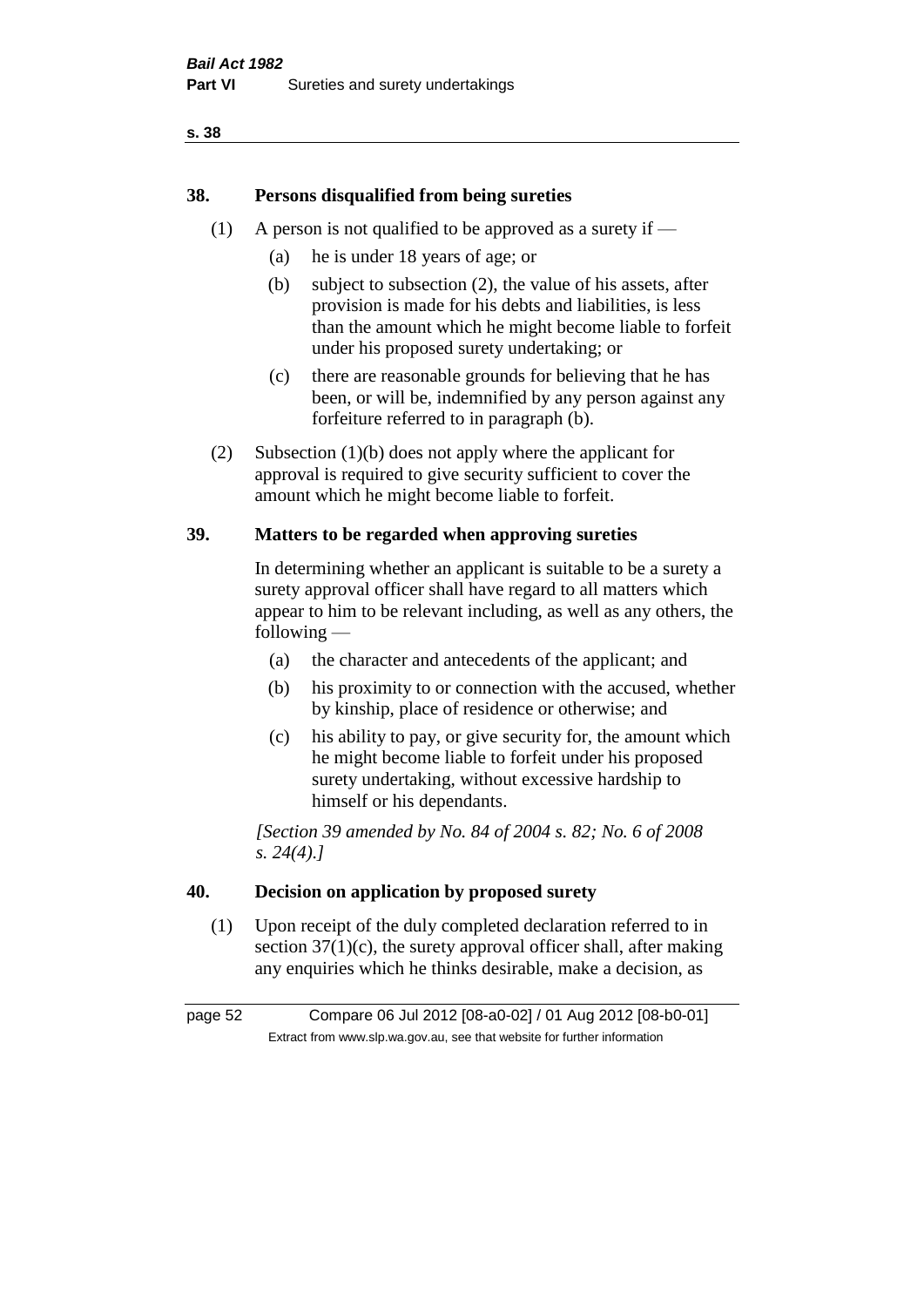soon as is practicable, either to approve or not to approve of the applicant as a surety in that case.

(2) If the surety approval officer does not approve of the applicant as a surety he shall record the reasons for his doing so and inform the applicant and the accused thereof, or cause them to be so informed.

*[Section 40 amended by No. 15 of 1988 s. 15; No. 84 of 2004 s. 82; No. 6 of 2008 s. 24(5).]* 

#### **41. Finality of decision to refuse approval of surety**

- (1) A decision by a surety approval officer not to approve of the applicant as a surety is final unless the applicant becomes entitled to re-apply under subsection (2).
- (2) An applicant who is refused approval as a surety may re-apply for approval to the surety approval officer who made that decision, or if that officer is absent or unavailable to another surety approval officer, on the ground that —
	- (a) new facts have been discovered, new circumstances have arisen or the circumstances have changed since he was refused approval; or
	- (b) he failed to adequately present his case for approval on his previous application,

and the provisions of this Act, except section 37, shall, with necessary modifications, apply to any such further application and the decision thereon.

*[Section 41 amended by No. 6 of 2008 s. 24(3) and (4).]*

#### **42. Before whom surety undertaking may be entered into**

A surety undertaking need not be entered into before the surety approval officer who approved the surety but may be entered into before any person before whom the accused for whose appearance the surety is approved might enter into his bail undertaking under section 29.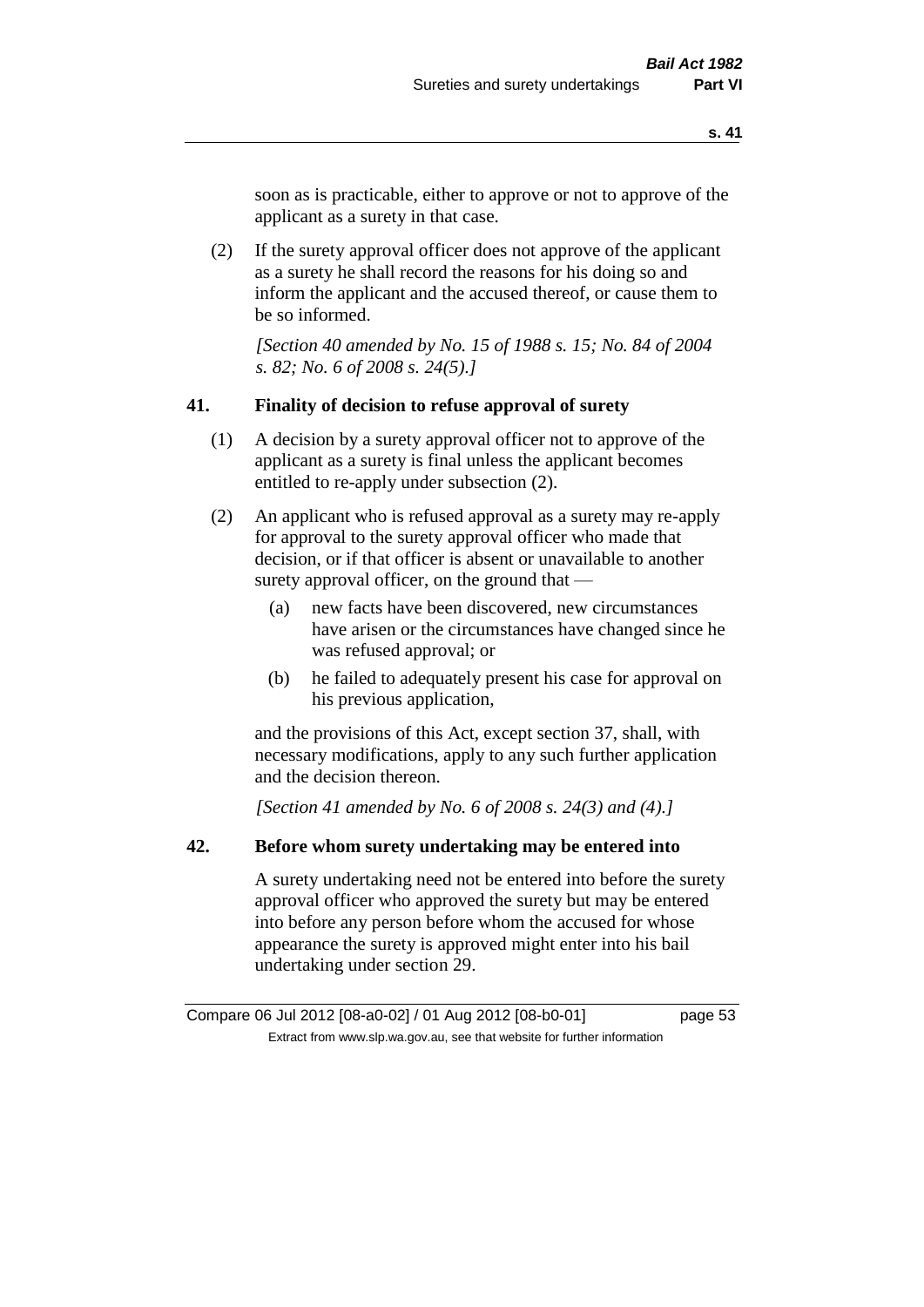*[Section 42 amended by No. 84 of 2004 s. 82; No. 6 of 2008 s. 24(5).]* 

## **43. Duties of person before whom surety undertaking is entered into**

A person before whom a surety undertaking is to be entered into —

- $(a)$  shall
	- (i) read to the surety; or
	- (ii) be informed by the surety that he has read; or
	- (iii) if necessary, have translated to the surety,

the documents described in section  $37(1)(a)$  and (b), and the surety undertaking, before the surety enters into the undertaking; and

- (b) shall ensure that all conditions which are to be complied with by the surety have been complied with before the surety enters into his undertaking; and
- (c) shall give to the surety a copy of his surety undertaking as duly completed.

*[Section 43 amended by No. 74 of 1984 s. 13.]* 

# **43A. Interstate proposed surety, use of video link etc. in case of**

(1) In this section —

*proposed surety* means a person who is to enter into a surety undertaking;

*relevant official* means the person before whom the surety undertaking is to be entered into or was entered into, as the case requires:

*video link* means facilities (including closed circuit television) that enable, at the same time —

(a) the relevant official to see and hear the proposed surety; and

page 54 Compare 06 Jul 2012 [08-a0-02] / 01 Aug 2012 [08-b0-01] Extract from www.slp.wa.gov.au, see that website for further information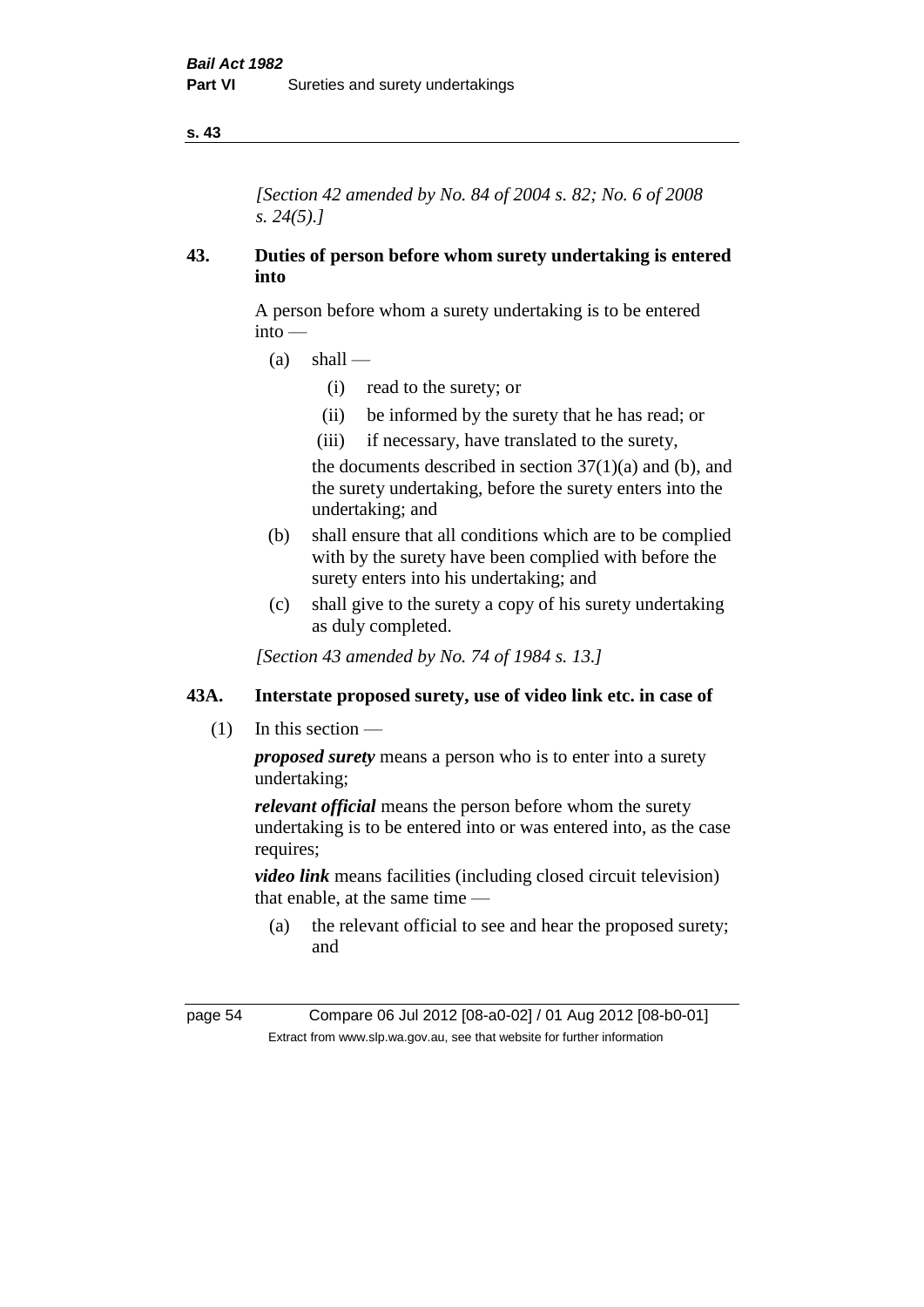- (b) the proposed surety to see and hear the relevant official.
- (2) This section applies if a proposed surety is in another State or a Territory.
- (3) The relevant official may comply with section 43(a) and (b) by means of a video link.
- (4) The relevant official may send the surety undertaking to the proposed surety by electronic communication for completion.
- (5) The proposed surety may enter into the surety undertaking by sending the completed surety undertaking to the relevant official by electronic communication.
- (6) If the surety undertaking is sent by electronic communication under subsection (4) or (5), any requirement for the proposed surety or the relevant official to sign it is to be taken to have been complied with if the full name of the proposed surety or the relevant official, as the case requires, appears in the appropriate place in the undertaking.
- (7) The relevant official may comply with section 43(c) by sending a copy of the surety undertaking as duly completed to the surety by electronic communication.
- (8) A surety undertaking that is entered into in accordance with this section is to be taken to have been entered into before the relevant official.
- (9) In any proceedings a document purporting to be a copy of a surety undertaking and purporting to be certified by the relevant official to be a copy of a surety undertaking entered into in accordance with this section is evidence of the surety undertaking without proof of the signature of the relevant official.
- (10) A reference in this section to sending a surety undertaking or copy of a surety undertaking to a person by electronic communication is a reference to sending the undertaking or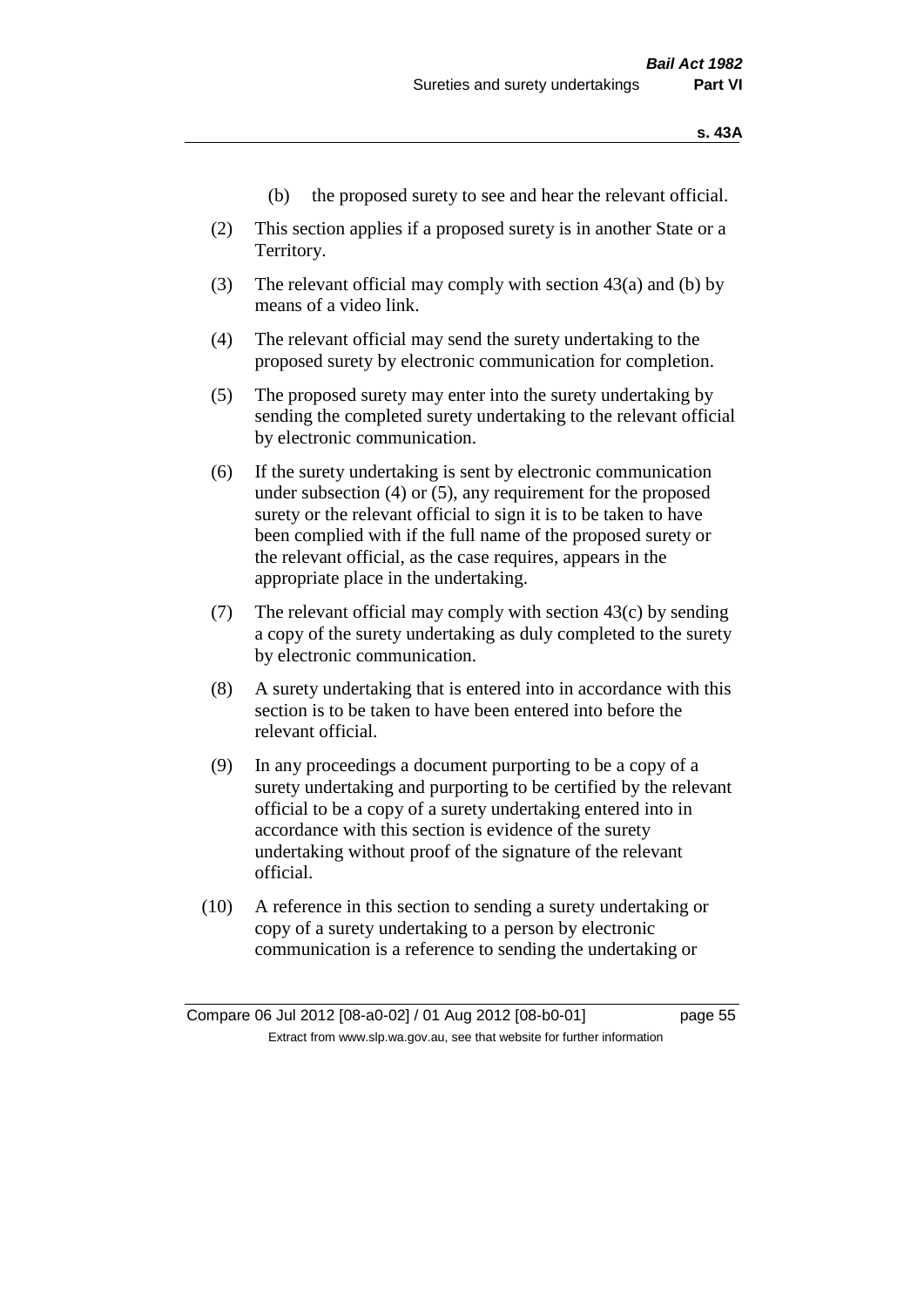copy by electronic communication to an electronic address provided by the person.

*[Section 43A inserted by No. 6 of 2008 s. 26.]*

# **44. When surety undertaking extends to different time or different time and place substituted under s. 31**

- (1) A surety undertaking does not extend to the failure by the accused to appear at a different time or a different time and place substituted pursuant to section 31 unless —
	- (a) the surety undertaking contains a provision stating that it does so extend and, where applicable under subsection (5), the surety has received notice as mentioned in that subsection; or
	- (b) subsection (2) applies.
- (2) A surety undertaking extends to the failure by the accused to appear at a different time substituted pursuant to section 31 during a trial if, at the option of the surety, the undertaking contains a provision stating —
	- (a) that it does so extend; and
	- (b) the effect of subsection (4).
- (3) In subsection  $(2)$  —

*trial* means that part of proceedings for an offence when evidence is being received by the court in respect of the offence and also extends to any time when —

- (a) legal argument is being heard; or
- (b) a judicial officer or a jury is deliberating.
- (4) Subsection (2) applies despite any amendment as defined in section 31A(1) if the endorsement or notice under section  $31A(3)(a)$  in respect of the amendment includes a statement referred to in section 31A(4).
- (5) A surety undertaking may, at the option of the surety, also contain a provision stating that where —

page 56 Compare 06 Jul 2012 [08-a0-02] / 01 Aug 2012 [08-b0-01] Extract from www.slp.wa.gov.au, see that website for further information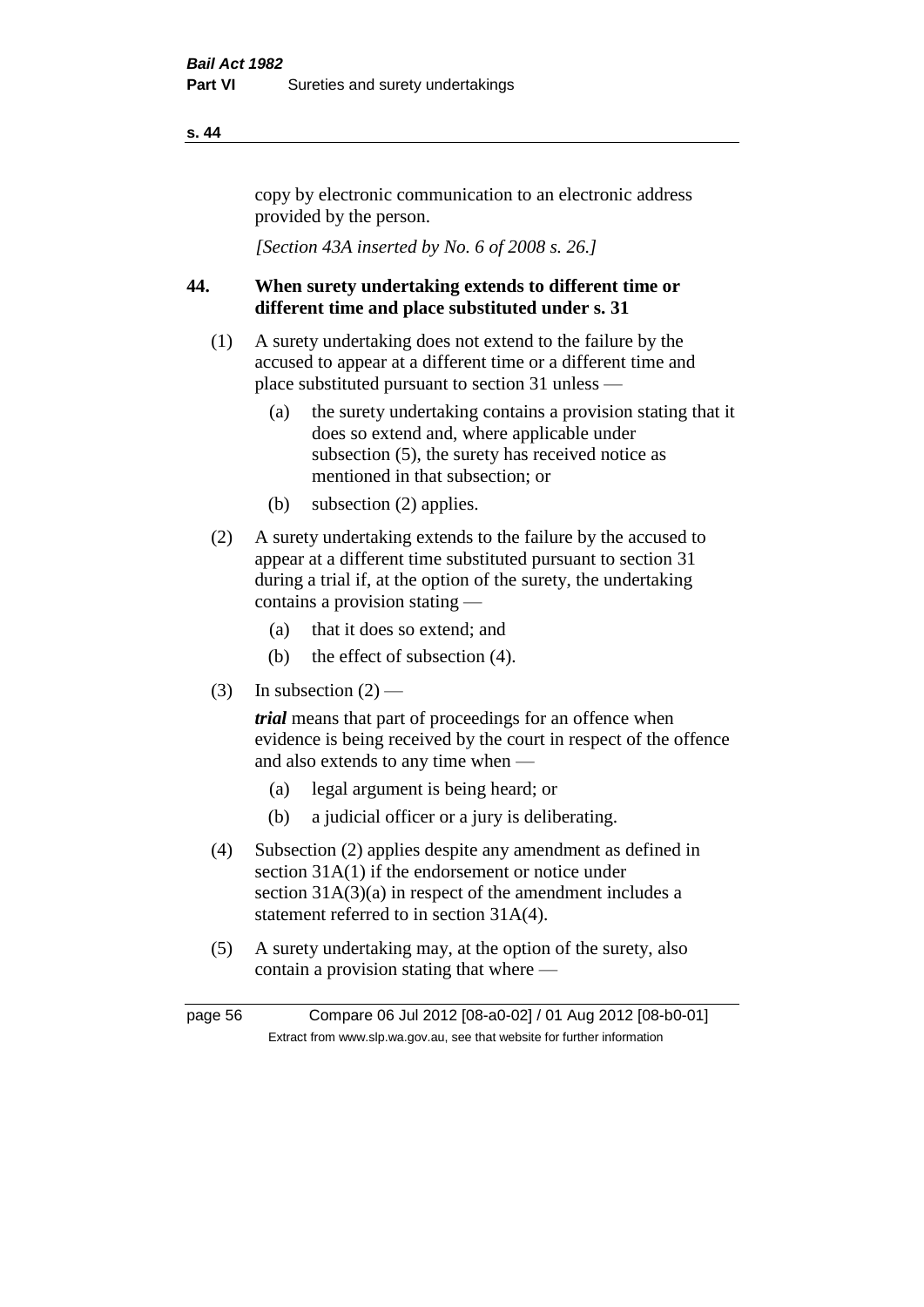- (a) a different time or a different time and place for the accused's appearance is substituted pursuant to section 31; and
- (b) subsection (2) does not apply,

the surety's liability only arises if the surety is given notice, as soon as is practicable, of the different time or the different time and place.

(6) Where, by operation of this section, a surety undertaking would extend to the failure by the accused to appear at a different time or a different time and place substituted pursuant to section 31, that extension is not affected by a reduction in the number of offences to which the accused's bail undertaking relates.

*[Section 44 inserted by No. 6 of 2008 s. 27(1).]*

#### **45. Notices under s. 44, service and proof of**

- (1) For the purposes of section 44(5) notice to a surety may be given —
	- (a) orally to the surety by the judicial officer when he fixes a time and place for the proceedings or the resumed proceedings; or
	- (b) in the approved form to the surety personally; or
	- (c) by a person authorised under subsection (5) sending or causing to be sent the approved form to the surety —
		- (i) by post to the surety's address appearing in the records of the court; or
		- (ii) in urgent cases or with the surety's consent, by electronic communication.
- (2) A person who gives a notice in accordance with subsection  $(1)(b)$  or  $(c)$  shall endorse on a file copy of the notice a certificate showing —
	- (a) that the person has done so; and
	- (b) the time of doing so.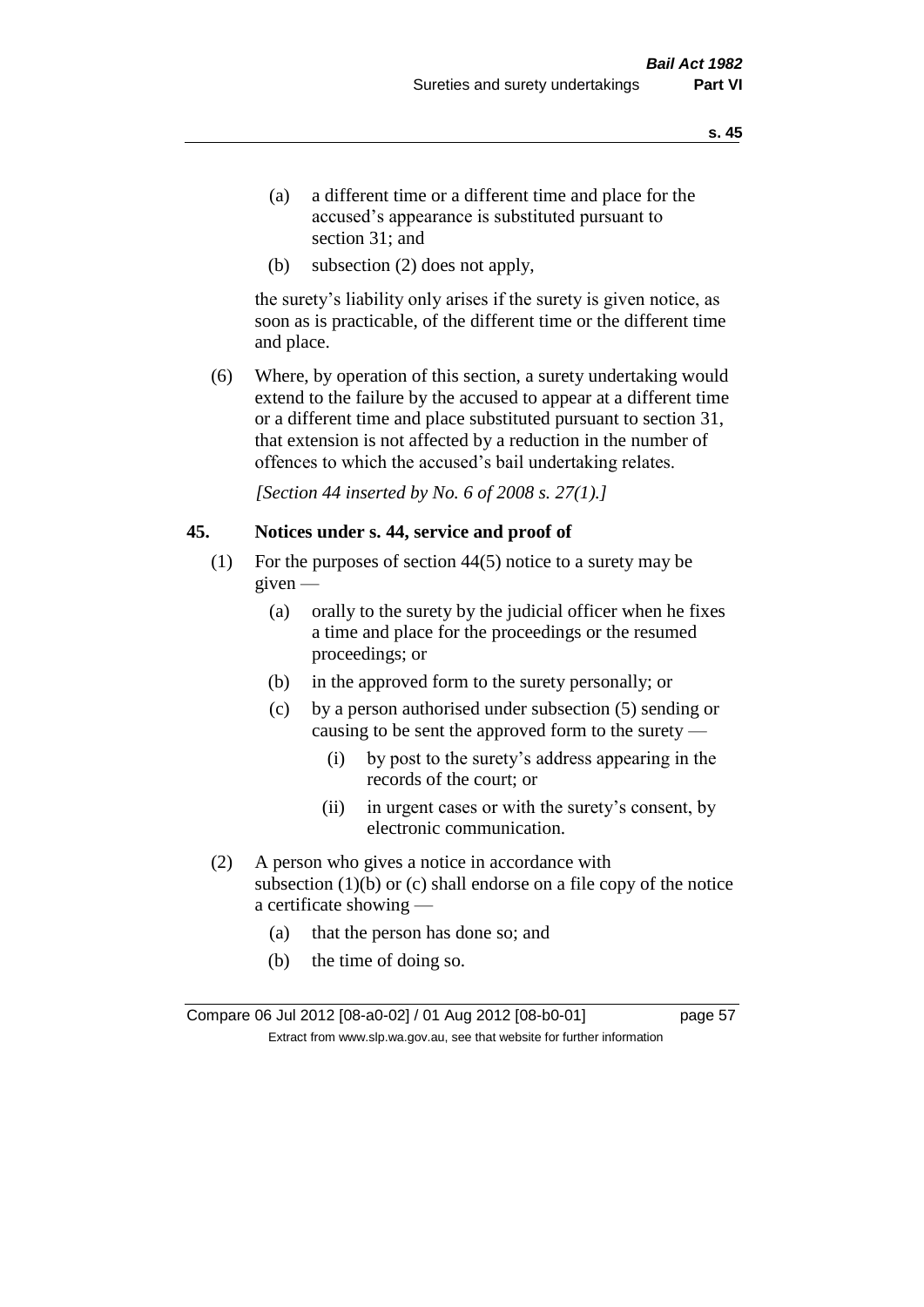- 
- (2a) If a notice is sent by post under subsection  $(1)(c)$ , the notice is to be presumed, unless the contrary is shown, to have been received at the time when, in the ordinary course of events, it would have been delivered.
- (3) A judicial officer who, under subsection  $(1)(a)$ , notifies a surety of the time and place for the proceedings or the resumed proceedings shall cause to be endorsed on a file copy of the surety's undertaking a certificate showing details of such time and place and that the surety has been notified of them.
- (4) In any proceedings
	- (a) a document purporting to be a copy of a notice referred to in section 44(5) shall be evidence of the terms of the notice; and
	- (b) an endorsement
		- (i) on a file copy of a notice given under subsection  $(1)(b)$  or  $(c)$  purporting to be a certificate referred to in subsection (2); or
		- (ii) on a file copy of a surety undertaking purporting to be a certificate referred to in subsection (3),

is evidence of the matters appearing in the certificate without proof of the signature of the person who made the endorsement.

- (5) A registrar of the court, other than a deputy registrar of the Magistrates Court or the Children's Court, is an authorised person for the purposes of subsection  $(1)(c)$  and in addition —
	- (a) in respect of committals to the Supreme Court, the Chief Justice; and
	- (b) in respect of committals to the District Court, the Chief Judge,

may authorise a person or persons, by name or office, to perform the function referred to in subsection  $(1)(c)$ .

page 58 Compare 06 Jul 2012 [08-a0-02] / 01 Aug 2012 [08-b0-01] Extract from www.slp.wa.gov.au, see that website for further information

**s. 45**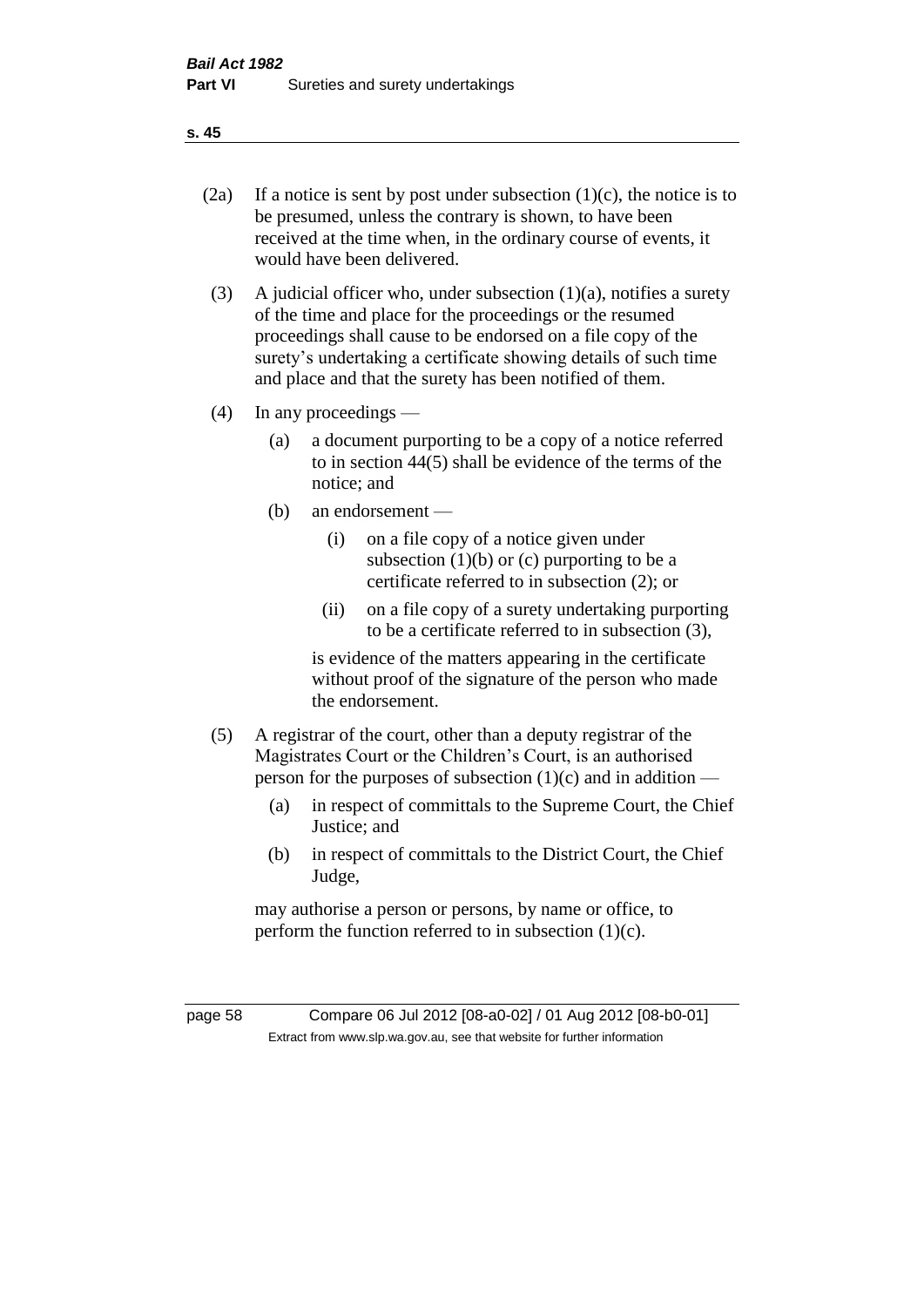*[Section 45 amended by No. 74 of 1984 s. 15; No. 59 of 2004 s. 141; No. 6 of 2008 s. 28(1)-(5).]* 

# **46. Surety's power to arrest accused**

- (1) A surety may arrest an accused for whose appearance in court he has entered into a surety undertaking if the surety has reasonable grounds to believe that —
	- (a) the accused
		- (i) is not likely to comply with the requirements of his bail undertaking mentioned in section  $28(2)(a)$  or (b); or
		- (ii) is, or has been, in breach of any condition of his bail undertaking mentioned in section 28(2)(c); or
		- (iii) is, or has been, in breach of a home detention condition mentioned in section 28(2)(d);
		- and
	- (b) it is not expedient to invoke the assistance of the relevant officer under section 54(1) because the delay occasioned by doing so would defeat the purpose of that section.
- (2) A surety who arrests an accused under subsection (1) shall, as soon as is practicable, deliver him into the custody of a police officer and thereafter he shall be dealt with under section 54(4) and section 55, and those provisions shall apply, as if he had been arrested by a police officer under section 54(2).

*[Section 46 amended by No. 74 of 1984 s. 16; No. 61 of 1990 s. 10; No. 84 of 2004 s. 82; No. 6 of 2008 s. 33(5).]* 

#### **47. When surety undertaking ceases to have effect**

A surety undertaking ceases to have effect —

(a) upon the revocation of bail under section  $55(1)$ ; or

Compare 06 Jul 2012 [08-a0-02] / 01 Aug 2012 [08-b0-01] page 59 Extract from www.slp.wa.gov.au, see that website for further information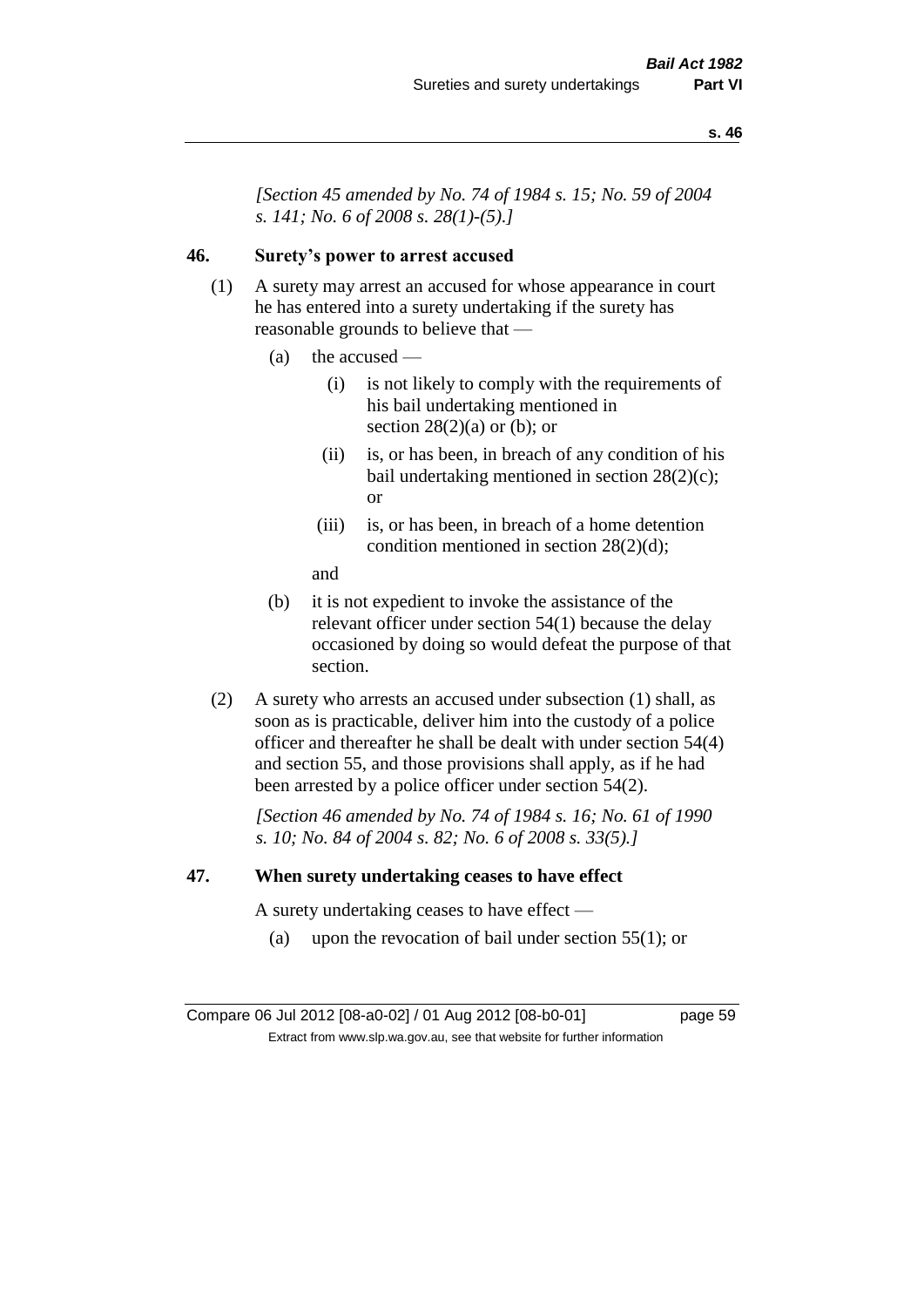(b) upon the release of an accused under section 55(2) if the surety does not consent to the continuance in force of his surety undertaking; or

- (c) upon its being cancelled under section 48(4) (and as from the time fixed therefor) by an appropriate judicial officer; or
- (d) upon the death of the surety, but only if no order under section 49(1) has been made before then; or
- (e) subject to sections 31 and 44, upon the appearance in court by the accused as required by his bail undertaking; or
- (f) upon the discharge of the accused according to law from any further proceedings for the offence, or all of the offences, to which the surety undertaking relates; or
- (g) during any period before the time at which the accused is required to appear in court when he is in custody for any other offence or reason.

*[Section 47 amended by No. 84 of 2004 s. 82.]* 

# **48. Surety may apply for cancellation of his undertaking**

- (1) A surety may apply to an appropriate judicial officer for cancellation of his undertaking.
- (2) An application under subsection (1) may be made at any time before that specified, or deemed by section 31(3) to be specified, in the accused's bail undertaking for his appearance in court.
- (3) Upon an application being made under subsection (1) an appropriate judicial officer shall cause the accused to appear before him or another such officer and may issue a warrant or summons for that purpose.

page 60 Compare 06 Jul 2012 [08-a0-02] / 01 Aug 2012 [08-b0-01] Extract from www.slp.wa.gov.au, see that website for further information

**s. 48**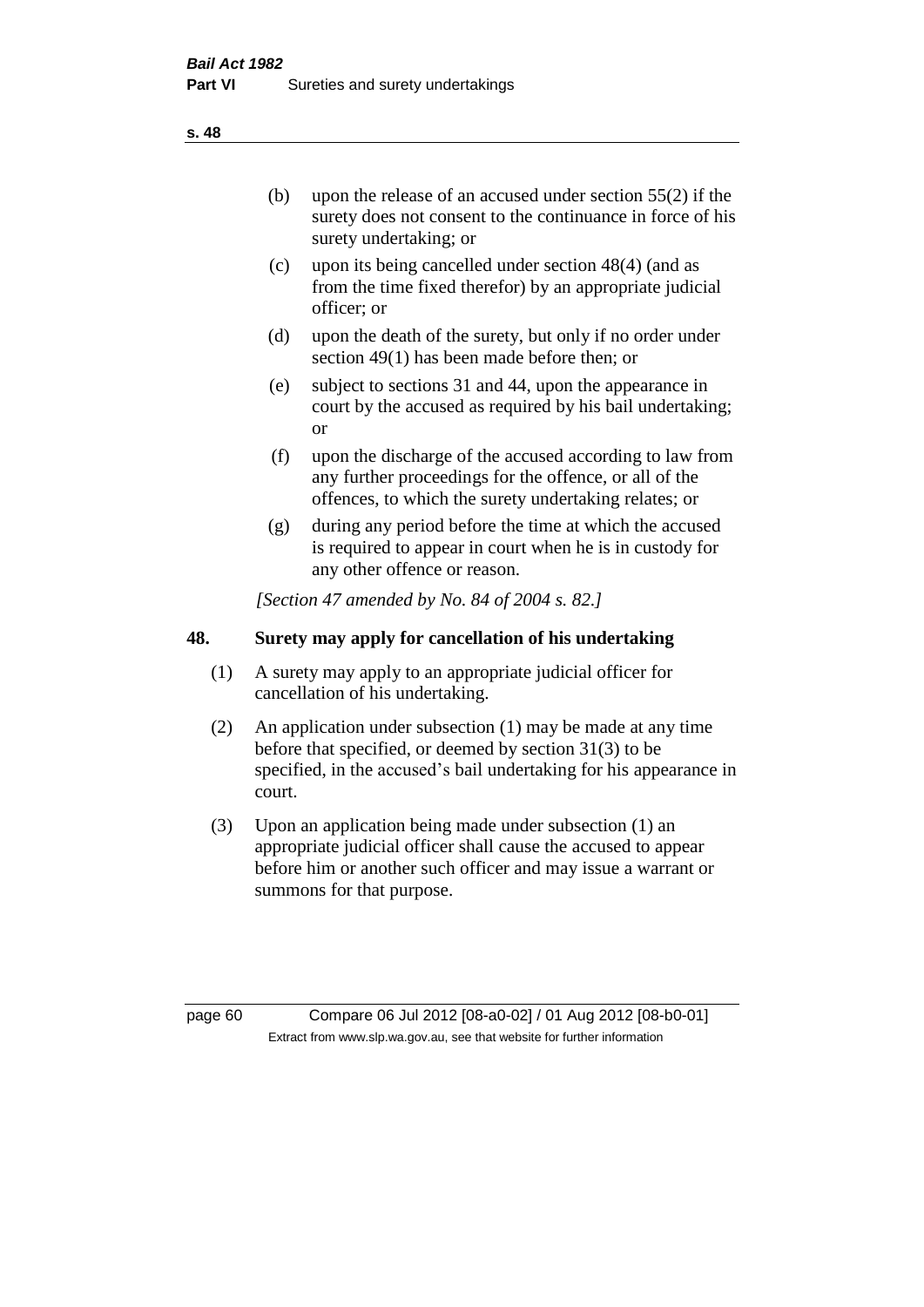- (4) Upon the appearance of the accused before the time mentioned in subsection  $(2)$  an appropriate judicial officer shall —
	- (a) cancel the surety undertaking; and
	- (b) exercise one of the powers set out in section  $55(1)(d)$ or (e).
- (5) An application under subsection (1) must be made, and proceedings on it are to be conducted —
	- (a) in a court of summary jurisdiction in accordance with the regulations;
	- (b) in the Supreme Court or the District Court in accordance with rules of court.

*[Section 48 amended by No. 59 of 2004 s. 141; No. 84 of 2004 s. 7 and 82; No. 6 of 2008 s. 29.]* 

# **49. Surety's undertaking to pay money, enforcing**

- (1) Where an accused has failed to comply with any requirement of his bail undertaking mentioned in section 28(2)(a) or (b) the following provisions of this section apply for the purpose of enforcing payment to the State of any sum thereupon payable by a surety in terms of his surety undertaking —
	- (a) an application for an order that the sum be paid may be made to an appropriate judicial officer —
		- (i) by the Director of Public Prosecutions where the court before which the accused failed to appear was —
			- (I) the District Court, the Supreme Court or the Court of Appeal; or
			- (II) another court, if the Director of Public Prosecutions is the prosecutor in that court of the case against the accused;

or

Compare 06 Jul 2012 [08-a0-02] / 01 Aug 2012 [08-b0-01] page 61 Extract from www.slp.wa.gov.au, see that website for further information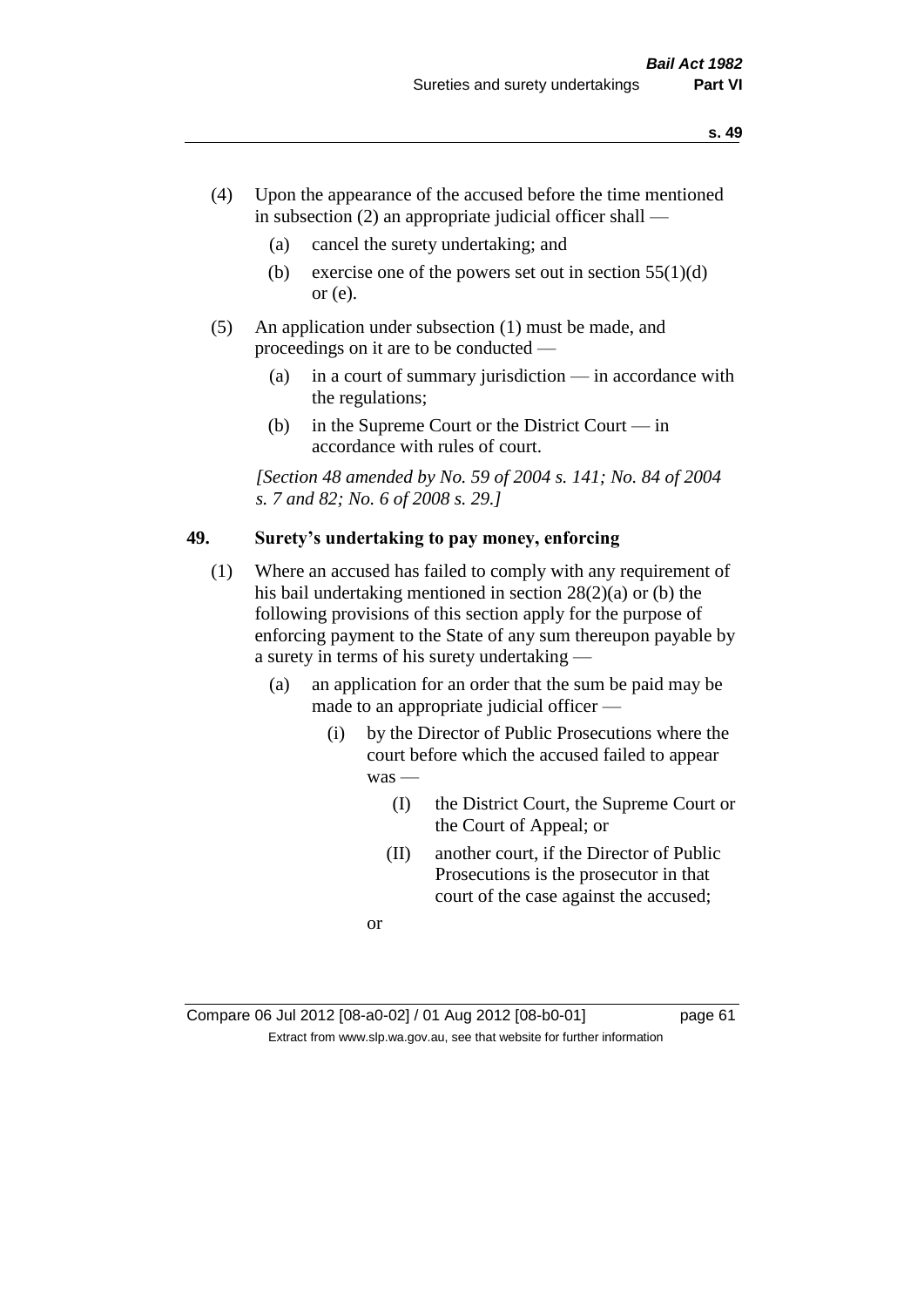- *[(b) deleted]*
- (c) on the hearing of the application and upon proof of the surety's liability in terms of his undertaking, the judicial officer shall order forfeiture of the full amount specified in the undertaking unless the surety attends at the hearing and shows to the satisfaction of the judicial officer that there was reasonable cause for the failure of the accused to comply with the requirement to which the application relates;
- (d) notwithstanding paragraph (c), the judicial officer may decline to make an order under that paragraph or may order forfeiture in part only where the surety attends and shows to the satisfaction of the judicial officer —
	- (i) that, by reason of a change of circumstances since the undertaking was entered into, an order for forfeiture, or for forfeiture in full (as the case may be), would cause excessive hardship to the surety or his dependants; and
	- (ii) that such hardship would not be relieved by the exercise of one or more of the powers conferred by section 59;
- (e) an order may be made under this section whether or not the accused has been convicted of an offence against section 51(1) or (2) but if, after an order has been made, the surety satisfies the Governor that new facts have been discovered or new circumstances have arisen which show that there was reasonable cause for the failure of the accused as mentioned in paragraph (c), the Governor may exercise the power in section 139 of the *Sentencing Act 1995* as if the forfeiture were one to which that section applied.

page 62 Compare 06 Jul 2012 [08-a0-02] / 01 Aug 2012 [08-b0-01] Extract from www.slp.wa.gov.au, see that website for further information

**s. 49**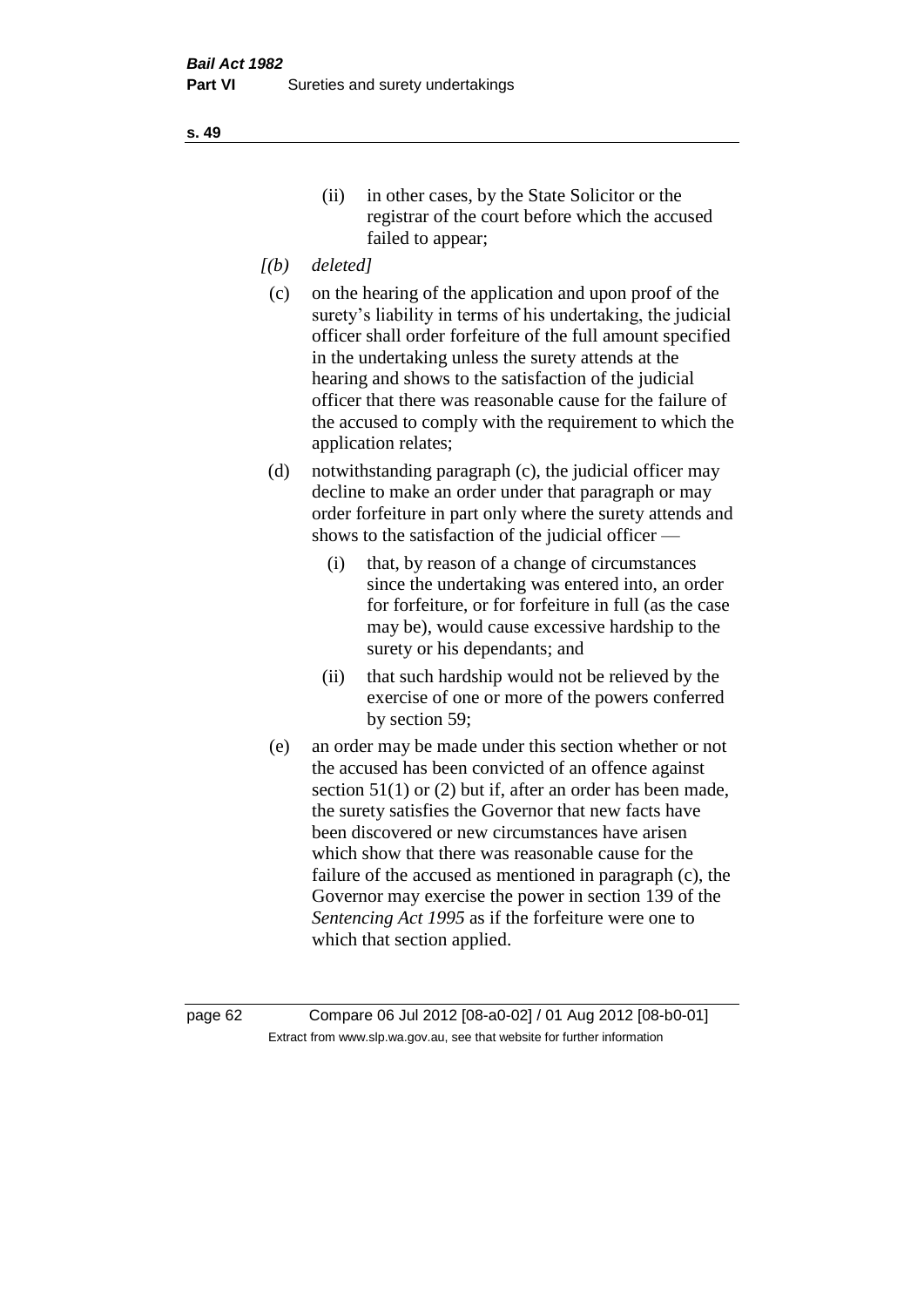- (2) An application under subsection (1) must be made, and proceedings on it are to be conducted —
	- (a) in a court of summary jurisdiction in accordance with the regulations;
	- (b) in the Supreme Court or the District Court  $-\text{in}$ accordance with rules of court.
- (3) Without prejudice to the recovery of such an amount as a civil debt due to the State, any amount to be paid under an order made under this section is to be paid, and its payment may be enforced under Part 5 of the *Fines, Penalties and Infringement Notices Enforcement Act 1994*, unless an order has been made under subsection (4).
- (4) If under this section the Supreme Court or the District Court makes an order requiring the payment of money, the court may make an order under section 59 of the *Sentencing Act 1995* in respect of the amount payable and for that purpose that section, with any necessary changes, applies as if the amount were a fine imposed on the surety.

*[Section 49 amended by No. 74 of 1984 s. 17; No. 92 of 1994 s. 5; No. 78 of 1995 s. 8; No. 65 of 2003 s. 121(3); No. 74 of 2003 s. 29; No. 59 of 2004 s. 141; No. 84 of 2004 s. 8, 11 and 82; No. 6 of 2008 s. 18(2) and 30(1) and (2).]* 

#### **50. Indemnifying etc. surety, offence**

(1) If a person indemnifies, or agrees to indemnify, a surety or proposed surety against any liability which the surety or proposed surety may incur under this Act (including this section) he and the surety or proposed surety and any person with whom he agrees as aforesaid each commits an offence. Penalty: \$1 000 or imprisonment for 12 months or both.

Compare 06 Jul 2012 [08-a0-02] / 01 Aug 2012 [08-b0-01] page 63

Extract from www.slp.wa.gov.au, see that website for further information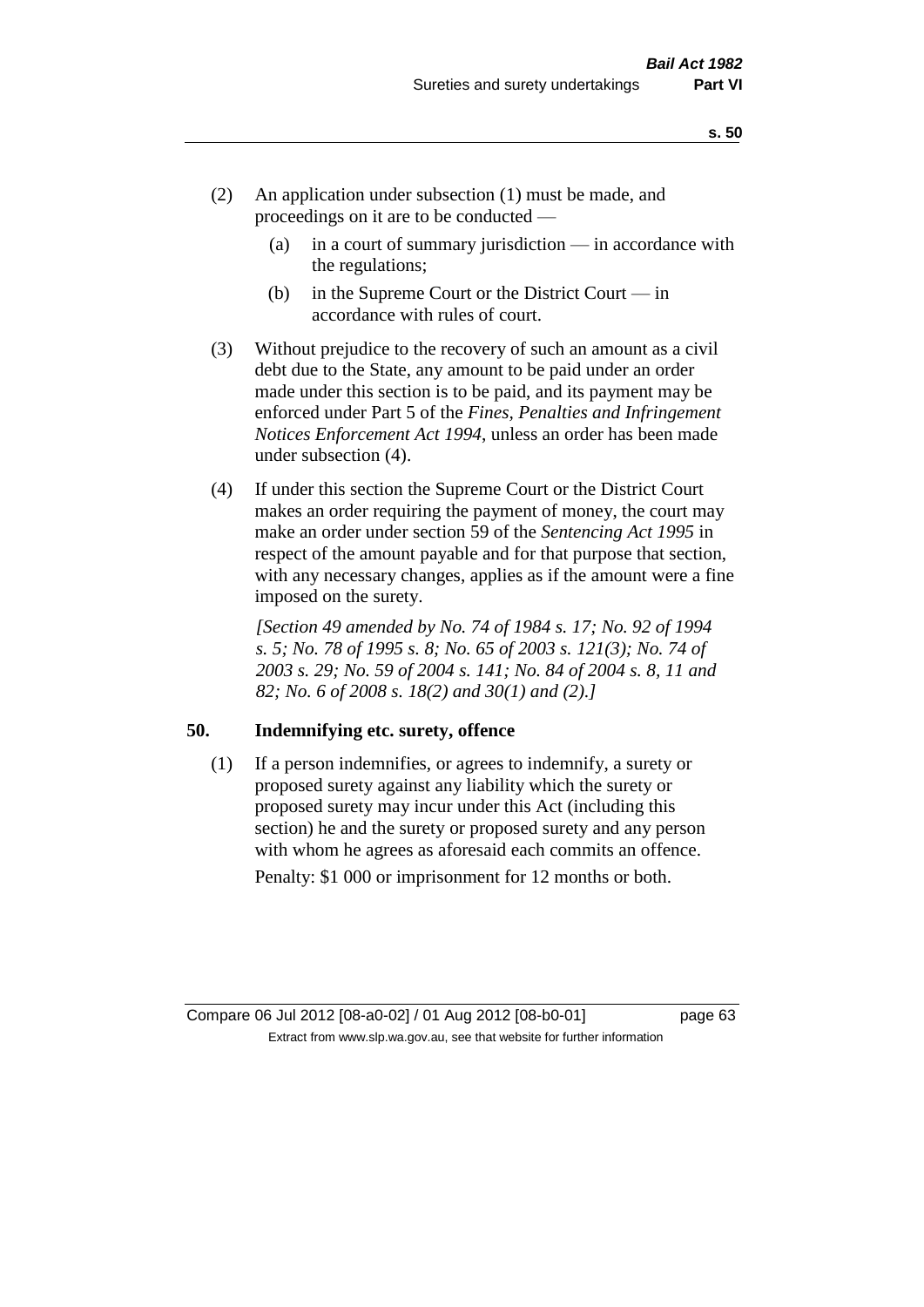- (2) An offence is committed under subsection  $(1)$ 
	- (a) whether the agreement is made before or after the surety undertaking is entered into and whether or not a proposed surety actually becomes a surety; and
	- (b) whether the compensation is to be in money or in money's worth.
- (3) An offence is not committed under subsection (1) by a surety or proposed surety if he shows —
	- (a) that he had no knowledge of an agreement within the meaning of subsection (1) proposed to be entered into between 2 other persons; or
	- (b) that having such knowledge he took all steps reasonably available to him to prevent the agreement being entered into.

*[Section 50 amended by No. 74 of 1984 s. 18.]* 

page 64 Compare 06 Jul 2012 [08-a0-02] / 01 Aug 2012 [08-b0-01] Extract from www.slp.wa.gov.au, see that website for further information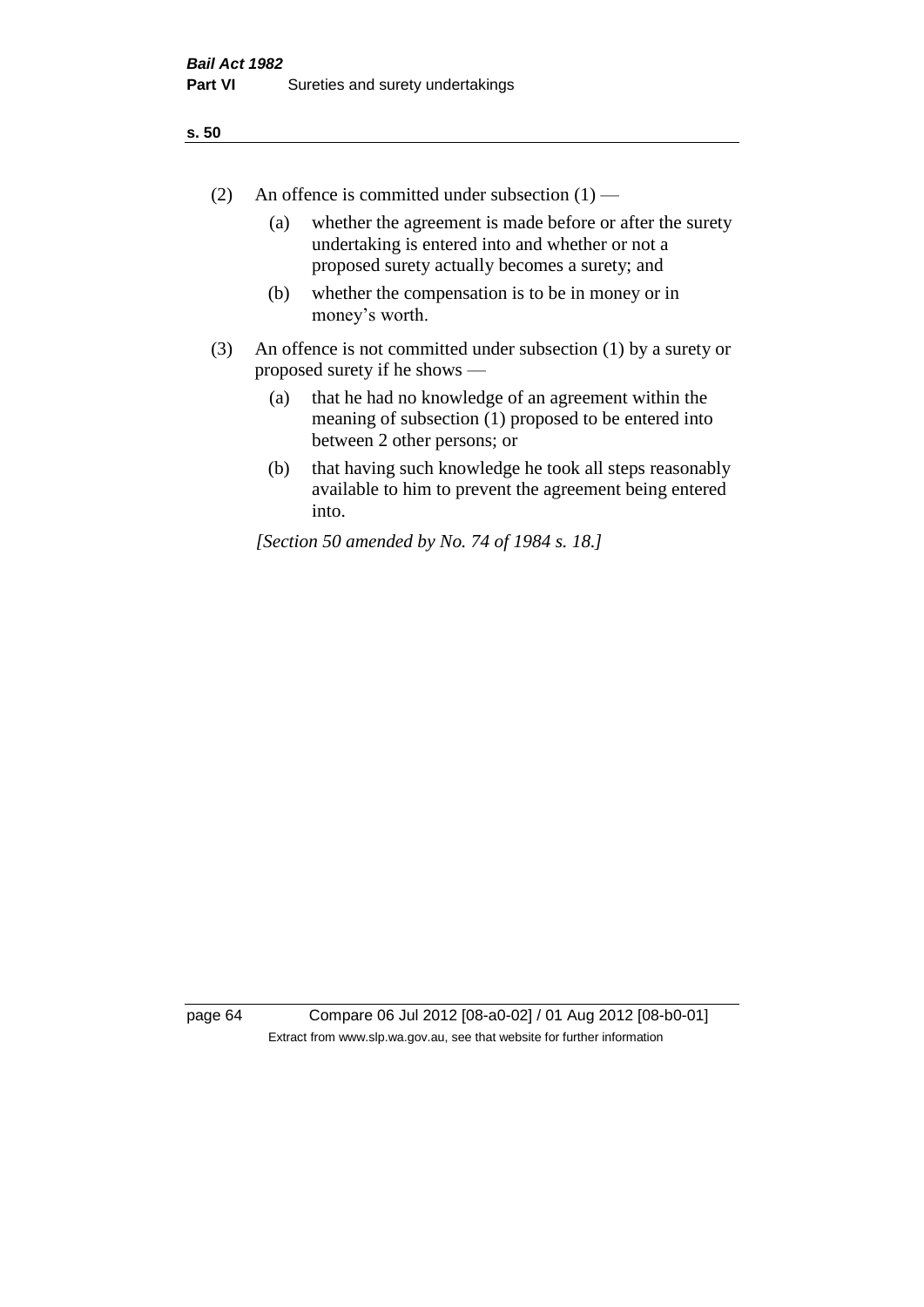#### **s. 50A**

# **Part VIA — Administration of home detention conditions**

*[Heading inserted by No. 61 of 1990 s. 11.]* 

#### **50A. Powers of CEO (corrections)**

The CEO (corrections) has all of the powers conferred under this Act on a community corrections officer and may review, vary, or rescind a direction given by a community corrections officer.

*[Section 50A inserted by No. 61 of 1990 s. 11; amended by No. 31 of 1993 s. 9; No. 65 of 2006 s. 53.]* 

*[50B. Deleted by No. 78 of 1995 s. 8.]* 

#### **50C. Powers and duties of community corrections officers**

- (1) A community corrections officer may give such reasonable directions to an accused subject to a home detention condition as are necessary for the proper administration of the condition and any other condition imposed on the grant of bail to the accused including, without limiting the generality of the foregoing, directions as to —
	- (a) when the accused may leave the place where he is required by the home detention condition to remain; and
	- (b) the period of any authorised absence from the place where he is required by the home detention condition to remain; and
	- (c) when the accused shall return to the place where he is required by the home detention condition to remain; and
	- (d) the method of travel to be used by the accused during any absence from the place where he is required by the home detention condition to remain; and
	- (e) the manner in which the accused shall report his whereabouts.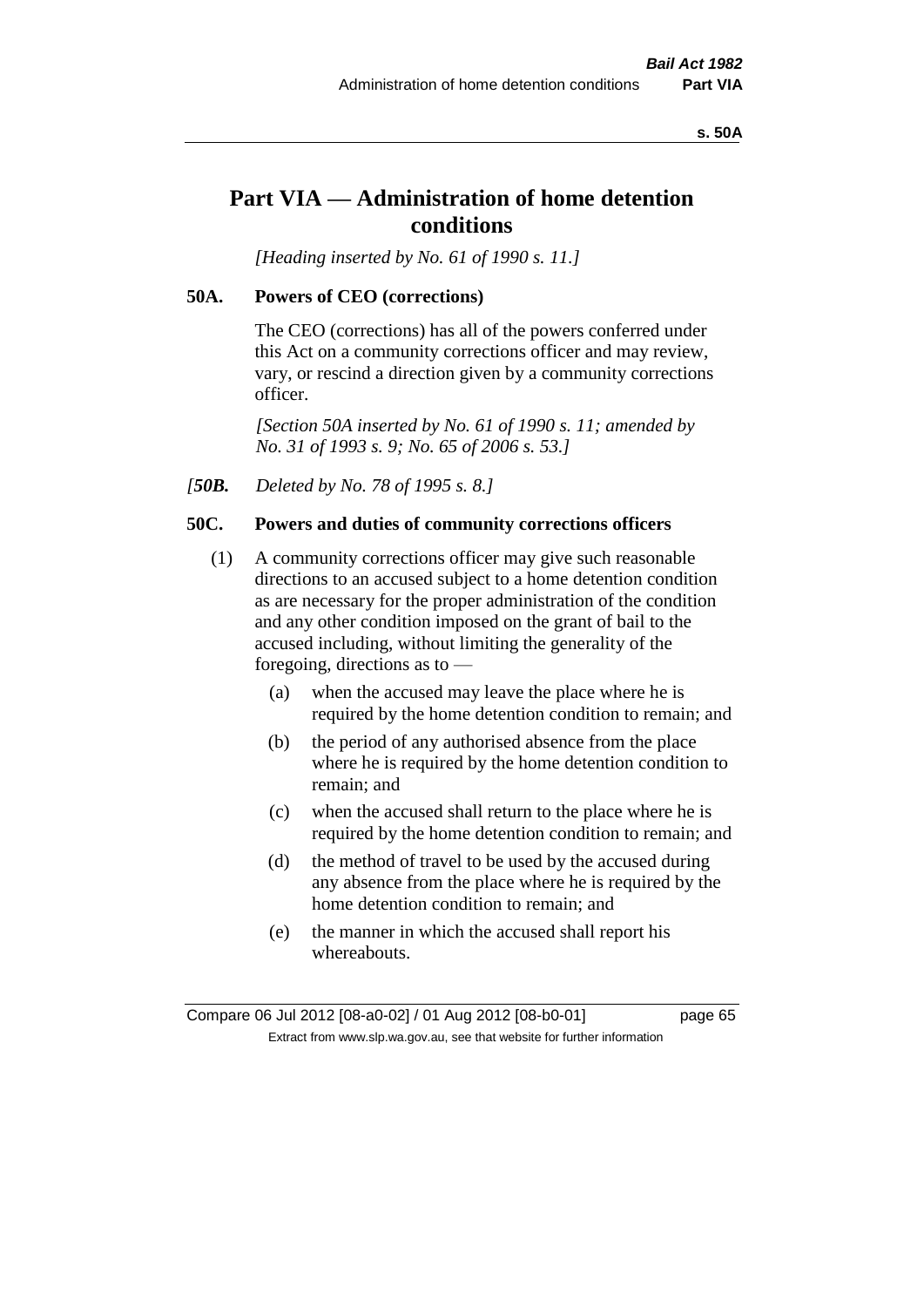**s. 50C**

| (2)     | For the purpose of ascertaining whether or not an accused is<br>complying with a home detention condition or any direction<br>given pursuant to subsection (1), a community corrections<br>officer may, at any time — |                                                                                                                                                                                              |  |
|---------|-----------------------------------------------------------------------------------------------------------------------------------------------------------------------------------------------------------------------|----------------------------------------------------------------------------------------------------------------------------------------------------------------------------------------------|--|
|         | (a)                                                                                                                                                                                                                   | enter or telephone the place where the accused is<br>required by a home detention condition to remain; or                                                                                    |  |
|         | (b)                                                                                                                                                                                                                   | enter or telephone the accused's place of employment or<br>any other place where the accused is permitted or<br>required to attend; or                                                       |  |
|         | (c)                                                                                                                                                                                                                   | question any person at any place referred to in<br>paragraph $(a)$ or $(b)$ .                                                                                                                |  |
| (3)     | A person who $-$                                                                                                                                                                                                      |                                                                                                                                                                                              |  |
|         | (a)                                                                                                                                                                                                                   | hinders a person exercising powers under subsection (2);<br><sub>or</sub>                                                                                                                    |  |
|         | (b)                                                                                                                                                                                                                   | fails to answer a question put pursuant to<br>subsection $(2)(c)$ or gives an answer that the person<br>knows is false or misleading in a material particular,                               |  |
|         |                                                                                                                                                                                                                       | commits an offence.                                                                                                                                                                          |  |
|         |                                                                                                                                                                                                                       | Penalty: \$2 000 and imprisonment for 12 months.                                                                                                                                             |  |
| (4)     | A community corrections officer —                                                                                                                                                                                     |                                                                                                                                                                                              |  |
|         | (a)                                                                                                                                                                                                                   | shall keep such records and make such returns and<br>reports in relation to accused persons subject to home<br>detention conditions as the CEO (corrections) directs;<br>and                 |  |
|         | (b)                                                                                                                                                                                                                   | shall make any records relating to an accused subject to<br>a home detention condition available on the request of<br>the CEO (corrections) to him.                                          |  |
|         |                                                                                                                                                                                                                       | [Section 50C inserted by No. 61 of 1990 s. 11; amended by<br>No. 31 of 1993 s. 9; No. 50 of 2003 s. 37(3); No. 84 of 2004<br>s. 82 and 83(3); No. 65 of 2006 s. 53; No. 2 of 2008 s. 56(2).] |  |
|         |                                                                                                                                                                                                                       |                                                                                                                                                                                              |  |
| page 66 |                                                                                                                                                                                                                       | Compare 06 Jul 2012 [08-a0-02] / 01 Aug 2012 [08-b0-01]<br>Extract from www.slp.wa.gov.au, see that website for further information                                                          |  |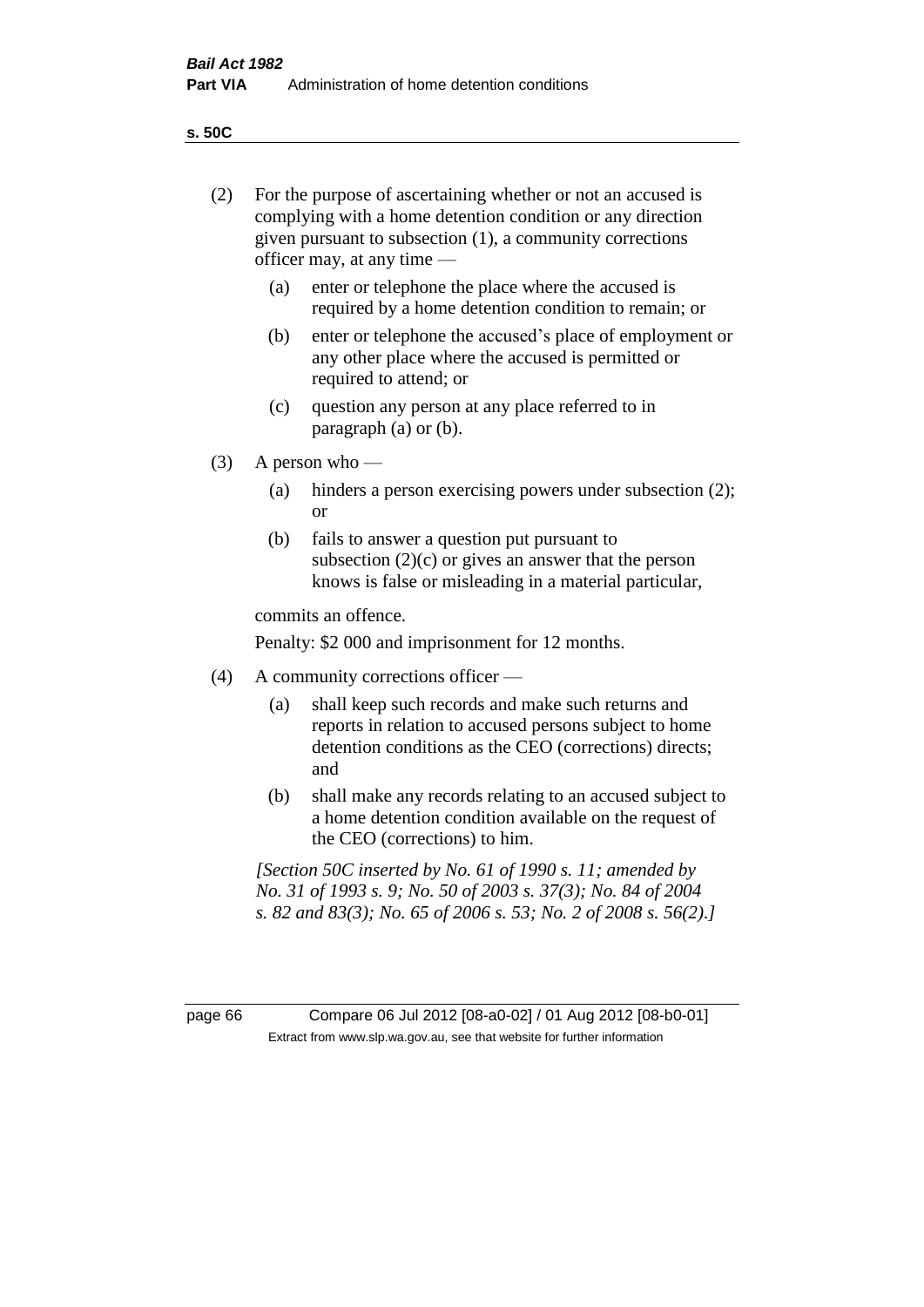#### **50D. Powers of members of Police Force**

- (1) For the purpose of ascertaining whether or not an accused is complying with a home detention condition, a member of the Police Force may —
	- (a) require the accused to produce a copy of his bail undertaking and any notice by the CEO (corrections) under section 50E(a) for inspection; and
	- (b) require the accused to explain why he is absent from the place where he is required by the home detention condition to remain.
- (2) An accused who fails to comply with subsection  $(1)(a)$  or who fails to explain when required to do so under subsection (1)(b) or who gives an explanation that the accused knows is false or misleading in a material particular, commits an offence.

Penalty: \$2 000.

*[Section 50D inserted by No. 61 of 1990 s. 11; amended by No. 31 of 1993 s. 9; No. 50 of 2003 s. 37(4); No. 84 of 2004 s. 82; No. 65 of 2006 s. 53.]* 

#### **50E. CEO (corrections) may substitute different place of detention and apply conditions**

The CEO (corrections) may, at any time, by notice in writing given to an accused granted bail subject to a home detention condition —

- (a) substitute a different place for the place where an accused is required by a home detention condition to remain;
- (b) require the accused to comply with such of the conditions specified in the list provided to the accused under section 24A(4) as are specified in the notice.

*[Section 50E inserted by No. 61 of 1990 s. 11; amended by No. 31 of 1993 s. 9; No. 84 of 2004 s. 82; No. 65 of 2006 s. 53.]*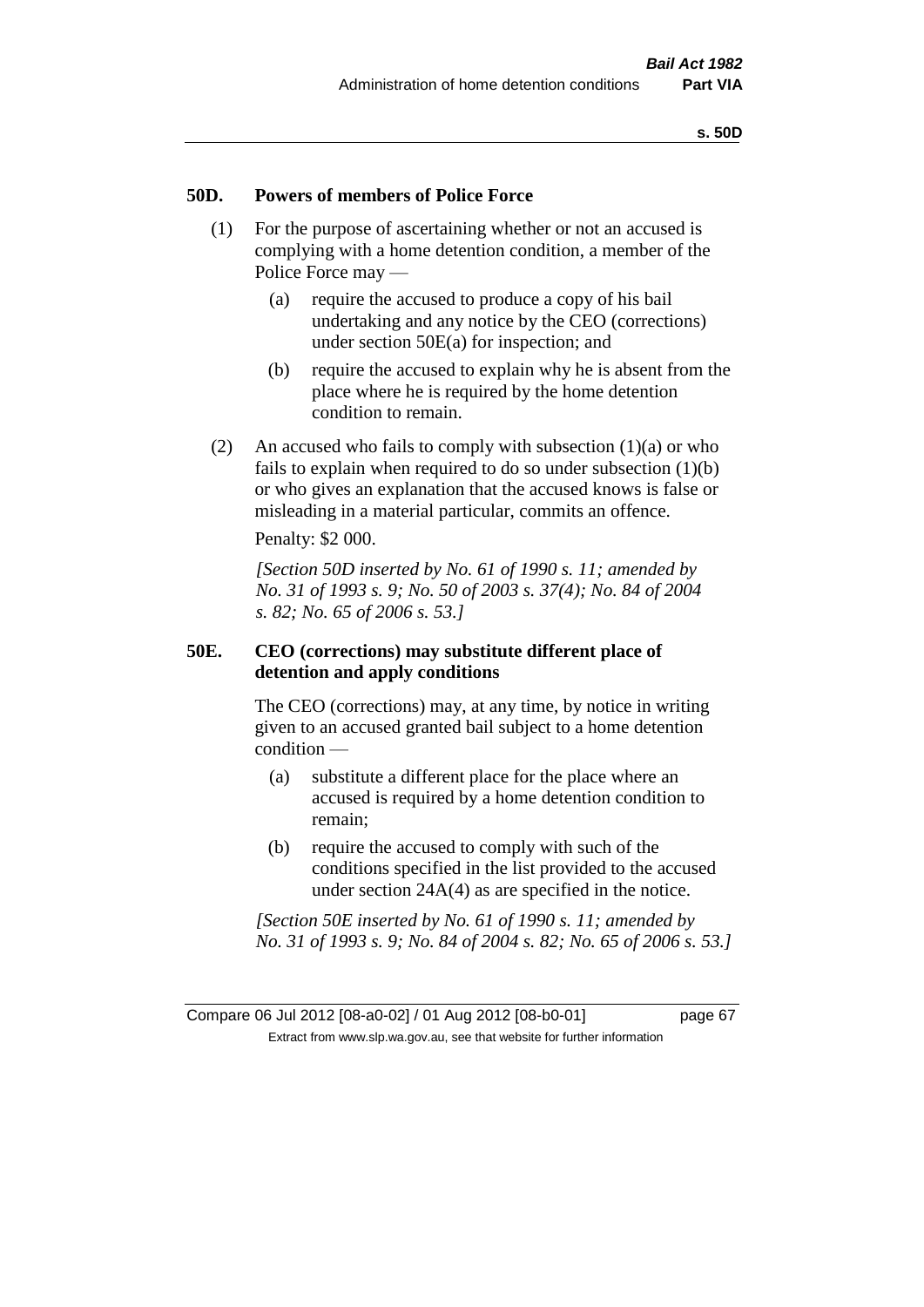| ۰.<br>×<br>-<br>۰.<br>× |  |
|-------------------------|--|
|-------------------------|--|

#### **50F. CEO (corrections) may revoke bail**

- (1) Where a home detention condition has been imposed as a condition on a grant of bail to an accused the CEO (corrections) may, in his absolute discretion, by instrument signed by him and if practicable, given to the accused, revoke the bail.
- (2) Without limiting the generality of subsection (1), the power to revoke bail may be exercised where the accused —
	- (a) is not likely to comply with any requirement of his bail undertaking mentioned in section 28(2)(a) or (b); or
	- (b) is, or has been, or is likely to be in breach of any condition of his bail undertaking mentioned in section  $28(2)(c)$ .
- (3) Subject to subsection (4), where the CEO (corrections) revokes bail he shall include a statement of his reasons for the cancellation in the instrument cancelling the bail.
- (4) Where the CEO (corrections) is of the opinion that it would be in the interest of the accused or any other person, or the public, to withhold from the accused any or all of the reasons referred to in subsection (3), the CEO (corrections) may so withhold the reason or reasons.
- (5) Where the CEO (corrections) revokes bail, he may, whenever necessary, issue a warrant directed to all members of the Police Force to have the accused arrested and brought before an appropriate judicial officer.

*[Section 50F inserted by No. 61 of 1990 s. 11; amended by No. 31 of 1993 s. 9; No. 84 of 2004 s. 82; No. 65 of 2006 s. 53.]* 

#### **50G. Procedure on arrest after revocation under s. 50F**

(1) An accused arrested pursuant to a warrant issued under section 50F shall be taken as soon as is practicable before an appropriate judicial officer unless he is arrested less than 24 hours before the time at which he is due to appear in

page 68 Compare 06 Jul 2012 [08-a0-02] / 01 Aug 2012 [08-b0-01] Extract from www.slp.wa.gov.au, see that website for further information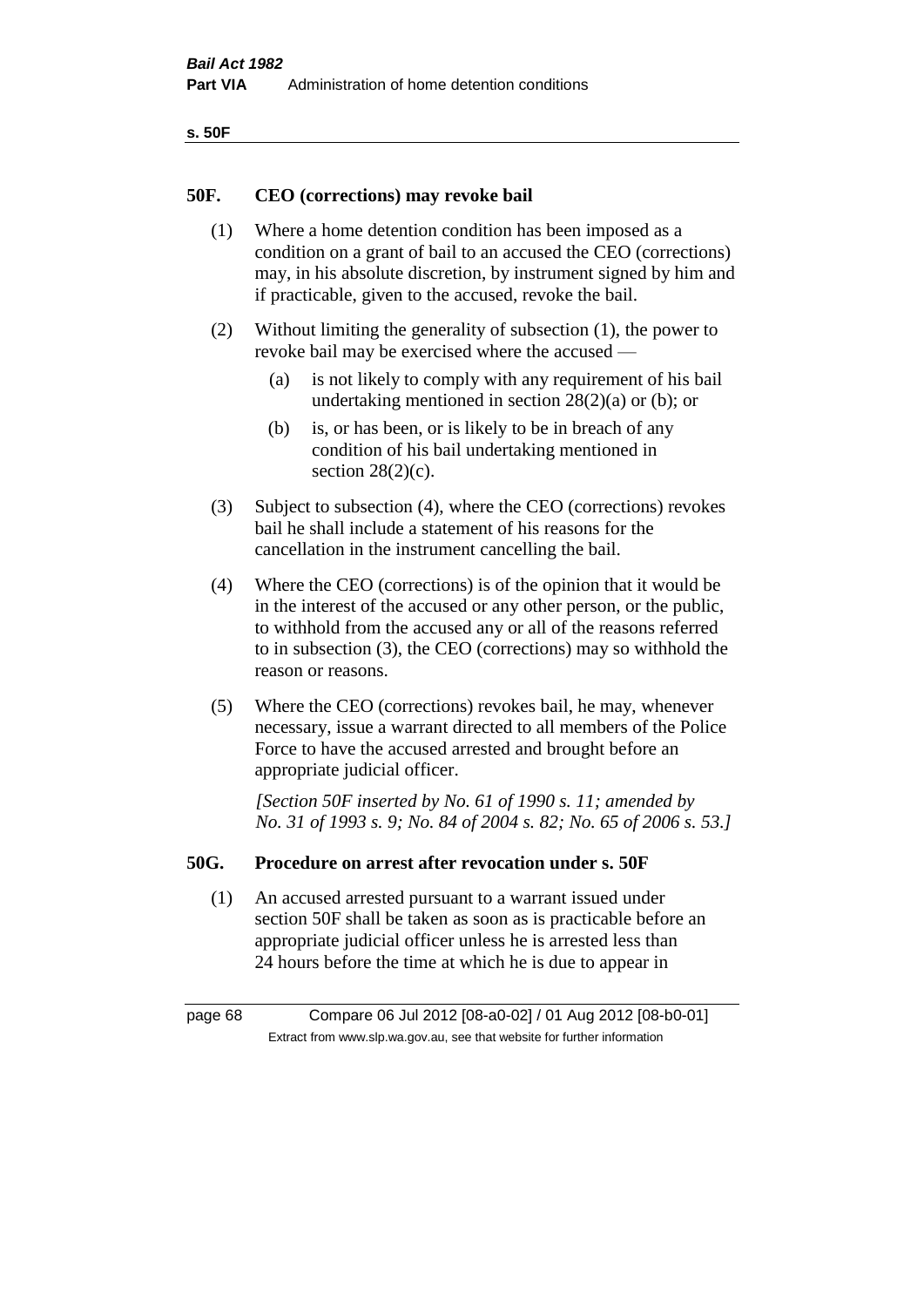accordance with his bail undertaking, in which case he shall be held in custody and brought before an appropriate judicial officer at that time.

- (2) The judicial officer before whom an accused appears under this section may —
	- (a) remand the accused in custody to appear at the time and place specified, or deemed by section 31(3) to be specified, in his bail undertaking; or
	- (b) grant fresh bail to the accused in accordance with this Act, other than clause 2 of Part B of Schedule 1.

*[Section 50G inserted by No. 61 of 1990 s. 11; amended by No. 45 of 1993 s. 12; No. 84 of 2004 s. 82.]* 

# **50H. Rules of natural justice excluded**

The rules known as the rules of natural justice (including any duty of procedural fairness) do not apply to or in relation to the doing or omission of any act, matter or thing under this Part by the CEO (corrections).

*[Section 50H inserted by No. 61 of 1990 s. 11; amended by No. 31 of 1993 s. 9; No. 65 of 2006 s. 53.]* 

#### **50J. Delegation by CEO (corrections)**

The CEO (corrections) may, either generally or as otherwise provided by the instrument of delegation, by writing signed by him, delegate to any person any power or duty under this Part, other than this power of delegation.

*[Section 50J inserted by No. 61 of 1990 s. 11; amended by No. 31 of 1993 s. 9; No. 65 of 2006 s. 53.]* 

## **50K. Monitoring equipment, retrieving**

If under rules made under section 50L any device or equipment has been installed at the place where an accused is required by a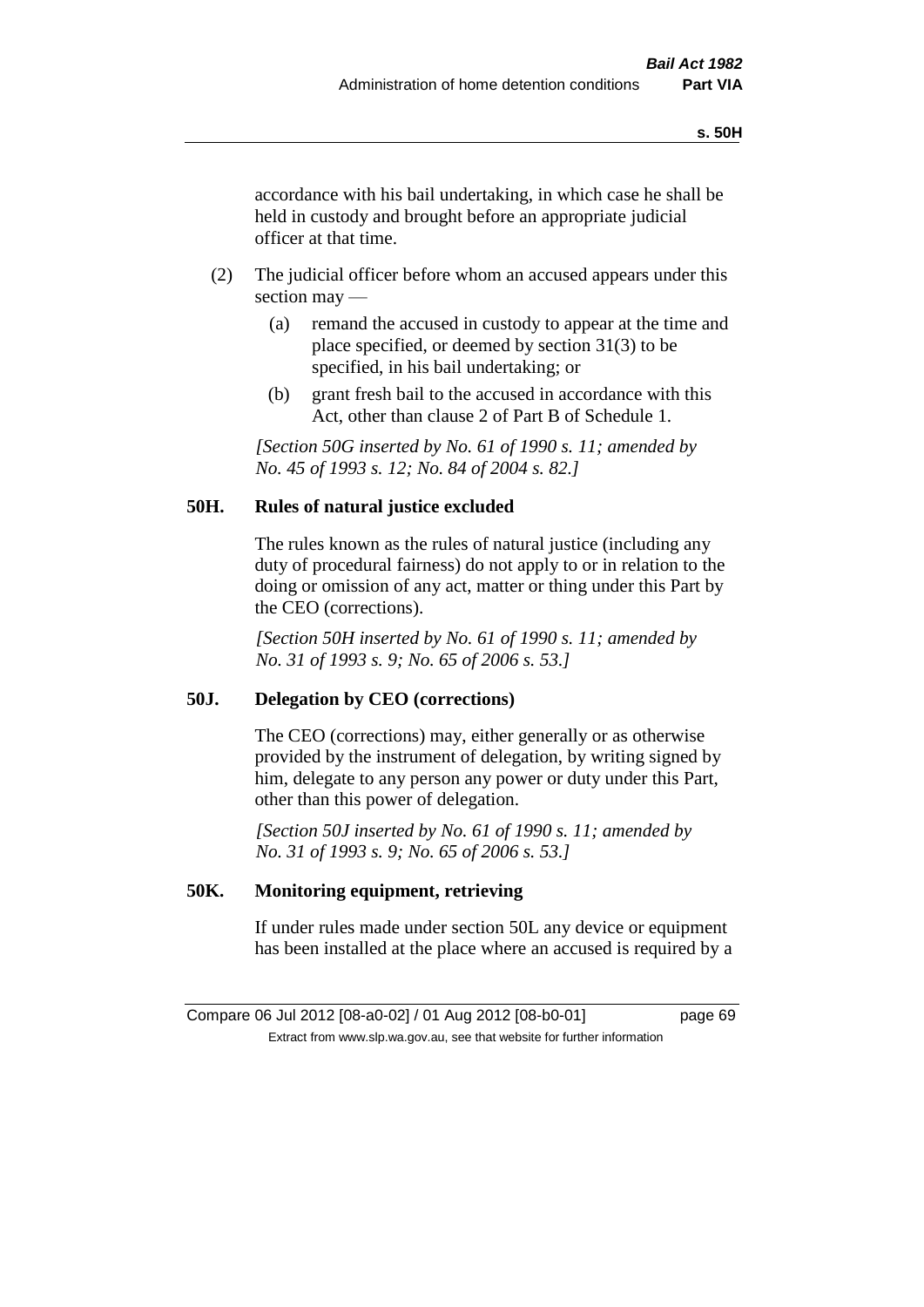#### **s. 50L**

home detention condition to remain, section 118 of the *Sentence Administration Act 2003* applies.

*[Section 50K inserted by No. 78 of 1995 s. 8; amended by No. 50 of 2003 s. 29(3); No. 84 of 2004 s. 82.]* 

# **50L. Rules for this Part**

- (1) The CEO (corrections) may, with the approval of the Minister, make rules for the purposes of this Part which may provide for the manner of ensuring that accused persons are complying with home detention conditions and for conditions to be applied to accused persons granted bail subject to home detention conditions including conditions —
	- (a) requiring an accused to wear any device;
	- (b) requiring an accused to permit the CEO (corrections) to install any device or equipment at the place where the accused is required by a home detention condition to remain.
- (2) Rules made under this section may confer a discretionary authority on any person or class of persons.
- (3) Sections 41 and 42 of the *Interpretation Act 1984* do not apply to rules made under this section.

*[Section 50L inserted by No. 61 of 1990 s. 11; amended by No. 31 of 1993 s. 9; No. 84 of 2004 s. 82 and 83(3); No. 65 of 2006 s. 53; No. 2 of 2008 s. 56(3) and (4).]* 

page 70 Compare 06 Jul 2012 [08-a0-02] / 01 Aug 2012 [08-b0-01] Extract from www.slp.wa.gov.au, see that website for further information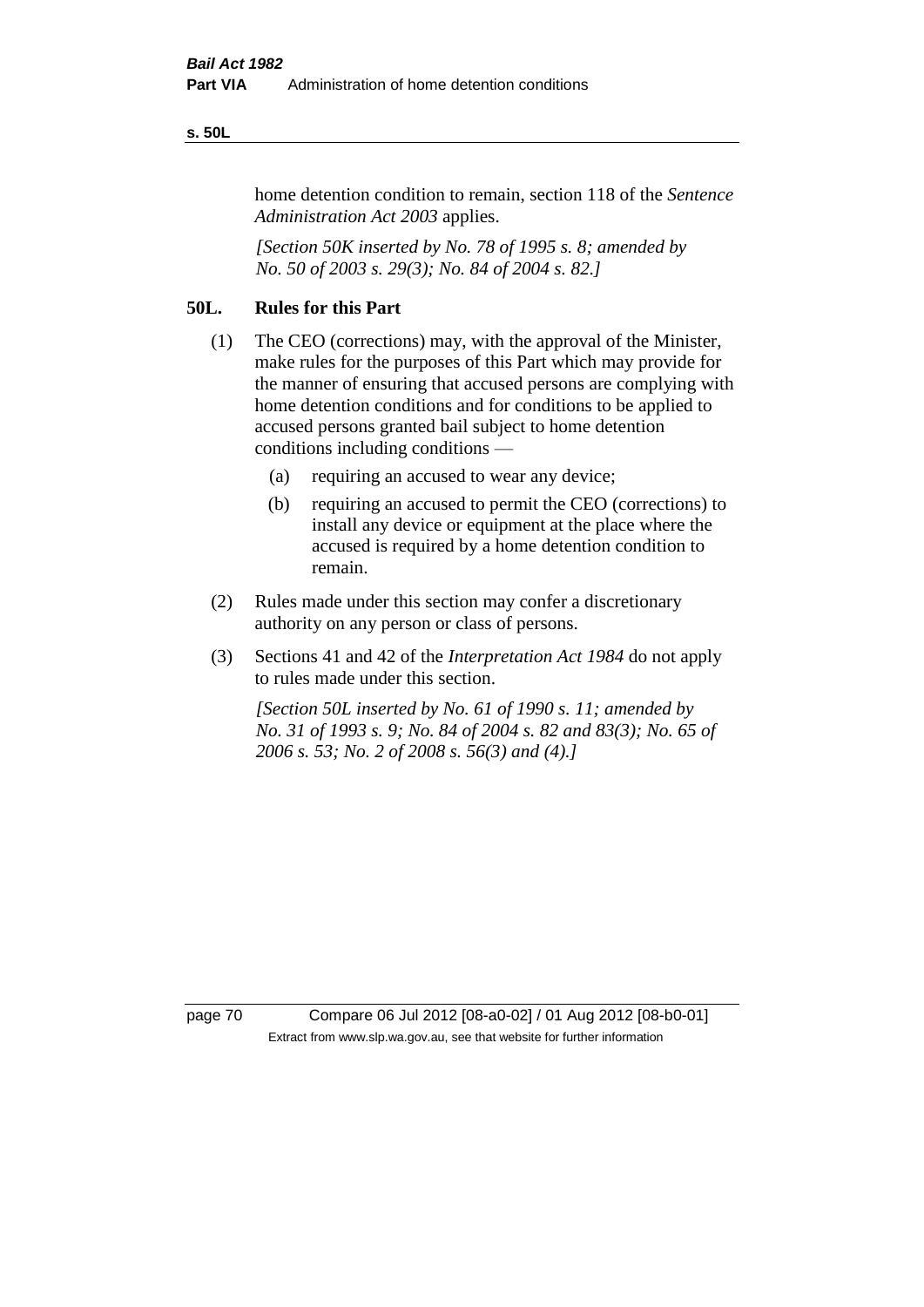# **Part VII — Enforcement of bail undertakings**

# **51. Failing to comply with bail undertaking, offence**

- (1) An accused who, without reasonable cause, fails to comply with the requirement of his bail undertaking mentioned in section 28(2)(a) commits an offence.
- (2) An accused who fails to comply with the requirement of his bail undertaking mentioned in section 28(2)(b) commits an offence.
- $(2a)$  An accused
	- (a) whose bail undertaking includes any condition imposed for a purpose mentioned in clause  $2(2)(c)$  or (d) of Part D of Schedule 1; and
	- (b) who fails to comply with the condition,

commits an offence.

- (3) An accused shall not be convicted in his absence of an offence against this section.
- (4) An accused who is charged with an offence against subsection (1) or (2) may be convicted of the other of those offences if that other offence is proved by the evidence.
- (5) A prosecution for an offence against subsection (1), (2) or (2a) may be brought at any time.
- (6) A person who is convicted of an offence against subsection (1), (2) or (2a) is liable to a fine not exceeding \$10 000 or imprisonment for a term not exceeding 3 years, or both.
- (7) A court which convicts an accused of an offence against this section may, in addition to any penalty which it may impose, order that the accused pay such sum as it may fix in or towards defraying the costs and expenses of and consequent upon his apprehension following the failure to comply with his bail undertaking for which he was convicted.

Compare 06 Jul 2012 [08-a0-02] / 01 Aug 2012 [08-b0-01] page 71 Extract from www.slp.wa.gov.au, see that website for further information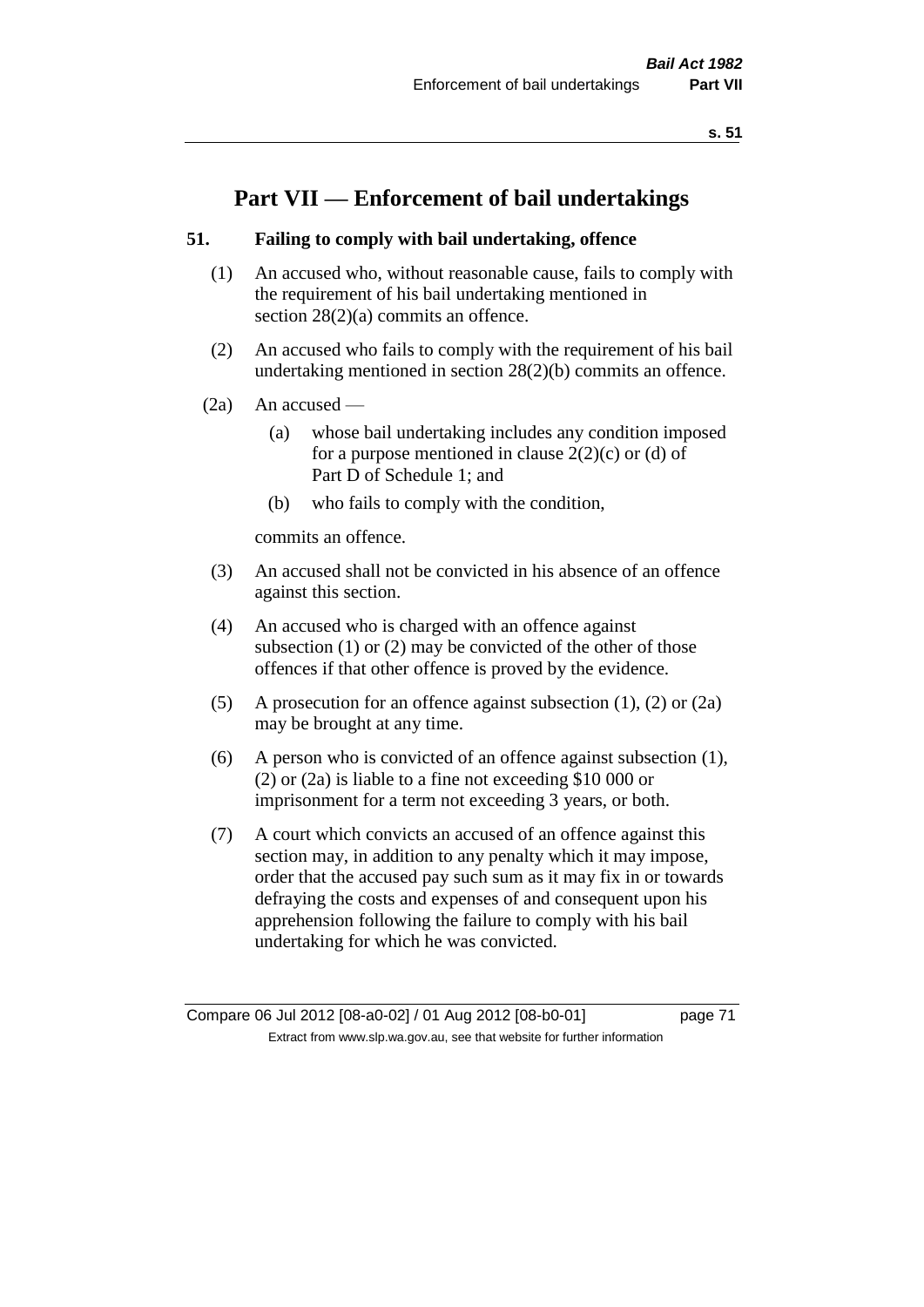#### **s. 51A**

- (8) An order made under subsection (7)
	- (a) shall specify to whom and in what manner the sum shall be paid; and
	- (b) may be enforced as though the sum were a penalty imposed under this section.

*[Section 51 amended by No. 54 of 1998 s. 9; No. 59 of 2004 s. 141; No. 84 of 2004 s. 11 and 82; No. 6 of 2008 s. 18(3).]*

## **51A. Prosecuting s. 51 offence for non-appearance etc. in court of summary jurisdiction**

- (1) This section applies for the purpose of prosecuting an offence against section  $51(1)$ ,  $(2)$  or  $(2a)$  where the court before which the accused is bound to appear at the time when the accused fails to comply with the accused's bail undertaking is a court of summary jurisdiction.
- (2) Where this section applies, the prosecution shall be commenced and conducted by the person who was conducting the proceedings in which the accused failed to comply with the accused's bail undertaking or by a police officer.
- (3) Where this section applies, the registrar of the court before which the accused was bound to appear shall cause to be issued to the Commissioner of Police a certificate under section 64 as to the accused's failure to appear.

*[Section 51A inserted by No. 6 of 2008 s. 31(1).]*

# **52. Prosecuting s. 51 offence for non-appearance etc. in superior court**

(1) This section applies, notwithstanding any other Act, for the purpose of prosecuting an offence against section 51(1), (2) or (2a) where the court before which the accused is bound to appear at the time when he fails to comply with his bail undertaking is the Supreme Court or the District Court.

page 72 Compare 06 Jul 2012 [08-a0-02] / 01 Aug 2012 [08-b0-01] Extract from www.slp.wa.gov.au, see that website for further information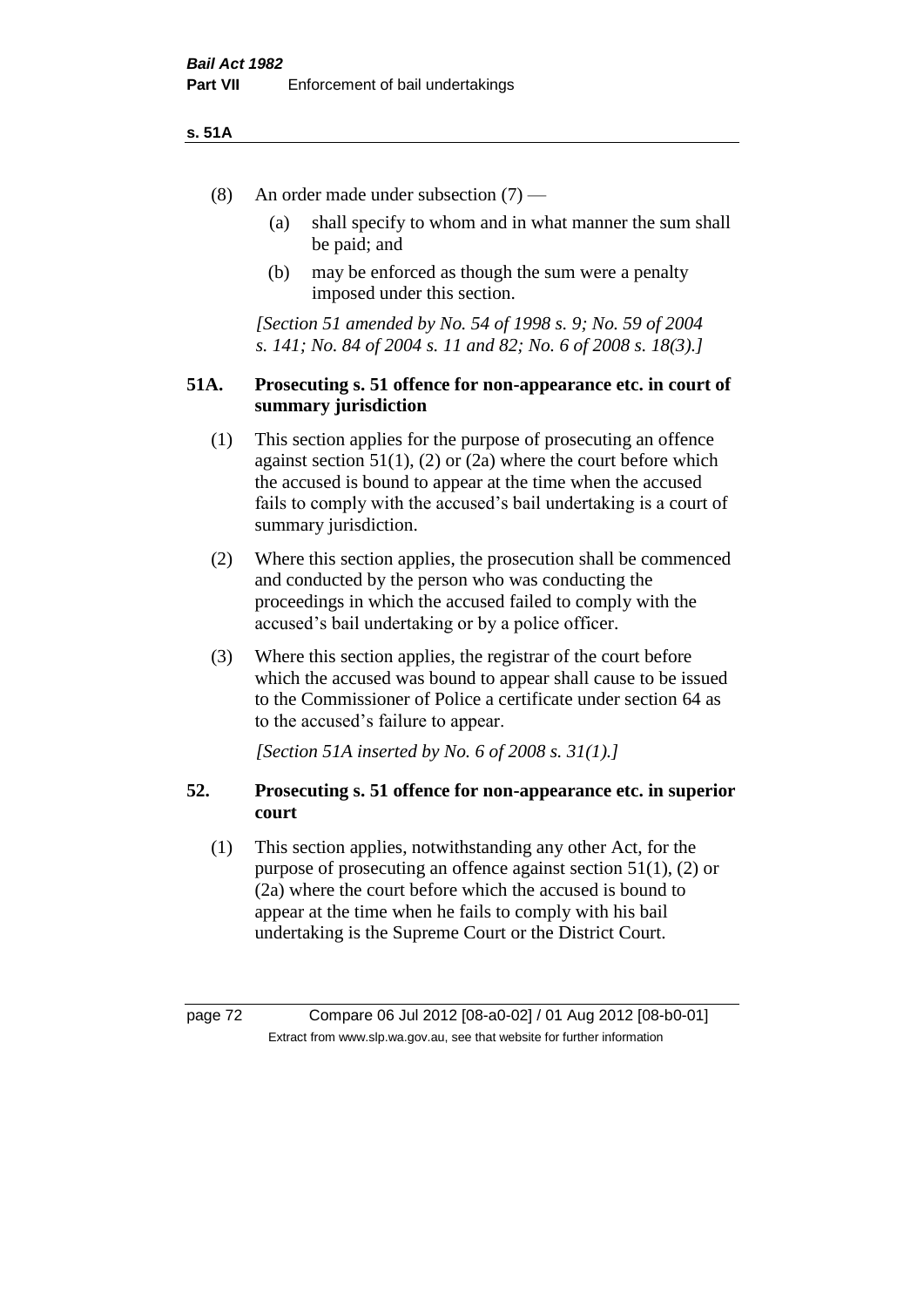- (2) Where this section applies, the accused shall be dealt with summarily for the offence and shall be so dealt with —
	- (a) by a judge of the Supreme Court in any case where the accused was bound to appear before the General Division of the Supreme Court;
	- (ab) by a judge of appeal in any case where the accused was bound to appear before the Court of Appeal;
	- (b) by a judge of the District Court in any case where the accused was bound to appear before that Court.
- (3) A prosecution for an offence which is to be dealt with under this section shall be commenced by the authorised officer (as defined in section 80 of the *Criminal Procedure Act 2004*) who was conducting the proceedings in which the accused failed to comply with his bail undertaking or by a police officer —
	- (a) where subsection  $(2)(a)$  or (ab) applies, in the Supreme Court; and
	- (b) where subsection (2)(b) applies, in the District Court.
- (3a) Where this section applies, a person authorised under subsection (3b) shall cause to be issued to the Commissioner of Police a certificate under section 64 as to the accused's failure to appear.
- (3b) The Chief Justice, in respect of cases where the court before which the accused was bound to appear is the Supreme Court, and the Chief Judge, in respect of cases where the court before which the accused was bound to appear is the District Court, may authorise a person or persons, by name or office, to perform the function referred to in subsection (3a).
- (3c) A prosecution that has been commenced under subsection (3) by a police officer shall be conducted by the Director of Public Prosecutions.
- (4) Subject to section 51(3) and (5), a prosecution for an offence which is to be dealt with under this section is to be commenced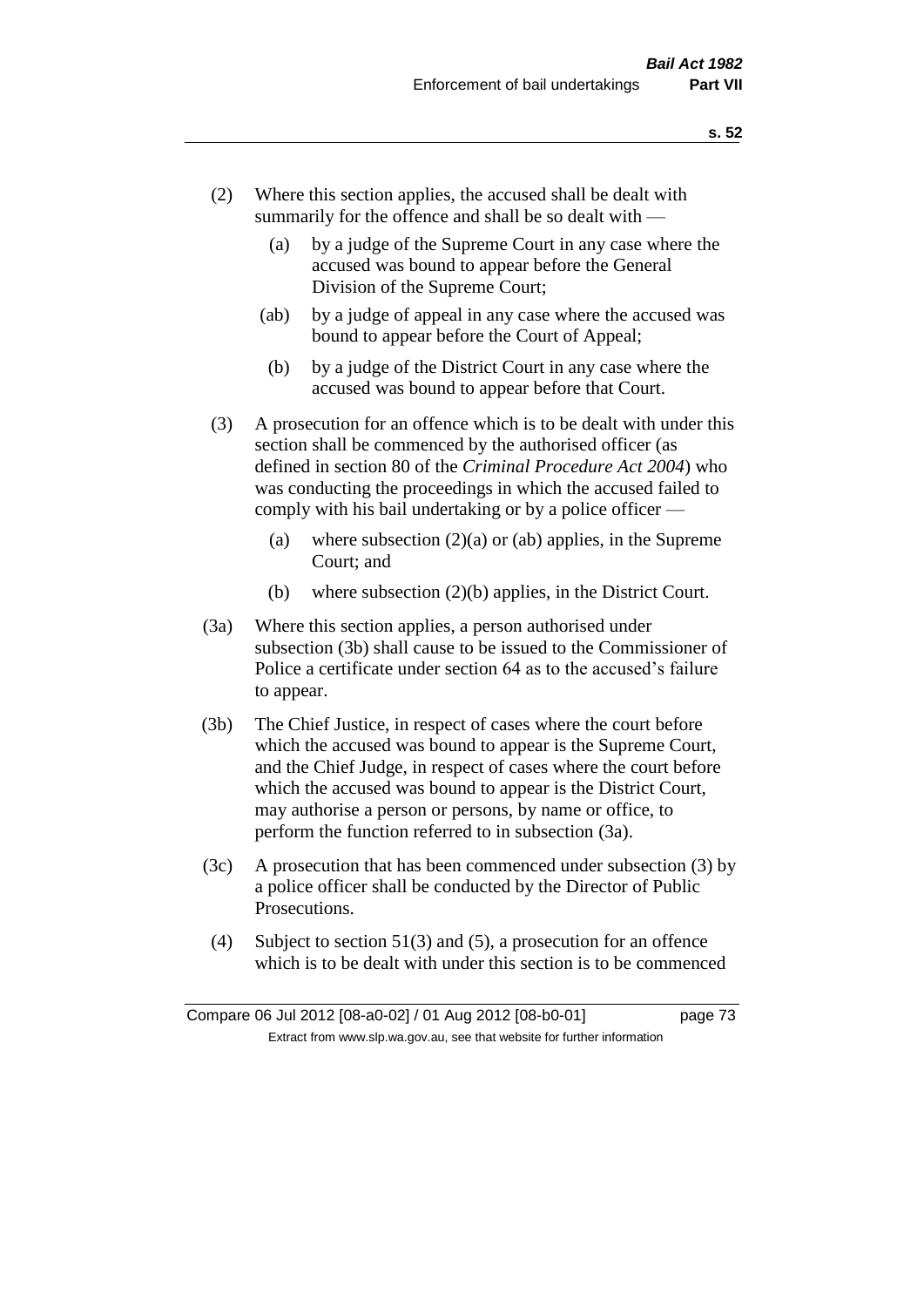and conducted under the *Criminal Procedure Act 2004* as if it were a prosecution of a simple offence in a court of summary jurisdiction, but —

- (a) no fees shall be charged by the Supreme Court or District Court for or in respect of any act or proceeding that relates to the prosecution; and
- (b) the Supreme Court or District Court cannot order a party to the prosecution to pay another party's costs of or relating to the prosecution, except under section 166(2) of the *Criminal Procedure Act 2004*.
- (5) If under section 51(6) or (7) the Supreme Court or the District Court imposes a pecuniary penalty the court may make an order under section 59 of the *Sentencing Act 1995* in respect of the amount payable.

*[Section 52 amended by No. 92 of 1994 s. 6; No. 78 of 1995 s. 8; No. 54 of 1998 s. 10; No. 45 of 2004 s. 28(2) and (4); No. 59 of 2004 s. 141; No. 84 of 2004 s. 11 and 82; No. 2 of 2008 s. 56(5); No. 6 of 2008 s. 32(1) and (2).]* 

# **53. Appeal against decision made under s. 52**

- (1) A person who is dissatisfied with a decision (as defined in section 6 of the *Criminal Appeals Act 2004*) made under section 52 may, with the leave of the Court of Appeal, appeal against it.
- (2) For the purposes of subsection (1), Part 2 of the *Criminal Appeals Act 2004*, with any necessary changes, applies as if —
	- (a) the decision referred to in subsection (1) were a decision of a court of summary jurisdiction; and
	- (b) a reference in that Part to a court of summary jurisdiction were a reference to the court that made the decision referred to in subsection (1); and
	- (c) a reference in that Part to commencing an appeal were a reference to applying for leave to appeal.

page 74 Compare 06 Jul 2012 [08-a0-02] / 01 Aug 2012 [08-b0-01] Extract from www.slp.wa.gov.au, see that website for further information

**s. 53**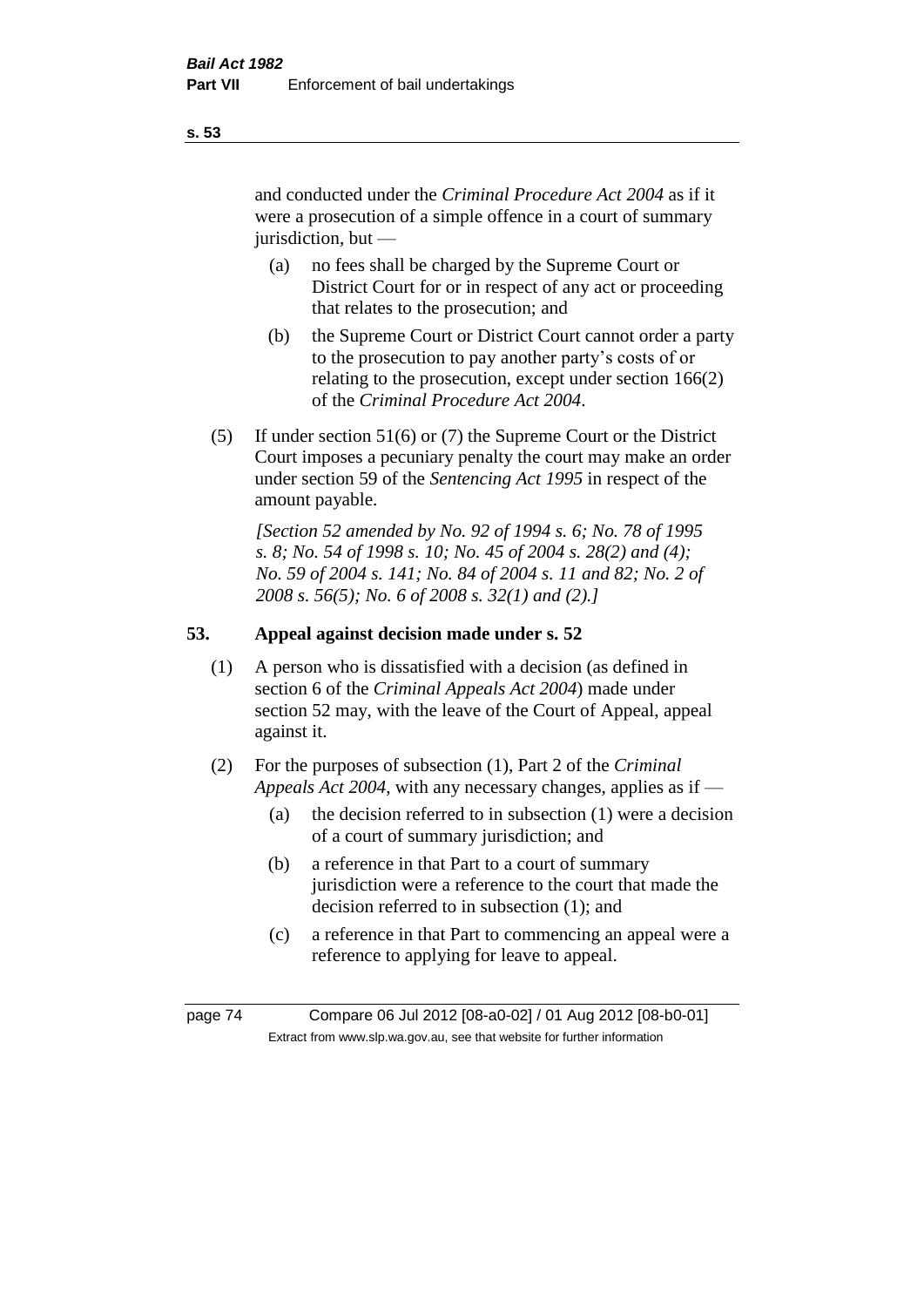(3) Despite section 13(1) of the *Criminal Appeals Act 2004*, the appeal is to be dealt with by the Court of Appeal.

*[Section 53 inserted by No. 45 of 2004 s. 28(3); amended by No. 84 of 2004 s. 11 and 82.]*

# **54. Bailed accused, prosecutor etc. may take before court to show cause against variation or revocation of bail**

 $(1a)$  In this section —

*relevant officer* means —

- (a) if the court before which the accused is required to appear is the District Court, the Supreme Court or the Court of Appeal — the prosecutor; or
- (b) in any other case the prosecutor or a police officer.
- (1) Where an accused has been released on bail the relevant officer may cause the accused to appear before an appropriate judicial officer to show cause why the accused's bail should not be varied or revoked if the relevant officer —
	- (a) has reasonable grounds to believe, or is notified in writing by a surety for the accused that the surety has reasonable grounds to believe, that the accused —
		- (i) is not likely to comply with any requirement of his bail undertaking mentioned in section  $28(2)(a)$  or (b); or
		- (ii) is, or has been, or is likely to be in breach of any condition of his bail undertaking mentioned in section  $28(2)(c)$ ; or
		- (iii) is, or has been, in breach of a home detention condition mentioned in section 28(2)(d);
	- (b) has reasonable grounds to believe that
		- (i) any surety for the accused's appearance is no longer suitable under section 39 to be a surety, or is dead; or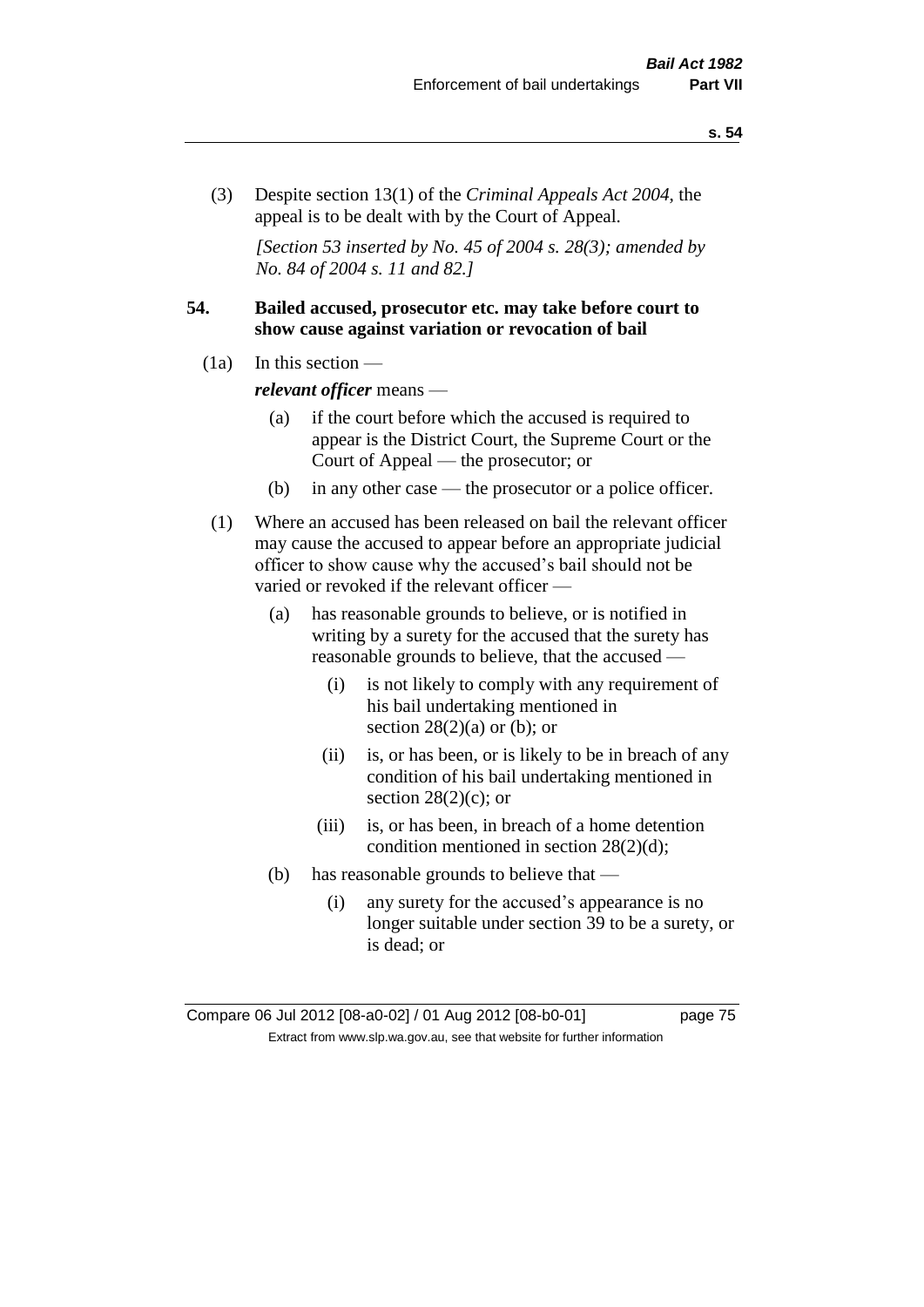| (11)  | for any reason any security required under Part D<br>of Schedule 1 is no longer sufficient; or                                                                                     |
|-------|------------------------------------------------------------------------------------------------------------------------------------------------------------------------------------|
| (iii) | in a case where the accused has been granted bail<br>for the purposes of an appeal, the accused has<br>discontinued the appeal or has not prosecuted it<br>with all due diligence. |

- (2) For the purposes of causing an accused to appear before an appropriate judicial officer as provided in subsection  $(1)$  —
	- (a) a police officer may arrest the accused without warrant and bring the accused before an appropriate judicial officer; or
	- (b) the relevant officer may apply to an appropriate judicial officer for a summons or warrant on any ground specified in subsection  $(1)$ .
- (2a) A police officer shall not exercise the power conferred by subsection (2)(a) unless the police officer is the relevant officer or is requested in writing to do so by the relevant officer.
- (3) An application under subsection (2)(b) must be made, and proceedings on it are to be conducted —
	- (a) in a court of summary jurisdiction in accordance with regulations made under the *Criminal Procedure Act 2004*;
	- (b) in the Supreme Court or the District Court in accordance with rules of court made under the *Criminal Procedure Act 2004*.
- (4) An accused arrested under this section shall be taken as soon as is practicable before an appropriate judicial officer unless he is arrested less than 24 hours before the time at which he is due to appear in accordance with his bail undertaking, in which case he shall be held in custody and brought before an appropriate judicial officer at that time.

page 76 Compare 06 Jul 2012 [08-a0-02] / 01 Aug 2012 [08-b0-01] Extract from www.slp.wa.gov.au, see that website for further information

**s. 54**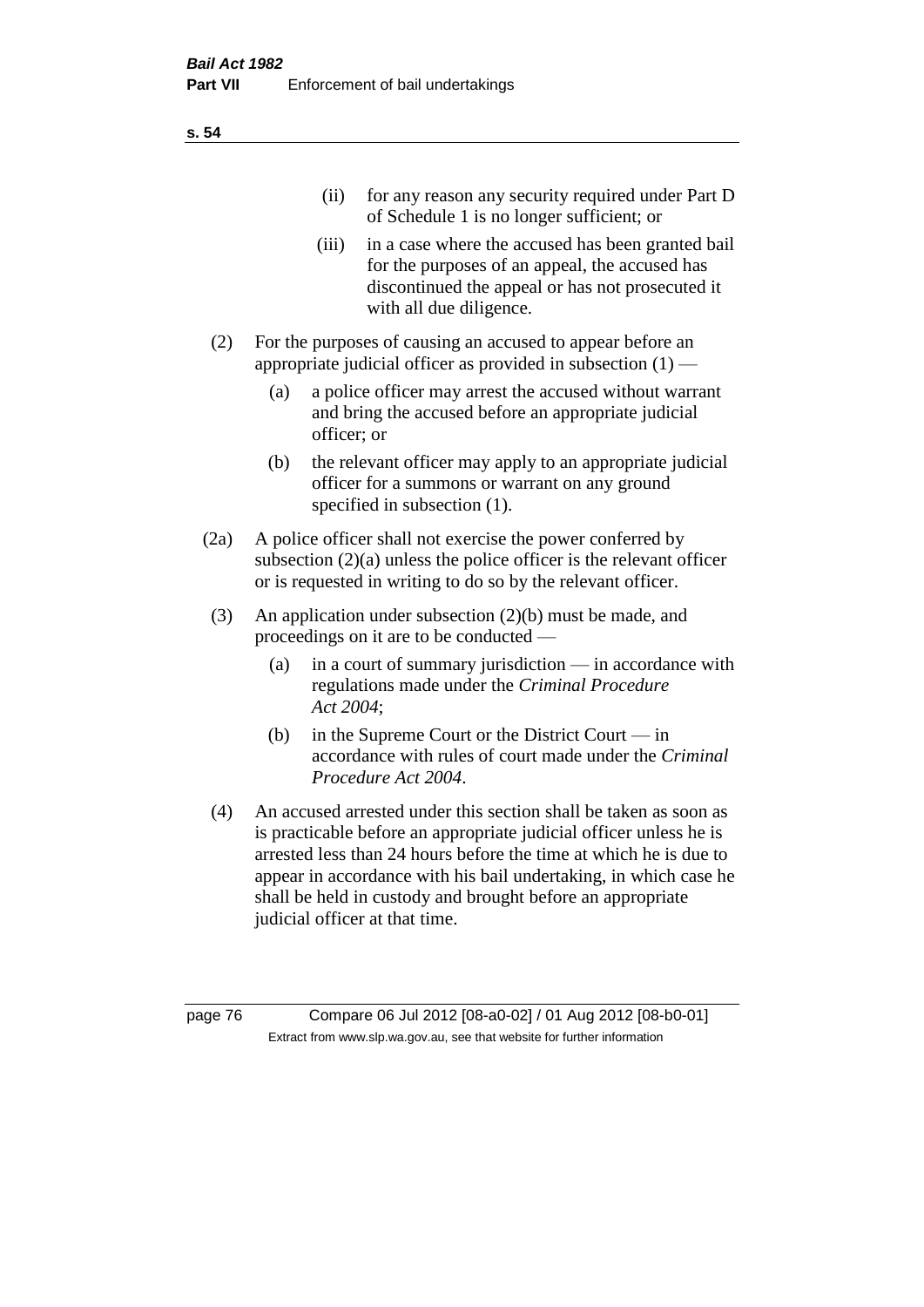- $(5)$  If
	- (a) the court before which the accused is required to appear is the District Court, the Supreme Court or the Court of Appeal; and
	- (b) a police officer is satisfied that because of the urgency of the case it is not practicable for the prosecutor to exercise the power conferred by subsection (1),

the police officer may exercise that power.

(6) If a police officer, acting under subsection (5), exercises the power conferred by subsection (1), the police officer is to be regarded as the relevant officer for the purposes of this section.

*[Section 54 amended by No. 33 of 1989 s. 18; No. 61 of 1990 s. 12; No. 45 of 1993 s. 12; No. 59 of 2004 s. 141; No. 84 of 2004 s. 9, 11 and 82; No. 6 of 2008 s. 33(1)-(4).]* 

# **54A. Accused on committal may be taken for purposes of s. 54 before court by which committed**

- (1) This section applies to an accused
	- (a) who has been released on bail following the accused's committal to the District Court or the Supreme Court to be tried (otherwise than for murder) or sentenced or otherwise dealt with; and
	- (b) who has not made an appearance in that court on the committal; and
	- (c) who, in the opinion of the relevant officer under section 54, should be made to show cause in terms of subsection (1) of that section.
- (2) The relevant officer may, under section 54, cause an accused to whom this section applies to appear before a judicial officer who is empowered to exercise jurisdiction in the court in which the committal order was made, instead of before an appropriate judicial officer.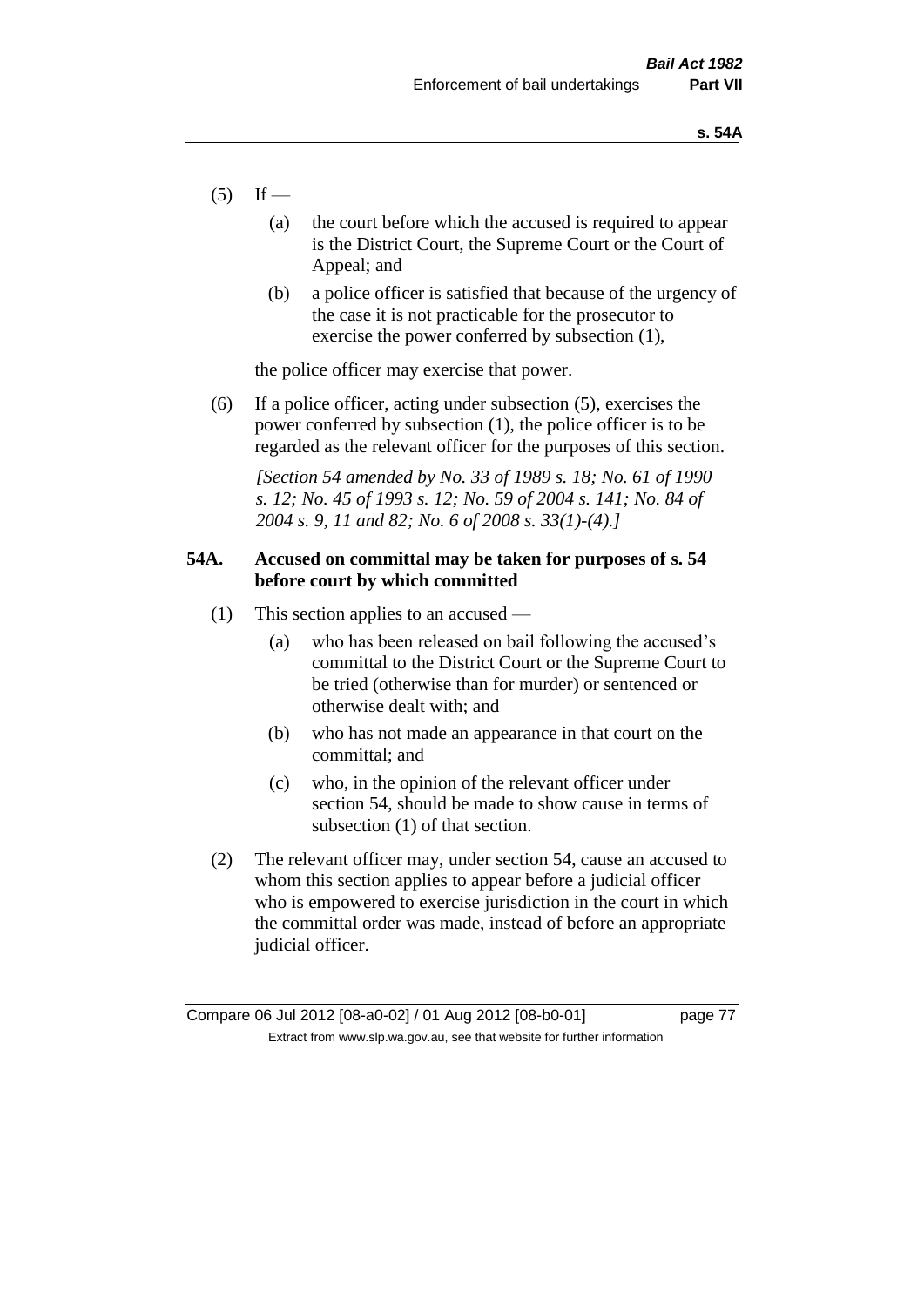(3) A judicial officer before whom an accused so appears is to be regarded as an appropriate judicial officer for the purposes of section 54(2).

- (4) A judicial officer before whom an accused so appears is not obliged to exercise any power conferred by section 55 but may refuse to do so and direct the relevant officer to cause the accused to appear before an appropriate judicial officer.
- (5) A relevant officer shall comply with a direction given to that officer under subsection (4).

*[Section 54A inserted by No. 6 of 2008 s. 34; amended by No. 29 of 2008 s. 24(6).]*

# **55. Accused before court under s. 54, judicial officer may revoke bail of etc.**

- (1) If the judicial officer before whom an accused appears under section 54 is satisfied that —
	- (a) the accused is not likely to comply with any requirement of his bail undertaking mentioned in section 28(2)(a) or  $(b)$ ; or
	- (b) he is, or has been, or is likely to be, in breach of any condition of his bail undertaking mentioned in section  $28(2)(c)$ ; or
	- (ba) he is, or has been, in breach of a home detention condition mentioned in section 28(2)(d); or
		- (c) any of the grounds set out in section  $54(1)(b)$  has been established,

he may —

(d) revoke the bail and remand the accused in custody to appear at the time and place specified, or deemed by section 31(3) to be specified, in his bail undertaking; or

**s. 55**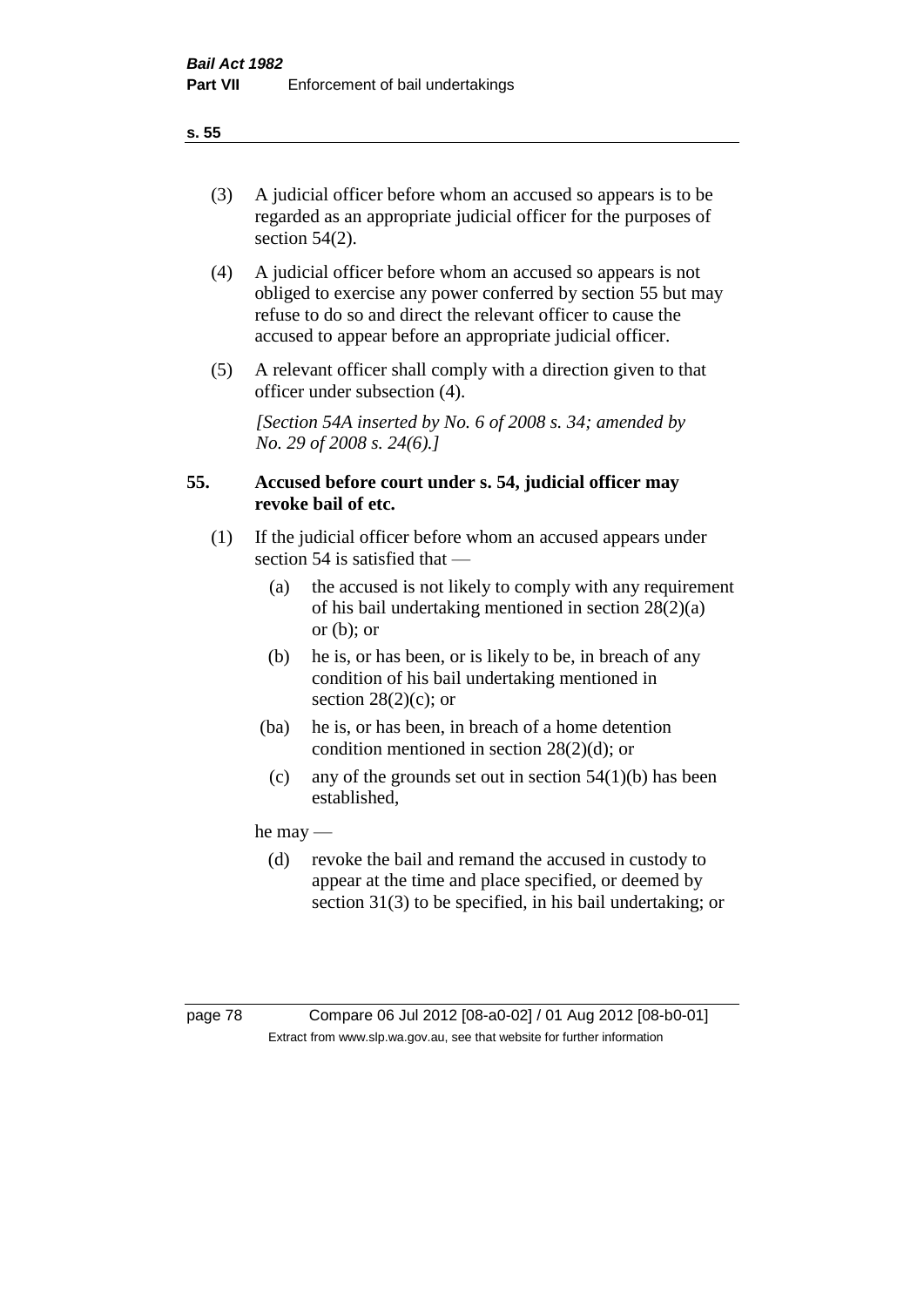(2) If the judicial officer before whom the accused so appears is not satisfied as to any of the matters mentioned in subsection  $(1)(a)$ , (b), or (c) he shall release the accused on his existing bail undertaking and, with the consent in writing of the surety, on any existing surety undertaking.

*[Section 55 amended by No. 61 of 1990 s. 13; No. 45 of 1993 s. 12; No. 84 of 2004 s. 82.]* 

*[56. Deleted by No. 6 of 2008 s. 35.]*

# **57. Offence under s. 51, court to order forfeiture of money under bail undertaking**

- (1) Where an accused is convicted of an offence against section  $51(1)$ ,  $(2)$  or  $(2a)$ , the court by which he is convicted shall, whether or not an application is made therefor by the prosecutor, order that the full amount agreed to be forfeited, in the accused's bail undertaking, be forfeited to the State.
- (2) Notwithstanding subsection (1), the court may decline to make an order thereunder or may order forfeiture in part only where the accused shows to the satisfaction of the judicial officer —
	- (a) that, by reason of a change of circumstances since the bail undertaking was entered into, an order for forfeiture, or for forfeiture in full (as the case may be), would cause excessive hardship to the accused or his dependants; and
	- (b) that such hardship would not be relieved by the exercise of one of the powers conferred by section 59.
- (3) Without prejudice to the recovery of such an amount as a civil debt due to the State, any amount to be paid under an order made under this section is to be paid, and its payment may be enforced under Part 5 of the *Fines, Penalties and Infringement*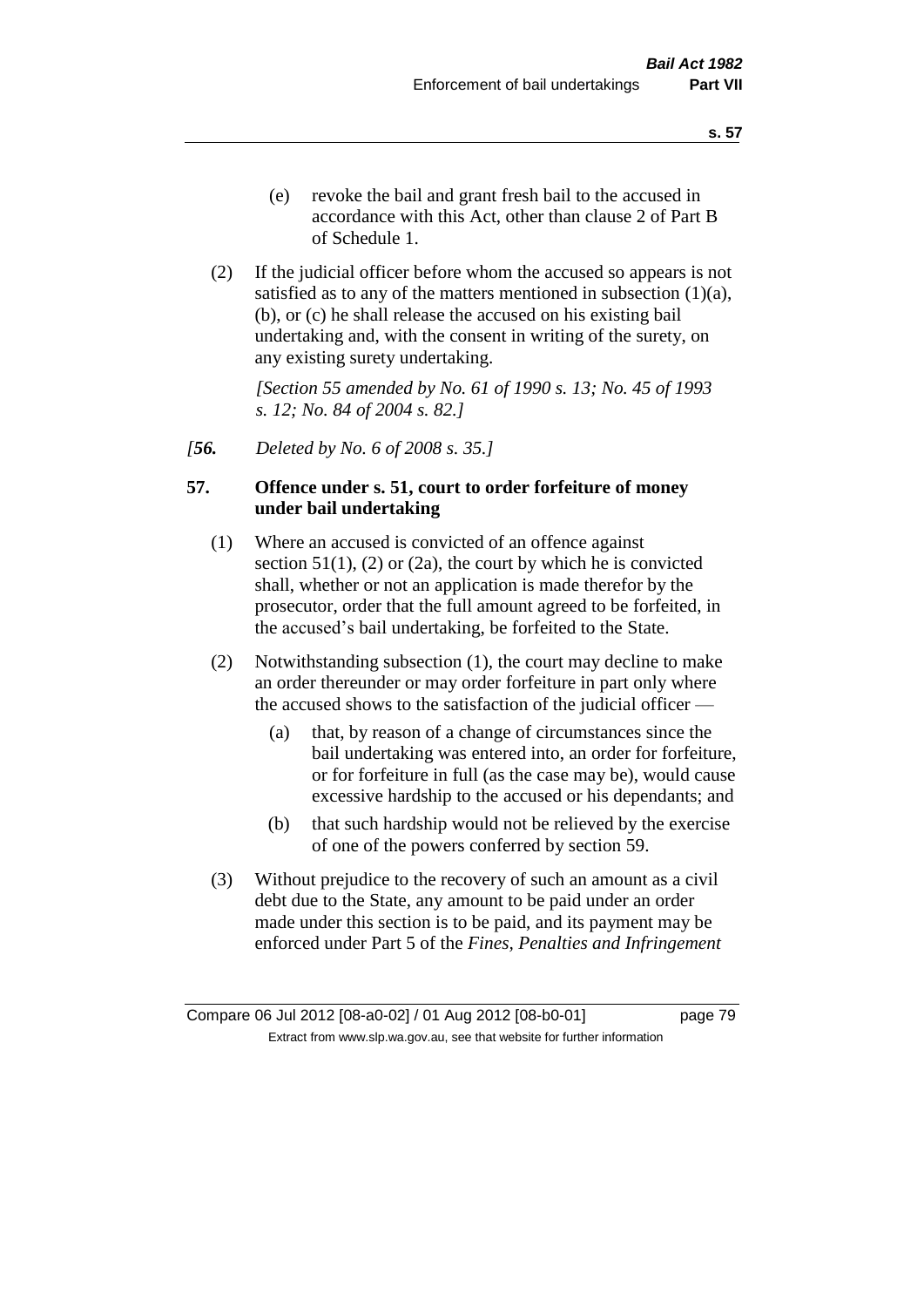*Notices Enforcement Act 1994*, unless an order has been made under subsection (4).

(4) If under this section the Supreme Court or the District Court makes an order requiring the payment of money, the court may make an order under section 59 of the *Sentencing Act 1995* in respect of the amount payable and for that purpose that section, with any necessary changes, applies as if the amount were a fine imposed on the accused.

*[Section 57 amended by No. 74 of 1984 s. 19; No. 92 of 1994 s. 7; No. 78 of 1995 s. 8; No. 54 of 1998 s. 11; No. 65 of 2003 s. 121(3); No. 84 of 2004 s. 82.]* 

# **58. Automatic forfeiture of money on expiration of one year after absconding**

- (1) If after the expiration of one year from the day on which the accused is required to appear in court in accordance with the requirement of his bail undertaking mentioned in section  $28(2)(a)$  he has not —
	- (a) been arrested under section 59B; or
	- (b) appeared in court in accordance with the requirement of his bail undertaking mentioned in section 28(2)(b); or
	- (c) otherwise surrendered himself or been taken into custody to be dealt with on the charge or charges for which the bail undertaking was entered into,

the full amount specified in the bail undertaking shall, on the expiration of the said period, be forfeited to the State by virtue of this section without any order of the court or other formality.

(2) Upon the occurrence of a forfeiture under subsection (1) any security given by the accused may be resorted to by the State as if an order of forfeiture had been made under section 57(1).

*[Section 58 amended by No. 65 of 2003 s. 121(3); No. 84 of 2004 s. 82; No. 6 of 2008 s. 18(3) and 36(2).]*

page 80 Compare 06 Jul 2012 [08-a0-02] / 01 Aug 2012 [08-b0-01] Extract from www.slp.wa.gov.au, see that website for further information

**s. 58**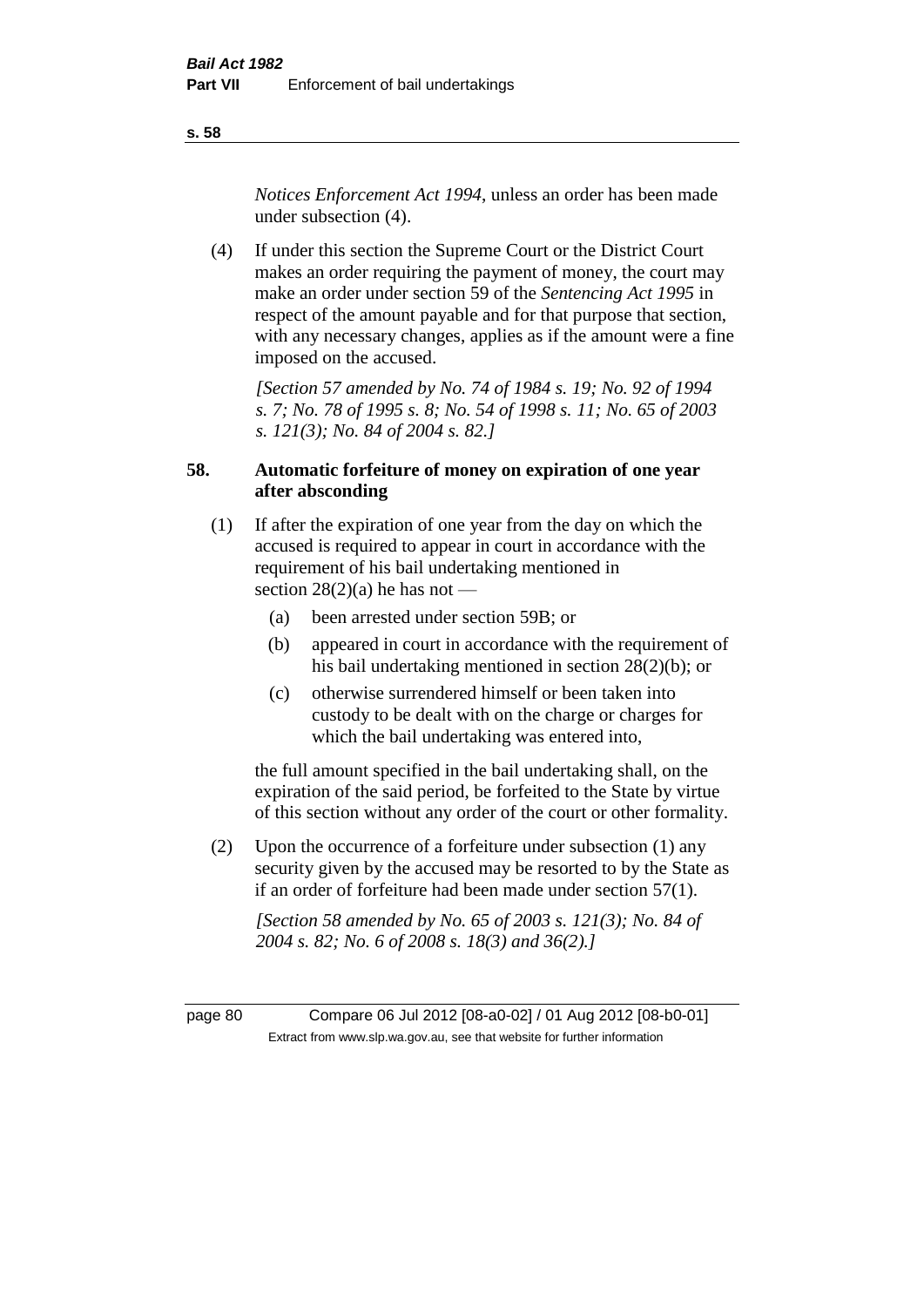# **Part VIII — Miscellaneous**

# **59. Order for forfeiture, court's additional powers as to**

A court or an appropriate judicial officer who makes an order for forfeiture under section 49 or 57 may, when doing so, or at any time thereafter, further order —

- (a) that payment of any sum be made by specified instalments or be postponed to a specified date; or
- (b) that any security given be applied in or towards payment of the sum forfeited; or
- (c) that the accused or the surety, as the case may be, do all such things and execute all such documents as may be necessary, or as may be specified in the order, for the purpose of vesting any security in the State or enabling the State to realize the same or to resort thereto to recover the sum forfeited,

and the court or an appropriate judicial officer may at any time vary or revoke an order made under paragraph (a), (b), or (c).

*[Section 59 amended by No. 65 of 2003 s. 121(3); No. 84 of 2004 s. 82.]*

# **59A. If bail dispensed with, accused may be taken before judicial officer for reconsideration of matter**

(1) In this section —

*relevant officer* has the meaning given in section 54(1a).

(2) Where the requirement for bail has been dispensed with for an accused under section 7A, the relevant officer may cause the accused to appear before an appropriate judicial officer for reconsideration of the matter, if the relevant officer has reasonable grounds to believe that the accused is not likely to appear at the time and place specified in a notice under section 13A(3).

Compare 06 Jul 2012 [08-a0-02] / 01 Aug 2012 [08-b0-01] page 81 Extract from www.slp.wa.gov.au, see that website for further information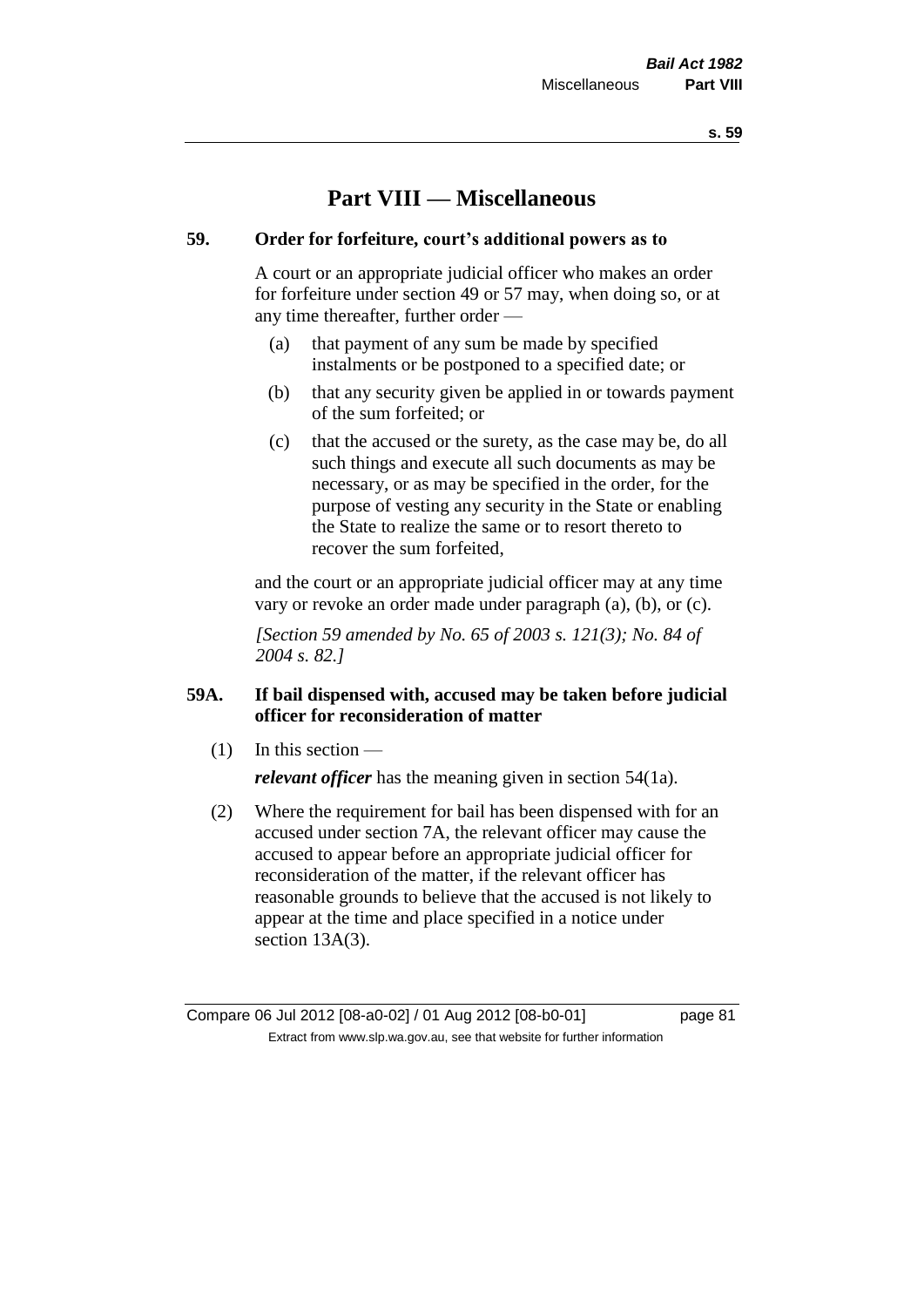- (3) Section 54(2), (2a), (3) and (4) apply, with necessary modifications, for the purposes of subsection (2).
- (4) The judicial officer before whom an accused appears under subsection (2) shall reconsider the accused's case and may, notwithstanding section 13 —
	- (a) again dispense with the requirement for bail; or
	- (b) grant bail; or
	- (c) refuse to grant bail,

in accordance with this Act, for the accused's appearance in court.

- $(5)$  If
	- (a) the court before which the accused is required to appear is the District Court, the Supreme Court or the Court of Appeal; and
	- (b) a police officer is satisfied that because of the urgency of the case it is not practicable for the prosecutor to exercise the power conferred by subsection (2),

the police officer may exercise that power.

(6) If a police officer, acting under subsection (5), exercises the power conferred by subsection (2), the police officer is to be regarded as the relevant officer for the purposes of this section.

*[Section 59A inserted by No. 6 of 2008 s. 36(1).]*

# **59B. Absconding accused, warrant for arrest of**

Where —

(a) at any time after that specified in an accused's bail undertaking for an accused's appearance the accused has failed to comply with the requirements of the accused's bail undertaking mentioned in section 28(2)(a) or (b); or

page 82 Compare 06 Jul 2012 [08-a0-02] / 01 Aug 2012 [08-b0-01] Extract from www.slp.wa.gov.au, see that website for further information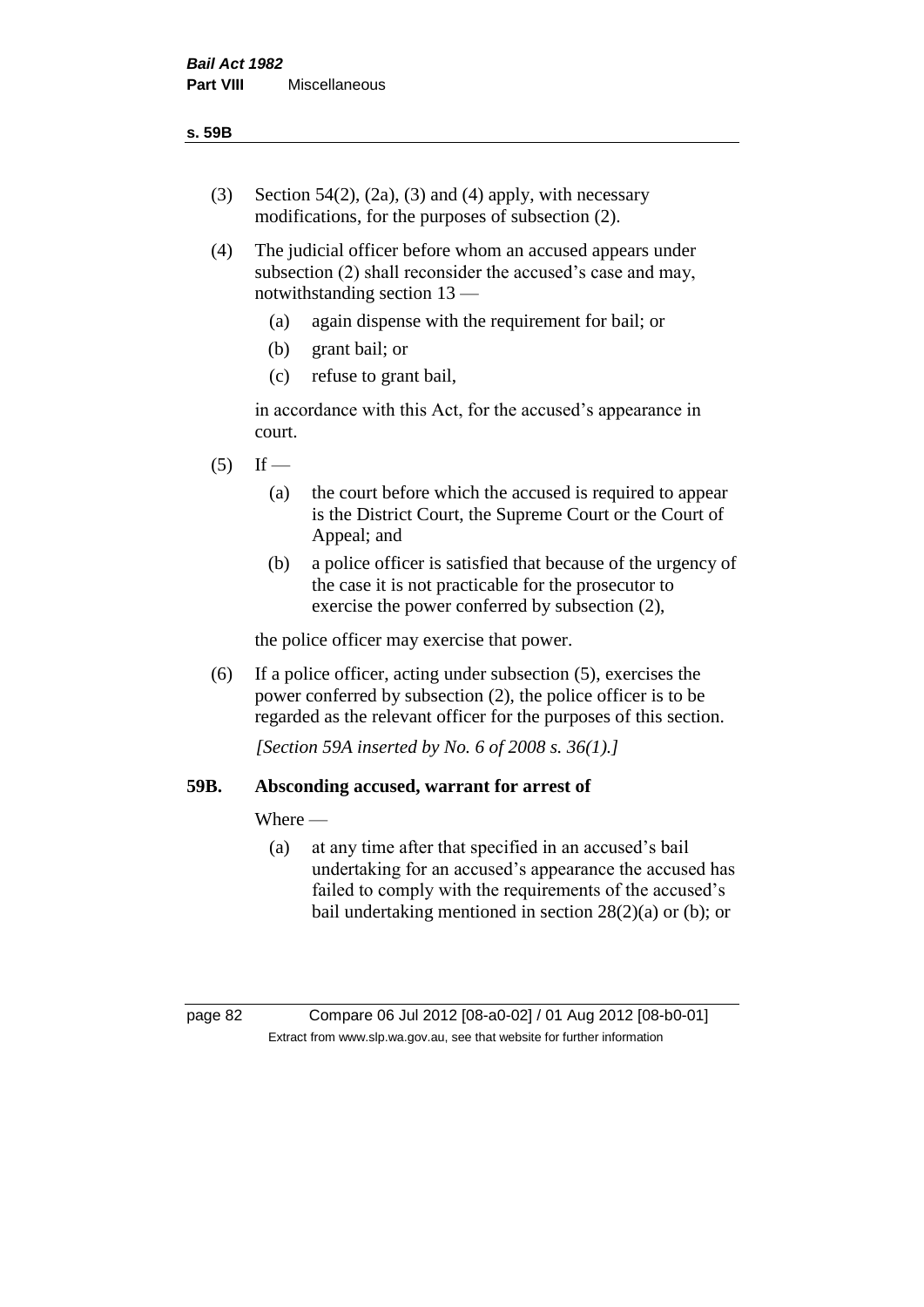(b) an accused has failed to appear at the time and place specified in a notice under section 13A(3).

the court before which the accused was required to appear may issue a warrant to arrest the accused and bring the accused before that court or a court of like jurisdiction.

*[Section 59B inserted by No. 6 of 2008 s. 36(1).]*

## **60. Change of address, accused and surety to notify**

Where the residential address of —

- (a) an accused who has been released on bail or for whom the requirement for bail has been dispensed with; or
- (b) a surety,

changes from that appearing on his bail undertaking, surety undertaking or notice under section 13A(3), as the case may be, he shall forthwith, in writing, notify details of the change to the registrar of the court before which, at the time when the change occurs, the accused is required to appear, and if without reasonable cause he fails to do so he commits an offence.

Penalty: \$1 000.

*[Section 60 amended by No. 50 of 2003 s. 37(5); No. 59 of 2004 s. 141; No. 84 of 2004 s. 82; No. 6 of 2008 s. 37.]*

# **61. Failing to bring arrested person before court or person able to grant bail, offence**

- (1) A person to whom this section applies commits an offence if, having arrested another for an offence, he wilfully and without reasonable excuse fails to take that other person, or cause him to be taken, as soon as is practicable —
	- (a) before an authorised officer or judicial officer empowered by this Act to grant bail for that offence; or
	- (b) before a court.

Penalty: \$1 000 or imprisonment for 12 months or both.

Compare 06 Jul 2012 [08-a0-02] / 01 Aug 2012 [08-b0-01] page 83 Extract from www.slp.wa.gov.au, see that website for further information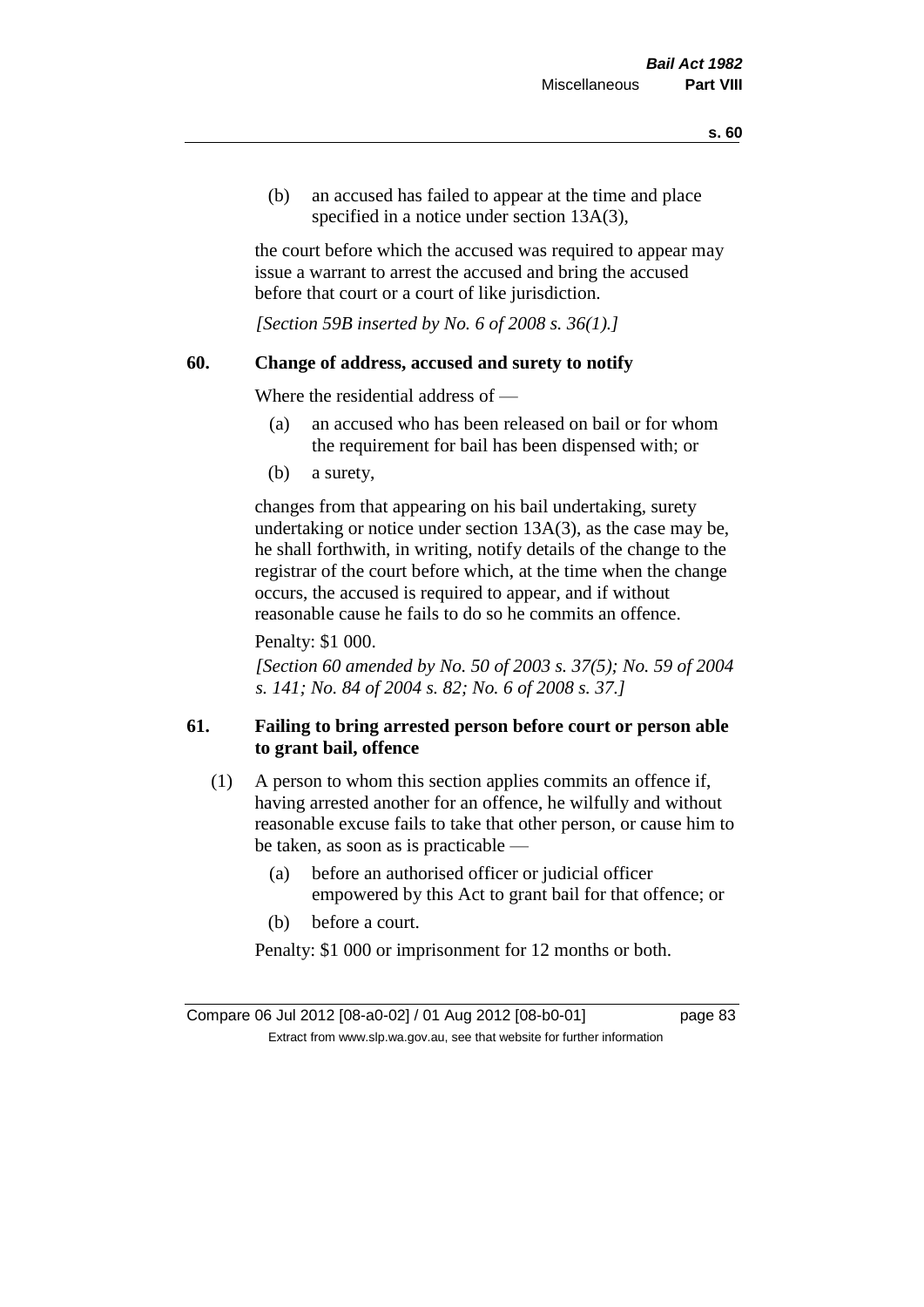#### **s. 62**

- (2) This section applies to a person who
	- (a) is not empowered by this Act to grant bail for the offence; or
	- (b) being so empowered, elects to act under section 6(7).

*[Section 61 amended by No. 15 of 1988 s. 17; No. 59 of 2006 s. 4(4); No. 6 of 2008 s. 38.]* 

# **62. Giving false information for bail purposes, offence**

A person who for the purpose of obtaining —

- (a) a grant of bail for himself or a variation of the terms and conditions thereof; or
- (b) approval of himself as a surety,

makes any statement which he knows is false in a material particular, or recklessly makes any statement which is false in a material particular, commits an offence.

Penalty: \$1 000 or imprisonment for 12 months or both.

#### **63. Protection from personal liability**

A person shall not be liable in civil proceedings on account of anything done, or omitted to be done, by him in good faith in the course of carrying out any provision of this Act, or purporting to be so done or omitted; but the liability (if any) of any other person (including the State or the Commonwealth) as his employer is not affected by this section and shall be determined as if it had not been passed.

*[Section 63 amended by No. 65 of 2003 s. 121(4).]*

# **64. Non-appearance etc. by an accused, proving**

Where it is required for the purposes of this Act to prove —

(a) that an accused did not appear before a particular court, at a particular place, on a particular day, at a particular time or during a particular period; or

page 84 Compare 06 Jul 2012 [08-a0-02] / 01 Aug 2012 [08-b0-01] Extract from www.slp.wa.gov.au, see that website for further information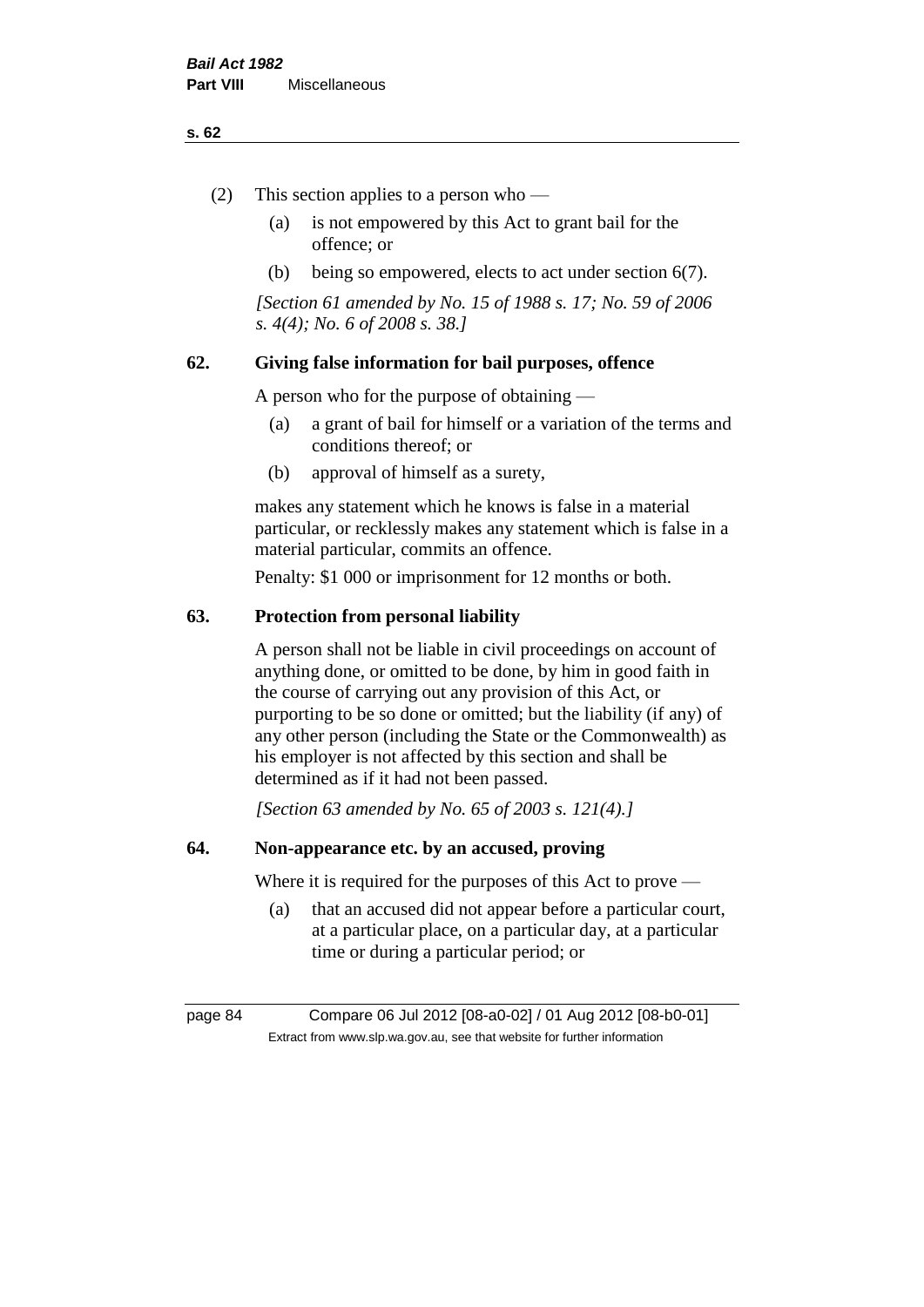(b) the day, time or period when or during which an accused did appear before a particular court at a particular place,

a certificate as to any such matter, purporting to be signed by a judicial officer or registrar of the court before which the accused was required to appear, shall be evidence of the matter so certified.

*[Section 64 amended by No. 59 of 2004 s. 141; No. 84 of 2004 s. 82.]* 

# **65. Bail undertakings by child, effect of**

A bail undertaking entered into by a person who is under the age of 18 years shall bind him as if he were of full age.

#### **66. Other powers etc. to grant bail abolished**

- (1) Any power or duty that, at the commencement of this Act, exists apart from statute to grant bail to an accused awaiting an appearance in court for an offence, is abolished.
- (2) Subsection (1) has effect notwithstanding anything in section 16 of the *Supreme Court Act 1935*.
- (3) In subsection (1) *statute* means an Act of the Parliament of Western Australia, other than the *Supreme Court Act 1935*.

*[Section 66 amended by No. 84 of 2004 s. 82.]*

## **66A. Delegation by registrar of court**

- (1) The registrar of a court may, either generally or as otherwise provided by the instrument of delegation, by instrument signed by him, delegate to an officer of that court any function conferred on him by or under this Act other than —
	- (a) this power of delegation; or
	- (aa) a function conferred by section  $11(3)$  or  $36(1)(a)$ ; or
	- (b) any function that a judicial officer has required him to perform personally.

Compare 06 Jul 2012 [08-a0-02] / 01 Aug 2012 [08-b0-01] page 85 Extract from www.slp.wa.gov.au, see that website for further information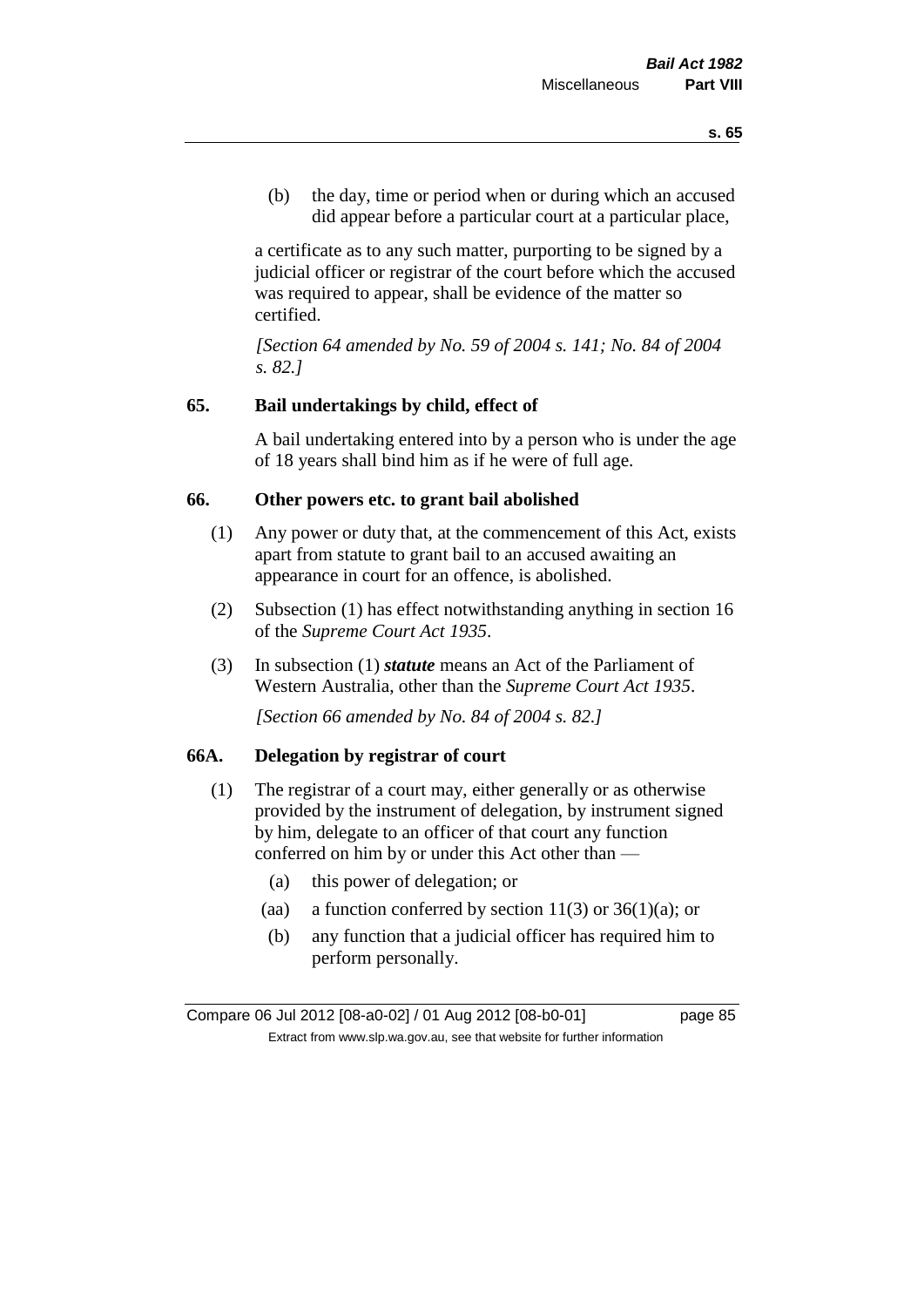**s. 66B**

(2) The superintendent of a detention centre under the *Young Offenders Act 1994* may, either generally or as otherwise provided by the instrument of delegation, by instrument signed by him, delegate to an officer of the Public Sector agency principally assisting the Minister administering that Act in its administration any function conferred on him by or under this Act, other than this power of delegation.

*[Section 66A inserted by No. 15 of 1988 s. 18; amended by No. 49 of 1988 s. 89; No. 31 of 1993 s. 8; No. 59 of 2004 s. 141; No. 65 of 2006 s. 52; No. 6 of 2008 s. 39.]* 

# **66B. Video link or audio link, use of in bail proceedings**

(1) In this section —

*audio link* means facilities (including telephone) that enable, at the same time, a judicial officer or authorised officer at one place to hear the accused at another place and vice versa;

*bail proceedings* means any proceedings under this Act including —

- (a) proceedings on a case for bail;
- (b) proceedings relating to the variation or revocation of bail;
- (c) proceedings on an application under section 48 or 49;
- (d) proceedings on an appeal under section 15A or 53;

*video link* means facilities (including closed circuit television) that enable, at the same time, a judicial officer or authorised officer at one place to see and hear the accused at another place and vice versa.

- (2) Bail proceedings may be conducted by means of a video link or an audio link.
- (3) Without limiting subsection (2), if a provision of this Act requires or authorises an accused to be brought before, or appear before, a court, judicial officer or authorised officer, the accused

page 86 Compare 06 Jul 2012 [08-a0-02] / 01 Aug 2012 [08-b0-01] Extract from www.slp.wa.gov.au, see that website for further information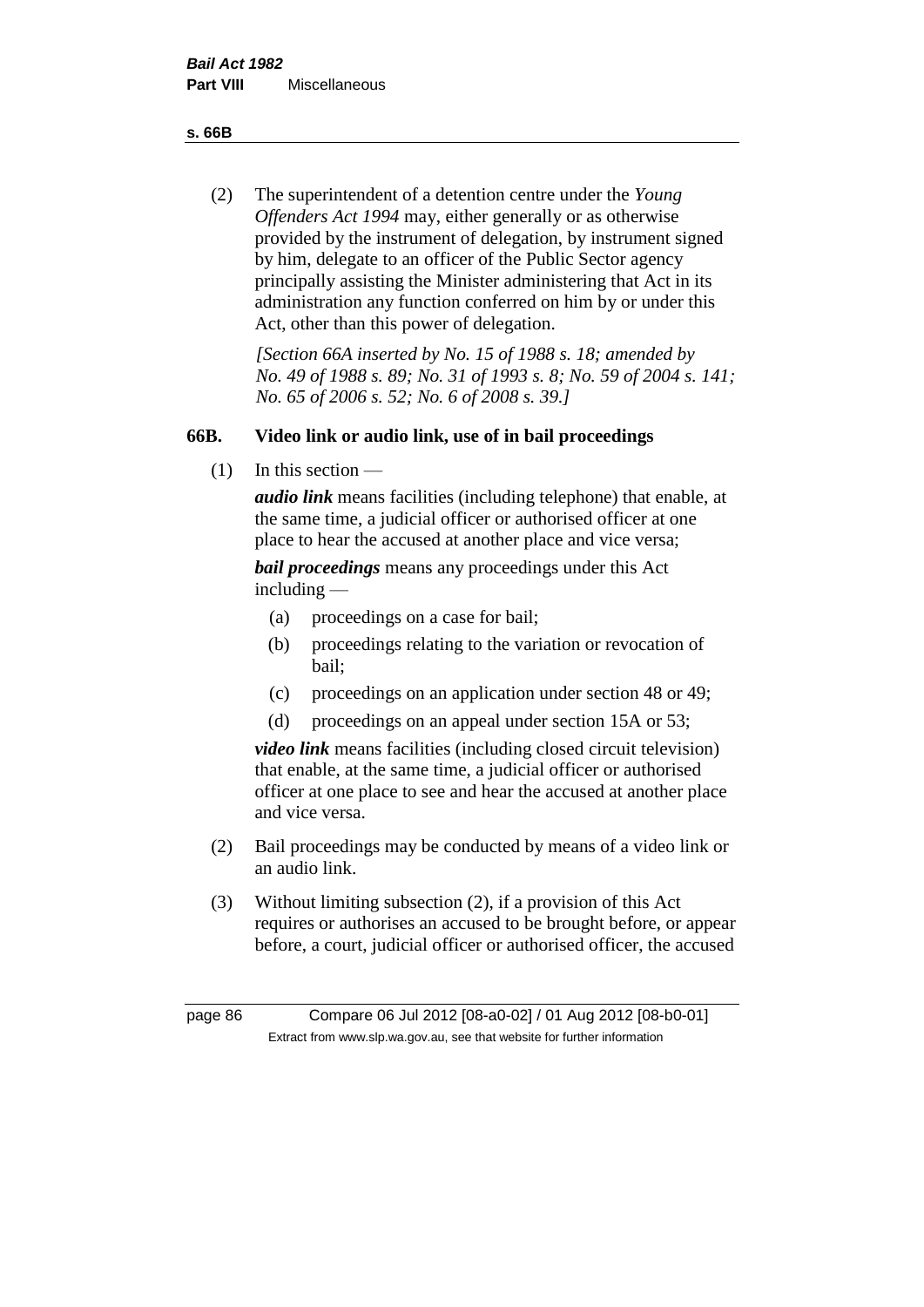may be brought before, or appear before, the court or officer by means of a video link or an audio link.

- (4) An audio link is not to be used under this section unless a video link is not available and cannot reasonably be made available.
- (5) Nothing in this section prevents a court, judicial officer or authorised officer from requiring that an accused be brought before, or appear before, the court or officer in person for the purposes of bail proceedings.

*[Section 66B inserted by No. 6 of 2008 s. 40(1).]*

# **67. Regulations**

- (1) The Governor may make regulations, not inconsistent with this Act, prescribing such things as are required or permitted by this Act to be prescribed or as it is necessary or expedient to prescribe for the purposes thereof.
- (2) Without limiting the generality of subsection (1) regulations  $\text{max}$  —
	- (a) make provision for or with respect to the making of applications —
		- (i) for or in relation to bail;
		- (ii) for the approval of sureties;
		- (iii) for the approval of security to be given by accused persons and sureties;
		- (iv) for the cancellation of a surety undertaking;
		- (v) for an order under section 49,

and for the manner in which such applications are to be made and the procedure to be followed on such applications;

(b) for the purposes of clause 5 of Part A of Schedule 1, prescribe the officer or officers who may grant bail for any prescribed appearance or class of appearance in court by an accused who is in custody;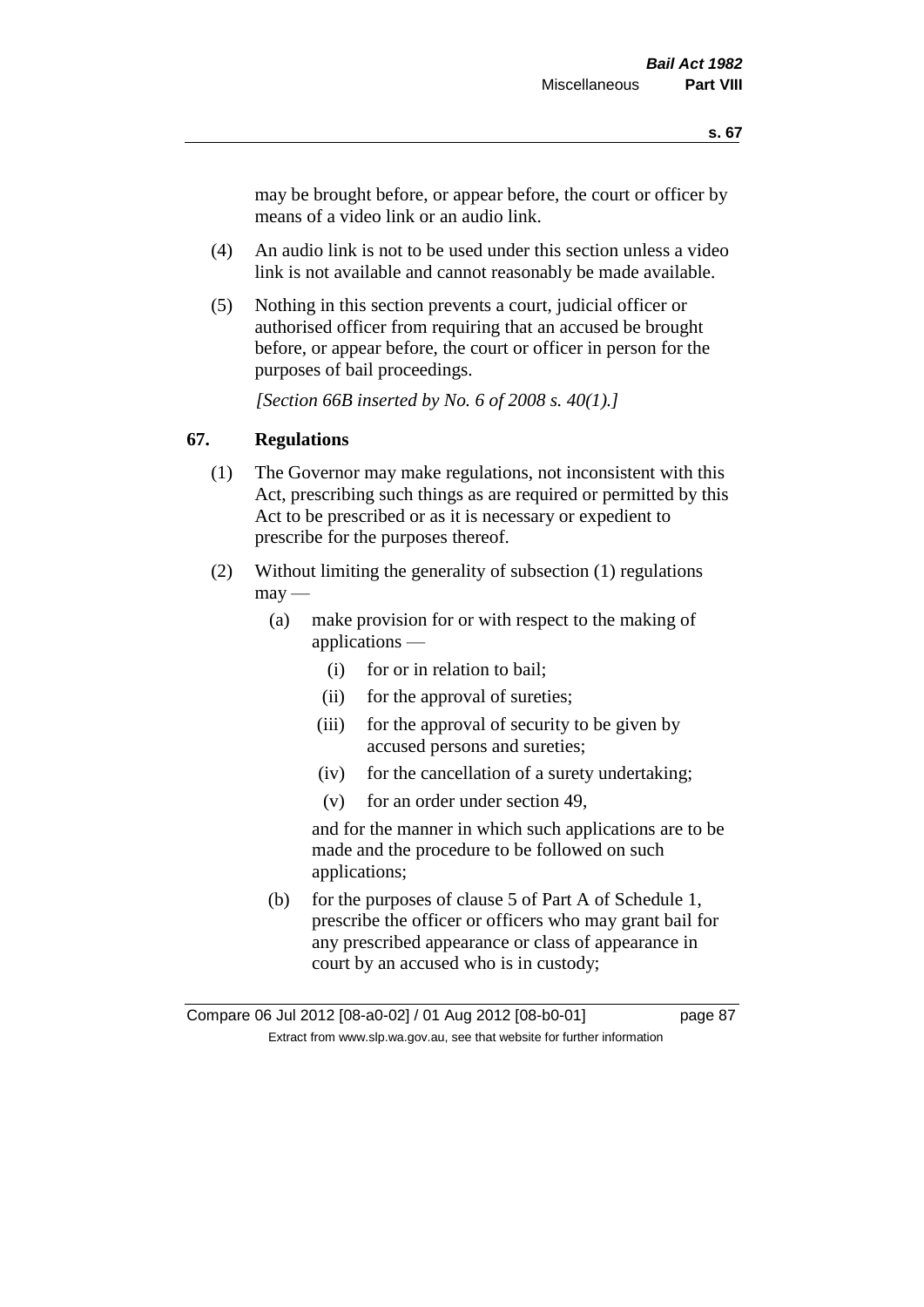**s. 67**

- (c) make provision for, or with respect to the management, control, supervision and good order of premises established for the accommodation of persons to whom bail has been granted.
- (3) Regulations made under this section may provide that a contravention or failure to comply with a regulation constitutes an offence and may provide for penalties not exceeding a fine of \$500 for offences against the regulations.

*[Section 67 amended by No. 45 of 1993 s. 12; No. 84 of 2004 s. 83(3); No. 2 of 2008 s. 56(6); No. 6 of 2008 s. 30(3).]* 

*[68. Omitted under the Reprints Act 1984 s. 7(4)(g).]*

page 88 Compare 06 Jul 2012 [08-a0-02] / 01 Aug 2012 [08-b0-01] Extract from www.slp.wa.gov.au, see that website for further information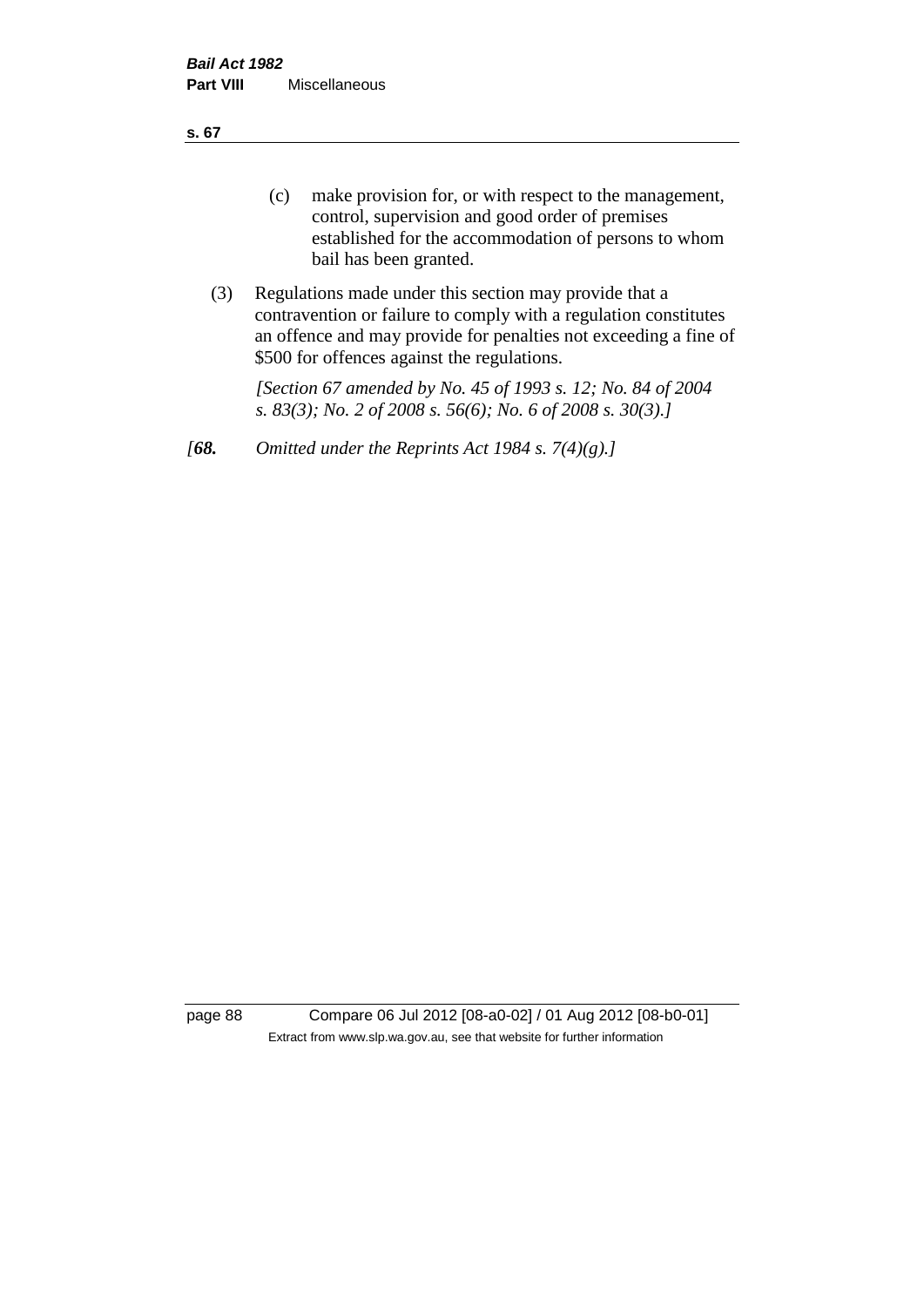# **Schedule 1 — Jurisdiction as to bail and related matters**

[s. 13, 17]

*[Heading inserted by No. 6 of 2008 s. 41(1).]*

# **Part A** — **Jurisdiction relating to bail**

*[Heading inserted by No. 6 of 2008 s. 41(2)(a).]*

#### **First Column**

#### **Second Column**

*Appearances in court*

*By whom bail may be granted or (where applicable) dispensed with*

*[Heading amended by No. 6 of 2008 s. 41(2)(b) and (c).]*

# **1. Initial appearance**

(1) The initial appearance in a court of summary jurisdiction or the Children's Court by an accused in, or in connection with, proceedings for an offence.

In any case —

- (a) a justice; or
- (b) an authorised police officer; and

in addition, in the case of a child, an authorised community services officer.

(2) The initial appearance in the District Court or the Supreme Court, not being the initial appearance to which clause 3 applies. A judge of the District Court or a

judge of the Supreme Court, as the case requires.

*[Clause 1 amended by No. 15 of 1988 s. 19; No. 49 of 1988 s. 90(a)(i); No. 59 of 2004 s. 141; No. 84 of 2004 s. 10(1) and 82.]*

Compare 06 Jul 2012 [08-a0-02] / 01 Aug 2012 [08-b0-01] page 89 Extract from www.slp.wa.gov.au, see that website for further information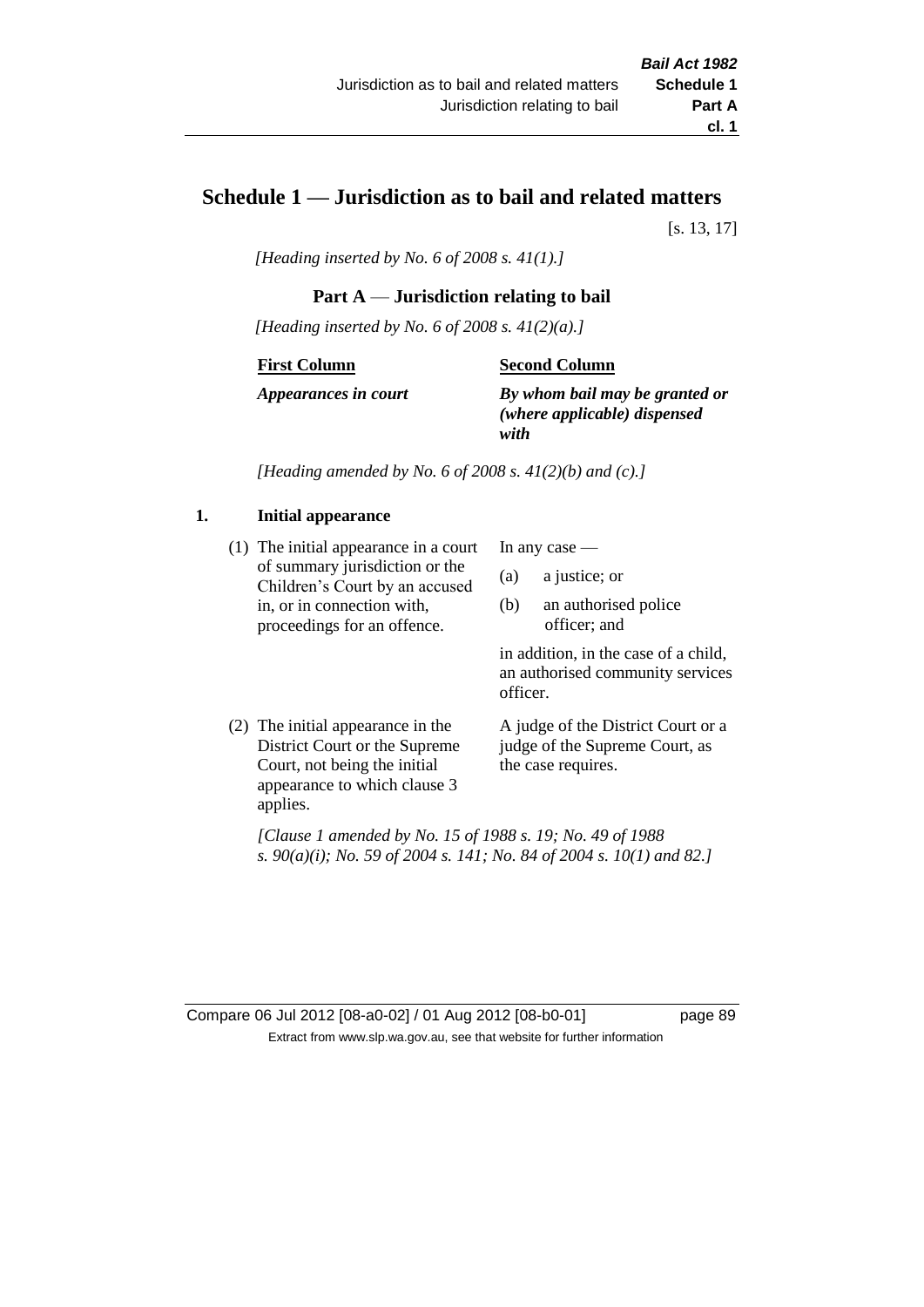| <b>First Column</b>  | <b>Second Column</b>                                                   |
|----------------------|------------------------------------------------------------------------|
| Appearances in court | By whom bail may be granted or<br>(where applicable) dispensed<br>with |

## **2. Appearance after adjournment**

Appearance in any court or before The judicial officer who orders a judicial officer by an accused after any adjournment of proceedings for an offence, not being a committal under clause 3.

the adjournment.

*[Clause 2 amended by No. 84 of 2004 s. 82.]*

# **3**. **Appearance on committal to Supreme Court or District Court**

The initial appearance by an accused in the Supreme Court or District Court after he has been committed thereto under any Act to be tried or sentenced or otherwise dealt with. The judicial officer who orders the committal.

*[Clause 3 amended by No. 84 of 2004 s. 82.]*

#### **4. Appearance in connection with appeal etc.**

| (1) Appearance in connection with an If the appeal is being determined<br>application or appeal made under<br>the <i>Criminal Appeals Act 2004</i> or<br>with any order made in<br>determining the application or<br>appeal. | by a single judge of the Supreme<br>Court, a single judge of the<br>Supreme Court;<br>If the appeal is being determined<br>by the Court of Appeal, the Court<br>of Appeal or a single judge of<br>appeal. |
|------------------------------------------------------------------------------------------------------------------------------------------------------------------------------------------------------------------------------|-----------------------------------------------------------------------------------------------------------------------------------------------------------------------------------------------------------|
| (2) Appearance in connection with a<br>rehearing of proceedings ordered<br>under section 28 of the<br>Children's Court of Western<br>Australia Act 1988.                                                                     | The Children's Court.                                                                                                                                                                                     |

page 90 Compare 06 Jul 2012 [08-a0-02] / 01 Aug 2012 [08-b0-01] Extract from www.slp.wa.gov.au, see that website for further information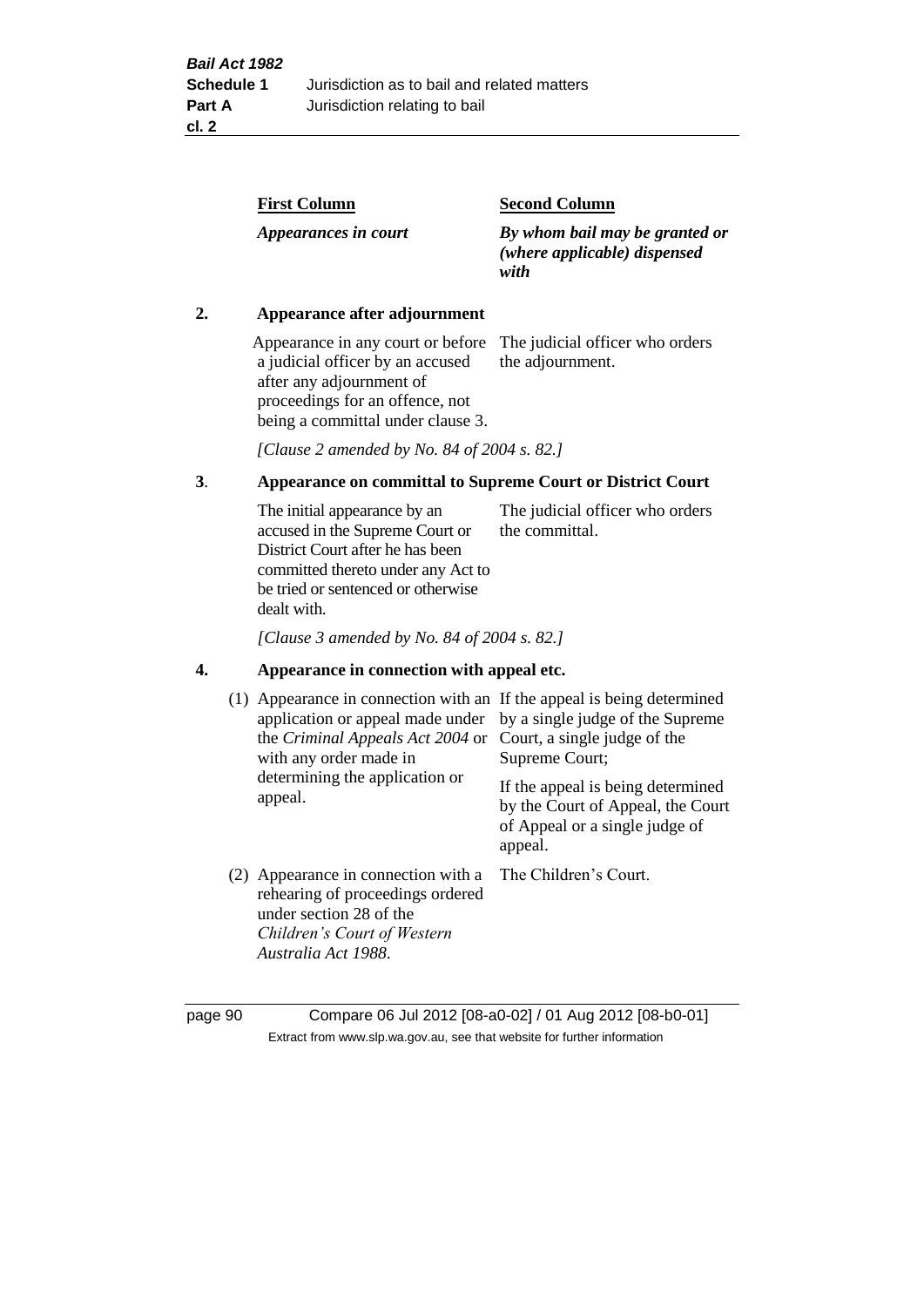| <b>First Column</b>                                                  | <b>Second Column</b>                                                   |  |
|----------------------------------------------------------------------|------------------------------------------------------------------------|--|
| Appearances in court                                                 | By whom bail may be granted or<br>(where applicable) dispensed<br>with |  |
| (3) Appearance in connection with<br>the reconsideration of an order | The Children's Court constituted<br>by the President.                  |  |

*[Clause 4 inserted by No. 84 of 2004 s. 10(2).]*

# **5. Appearance prescribed by regulation**

under section 40 of the *Children's Court of Western* 

*Australia Act 1988*.

| Appearance in a court for any  | The judicial or other officer   |
|--------------------------------|---------------------------------|
| other purpose or following any | prescribed by such regulations. |
| other occurrence prescribed by |                                 |
| regulations under this Act.    |                                 |

#### **6. Appearances not otherwise provided for**

Any appearance in a court not otherwise provided for in this Part or by regulations under this Act.

The judicial officer who, or court which, orders the appearance.

#### **7. Term used: proceedings for an offence**

In this Part, unless the contrary intention appears —

*proceedings for an offence* in clause 2 (but not in clause 1) includes any of the following proceedings relating to that offence —

- (a) appeal proceedings; and
- (b) proceedings on a writ of *habeas corpus*; and
- (c) proceedings on the re-appearance of an offender under section 50 of the *Sentencing Act 1995*.

*[Clause 7 inserted by No. 84 of 2004 s. 10(3).]*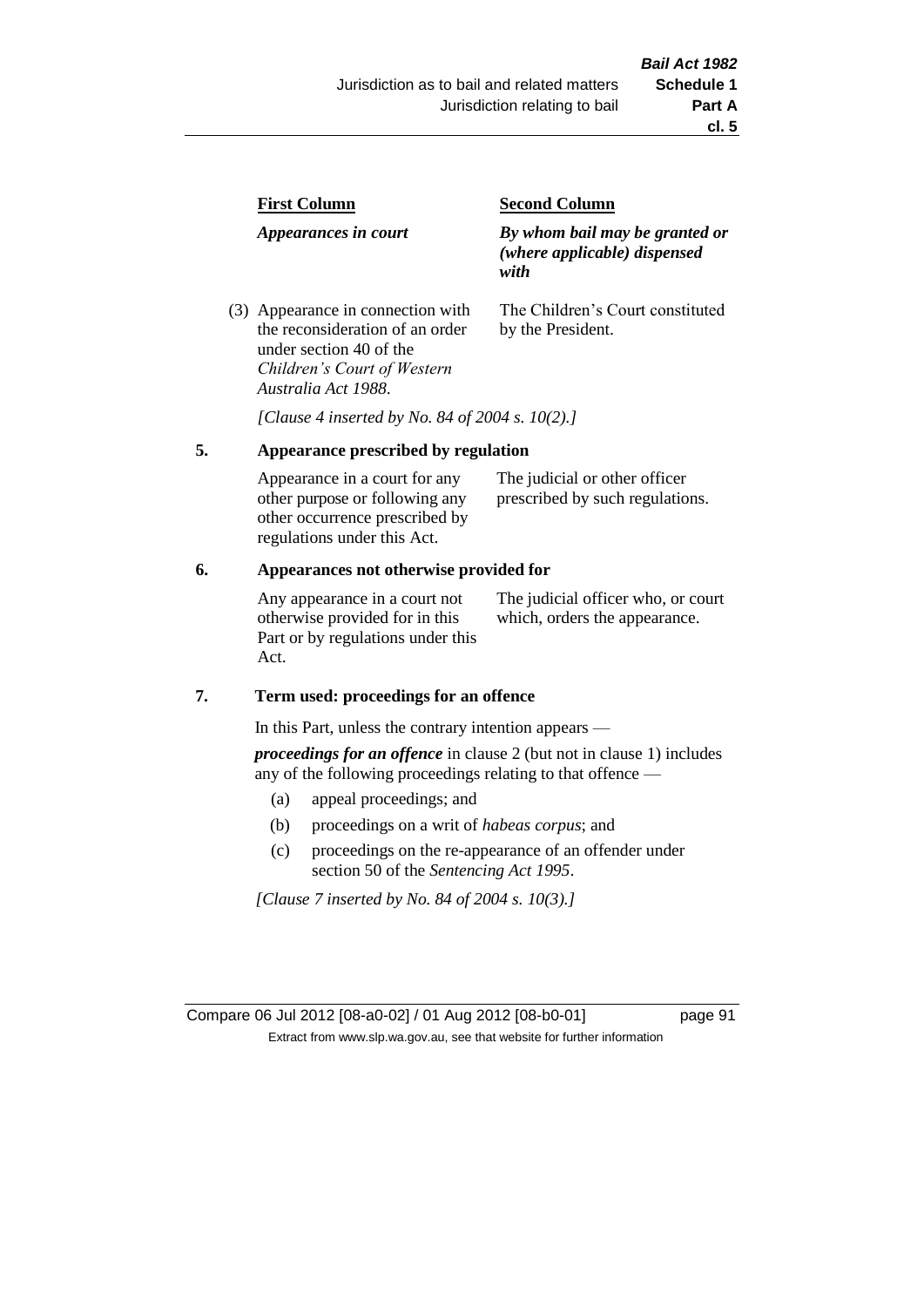#### **Part B** — **Cessation of powers relating to bail**

*[Heading inserted by No. 6 of 2008 s. 41(3)(a).]*

#### **1. Upon decision by judge, power of other officers ceases**

 $(1)$  In this clause —

*judge* means a judge of the Supreme Court, the Children's Court or the District Court.

- (2) After a judge has granted or refused bail for an appearance by an accused the power to grant bail for that appearance ceases to be vested  $in -$ 
	- (a) any judicial officer whose jurisdiction is inferior to that of the judge; or
	- (b) any authorised officer.
- (3) After a judge has dispensed with the requirement for bail for an appearance by an accused the power to grant or refuse bail for that appearance ceases to be vested in any officer referred to in subclause  $(2)(a)$  or  $(b)$ .

*[Clause 1 inserted by No. 6 of 2008 s. 41(3)(b).]*

#### **1A. Upon decision by Court of Appeal, other powers cease**

After the Court of Appeal on an appeal under section 15A —

- (a) has granted or refused bail for an appearance by an accused, the power to grant or refuse bail for that appearance; or
- (b) has dispensed with the requirement for bail for an appearance by an accused, the power to grant or refuse bail for that appearance,

ceases to be vested in any judicial officer or in any authorised officer.

*[Clause 1A inserted by No. 6 of 2008 s. 41(3)(b).]*

#### **2. Upon decision by judicial officer, his power and that of his peers ceases**

Except where clause 4 applies, the power to grant, refuse or dispense with bail for an appearance by an accused ceases to be vested in any judicial officer (including a judge of the Supreme Court) after he, or

page 92 Compare 06 Jul 2012 [08-a0-02] / 01 Aug 2012 [08-b0-01] Extract from www.slp.wa.gov.au, see that website for further information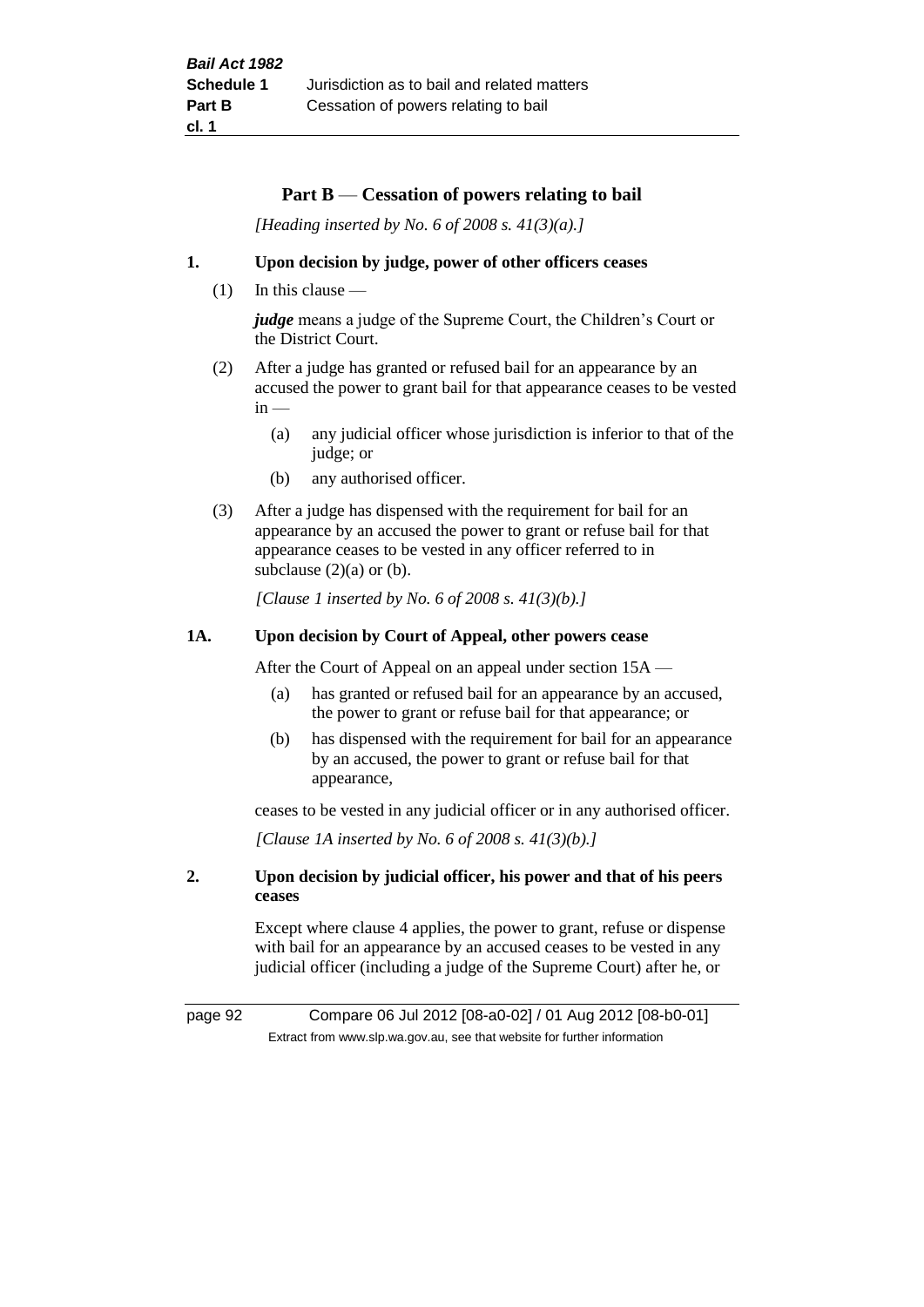another judicial officer whose jurisdiction is co-extensive with his, has granted, refused or dispensed with bail for that appearance.

*[Clause 2 amended by No. 84 of 2004 s. 82; No. 6 of 2008 s. 41(3)(c) and (d).]*

#### **3. Upon refusal of bail for initial appearance, certain powers cease**

- (1) After an authorised officer has refused bail for an initial appearance by an accused, the power to grant bail for that appearance ceases to be vested in another authorised officer, but a justice may nevertheless grant bail for that appearance.
- (2) After a justice has refused bail for an initial appearance by an accused, the power to grant bail for that appearance ceases to be vested in an authorised officer or another justice.

*[Clause 3 inserted by No. 6 of 2008 s. 41(3)(e).]*

#### **4. Judicial officer's powers if accused proves new facts or changed circumstances**

Notwithstanding clause 2, where an accused has been refused bail for an appearance or has been granted bail therefor on terms or conditions with which he is unable or unwilling to comply, the judicial officer who granted or refused bail or another judicial officer whose jurisdiction is co-extensive with his has power to grant bail for that appearance or to vary the terms or conditions of bail previously granted therefor if the accused makes application and satisfies him that —

- (a) new facts have been discovered, new circumstances have arisen or the circumstances have changed since bail was previously granted or refused for that appearance; or
- (b) he failed to adequately present his case for bail on the previous occasion when it was considered; or
- (c) where bail was granted subject to a home detention condition, he has, since the previous occasion when his case for bail was considered, complied with the home detention condition for a period of one month or more.

*[Clause 4 amended by No. 61 of 1990 s. 14; No. 84 of 2004 s. 82.]*

Compare 06 Jul 2012 [08-a0-02] / 01 Aug 2012 [08-b0-01] page 93 Extract from www.slp.wa.gov.au, see that website for further information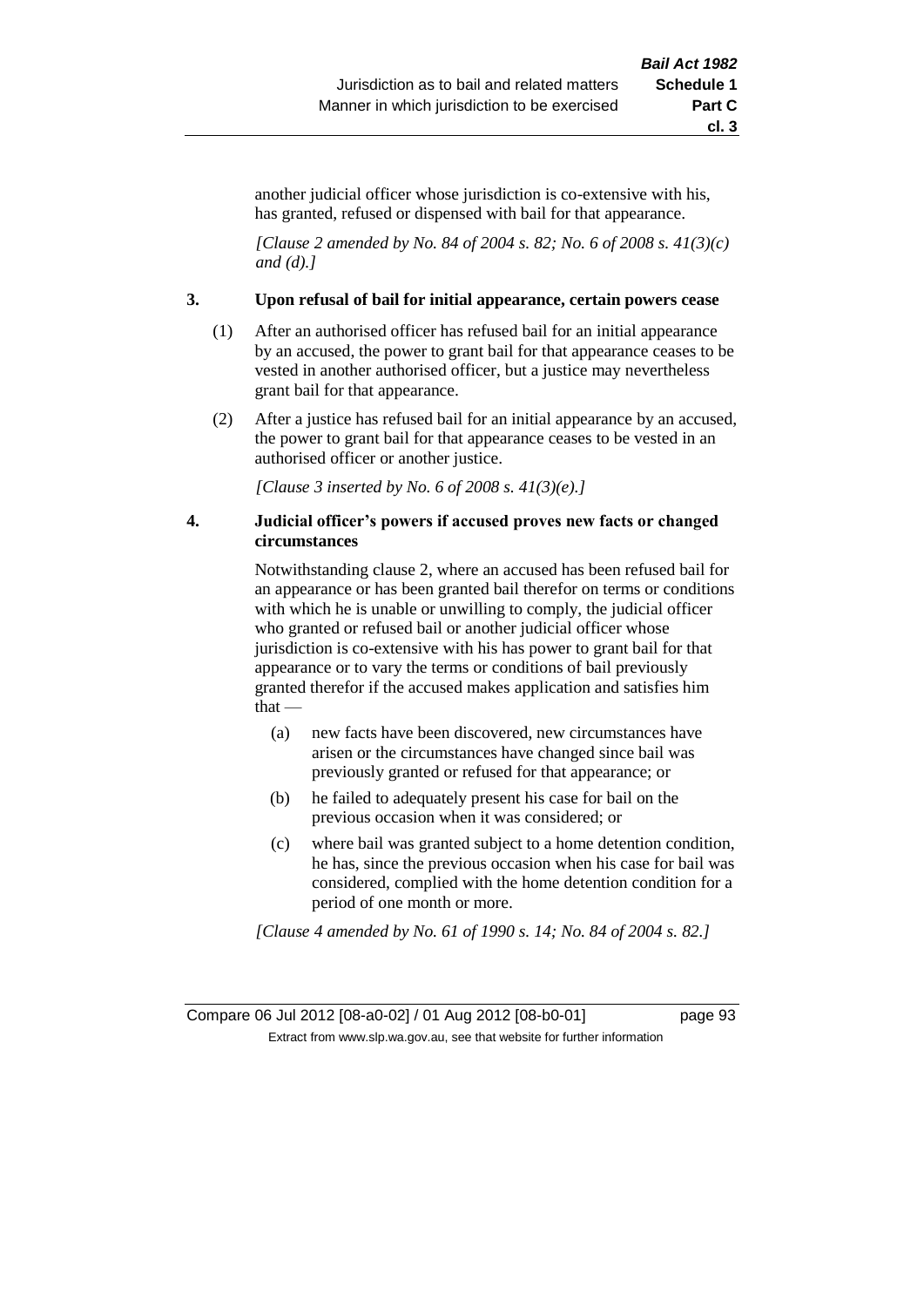## **Part C — Manner in which jurisdiction to be exercised**

*[Heading deleted by No. 6 of 2008 s. 41(4)(a).]*

#### **1. Bail before conviction at discretion of court etc., except for child**

Subject to clauses 3A and 3C, the grant or refusal of bail to an accused, other than a child, who is in custody awaiting an appearance in court before conviction for an offence shall be at the discretion of the judicial officer or authorised officer in whom jurisdiction is vested, and that discretion shall be exercised having regard to the following questions as well as to any others which he considers relevant —

- (a) whether, if the accused is not kept in custody, he may
	- (i) fail to appear in court in accordance with his bail undertaking; or
	- (ii) commit an offence; or
	- (iii) endanger the safety, welfare, or property of any person; or
	- (iv) interfere with witnesses or otherwise obstruct the course of justice, whether in relation to himself or any other person;
- (b) whether the accused needs to be held in custody for his own protection;
- (c) whether the prosecutor has put forward grounds for opposing the grant of bail;
- (d) whether, as regards the period when the accused is on trial, there are grounds for believing that, if he is not kept in custody, the proper conduct of the trial may be prejudiced;
- (e) whether there is any condition which could reasonably be imposed under Part D which would —
	- (i) sufficiently remove the possibility referred to in paragraphs (a) and (d); or
	- (ii) obviate the need referred to in paragraph (b); or
	- (iii) remove the grounds for opposition referred to in paragraph (c);

page 94 Compare 06 Jul 2012 [08-a0-02] / 01 Aug 2012 [08-b0-01] Extract from www.slp.wa.gov.au, see that website for further information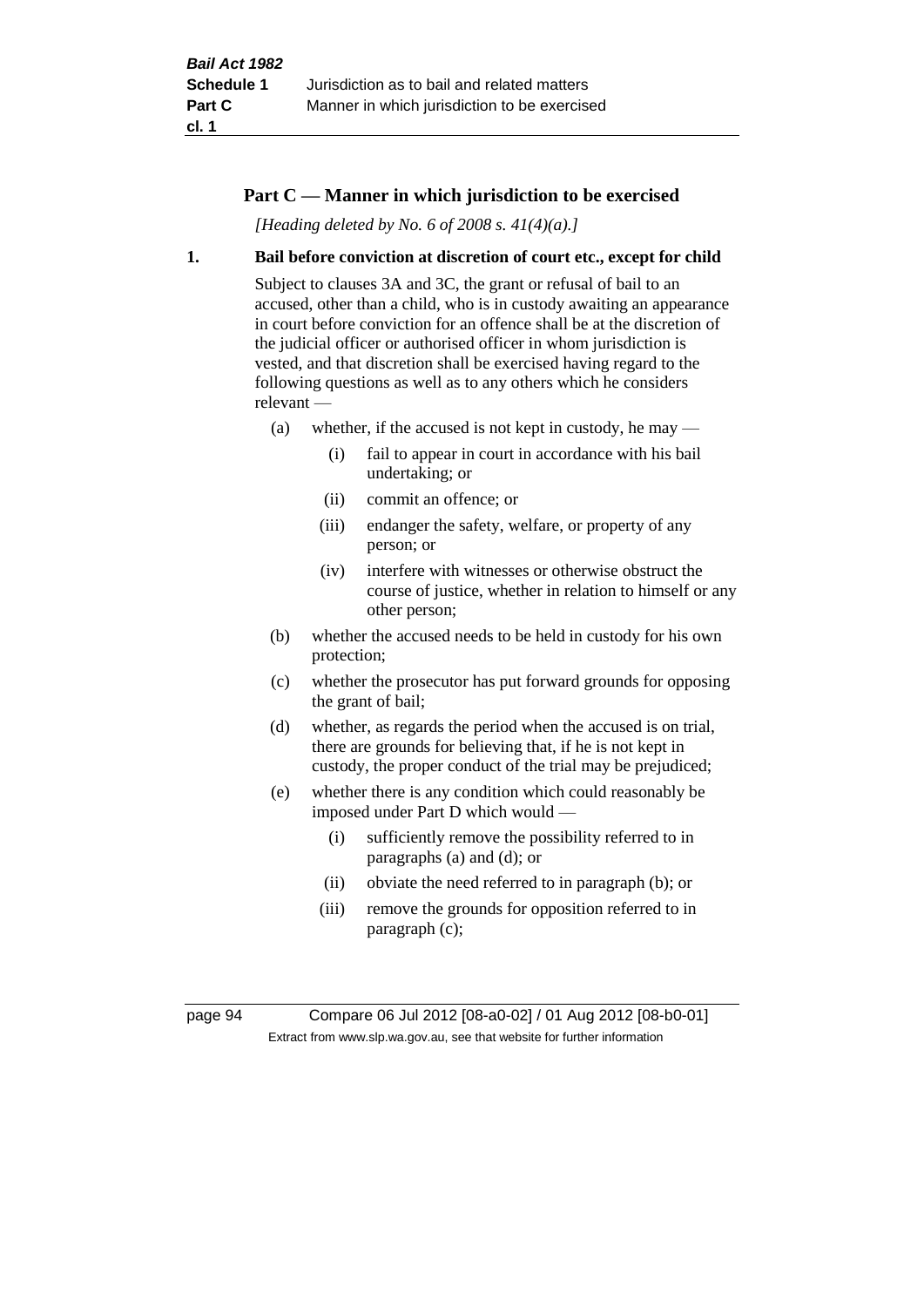- (f) where the accused is charged with an offence that is alleged to have been committed in respect of a child, whether a condition should be imposed under Part D requiring the accused to reside at a place other than the place where the child resides;
- (g) whether the alleged circumstances of the offence or offences amount to wrongdoing of such a serious nature as to make a grant of bail inappropriate.

*[Clause 1 amended by No. 14 of 1992 s. 11; No. 45 of 1993 s. 10(2)(a); No. 54 of 1998 s. 8(a) and (b); No. 84 of 2004 s. 82; No. 6 of 2008 s. 41(4)(b).]*

## **2. Child to have qualified right to bail**

(1) In this clause —

*responsible person* means a parent, relative, employer or other person who, in the opinion of the judicial officer or authorised officer, is in a position to both influence the conduct of the child and provide the child with support and direction.

- (2) Subject to subclause (3), a child accused who is in custody awaiting an appearance in court before conviction for an offence has a right to be granted bail unless —
	- (a) in the opinion of the judicial officer or authorised officer in whom jurisdiction is vested —
		- (i) one or more of the questions set out in clause 1(a), (b), (d) and (g) must be answered in the affirmative; and
		- (ii) there is no condition which he could reasonably impose under Part D which would satisfy the relevant provision of clause 1(e);
		- or
	- (b) there is no responsible person willing to enter into an undertaking of the kind described in subclause (3)(c),

and if the child is refused bail he shall be dealt with in accordance with section 19(2) of the *Young Offenders Act 1994*.

Compare 06 Jul 2012 [08-a0-02] / 01 Aug 2012 [08-b0-01] page 95 Extract from www.slp.wa.gov.au, see that website for further information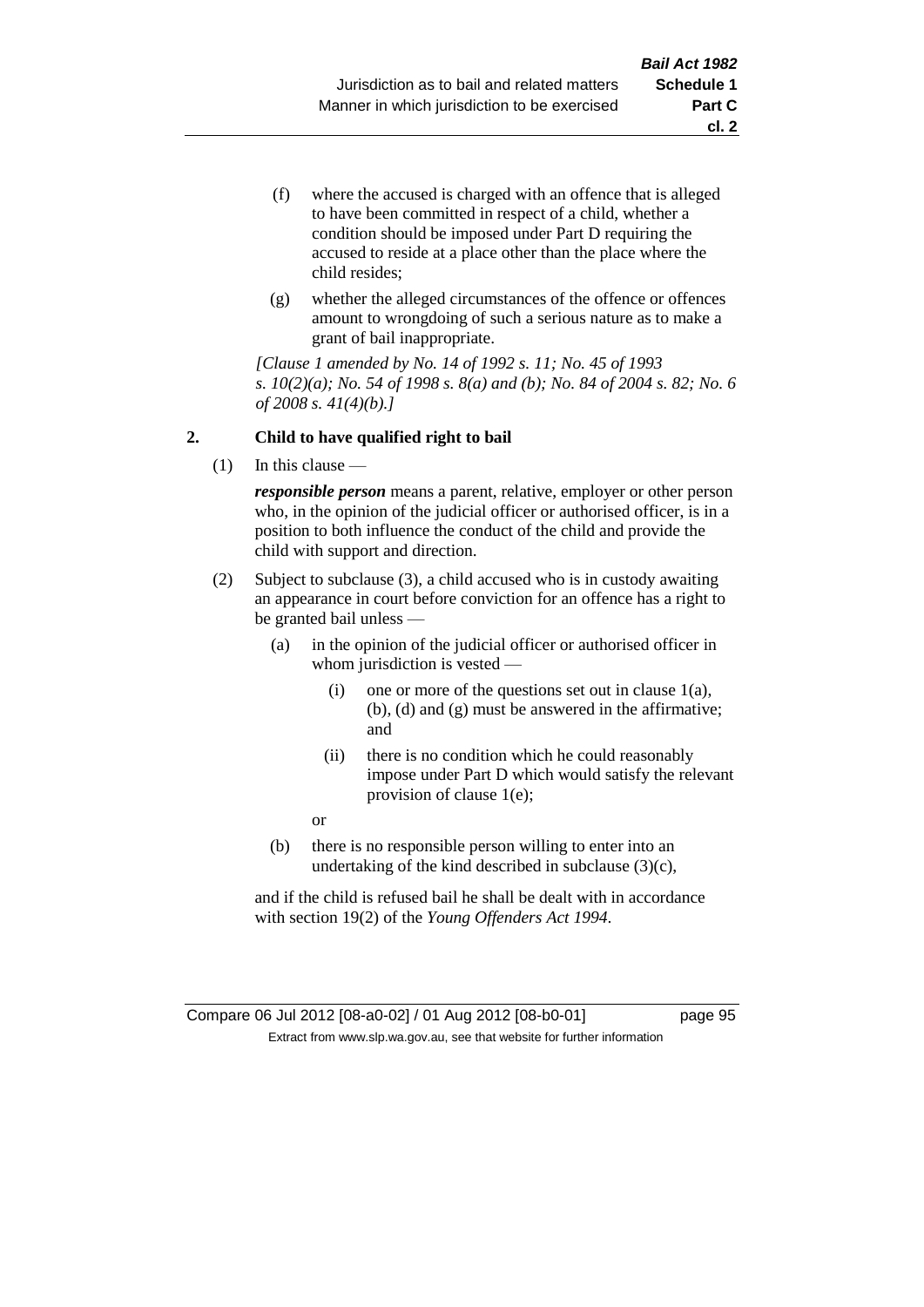- (3) The right of a child accused under subclause (2) is subject to  $-$ 
	- (a) clauses 3A and 3C; and
	- *[(b) deleted]*
	- (c) there being imposed as a condition on the grant of bail a requirement that before the release of the child on bail a responsible person undertakes in writing in the approved form to ensure that the child complies with any requirement of his bail undertaking mentioned in section 28(2)(a), (b), (c) and (d).
- (4) Subclauses (2)(b) and (3)(c) do not apply to a child accused if it appears to the judicial officer or authorised officer that the accused —
	- (a) is over the age of 17 years; and
	- (b) has sufficient maturity to live independently without the guidance or control of a parent or guardian.
- (5) For the purposes of this clause, the provisions of sections 46, 47, 48, 54, 55(2), 60 and  $67(2)(a)(iv)$  apply with all necessary changes as  $if -$ 
	- (a) references in those provisions to a surety and a surety undertaking were references to a responsible person and to an undertaking referred to in subclause (3)(c) respectively; and
	- (b) section  $54(1)(b)(i)$  read as follows
		- (i) a person who has entered into an undertaking referred to in clause 2(3)(c) of Part C of Schedule 1 should no longer be regarded as a responsible person for the purposes of that clause, or is dead;
- (6) Where a child accused is released on bail his right to be at liberty is subject to the exercise of the powers in section 17A.

*[Clause 2 inserted by No. 45 of 1993 s. 10(2)(b); amended by No. 57 of 1997 s. 21(3)(a); No. 54 of 1998 s. 8(c); No. 34 of 2004 Sch. 2 cl. 3(3); No. 84 of 2004 s. 82; No. 6 of 2008 s. 41(4)(c) and 43(4).]*

# **3. Matters relevant to cl. 1(a)**

In considering whether an accused may do any of the things mentioned in clause 1(a), the judicial officer or authorised officer

page 96 Compare 06 Jul 2012 [08-a0-02] / 01 Aug 2012 [08-b0-01] Extract from www.slp.wa.gov.au, see that website for further information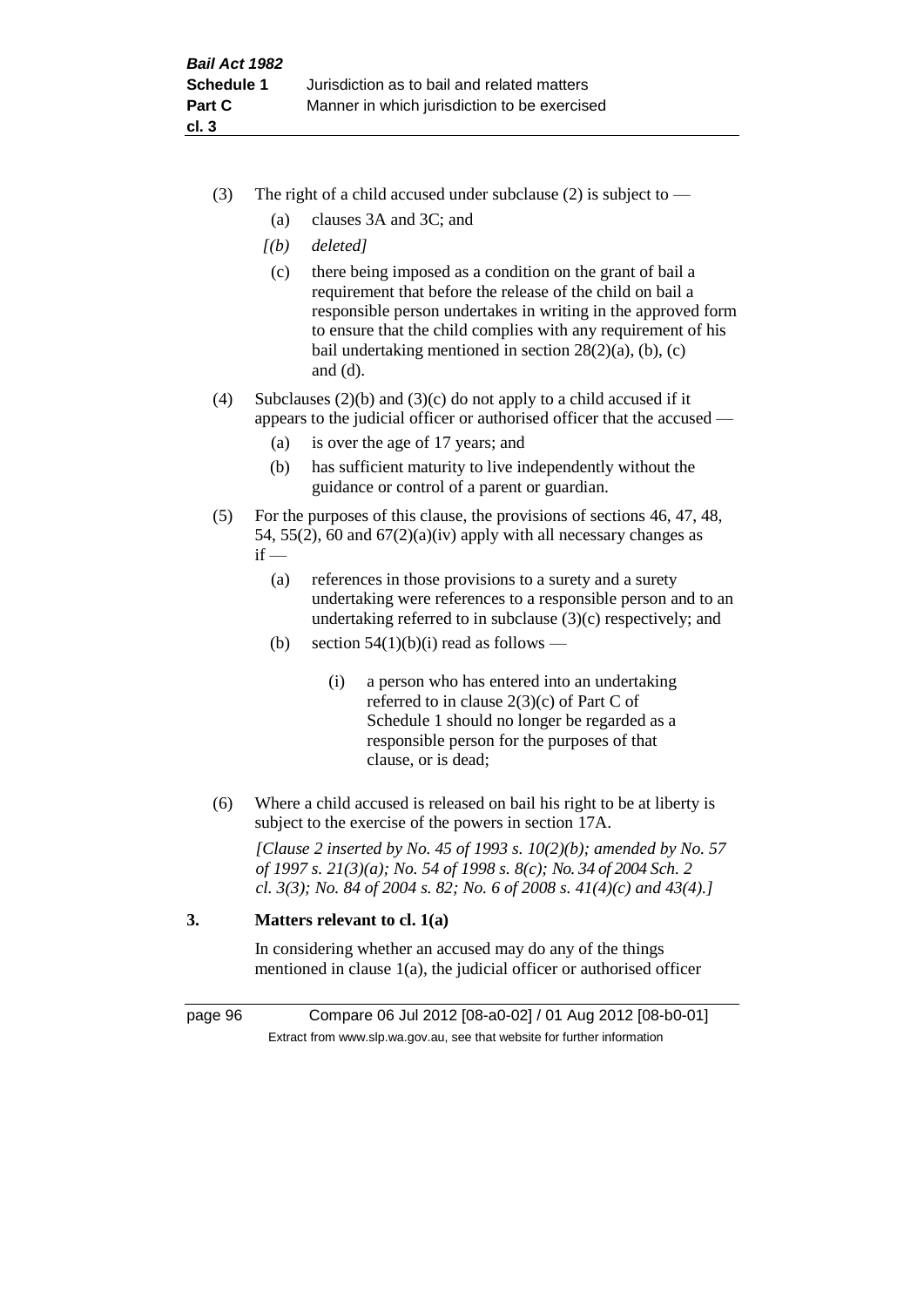shall have regard to the following matters, as well as to any others which he considers relevant —

- (a) the nature and seriousness of the offence or offences (including any other offence or offences for which he is awaiting trial) and the probable method of dealing with the accused for it or them, if he is convicted; and
- (b) the character, previous convictions, antecedents, associations, home environment, background, place of residence, and financial position of the accused; and
- (c) the history of any previous grants of bail to him; and
- (d) the strength of the evidence against him.

*[Clause 3 amended by No. 84 of 2004 s. 82.]*

#### **3A. Accused charged with etc. serious offence committed while on bail etc. for another serious offence, bail for**

- (1) Notwithstanding clause 1, 2 or 4 or any other provision of this Act, where —
	- (a) an accused is in custody
		- (i) awaiting an appearance in court before conviction for a serious offence; or
		- (ii) waiting to be sentenced or otherwise dealt with for a serious offence of which the accused has been convicted;

and

- (b) the serious offence is alleged to have been committed while the accused was —
	- (i) on bail for; or
	- (ii) at liberty under an early release order made in respect of,

another serious offence,

the judicial officer or (if section 16A does not apply) the authorised officer in whom jurisdiction is vested shall refuse to grant bail for the serious offence referred to in paragraph (a) unless the judicial officer or authorised officer —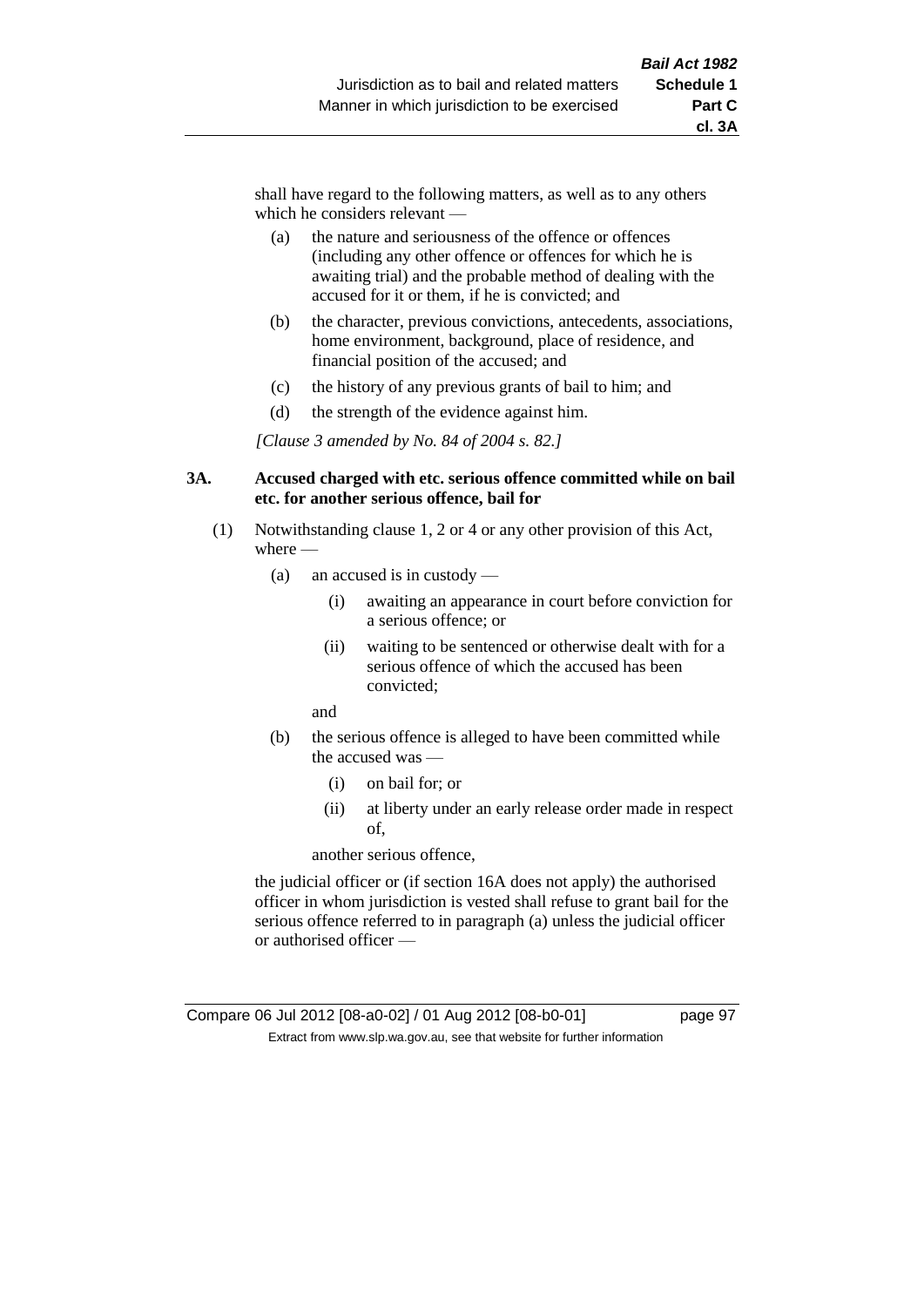- (c) is satisfied that there are exceptional reasons why the accused should not be kept in custody and, if clause 3B applies, is so satisfied only after complying with that clause; and
- (d) is also satisfied that bail may properly be granted having regard to the provisions of clauses 1 and 3 or, in the case of a child accused, clauses 2 and 3.
- (2) Notwithstanding section 7(1), where an accused is refused bail under subclause (1) for an appearance for a serious offence his case for bail need not be considered again under that subsection for an appearance for that offence unless he satisfies the judicial officer who may order his detention that —
	- (a) new facts have been discovered, new circumstances have arisen or the circumstances have changed since bail was refused; or
	- (b) he failed to adequately present his case for bail on the occasion of that refusal.
- (3) Where a child accused is refused bail under subclause (1) he shall be dealt with in accordance with section 19(2) of the *Young Offenders Act 1994*.

*[Clause 3A inserted by No. 45 of 1993 s. 10(2)(c); amended by No. 57 of 1997 s. 21(3)(b); No. 54 of 1998 s. 7 and 13(1); No. 84 of 2004 s. 82; No. 6 of 2008 s. 41(4)(d).]*

# **3B. Exceptional reasons under cl. 3A(1), determining**

- (1) This clause applies where it appears to the judicial officer or (if section 16A does not apply) the authorised officer that all or any of the acts alleged to constitute a serious offence referred to in clause 3A(1)(b) would, if proved in the appropriate proceedings, amount to a breach by the accused of a protective condition or order.
- (2) The judicial officer or authorised officer shall, before making a decision that there are exceptional reasons for the purposes of clause  $3A(1)(c)$ , make enquiry, or cause enquiry to be made, whether there has already been —
	- (a) any breach by the accused of the protective condition or order that has been proved in proceedings; or

page 98 Compare 06 Jul 2012 [08-a0-02] / 01 Aug 2012 [08-b0-01] Extract from www.slp.wa.gov.au, see that website for further information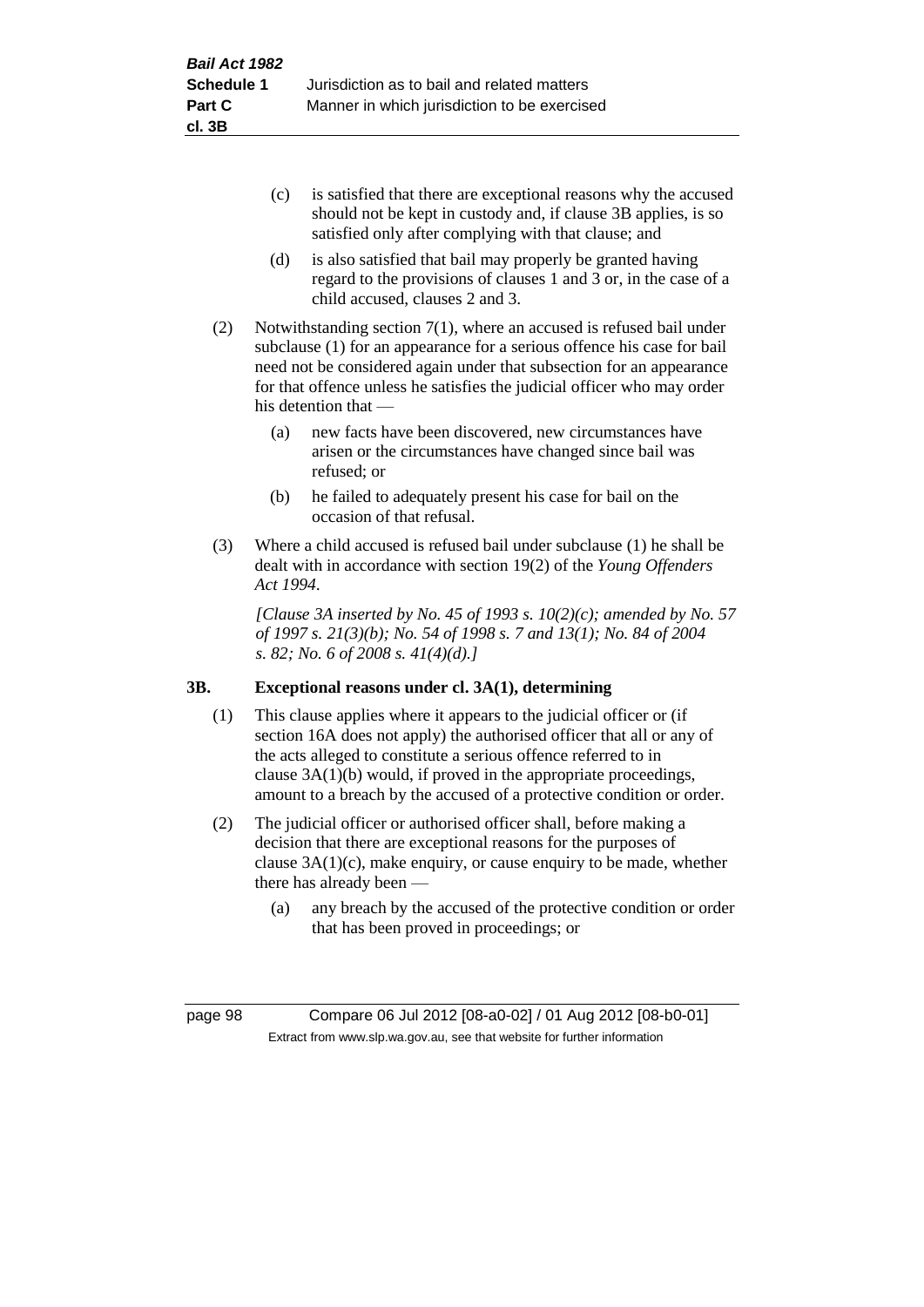- (b) any alleged breach by the accused of the protective condition or order that has not been so proved, including an allegation that has not been the subject of a prosecution or any other communication to any relevant official; or
- (c) any alleged breach by the accused of any other protective condition or order that has been the subject of a prosecution.
- (3) On becoming aware of any such alleged breach, the judicial officer or authorised officer shall give each person for whose protection a protective condition or order referred to in subclause (2) was imposed or made (a *relevant person*) a reasonable opportunity to give evidence by affidavit on matters relating to that protective condition or order.
- (4) The judicial officer or authorised officer shall in making any decision for the purposes of clause  $3A(1)(c)$  —
	- (a) give due weight to  $-$ 
		- (i) any evidence given under subclause (3); and
		- (ii) any adverse effect that a grant of bail to the accused would have on a relevant person; and
		- (iii) any difficulty that a relevant person might have in proving any future breach of a protective condition or order;

and

- (b) consider whether it would be appropriate to refuse bail and make a hospital order under section 5 of the *Criminal Law (Mentally Impaired Accused) Act 1996*; and
- (c) in the case of a condition imposed for a purpose mentioned in clause 2(2)(c) or (d) of Part D, treat any alleged breach of the condition as a serious matter even if the conduct alleged to amount to the breach in itself appears to be trivial; and
- (d) consider whether any alleged breach of a protective condition or order that has occurred shows that the purpose of the condition or order has not been achieved and that the accused should be kept in custody.
- (5) The provisions of this clause do not limit the matters that the judicial officer or authorised officer may take into account for the purposes of clause  $3A(1)(c)$ .

**cl. 3B**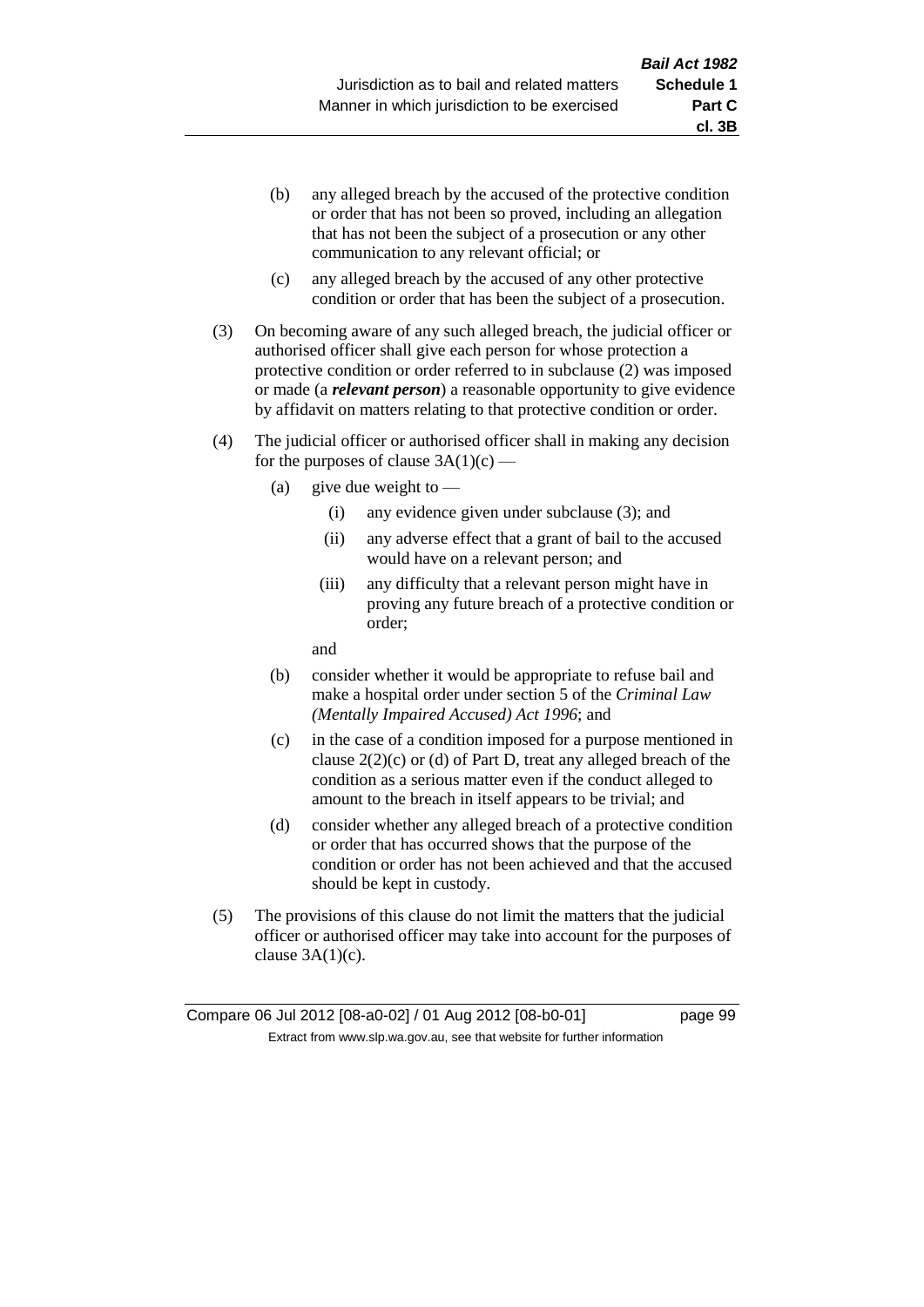(6) In this clause —

#### *protective condition or order* means —

- (a) a condition imposed for a purpose mentioned in clause  $2(2)(c)$  or (d) of Part D; or
- (b) a violence restraining order or a police order under the *Restraining Orders Act 1997*; or
- (c) a Part VII order under the *Justices Act 1902* <sup>3</sup>
	- (i) that under section 86 of the *Restraining Orders Act 1997* is taken to be a misconduct restraining order under that Act; and
	- (ii) that shows on the face of the order that the causing or threatening of personal injury by the accused was a ground for the making of the order.

*[Clause 3B inserted by No. 54 of 1998 s. 13(2); amended by No. 38 of 2004 s. 60; No. 59 of 2004 s. 141; No. 84 of 2004 s. 11 and 82.]*

#### **3C. Bail in murder cases**

Notwithstanding clause 1, 2 or 4 or any other provision of this Act, where an accused is in custody —

- (a) awaiting an appearance in court before conviction for an offence of murder; or
- (b) waiting to be sentenced or otherwise dealt with for an offence of murder of which the accused has been convicted,

the judicial officer in whom jurisdiction is vested shall refuse to grant bail for the offence unless the judicial officer is satisfied that -

- (c) there are exceptional reasons why the accused should not be kept in custody; and
- (d) bail may properly be granted having regard to the provisions of clauses 1 and 3 or, in the case of a child, clauses 2 and 3.

*[Clause 3C inserted by No. 6 of 2008 s. 41(4)(e); amended by No. 29 of 2008 s. 24(7).]*

page 100 Compare 06 Jul 2012 [08-a0-02] / 01 Aug 2012 [08-b0-01] Extract from www.slp.wa.gov.au, see that website for further information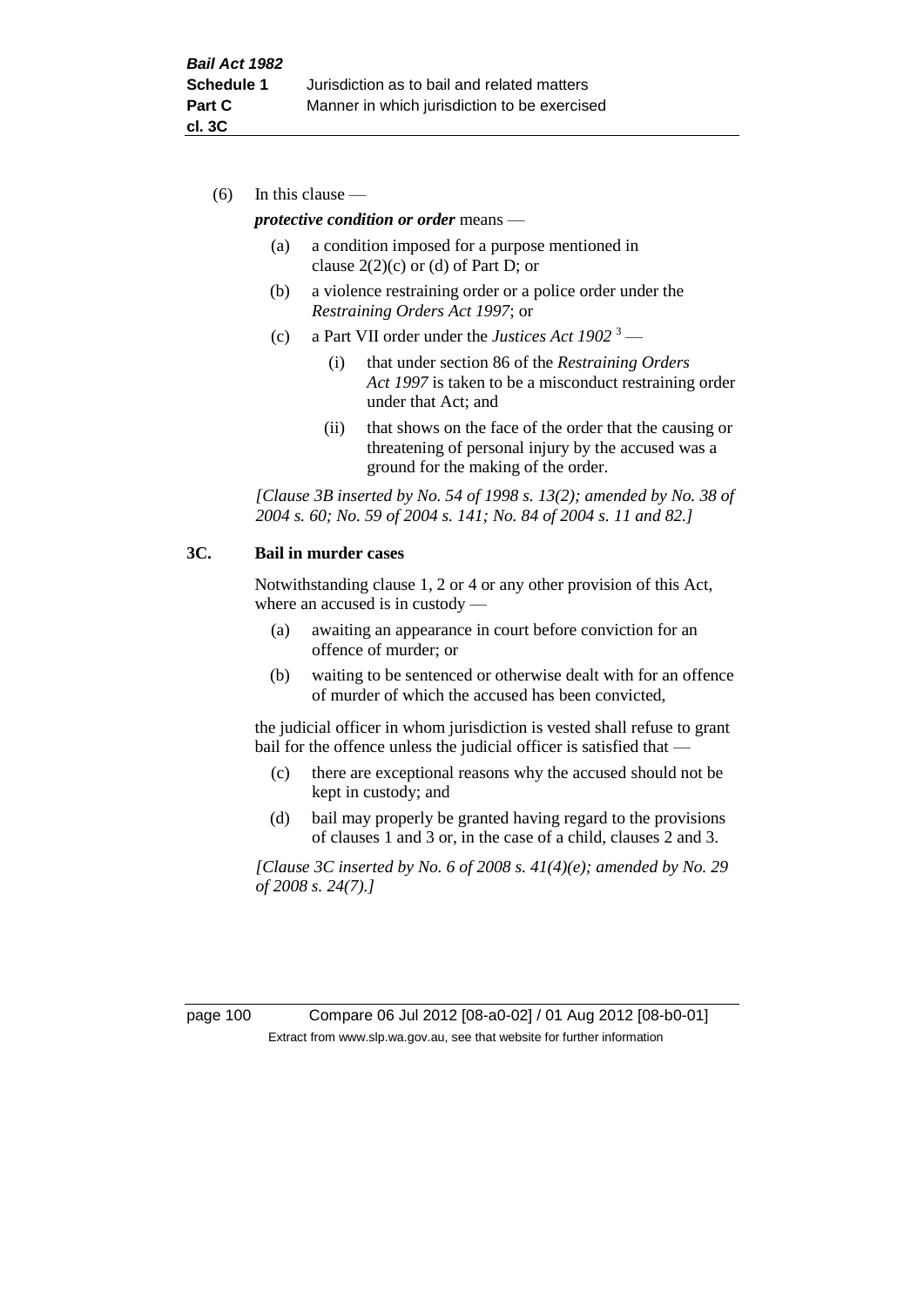## **4. Bail after conviction for accused awaiting sentence**

- (1) Subject to clauses 3A and 3C, the grant or refusal of bail to an accused, other than a child, who is in custody waiting to be sentenced or otherwise dealt with for an offence of which the accused has been convicted shall be at the discretion of the judicial officer in whom jurisdiction is vested, and that discretion shall be exercised having regard to the questions set out in clause 1 as well as to any others which the judicial officer considers relevant.
- (2) A child accused who is in custody waiting to be sentenced or otherwise dealt with for an offence of which the child accused has been convicted has the same right to be granted bail as a child accused referred to in clause 2(2), and the provisions of clause 2 apply accordingly.

*[Clause 4 inserted by No. 6 of 2008 s. 41(4)(f).]*

#### **4A. Bail after conviction for accused awaiting disposal of appeal**

In deciding whether or not to grant bail to an accused who is in custody waiting for the disposal of appeal proceedings, the judicial officer shall consider whether there are exceptional reasons why the accused should not be kept in custody, and shall only grant bail to the accused if satisfied that —

- (a) exceptional reasons exist; and
- (b) it is proper to do so having regard to the provisions of clauses 1 and 3 or, in the case of a child, clauses 2 and 3.

*[Clause 4A inserted by No. 6 of 2008 s. 41(4)(f).]*

## **5. Exception to cl. 4A for bail in appeal under** *Criminal Appeals Act 2004* **Part 2**

Clause 4A does not apply to the bail of a person who is awaiting the disposal of appeal proceedings under Part 2 of the *Criminal Appeals Act 2004*; such a person shall be deemed for the purposes of this Part to be awaiting an appearance in court before conviction for an offence.

*[Clause 5 inserted by No. 33 of 1989 s. 18; amended by No. 59 of 2004 s. 141; No. 84 of 2004 s. 11; No. 6 of 2008 s. 41(4)(g).]*

Compare 06 Jul 2012 [08-a0-02] / 01 Aug 2012 [08-b0-01] page 101 Extract from www.slp.wa.gov.au, see that website for further information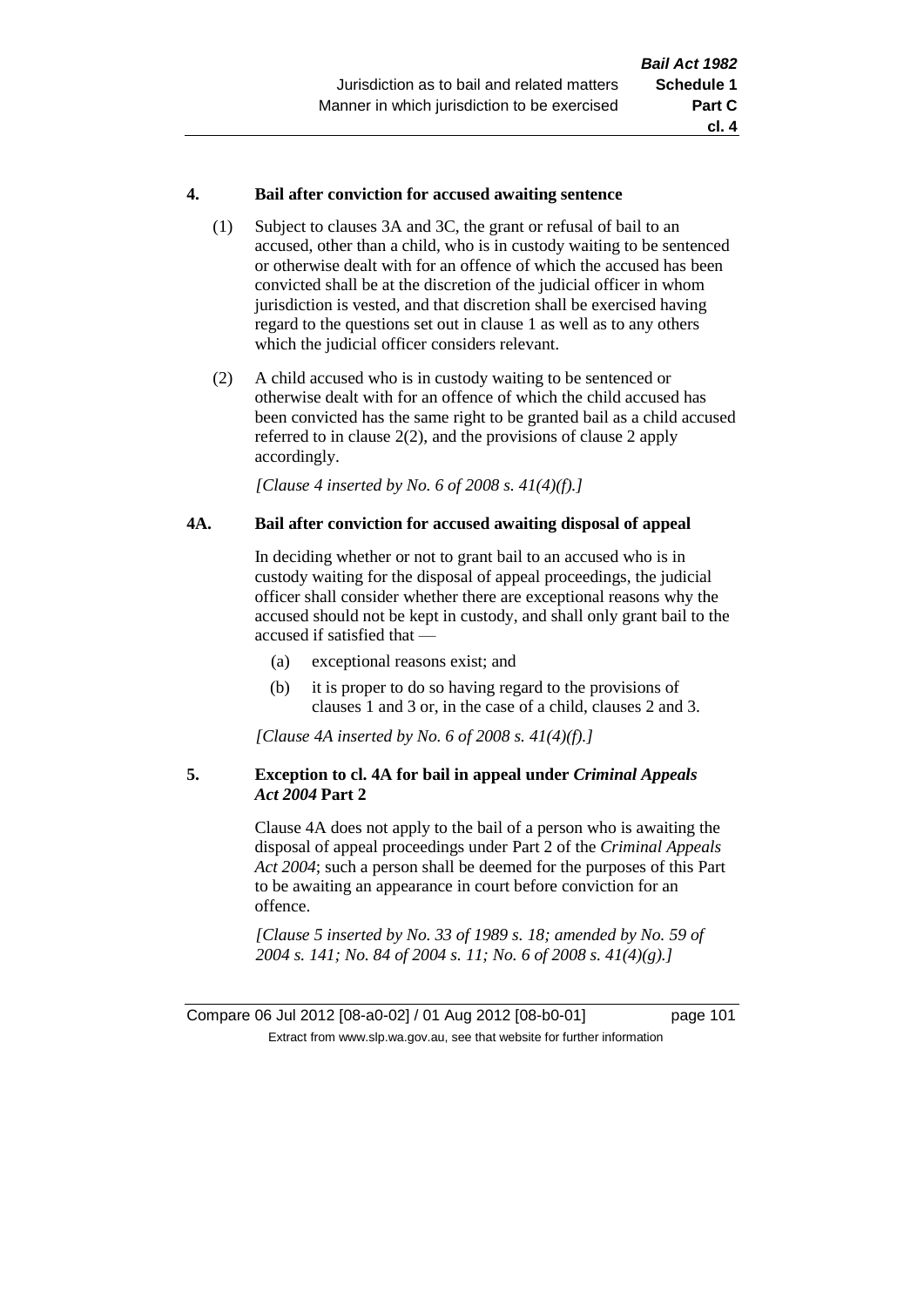## **6. Bail of people on community orders etc.**

For the purpose of determining whether clause 4 applies, a person in custody —

- (a) under section 50, 79, 84E, 128, 129 or 132 of the *Sentencing Act 1995* in connection with a possible breach of a conditional release order, a sentence of suspended imprisonment or conditional suspended imprisonment or a community order imposed under that Act; or
- (b) under section 43 of the *Young Offenders Act 1994* in respect of an alleged breach of a youth community based order, an intensive youth supervision order or a conditional release order made under that Act,

is to be taken as not having been convicted of the offence for which the sentence was imposed.

*[Clause 6 inserted by No. 78 of 1995 s. 8; amended by No. 27 of 2004 s. 13(3).]*

*[Heading deleted by No. 6 of 2008 s. 41(4)(h).]*

# **7. Bail for initial appearance to be for not more than 30 days**

In fixing the terms of bail of an accused for his initial appearance in court for an offence, a justice or an authorised officer shall require him to make the appearance within the period of 30 days commencing on and including the day on which the accused was arrested for the offence.

*[Clause 7 amended by No. 84 of 2004 s. 82; No. 6 of 2008 s. 41(4)(i).]*

## **8. Bail on adjournment in court of summary jurisdiction to be for not more than 30 days except by consent**

In fixing the terms of bail of an accused for an appearance in court after an adjournment of proceedings for an offence, a judicial officer sitting as a court of summary jurisdiction shall require him to make the appearance within the period of 30 days commencing on and including the day on which the proceedings are adjourned, unless the accused consents to appear on a later day.

page 102 Compare 06 Jul 2012 [08-a0-02] / 01 Aug 2012 [08-b0-01] Extract from www.slp.wa.gov.au, see that website for further information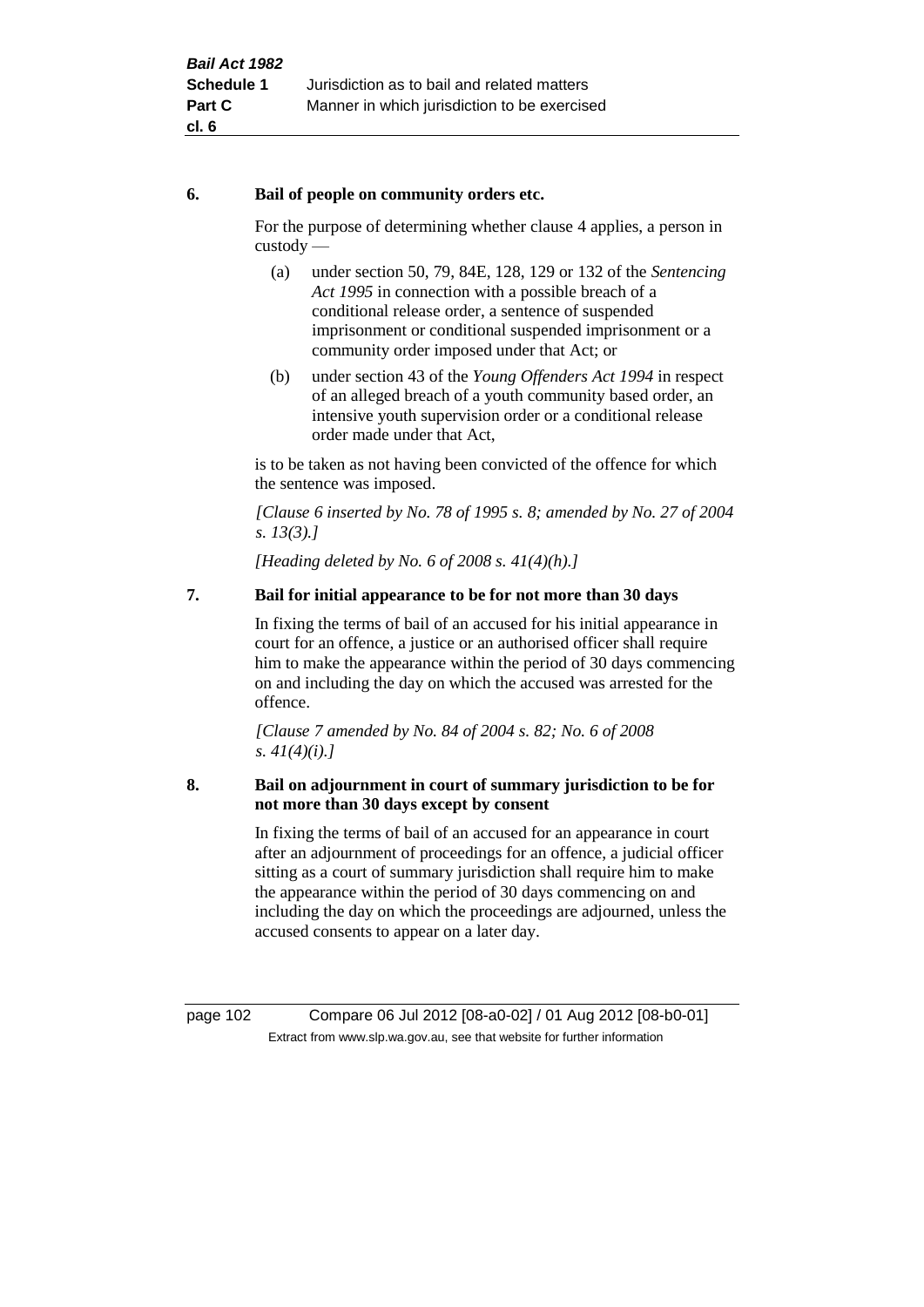*[Clause 8 amended by No. 49 of 1988 s. 90(c); No. 59 of 2004 s. 141; No. 84 of 2004 s. 82.]*

## **9. Calculating periods for cl. 7 and 8**

The periods specified in clauses 7 and 8 shall be calculated to include any Sunday or public holiday.

# **Part D — Conditions which may be imposed on a grant of bail**

## **1. Conditions as to forfeiture, sureties, security etc.**

- (1) A judicial officer or authorised officer, on a grant of bail, may impose conditions under this clause if he considers that it is desirable to do so to ensure the performance of the accused's bail undertaking.
- (2) If a judicial officer or authorised officer considers that it is desirable as mentioned in subclause (1), he may in addition to releasing the accused on his bail undertaking impose any one or more of the following conditions —
	- (a) that the accused in his bail undertaking agree to forfeit a specified amount of money if he fails to comply with any requirement of his bail undertaking mentioned in section  $28(2)(a)$  or (b); or
	- (b) that a surety or a specified number of sureties enter into a surety undertaking or surety undertakings whereby he or they agree to forfeit a specified amount or specified amounts of money if the accused fails to comply with any requirement of his bail undertaking mentioned in section 28(2)(a) or (b); or
	- (c) that any of them the accused and the surety or sureties give security of a specified value, including the deposit of a specified amount of cash, for the performance of their respective obligations; or
	- (d) that any of them the accused and the surety or sureties deposit with a specified officer any specified passbook or document relating to the title to, or ownership of, any account or other asset offered as security for the performance of their respective obligations; or
	- (e) that any of them the accused and the surety or sureties, at his or their own expense or otherwise, enter into such mortgage,

Compare 06 Jul 2012 [08-a0-02] / 01 Aug 2012 [08-b0-01] page 103 Extract from www.slp.wa.gov.au, see that website for further information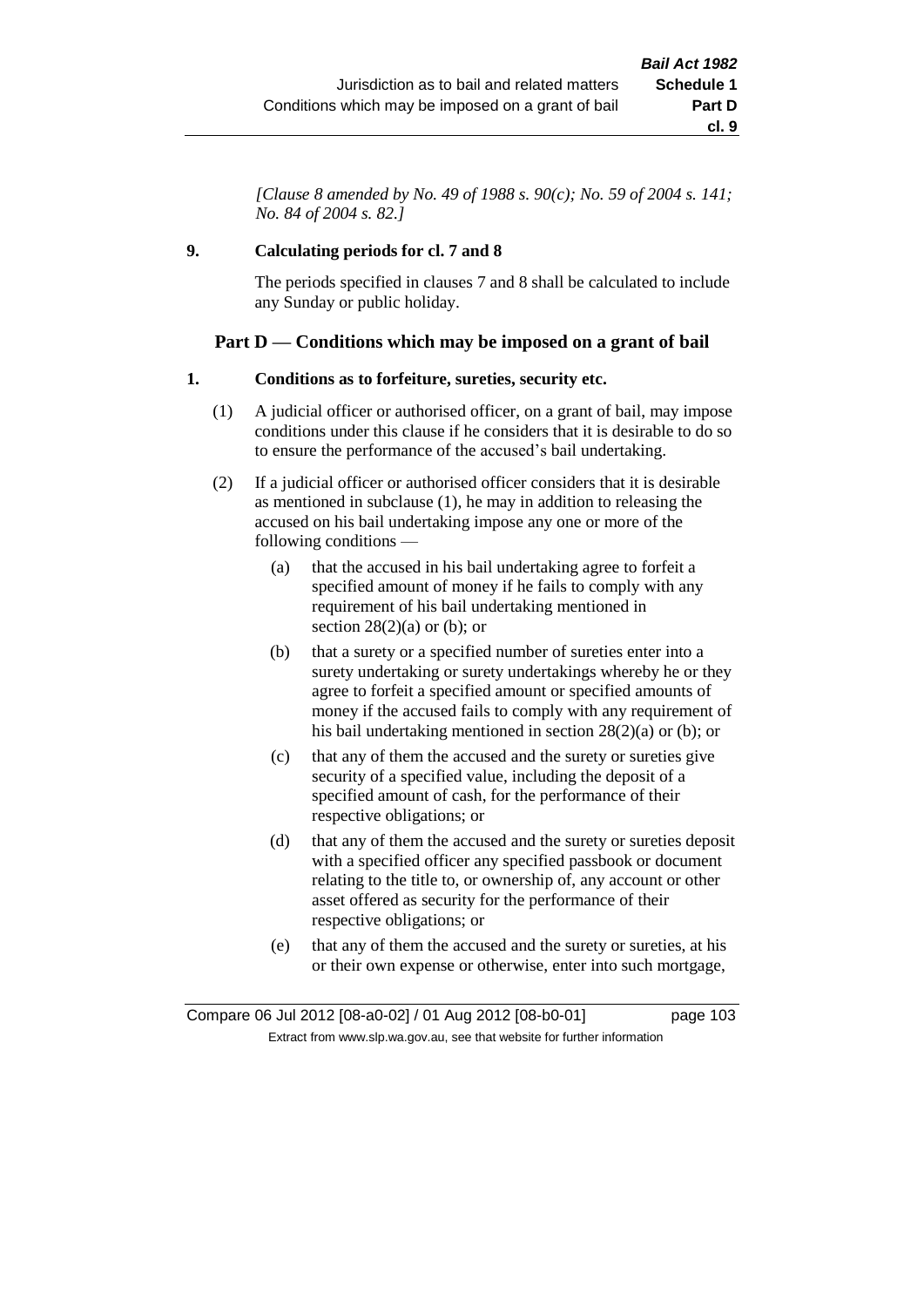charge, assignment or other transaction, or take such other step, as may be required, including completion of the necessary documents, to render any security effective and enforceable by the State.

- (3) The nature and sufficiency of any security, and the documentation therefor, required under subclause (2) shall be determined by the judicial officer or authorised officer who imposed the condition or, if no determination is so made —
	- (a) by the person before whom the bail undertaking is entered into, where the security is to be given by the accused; and
	- (b) where the security is to be given by a surety, by any person authorised under section 36 to approve the surety or before whom the surety undertaking is entered into.
- (4) When a bail undertaking ceases to have effect as provided in section 34(a) to (d), or upon an accused being acquitted of a charge under section  $51(1)$  or (2) or discharged from further proceedings therefor, each of them the accused, or where section 34(b) applies his personal representative, and any surety is entitled to have returned to him any security given under subclause (2).
- (5) When a surety undertaking ceases to have effect as provided in section 47(a) to (f), a surety is entitled to have returned to him any security given under subclause (2).

*[Clause 1 amended by No. 65 of 2003 s. 121(3); No. 84 of 2004 s. 82; No. 6 of 2008 s. 18(3).]*

# **2. Other conditions**

- (1) A judicial officer or authorised officer, on a grant of bail, may impose conditions —
	- (a) to be complied with before the accused is released on bail or while the accused is on bail; or
	- (b) as to the accused's conduct while on bail; or
	- (c) as to where the accused shall reside while on bail,

if he considers that it is desirable for any purpose mentioned in subclause (2), (2b), (3) or (4).

page 104 Compare 06 Jul 2012 [08-a0-02] / 01 Aug 2012 [08-b0-01] Extract from www.slp.wa.gov.au, see that website for further information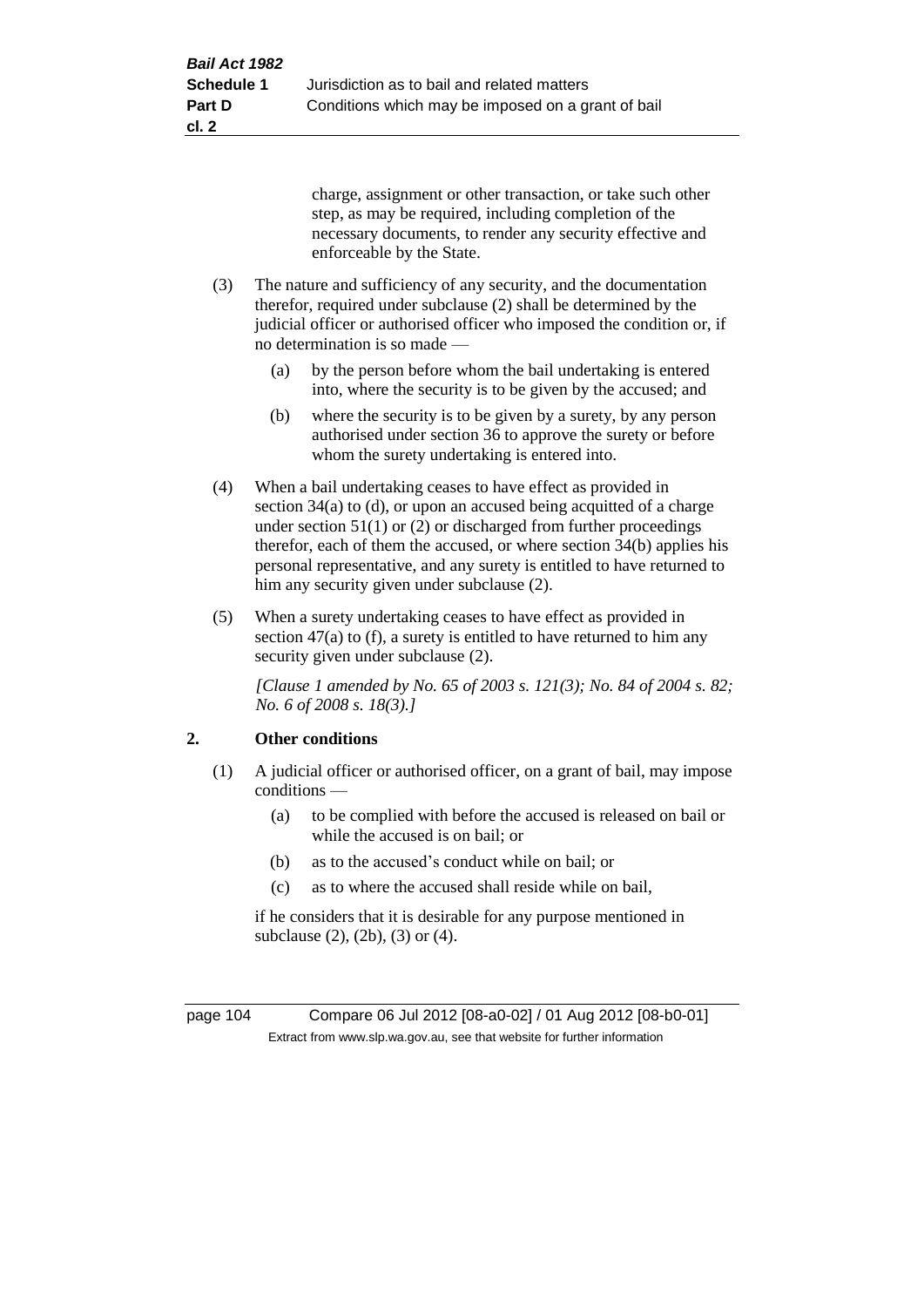- (1a) Without limiting subclause (1), a judicial officer or authorised officer shall, on a grant of bail to a child accused, consider whether it is desirable for any purpose mentioned in subclause (2) to impose a condition as to —
	- (a) any period in each day during which the child is to remain at a particular place; or
	- (b) any person with whom the child is not to associate or communicate; or
	- (c) any place that the child is not to frequent; or
	- (d) the attendance by the child at a school or other educational institution; or
	- (e) any other matter,

and the judicial officer or authorised officer may impose any such condition.

- (2) Any condition may be imposed under subclause (1) or (1a) to ensure that an accused —
	- (a) appears in court in accordance with his bail undertaking; or
	- (b) does not while on bail commit an offence; or
	- (c) does not endanger the safety, welfare or property of any person; or
	- (d) does not interfere with witnesses or otherwise obstruct the course of justice, whether in relation to himself or any other person; or
	- (e) as regards the period when the accused is on trial, does not prejudice the proper conduct of the trial.
- (2a) Before imposing a condition on a grant of bail for a purpose mentioned in subclause (2)(c) or (d) a judicial officer or authorised officer is to consider whether that purpose would be better served, or could be better assisted, by a restraining order made under the *Restraining Orders Act 1997* and whether, in the case of a judicial officer, to exercise the power in section 63 of that Act or, in the case of an authorised officer, to make a telephone application under that Act.

Compare 06 Jul 2012 [08-a0-02] / 01 Aug 2012 [08-b0-01] page 105 Extract from www.slp.wa.gov.au, see that website for further information

**cl. 2**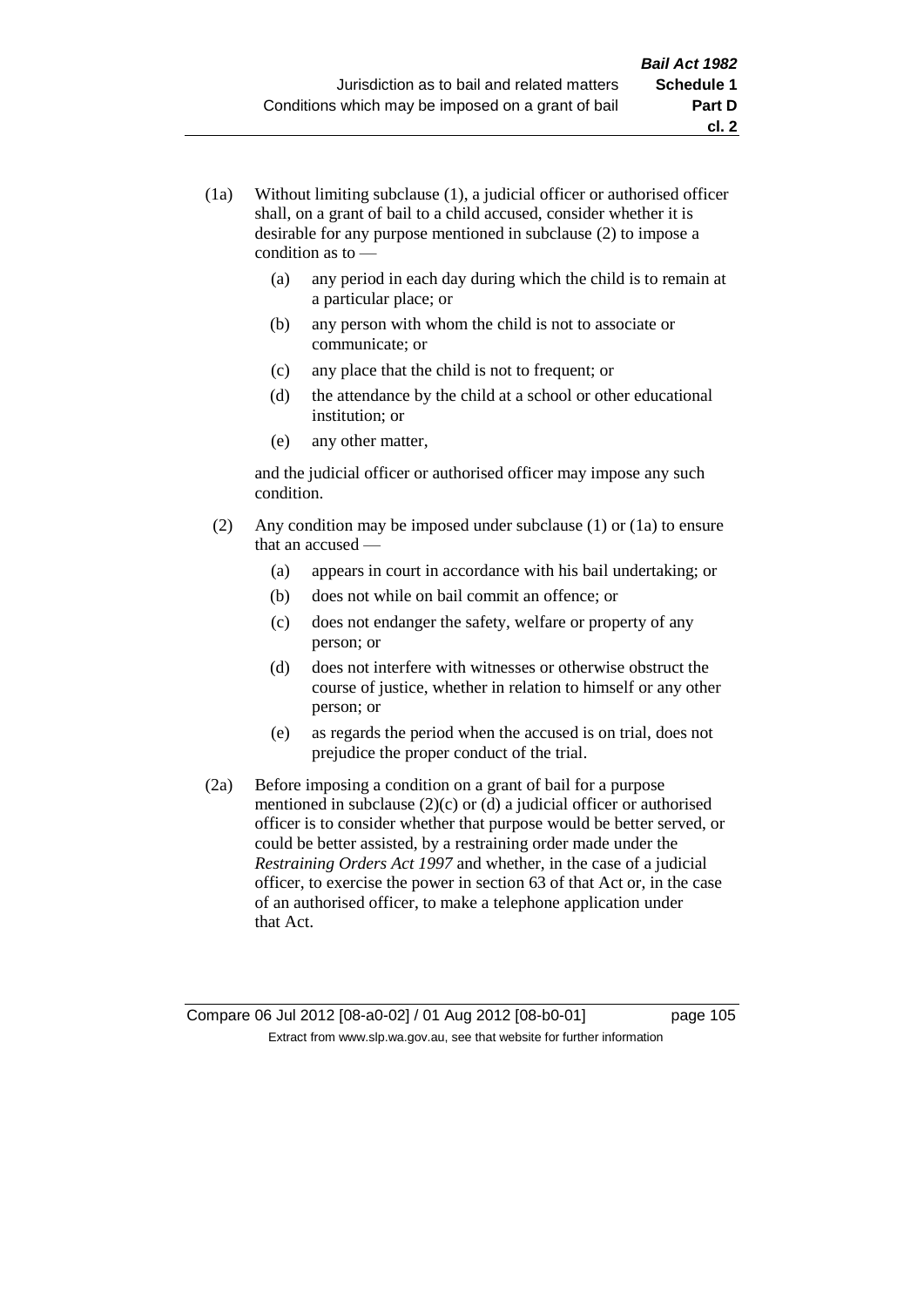- (2b) Where a judicial officer is of the opinion that the accused should while on bail —
	- (a) be counselled for a behavioural problem; or
	- (b) attend a course or programme that may assist with such a problem,

the judicial officer may under subclause (1) impose a condition for that purpose that requires the accused to —

- (c) attend a prescribed person to be counselled; or
- (d) attend a prescribed course or programme,

that is specified by the judicial officer in the condition.

- (3) Where a judicial officer who grants bail to an accused is of the opinion that the accused's physical condition ought to be examined the officer may, under subclause (1), impose any condition which the officer considers desirable for the purpose of ensuring that the accused is examined by a medical practitioner.
- (3a) Where a judicial officer who grants bail to an accused is of the opinion that the accused's mental condition ought to be examined the officer may, under subclause (1), impose any condition which the officer considers desirable for the purpose of ensuring that the accused's mental condition is examined including a condition —
	- (a) that the accused be examined by a medical practitioner or an authorised mental health practitioner (as defined in the *Mental Health Act 1996*) for the purpose of deciding whether to make a referral under section 29 of that Act;
	- (b) that the accused be admitted to an authorised hospital (as defined in the *Mental Health Act 1996*);
	- (c) that the accused be examined by a psychiatrist.
- (4) Where a judicial officer is of the opinion that an accused is suffering from alcohol or drug abuse and is in need of care or treatment either on that account, or to enable him to be prepared for his trial, the judicial officer may, under subclause (1), impose any condition which he considers desirable for the purpose of ensuring that the accused receives such care or treatment, including that he lives in, or from time to time attends at, a specified institution or place in order to receive such care or treatment.

page 106 Compare 06 Jul 2012 [08-a0-02] / 01 Aug 2012 [08-b0-01] Extract from www.slp.wa.gov.au, see that website for further information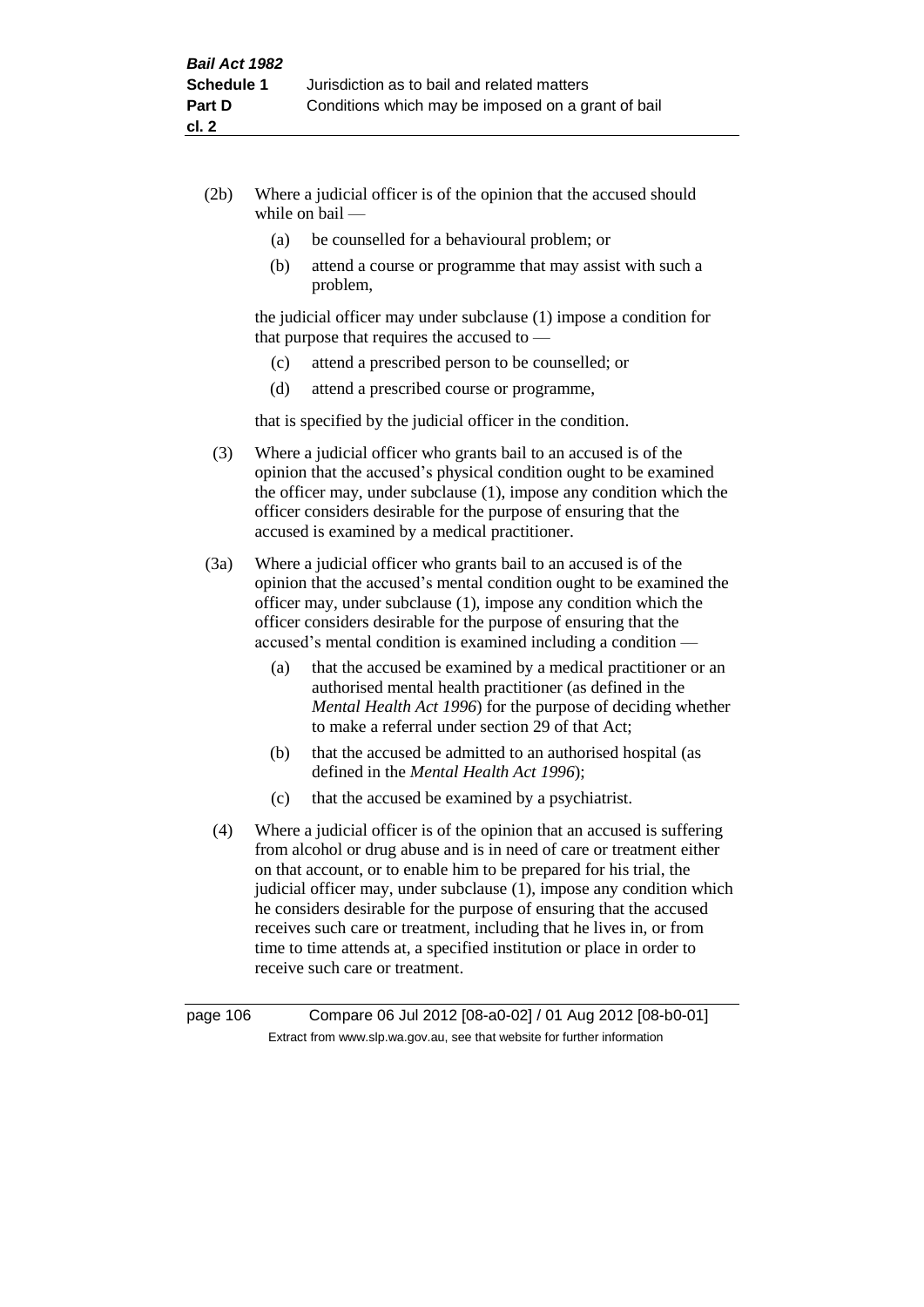- (5) Where a judicial officer imposes a condition for a purpose mentioned in subclause (2b), (3), (3a) or (4), the judicial officer shall cause to be sent to the person who is to counsel or examine the accused, or the place at which the accused is to attend, a statement of the reasons for imposing the condition.
- (6) Where a condition is imposed under this clause that an accused shall reside in premises established for the accommodation of persons to whom bail has been granted, that condition shall be deemed to include a further condition that the accused shall comply with such rules as are for the time being laid down for the maintenance of the good order of those premises, whether such rules are made under section 67 or by the authority responsible for the good order of the premises.
- (7) In this clause —

*medical practitioner* means a person registered under the *Health Practitioner Regulation National Law (Western Australia)* in the medical profession;

*psychiatrist* has the same meaning as it has in the *Mental Health Act 1996*.

*[Clause 2 amended by No. 45 of 1993 s. 10(3); No. 69 of 1996 s. 3; No. 54 of 1998 s. 12; No. 84 of 2004 s. 82; No. 22 of 2008 Sch. 3 cl. 4; No. 35 of 2010 s. 29.]*

*[Clause 2. Modifications to be applied in order to give effect to Cross-border Justice Act 2008: clause altered 1 Nov 2009. See endnote 1M.]*

## **3. Home detention condition**

- (1) A judicial officer may, subject to this clause, impose a home detention condition as a condition on a grant of bail.
- (2) A home detention condition shall not be imposed unless the accused is over the age of 17 years and the judicial officer is satisfied —
	- (a) after considering a report from a community corrections officer about the accused and his circumstances, that the accused is suitable to be subject to a home detention condition; and

**cl. 3**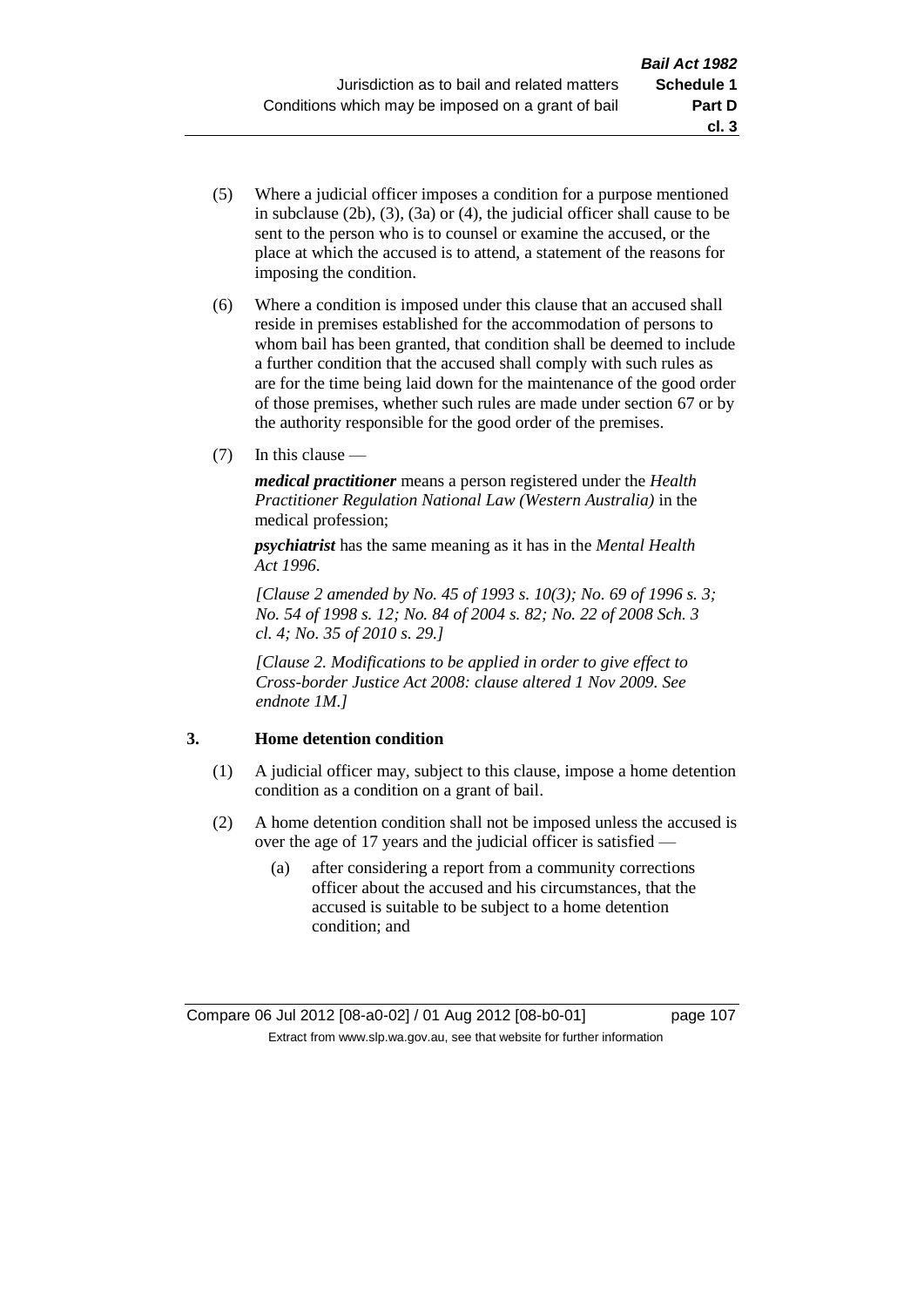- (b) that the place where it is proposed the accused will remain while subject to the home detention condition is a suitable place; and
- (c) that unless a home detention condition is imposed, the accused will not be released on bail.
- (3) A home detention condition is a condition that while the accused is on bail the accused shall —
	- (a) remain at and not leave the place specified in the bail record form and in the bail undertaking (or in a notice under section 50E) until the time specified, or deemed by section 31(3) to be specified, in the bail undertaking except —
		- (i) to work in gainful employment approved by a community corrections officer; or
		- (ii) with the approval of a community corrections officer, to seek gainful employment; or
		- (iii) to obtain urgent medical or dental treatment for the accused; or
		- (iv) for the purpose of averting or minimizing a serious risk of death or injury to the accused or to another person; or
		- (v) to obey an order issued under a written law (such as a summons) requiring the accused's presence elsewhere; or
		- (vi) for a purpose approved of by a community corrections officer; or
		- (vii) on the direction of a community corrections officer; and
	- (b) not leave the State; and
	- (c) comply with every reasonable direction of a community corrections officer; and
	- (d) comply with such of the conditions specified in the list provided under section 24A(4) as may be specified in a notice given under section 50E(b); and

page 108 Compare 06 Jul 2012 [08-a0-02] / 01 Aug 2012 [08-b0-01] Extract from www.slp.wa.gov.au, see that website for further information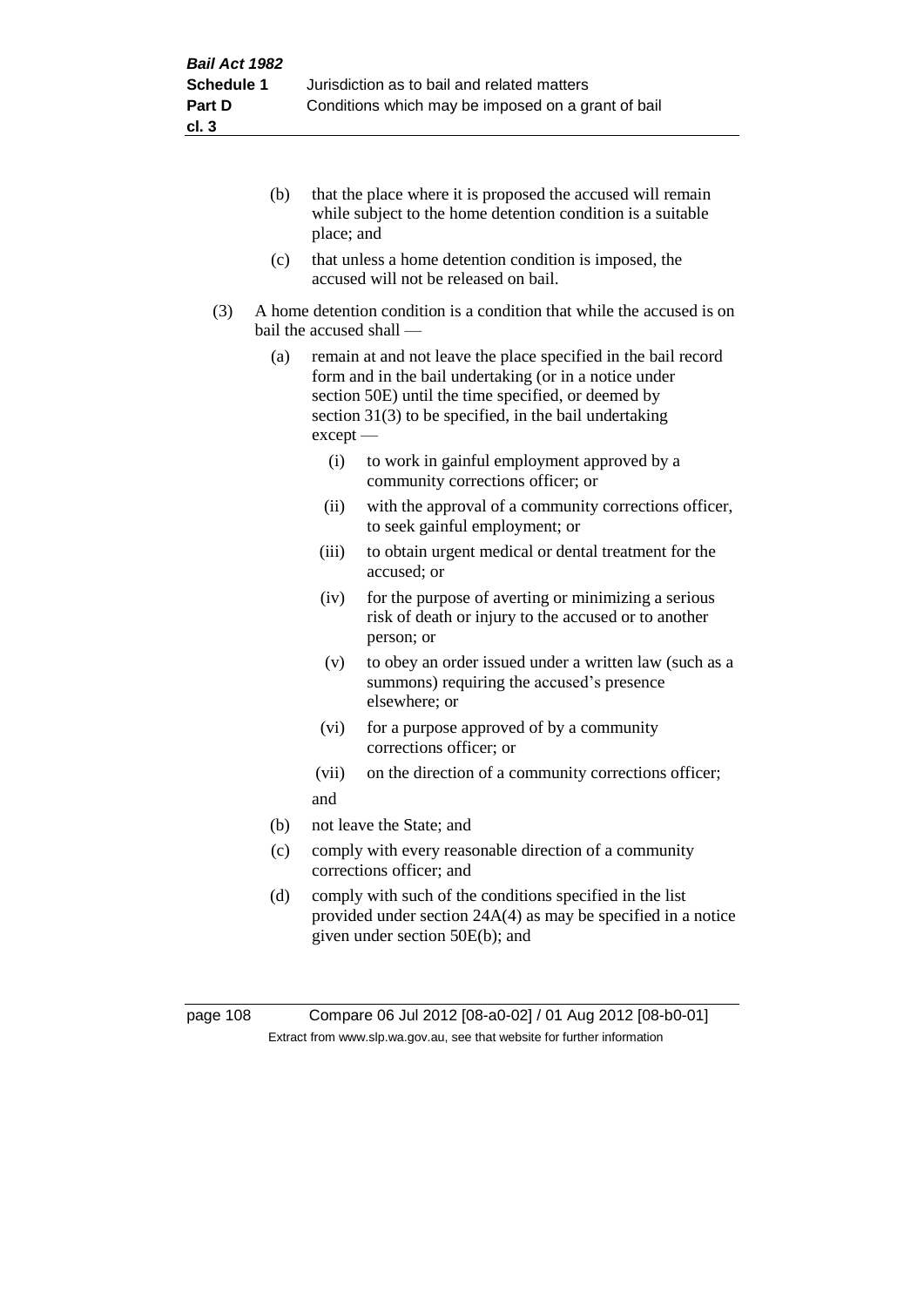(e) when requested to do so, produce a copy of his bail undertaking and any notice by the CEO (corrections) under section 50E for inspection by a community corrections officer or a member of the Police Force.

*[Clause 3 inserted by No. 61 of 1990 s. 15; amended by No. 31 of 1993 s. 9; No. 84 of 2004 s. 82; No. 65 of 2006 s. 53.]*

*[Clause 3. Modifications to be applied in order to give effect to Cross-border Justice Act 2008: clause altered 1 Nov 2009. See endnote 1M.]*

Compare 06 Jul 2012 [08-a0-02] / 01 Aug 2012 [08-b0-01] page 109 Extract from www.slp.wa.gov.au, see that website for further information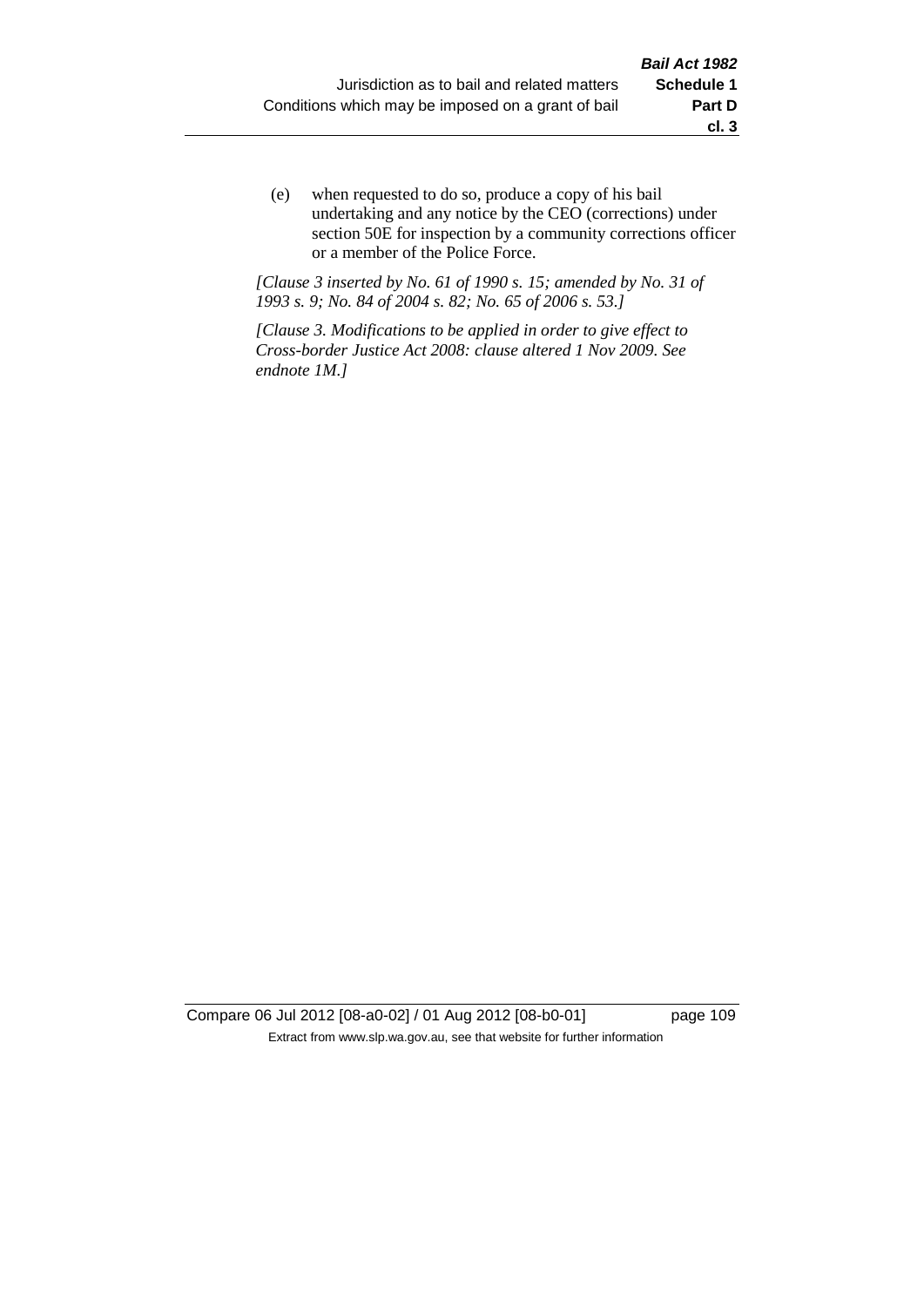**cl. 1**

# **Schedule 2 — Serious offences**

 $[s. 3(1)]$ 

*[Heading inserted by No. 6 of 2008 s. 42(1).]*

|    | <b>Enactment</b>         | <b>Description of offence</b>                                                    |
|----|--------------------------|----------------------------------------------------------------------------------|
| 1. | <b>The Criminal Code</b> |                                                                                  |
|    | s. 279                   | Murder                                                                           |
|    | s. 280                   | Manslaughter                                                                     |
|    | s. 281                   | Unlawful assault causing death                                                   |
|    | s. 283                   | Attempt to murder                                                                |
|    | s. 292                   | Disabling in order to commit<br>indictable offence                               |
|    | s. 294                   | Acts intended to cause grievous<br>bodily harm or to resist or prevent<br>arrest |
|    | s. 297                   | Grievous bodily harm                                                             |
|    | s. 301                   | Wounding and similar acts                                                        |
|    | s. $304(2)$              | Acts or omissions, with intent to<br>harm, causing bodily harm or<br>danger      |
|    | s. 317                   | Assault occasioning bodily harm                                                  |
|    | s. $317A(a)$             | Assault with intent to commit or<br>facilitate a crime                           |
|    | s. $317A(b)$             | Assault with intent to do grievous<br>bodily harm                                |
|    | s. 318                   | Serious assaults                                                                 |
|    | s. 323                   | Indecent assault                                                                 |
|    | s. 324                   | Aggravated indecent assault                                                      |
|    | s. 325                   | Sexual penetration without consent                                               |

page 110 Compare 06 Jul 2012 [08-a0-02] / 01 Aug 2012 [08-b0-01] Extract from www.slp.wa.gov.au, see that website for further information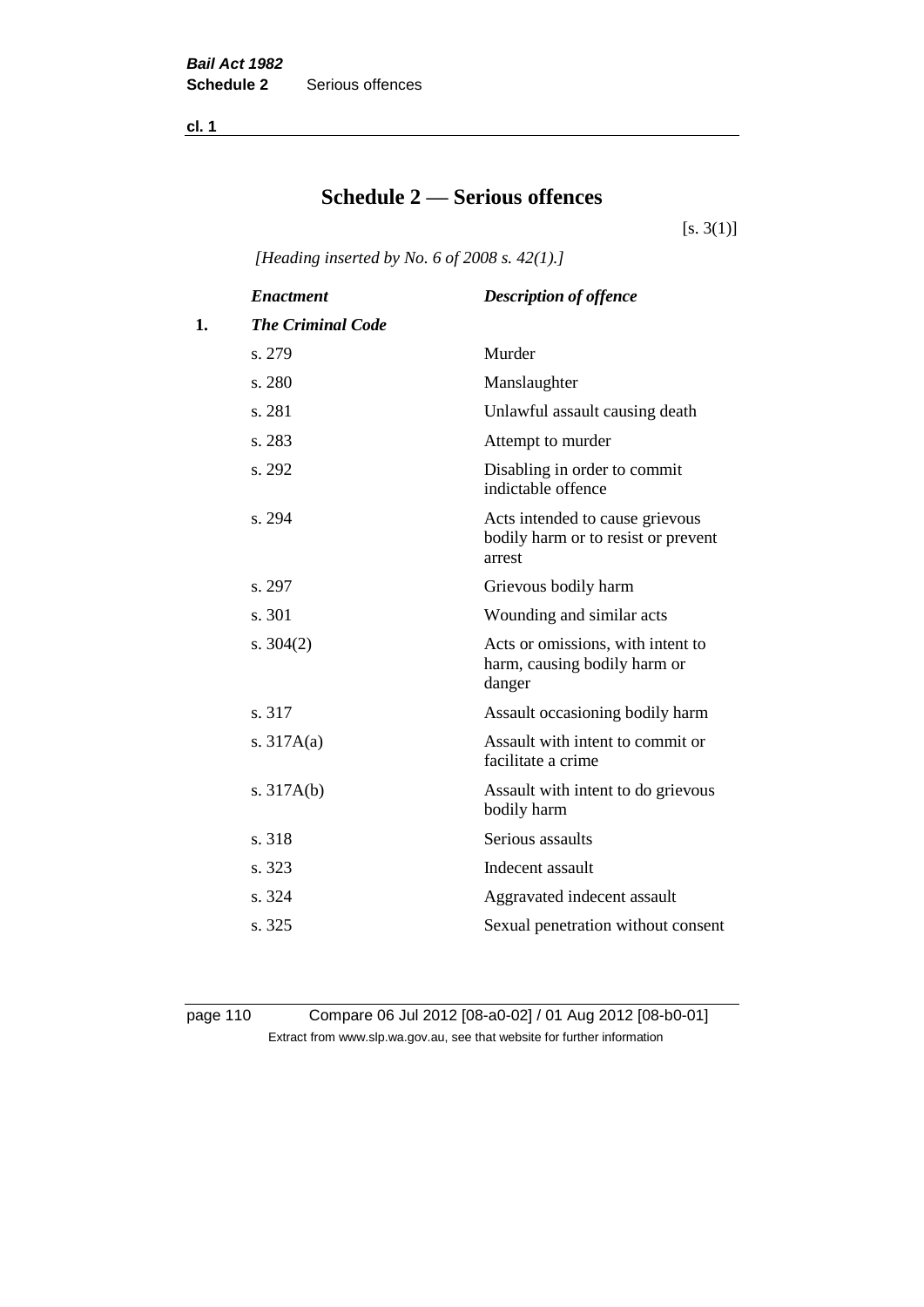|     | <b>Enactment</b>                | <b>Description of offence</b>                                                                                                                      |  |  |
|-----|---------------------------------|----------------------------------------------------------------------------------------------------------------------------------------------------|--|--|
|     | s. 326                          | Aggravated sexual penetration<br>without consent                                                                                                   |  |  |
|     | s. 331B                         | Sexual servitude                                                                                                                                   |  |  |
|     | s. 331C                         | Conducting business involving<br>sexual servitude                                                                                                  |  |  |
|     | s. 331D                         | Deceptive recruiting for<br>commercial sexual services                                                                                             |  |  |
|     | s. 332                          | Kidnapping                                                                                                                                         |  |  |
|     | s. 333                          | Deprivation of liberty                                                                                                                             |  |  |
|     | s. 338E                         | <b>Stalking</b>                                                                                                                                    |  |  |
|     | s. 378                          | Stealing a motor vehicle                                                                                                                           |  |  |
|     | s. 392                          | Robbery                                                                                                                                            |  |  |
|     | s. 393                          | Assault with intent to rob                                                                                                                         |  |  |
|     | s. 401                          | <b>Burglary</b>                                                                                                                                    |  |  |
|     | s. 444                          | Criminal damage, if the property is<br>destroyed or damaged by fire                                                                                |  |  |
| 2.  | <b>Bush Fires Act 1954</b>      |                                                                                                                                                    |  |  |
|     | s. 32                           | Wilfully lighting a fire or causing a<br>fire to be lit under such<br>circumstances as to be likely to<br>injure or damage a person or<br>property |  |  |
| 2a. | <b>Misuse of Drugs Act 1981</b> |                                                                                                                                                    |  |  |
|     | s. $6(1)$                       | Offences concerned with<br>prohibited drugs generally                                                                                              |  |  |
|     | s. $7(1)$                       | Offences concerned with<br>prohibited plants generally                                                                                             |  |  |

Compare 06 Jul 2012 [08-a0-02] / 01 Aug 2012 [08-b0-01] page 111 Extract from www.slp.wa.gov.au, see that website for further information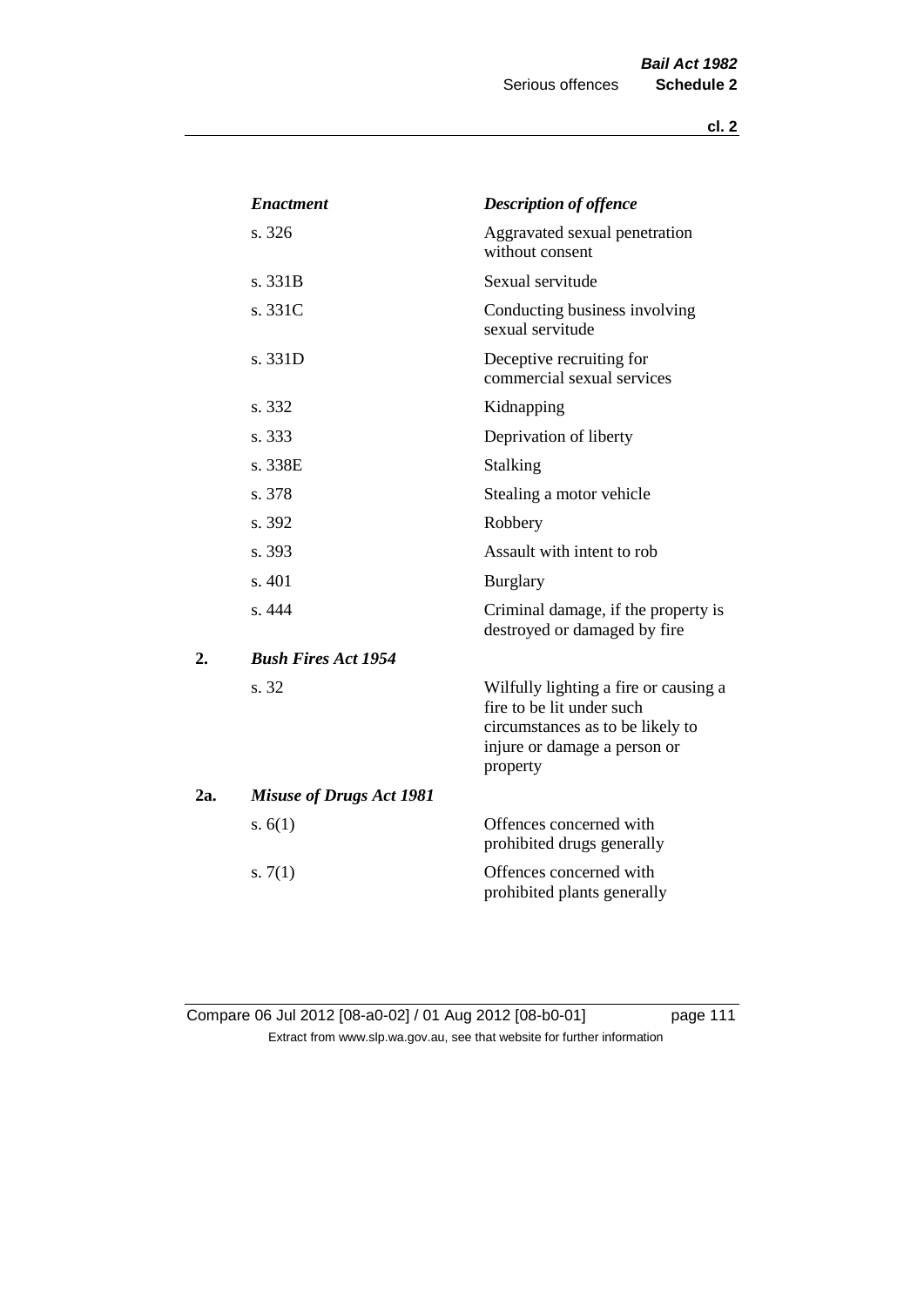**cl. 2b**

|     | <b>Enactment</b>                   | <b>Description of offence</b>                                                                                                                                                                                                                                                                                                             |  |
|-----|------------------------------------|-------------------------------------------------------------------------------------------------------------------------------------------------------------------------------------------------------------------------------------------------------------------------------------------------------------------------------------------|--|
|     | s. $14(1)$                         | Possessing a quantity of a<br>category 1 item or a category 2<br>item in circumstances where the<br>life, health or safety of a child<br>under 16 years of age was<br>endangered, or bodily harm (as<br>defined in The Criminal Code<br>section $1(1)$ and $(4)$ ) was caused to<br>such a child, by the acts<br>constituting the offence |  |
|     | s. $33(1)(a)$                      | Attempting to commit an offence<br>under section $6(1)$ or $7(1)$                                                                                                                                                                                                                                                                         |  |
|     | s. $33(2)(a)$                      | Conspiracy to commit an offence<br>under s. $6(1)$ or $7(1)$                                                                                                                                                                                                                                                                              |  |
| 2b. | <b>Restraining Orders Act 1997</b> |                                                                                                                                                                                                                                                                                                                                           |  |
|     | s. $61(1)$                         | Breach of a violence restraining<br>order                                                                                                                                                                                                                                                                                                 |  |
|     | s. $61(2a)$                        | Breach of a police order                                                                                                                                                                                                                                                                                                                  |  |
|     | s. $86(2)$                         | Breach of a Part VII order under<br>the Justices Act 1902 <sup>3</sup> —                                                                                                                                                                                                                                                                  |  |
|     |                                    | (a)<br>that under section 86 of the<br><b>Restraining Orders Act 1997</b><br>is taken to be a misconduct<br>restraining order under that<br>Act; and                                                                                                                                                                                      |  |
|     |                                    | that shows on the face of the<br>(b)<br>order that the causing or<br>threatening of personal<br>injury by the accused was a<br>ground for the making of the<br>order.                                                                                                                                                                     |  |
|     |                                    |                                                                                                                                                                                                                                                                                                                                           |  |

page 112 Compare 06 Jul 2012 [08-a0-02] / 01 Aug 2012 [08-b0-01] Extract from www.slp.wa.gov.au, see that website for further information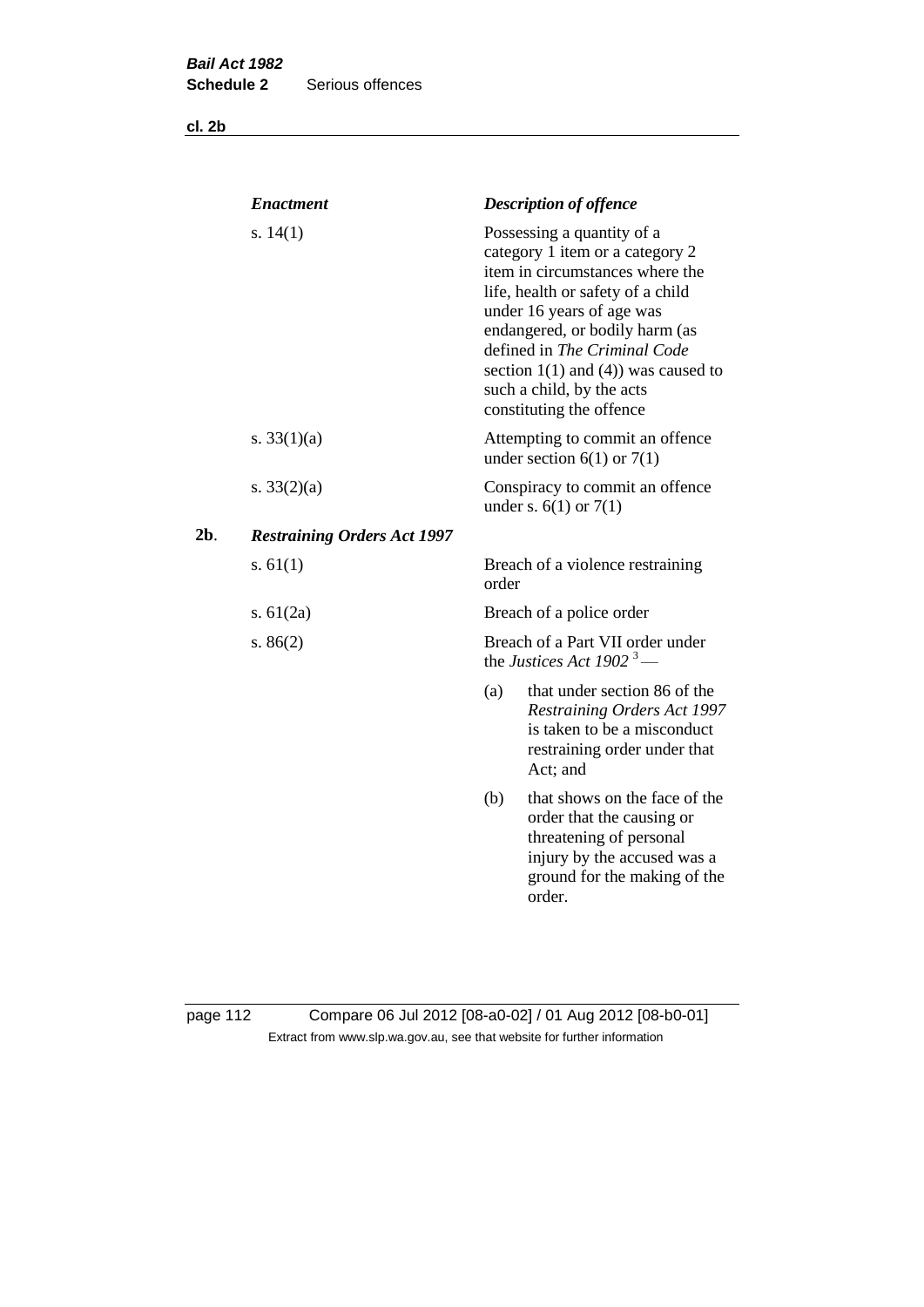**cl. 3**

|    | <i><b>Enactment</b></i>                                                                                                                                                                                                                                                                                                                                         | <b>Description of offence</b>                    |  |
|----|-----------------------------------------------------------------------------------------------------------------------------------------------------------------------------------------------------------------------------------------------------------------------------------------------------------------------------------------------------------------|--------------------------------------------------|--|
| 3. | <b>Road Traffic Act 1974</b>                                                                                                                                                                                                                                                                                                                                    |                                                  |  |
|    | s. 59                                                                                                                                                                                                                                                                                                                                                           | Dangerous driving causing death,<br>injury, etc. |  |
|    | s. 59A                                                                                                                                                                                                                                                                                                                                                          | Dangerous driving causing bodily<br>harm         |  |
|    | [Schedule 2 inserted by No. 45 of 1993 s. 11; amended by No. 82 of<br>1994 s. 13; No. 38 of 1998 s. 4(2); No. 54 of 1998 s. 15; No. 23 of<br>2001 s. 10(1); No. 4 of 2004 s. 24 and 26; No. 38 of 2004 s. 61;<br>No. 62 of 2004 s. 9(1); No. 84 of 2004 s. 82; No. 6 of 2008 s. 42(2);<br>No. 29 of 2008 s. 24(8); No. 47 of 2011 s. 19; No. 56 of 2011 s. 11.] |                                                  |  |
|    |                                                                                                                                                                                                                                                                                                                                                                 |                                                  |  |

Compare 06 Jul 2012 [08-a0-02] / 01 Aug 2012 [08-b0-01] page 113 Extract from www.slp.wa.gov.au, see that website for further information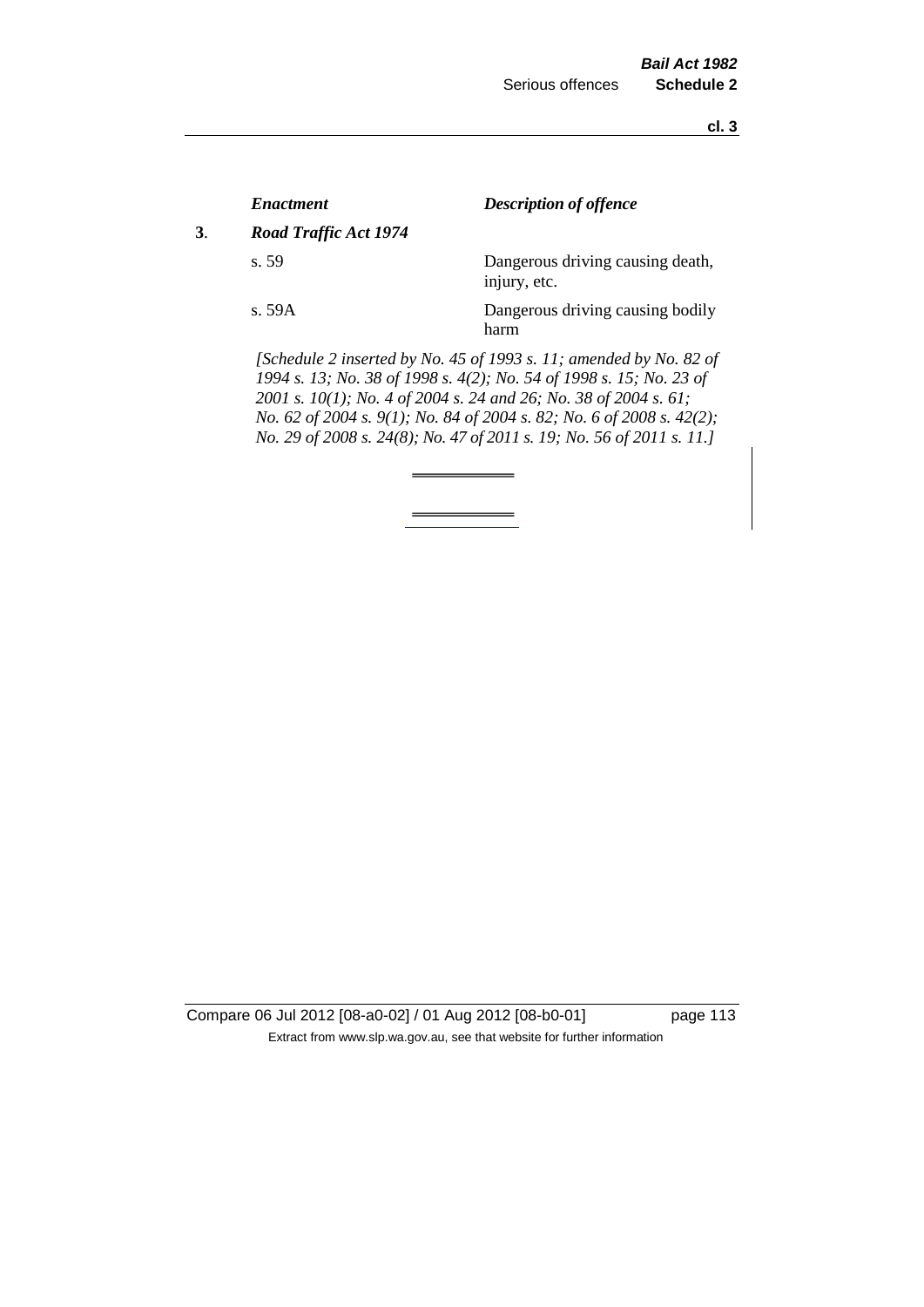## **Notes**

<sup>1</sup> This reprint is a compilation as at 6 July 2012 of the *Bail Act 1982* and includes the amendments made by the other written laws referred to in the following table  $1M$ ,  $\frac{1}{n+1}$ , 5. The table also contains information about any reprint.

### **Compilation table**

| <b>Short title</b>                                                                                                                                          | <b>Number</b><br>and year                              | <b>Assent</b> | <b>Commencement</b>                                           |  |  |
|-------------------------------------------------------------------------------------------------------------------------------------------------------------|--------------------------------------------------------|---------------|---------------------------------------------------------------|--|--|
| Bail Act 1982                                                                                                                                               | 86 of 1982                                             | 18 Nov 1982   | 6 Feb 1989 (see s. 2 and<br>Gazette 27 Jan 1989 p. 263)       |  |  |
| <b>Acts Amendment</b><br>(Abolition of Capital<br>Punishment) Act 1984<br>Pt. III                                                                           | 52 of 1984                                             | 5 Sep 1984    | 3 Oct 1984                                                    |  |  |
| <b>Bail Amendment</b><br>Act 1984 <sup>6</sup>                                                                                                              | 74 of 1984<br>(as amended<br>by $15$ of<br>1980 s. 20) | 29 Nov 1984   | 6 Feb 1989 (see s. 2 and<br>Gazette 27 Jan 1989 p. 263)       |  |  |
| <b>Bail Amendment</b><br>Act 1988                                                                                                                           | 15 of 1988                                             | 6 Sep 1988    | 6 Feb 1989 (see s. 2 and<br>Gazette 27 Jan 1989 p. 263)       |  |  |
| Reprint of the Bail Act 1982 under the Reprints Act 1984 and s. 21 of the Bail<br><b>Amendment Act 1988</b> <sup>7</sup> (includes amendments listed above) |                                                        |               |                                                               |  |  |
| Criminal Law<br>Amendment Act 1988<br>Pt.4                                                                                                                  | 70 of 1988                                             | 15 Dec 1988   | 6 Feb 1989 (see s. 2(2)(b) and<br>Gazette 27 Jan 1989 p. 263) |  |  |
| <b>Acts Amendment</b><br>(Children's Court)<br>Act 1988 Pt. 13                                                                                              | 49 of 1988                                             | 22 Dec 1988   | 1 Dec 1989 (see s. 2 and<br>Gazette 24 Nov 1989 p. 4327)      |  |  |
| Justices Amendment<br>Act 1989 s. 18                                                                                                                        | 33 of 1989                                             | 22 Dec 1989   | 1 Jun 1991 (see s. 2 and<br>Gazette 17 May 1991 p. 2455)      |  |  |
| <b>Community Corrections</b><br><b>Legislation Amendment</b><br>Act 1990 Pt. 2                                                                              | 61 of 1990                                             | 17 Dec 1990   | 3 Apr 1991 (see s. 2 and<br>Gazette 22 Mar 1991 p. 1209)      |  |  |
| Child Welfare<br>Amendment Act<br>$(No. 2)$ 1990 s. 15                                                                                                      | 83 of 1990                                             | 22 Dec 1990   | 1 Aug 1991 (see s. 2 and<br>Gazette 1 Aug 1991 p. 3983)       |  |  |
| Children's Court of<br>Western Australia<br>Amendment Act<br>$(No. 2)$ 1991 s. 21                                                                           | 15 of 1991                                             | 21 Jun 1991   | 9 Aug 1991 (see s. 2(2) and<br>Gazette 9 Aug 1991 p. 4101)    |  |  |

page 114 Compare 06 Jul 2012 [08-a0-02] / 01 Aug 2012 [08-b0-01] Extract from www.slp.wa.gov.au, see that website for further information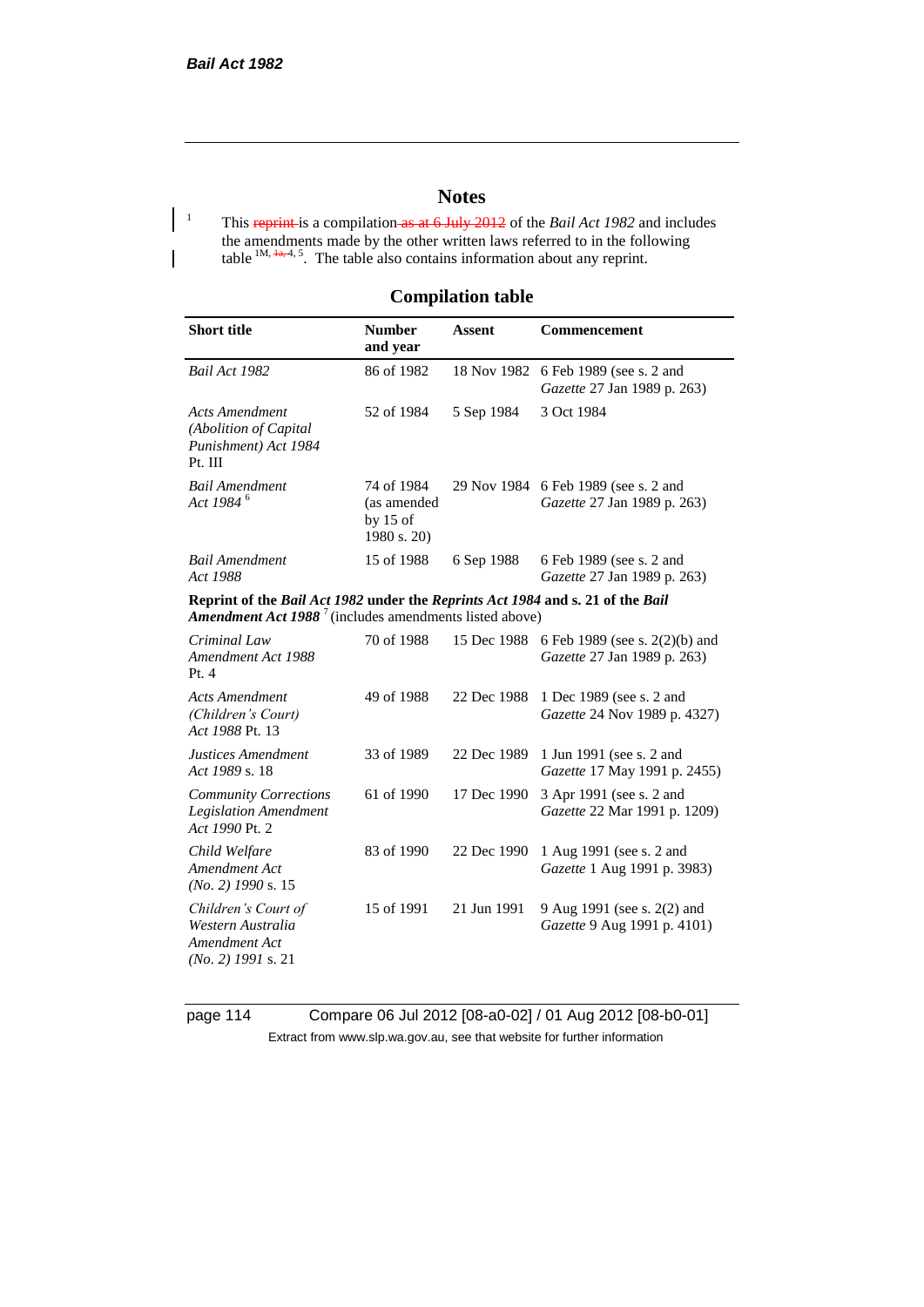| <b>Short title</b>                                                                         | <b>Number</b><br>and year | <b>Assent</b> | <b>Commencement</b>                                                                                                                                                        |  |
|--------------------------------------------------------------------------------------------|---------------------------|---------------|----------------------------------------------------------------------------------------------------------------------------------------------------------------------------|--|
| <b>Reprint of the Bail Act 1982 as at 17 Oct 1991</b> (includes amendments listed above)   |                           |               |                                                                                                                                                                            |  |
| Acts Amendment (Sexual<br>Offences) Act 1992 Pt. 3                                         | 14 of 1992                | 17 Jun 1992   | 1 Aug 1992 (see s. 2 and<br>Gazette 28 Jul 1992 p. 3671)                                                                                                                   |  |
| <b>Acts Amendment</b><br>(Ministry of Justice)<br>Act 1993 Pt. 3 $^{8}$                    | 31 of 1993                | 15 Dec 1993   | 1 Jul 1993 (see s. 2)                                                                                                                                                      |  |
| Criminal Procedure<br>Amendment Act 1993<br>Pt. $2^9$                                      | 45 of 1993                | 20 Dec 1993   | Act other than s. 7-9 and<br>$10(2)(b)$ : 17 Jan 1994 (see<br>s. $2(1)$ ;<br>s. 7-9 and $10(2)(b)$ : 4 Mar 1994<br>(see s. $2(2)$ and <i>Gazette</i><br>4 Mar 1994 p. 915) |  |
| Criminal Law<br>Amendment Act 1994<br>s. $13(1)$ and $(2)$                                 | 82 of 1994                | 23 Dec 1994   | 20 Jan 1995 (see s. 2(2))                                                                                                                                                  |  |
| Acts Amendment (Fines,<br>Penalties and<br><b>Infringement Notices</b> )<br>Act 1994 Pt. 3 | 92 of 1994                | 23 Dec 1994   | 1 Jan 1995 (see s. 2(1) and<br>Gazette 30 Dec 1994 p. 7211)                                                                                                                |  |
| Sentencing<br>(Consequential<br>Provisions) Act 1995 Pt. 5                                 | 78 of 1995                | 16 Jan 1996   | 4 Nov 1996 (see s. 2 and<br>Gazette 25 Oct 1996 p. 5632)                                                                                                                   |  |
| Coroners Act 1996 s. 61                                                                    | 2 of 1996                 |               | 24 May 1996 7 Apr 1997 (see s. 2 and<br>Gazette 18 Mar 1997 p. 1529)                                                                                                       |  |
| <b>Mental Health</b><br>(Consequential<br>Provisions) Act 1996 Pt. 2                       | 69 of 1996                | 13 Nov 1996   | 13 Nov 1997 (see s. 2)                                                                                                                                                     |  |

**Reprint of the** *Bail Act 1982* **as at 13 Mar 1997** (includes amendments listed above except those in the *Coroners Act 1996* and the *Mental Health (Consequential Provisions) Act 1996*) (corrections in *Gazette* 25 Jul 1997 p. 3909 and 14 Nov 1997 p. 6426)

*Statutes (Repeals and Minor Amendments) Act 1997* s. 21 57 of 1997 15 Dec 1997 15 Dec 1997 (see s. 2(1)) *Criminal Law Amendment Act (No. 1) 1998* s. 4(2) 38 of 1998 25 Sep 1998 23 Oct 1998

Compare 06 Jul 2012 [08-a0-02] / 01 Aug 2012 [08-b0-01] page 115 Extract from www.slp.wa.gov.au, see that website for further information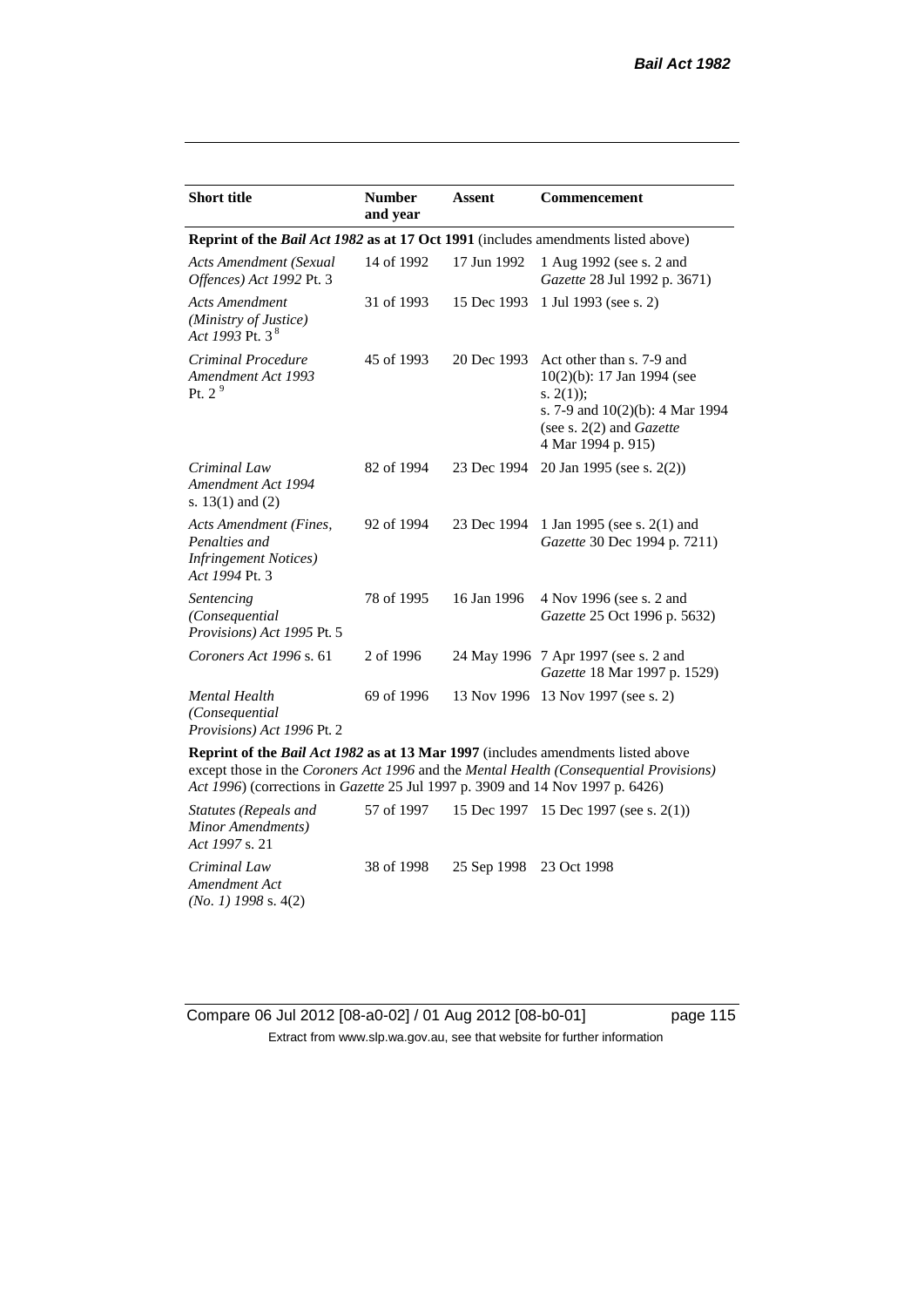| <b>Short title</b>                                                                                                                                 | <b>Number</b><br>and year | <b>Assent</b> | Commencement                                                                                                                                                                                                                                                                                                                                            |  |  |
|----------------------------------------------------------------------------------------------------------------------------------------------------|---------------------------|---------------|---------------------------------------------------------------------------------------------------------------------------------------------------------------------------------------------------------------------------------------------------------------------------------------------------------------------------------------------------------|--|--|
| <b>Bail Amendment</b><br>Act 1998 <sup>10</sup>                                                                                                    | 54 of 1998                | 11 Jan 1999   | s. 1 and 2: 11 Jan 1999;<br>Pt. 4 and 7: 15 May 1999<br>(see s. 2 and <i>Gazette</i> )<br>11 May 1999 p. 1905);<br>Pt. 2, 3 and 5 (other than s. 12):<br>8 Mar 2000 (see s. 2 and<br>Gazette 7 Mar 2000 p. 1039);<br>s. 12: 1 Sep 2000 (see s. 2 and<br>Gazette 29 Aug 2000 p. 4985);<br>Pt. 6: 4 Dec 2000 (see s. 2 and<br>Gazette 4 Dec 2000 p. 6799) |  |  |
| Reprint of the Bail Act 1982 as at 27 Aug 1999 (includes amendments listed above<br>except those in the Bail Amendment Act 1998 Pt. 2, 3, 5 and 6) |                           |               |                                                                                                                                                                                                                                                                                                                                                         |  |  |
| Court Security and<br><b>Custodial Services</b><br>(Consequential<br>Provisions) Act 1999 Pt. 3                                                    | 47 of 1999                | 8 Dec 1999    | 18 Dec 1999 (see s. 2 and<br>Gazette 17 Dec 1999 p. 6175-6)                                                                                                                                                                                                                                                                                             |  |  |
| Criminal Law Amendment<br>Act 2001 s. $10(1)$                                                                                                      | 23 of 2001                | 26 Nov 2001   | 24 Dec 2001                                                                                                                                                                                                                                                                                                                                             |  |  |
| Criminal Investigation<br>(Identifying People)<br>Act 2002 Sch. 2 cl. 1                                                                            | 6 of 2002                 | 4 Jun 2002    | 20 Nov 2002 (see s. 2 and<br>Gazette 19 Nov 2002 p. 5505)                                                                                                                                                                                                                                                                                               |  |  |
| Criminal Law (Procedure)<br>Amendment Act 2002 Pt. 4<br>Div. 1                                                                                     | 27 of 2002                | 25 Sep 2002   | 27 Sep 2002 (see s. 2 and<br>Gazette 27 Sep 2002 p. 4875)                                                                                                                                                                                                                                                                                               |  |  |
| Sentencing Legislation<br>Amendment and Repeal<br>Act 2003 s. 29(3) and 37                                                                         | 50 of 2003                | 9 Jul 2003    | s. 29(3): 31 Aug 2003 (see s. 2)<br>and Gazette 29 Aug 2003<br>p. 3833);<br>s. 37: 15 May 2004 (see s. 2 and<br>Gazette 14 May 2004 p. 1445)                                                                                                                                                                                                            |  |  |
| Acts Amendment and<br>Repeal (Courts and Legal<br>Practice) Act 2003 s. 88<br>and $121$ <sup>11</sup>                                              | 65 of 2003                | 4 Dec 2003    | 1 Jan 2004 (see s. 2 and <i>Gazette</i><br>30 Dec 2003 p. 5722)                                                                                                                                                                                                                                                                                         |  |  |
| Statutes (Repeals and<br>Minor Amendments)<br>Act 2003 s. 29                                                                                       | 74 of 2003                | 15 Dec 2003   | 15 Dec 2003 (see s. 2)                                                                                                                                                                                                                                                                                                                                  |  |  |
| Criminal Code Amendment<br>Act 2004 s. 24, 26 and 58                                                                                               | 4 of 2004                 | 23 Apr 2004   | 21 May 2004 (see s. 2)                                                                                                                                                                                                                                                                                                                                  |  |  |

page 116 Compare 06 Jul 2012 [08-a0-02] / 01 Aug 2012 [08-b0-01] Extract from www.slp.wa.gov.au, see that website for further information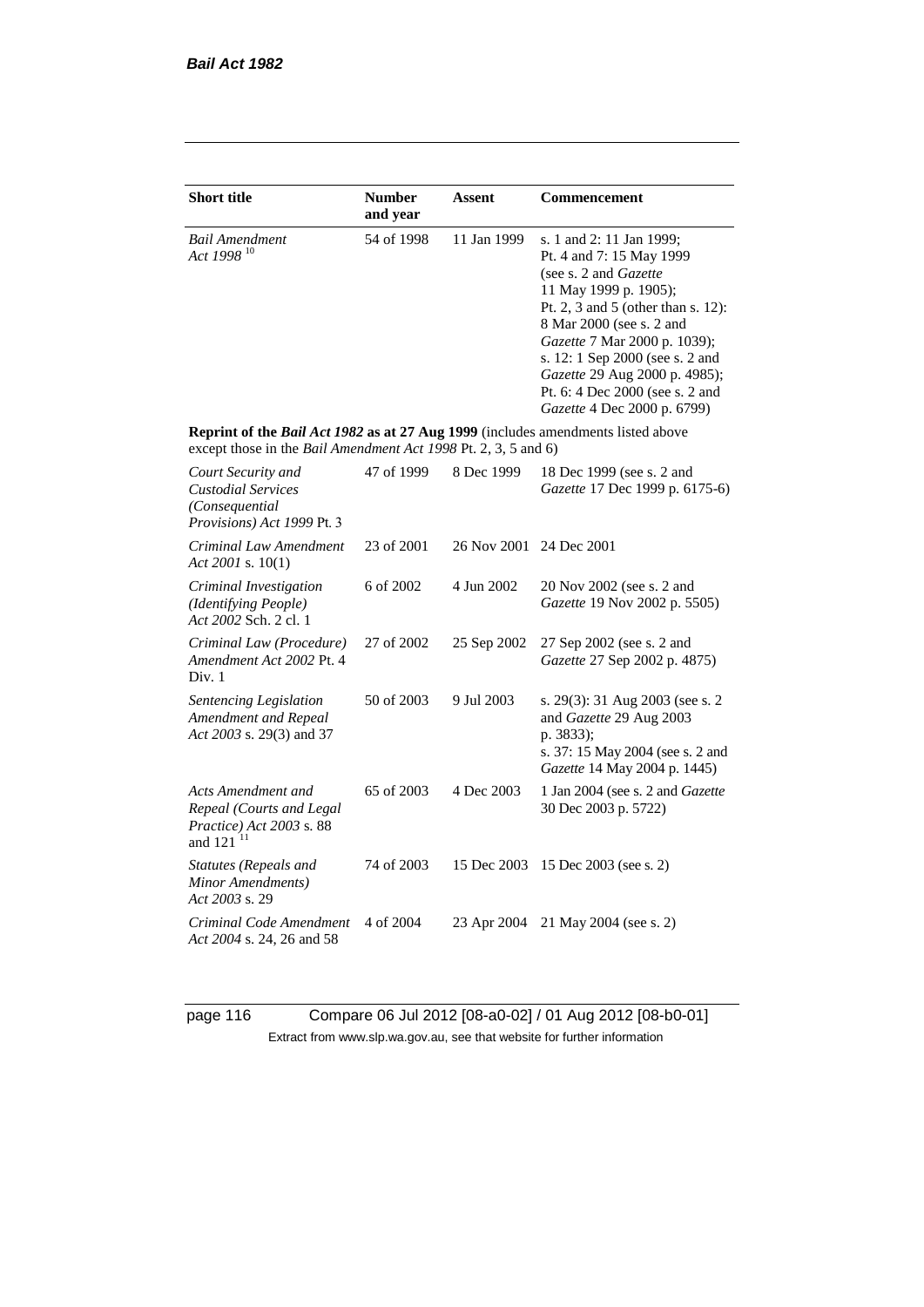| <b>Short title</b>                                                                                                                                                                                                                                                                                                                                                                                                                              | <b>Number</b><br>and year | Assent      | <b>Commencement</b>                                                                                                                                                                                                                                  |  |
|-------------------------------------------------------------------------------------------------------------------------------------------------------------------------------------------------------------------------------------------------------------------------------------------------------------------------------------------------------------------------------------------------------------------------------------------------|---------------------------|-------------|------------------------------------------------------------------------------------------------------------------------------------------------------------------------------------------------------------------------------------------------------|--|
| Sentencing Legislation<br>Amendment Act 2004 s. 13                                                                                                                                                                                                                                                                                                                                                                                              | 27 of 2004                | 14 Oct 2004 | 31 May 2006 (see s. 2 and<br>Gazette 30 May 2006 p. 1965)                                                                                                                                                                                            |  |
| Children and Community<br>Services Act 2004 Sch. 2<br>cl.3                                                                                                                                                                                                                                                                                                                                                                                      | 34 of 2004                | 20 Oct 2004 | 1 Mar 2006 (see s. 2 and<br>Gazette 14 Feb 2006 p. 695)                                                                                                                                                                                              |  |
| <b>Acts Amendment (Family</b><br>and Domestic Violence)<br>Act 2004 Pt. 3                                                                                                                                                                                                                                                                                                                                                                       | 38 of 2004                | 9 Nov 2004  | 1 Dec 2004 (see s. 2 and<br>Gazette 26 Nov 2004 p. 5309)                                                                                                                                                                                             |  |
| Acts Amendment (Court of<br>Appeal) Act 2004 s. 28                                                                                                                                                                                                                                                                                                                                                                                              | 45 of 2004                | 9 Nov 2004  | s. $28(1)$ , (2) and (4) (other than<br>the amendment to s. $7A(1)$ :<br>1 Feb 2005 (see. s. 2 and<br>Gazette 14 Jan 2005 p. 163);<br>s. 28(3) and (4) (the<br>amendment to s. $7A(1)$ :<br>2 May 2005 (see. s. 2 and<br>Gazette 14 Jan 2005 p. 163) |  |
| <b>Courts Legislation</b><br>Amendment and Repeal<br>Act 2004 s. 141 $12$                                                                                                                                                                                                                                                                                                                                                                       | 59 of 2004                | 23 Nov 2004 | 1 May 2005 (see s. 2 and<br>Gazette 31 Dec 2004 p. 7128)                                                                                                                                                                                             |  |
| Misuse of Drugs<br>Amendment Act 2004 s. 9(1)                                                                                                                                                                                                                                                                                                                                                                                                   | 62 of 2004                | 24 Nov 2004 | 1 Jan 2005 (see s. 2 and <i>Gazette</i><br>10 Dec 2004 p. 5965)                                                                                                                                                                                      |  |
| Criminal Procedure and<br>Appeals (Consequential and<br>Other Provisions) Act 2004<br>Pt. 3 and s. 82 and 83                                                                                                                                                                                                                                                                                                                                    | 84 of 2004                | 16 Dec 2004 | 2 May 2005 (see s. 2 and<br>Gazette 31 Dec 2004 p. 7129<br>(correction in Gazette<br>7 Jan 2005 p. 53))                                                                                                                                              |  |
| Reprint 5: The Bail Act 1982 as at 1 Apr 2005 (includes amendments listed above except<br>those in the Sentencing Legislation Amendment Act 2004, the Acts Amendment (Court of<br>Appeal) Act 2004 s. 28(3) and (4) (the amendment to s. 7A(1)), the Children and<br>Community Services Act 2004, the Courts Legislation Amendment and Repeal Act 2004<br>and the Criminal Procedure and Appeals (Consequential and Other Provisions) Act 2004) |                           |             |                                                                                                                                                                                                                                                      |  |
| Planning and Development<br>(Consequential and<br><b>Transitional Provisions</b> )<br>Act 2005 s. 15                                                                                                                                                                                                                                                                                                                                            | 38 of 2005                | 12 Dec 2005 | 9 Apr 2006 (see s. 2 and<br>Gazette 21 Mar 2006 p. 1078)                                                                                                                                                                                             |  |

*Criminal Investigation (Consequential Provisions) Act 2006* Pt. 2 59 of 2006 16 Nov 2006 1 Jul 2007 (see s. 2 and *Gazette* 22 Jun 2007 p. 2838) *Prisons and Sentencing Legislation Amendment Act 2006* Pt. 5 65 of 2006 8 Dec 2006 4 Apr 2007 (see s. 2 and *Gazette* 3 Apr 2007 p. 1491)

Compare 06 Jul 2012 [08-a0-02] / 01 Aug 2012 [08-b0-01] page 117 Extract from www.slp.wa.gov.au, see that website for further information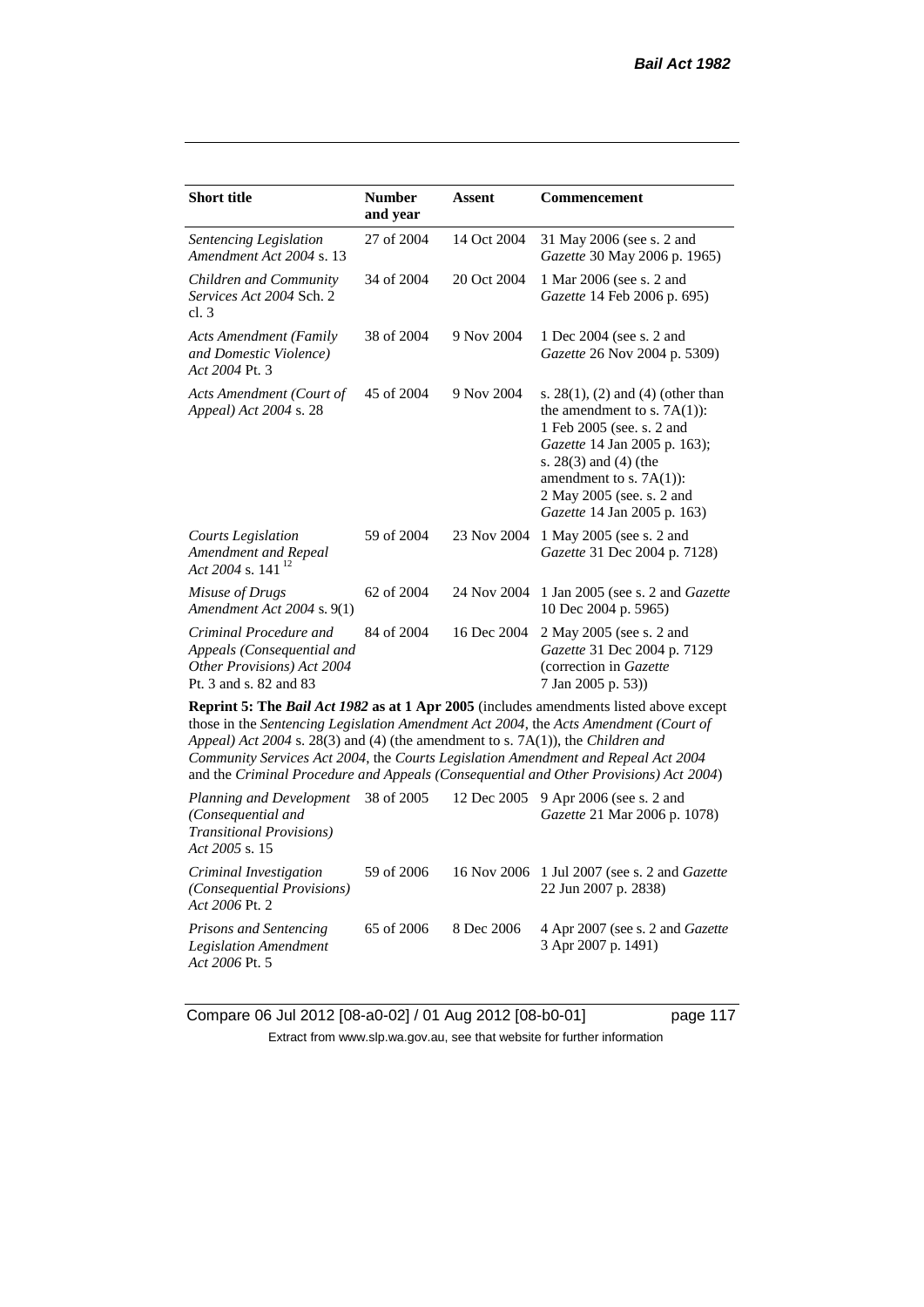| <b>Short title</b>                                                                                                                                                  | <b>Number</b><br>and year                                                         | Assent      | <b>Commencement</b>                                           |  |  |  |
|---------------------------------------------------------------------------------------------------------------------------------------------------------------------|-----------------------------------------------------------------------------------|-------------|---------------------------------------------------------------|--|--|--|
|                                                                                                                                                                     | Reprint 6: The Bail Act 1982 as at 14 Sep 2007 (includes amendments listed above) |             |                                                               |  |  |  |
| Criminal Law and Evidence<br>Amendment Act 2008 s. 56                                                                                                               | 2 of 2008                                                                         | 12 Mar 2008 | 27 Apr 2008 (see s. 2 and<br>Gazette 24 Apr 2008 p. 1559)     |  |  |  |
| <b>Bail Amendment Act 2008</b><br>Pt. $2^{13}$                                                                                                                      | 6 of 2008                                                                         | 31 Mar 2008 | 1 Mar 2009 (see s. 2(b) and<br>Gazette 27 Feb 2009 p. 511)    |  |  |  |
| <b>Medical Practitioners</b><br>Act 2008 Sch. 3 cl. 4                                                                                                               | 22 of 2008                                                                        | 27 May 2008 | 1 Dec 2008 (see s. 2 and<br>Gazette 25 Nov 2008 p. 4989)      |  |  |  |
| Criminal Law Amendment<br>(Homicide) Act 2008 s. 24                                                                                                                 | 29 of 2008                                                                        | 27 Jun 2008 | 1 Aug 2008 (see s. 2(d) and<br>Gazette 22 Jul 2008 p. 3353)   |  |  |  |
| <b>Reprint 7: The Bail Act 1982 as at 6 Mar 2009</b> (includes amendments listed above)                                                                             |                                                                                   |             |                                                               |  |  |  |
| Police Amendment<br>Act 2009 s. 12                                                                                                                                  | 42 of 2009                                                                        | 3 Dec 2009  | 13 Mar 2010 (see s. 2(b) and<br>Gazette 12 Mar 2010 p. 941)   |  |  |  |
| <b>Health Practitioner</b><br><b>Regulation National Law</b><br>(WA) Act 2010 Pt. 5 Div. 4                                                                          | 35 of 2010                                                                        | 30 Aug 2010 | 18 Oct 2010 (see s. 2(b) and<br>Gazette 1 Oct 2010 p. 5075-6) |  |  |  |
| <b>Electronic Transactions</b><br>Act 2011 s. 25                                                                                                                    | 46 of 2011                                                                        | 25 Oct 2011 | 1 Aug 2012 (see s. 2(c) and<br>Gazette 31 Jul 2012 p. 3683)   |  |  |  |
| Statutes (Repeals and<br>Minor Amendments)<br>Act 2011 s. 19                                                                                                        | 47 of 2011                                                                        | 25 Oct 2011 | 26 Oct 2011 (see s. 2(b))                                     |  |  |  |
| Misuse of Drugs<br>Amendment Act 2011 Pt. 3                                                                                                                         | 56 of 2011                                                                        | 21 Nov 2011 | 24 Mar 2012 (see s. 2(b) and<br>Gazette 23 Mar 2012 p. 1363)  |  |  |  |
| <b>Reprint 8:</b> The <i>Bail Act 1982</i> as at 6 Jul 2012 (includes amendments listed above except<br>those in the <i>Electronic Transactions Act 2011</i> s. 25) |                                                                                   |             |                                                               |  |  |  |

<sup>1M</sup> Under the *Cross-border Justice Act 2008* section 14, in order to give effect to that Act, this Act must be applied with the modifications prescribed by the *Cross-border Justice Regulations 2009* Part 3 Division 3 as if this Act had been altered in that way. If a modification is to replace or insert a numbered provision, the new provision is identified by the superscript 1M appearing after the provision number. If a modification is to replace or insert a definition, the new definition is identified by the superscript 1M appearing after the defined term.

at which this reprint was prepared, provisions referred to in the following table had not come into operation and were therefore not included in compiling the reprint. For the text of the provisions see the endnotes referred to in the table.

page 118 Compare 06 Jul 2012 [08-a0-02] / 01 Aug 2012 [08-b0-01] Extract from www.slp.wa.gov.au, see that website for further information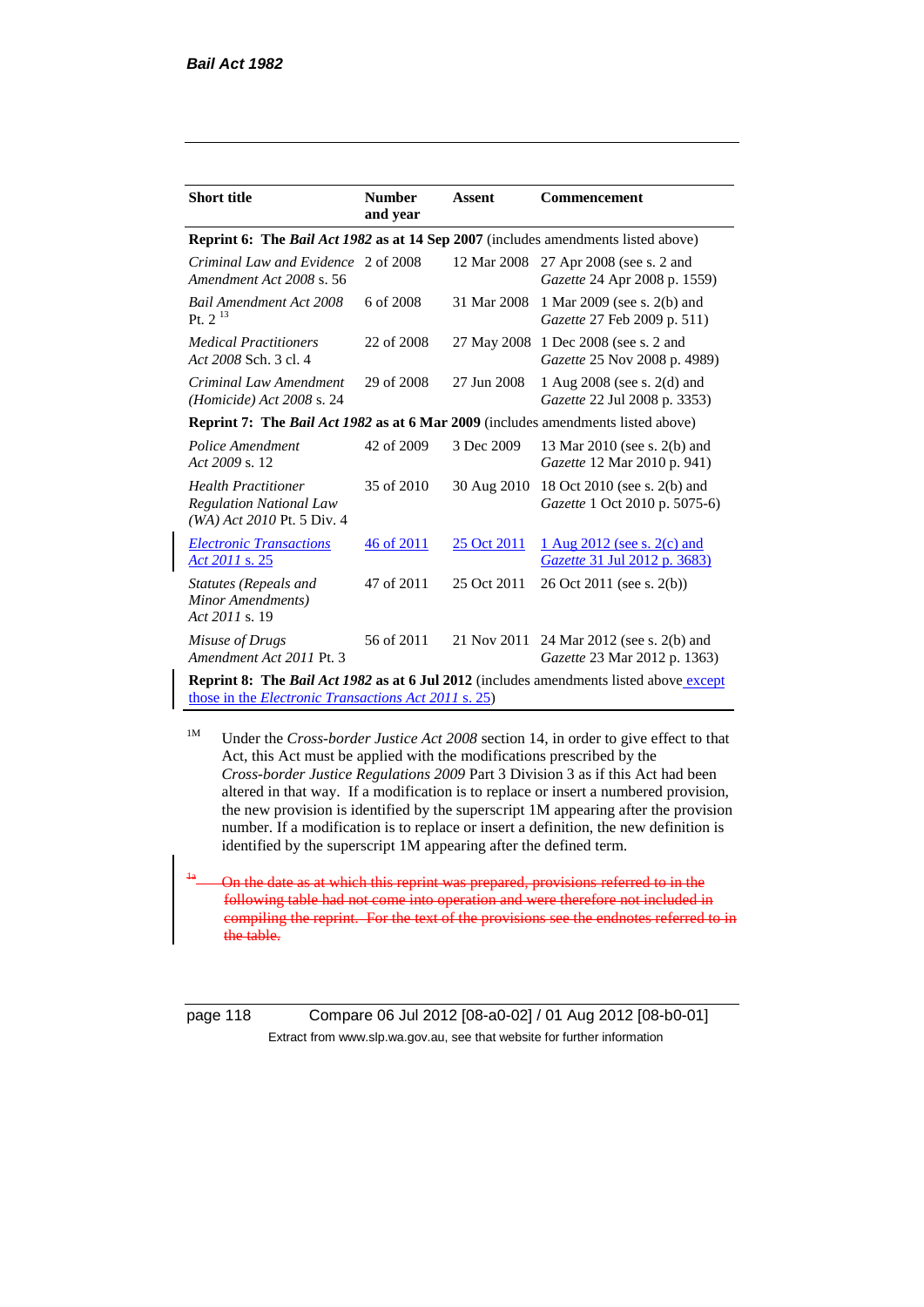#### **Provisions that have not come into operation Short title Number and year Assent Commencement** *Electronic Transactions Act 2011* s. 25 <sup>14</sup> 46 of 2011 25 Oct 2011 To be proclaimed (see s. 2(c))

<sup>2</sup> Repealed by the *Sentencing Legislation Amendment and Repeal Act 2003*.

- <sup>3</sup> The short title of the *Justices Act 1902* was changed to the *Criminal Procedure (Summary) Act 1902* by the *Courts Legislation Amendment and Repeal Act 2004*  s. 25. The Act was then repealed by the *Criminal Procedure and Appeal (Consequential and Other Provisions) Act 2004.*
- <sup>4</sup> The amendment in the *Sentencing Legislation Amendment and Repeal Act 1999* s. 26 had not come into operation when it was repealed by the *Sentencing Legislation Amendment and Repeal Act 2003* s. 31.
- <sup>5</sup> The *Machinery of Government (Miscellaneous Amendments) Act 2006* Pt. 3 Div. 1 was repealed by the *Statutes (Repeals and Minor Amendments) Act 2011* s. 23(2) before it purported to come into operation.
- <sup>6</sup> The *Bail Amendment Act 1984* s. 10 and 11 were repealed by the *Bail Amendment Act 1988* s. 20.
- <sup>7</sup> The *Bail Act 1982* was not in operation at the time when the reprint was compiled, but the reprinting was authorised by the *Bail Amendment Act 1988* s. 21.
- <sup>8</sup> The *Acts Amendment (Ministry of Justice) Act 1993* Pt. 19 is a transitional provision that is of no further effect.
- <sup>9</sup> The *Criminal Procedure Amendment Act 1993* s. 13 is a transitional provision that is of no further effect.
- <sup>10</sup> The *Bail Amendment Act 1998* s. 6(2) is a transitional provision that is of no further effect.
- <sup>11</sup> The *Acts Amendment and Repeal (Courts and Legal Practice) Act 2003* s. 97 reads as follows:

#### **97. References to Crown Solicitor**

If in a written law or other document or instrument there is a reference to the Crown Solicitor that reference may, where the context so requires, be read as if it had been amended to be a reference to the State Solicitor.

<sup>12</sup> The amendment in the *Courts Legislation Amendment and Repeal Act 2004* s. 141 (amending Sch. 1 Pt. A cl. 4) is not included because the clause it sought to amend

Compare 06 Jul 2012 [08-a0-02] / 01 Aug 2012 [08-b0-01] page 119 Extract from www.slp.wa.gov.au, see that website for further information